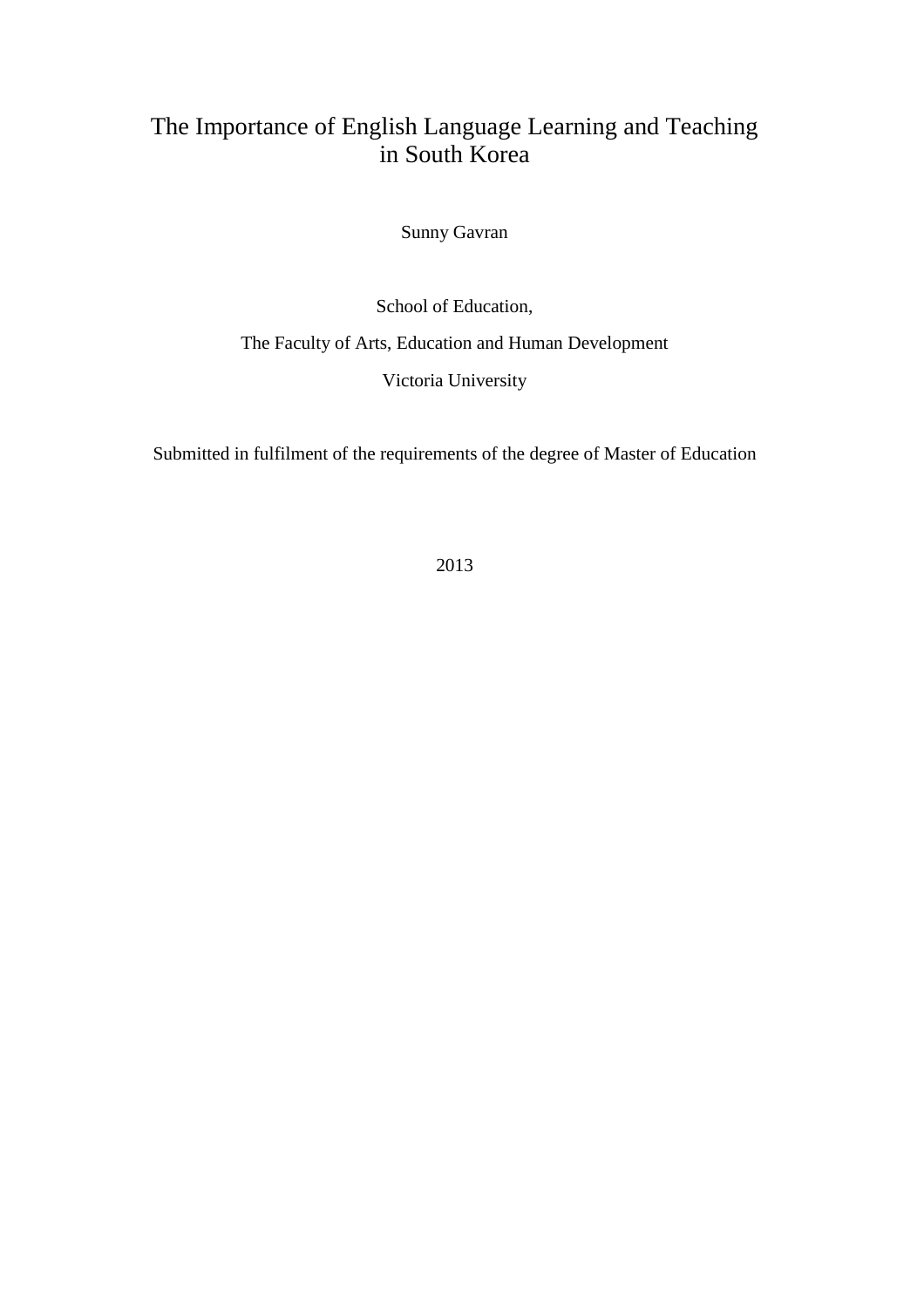### **Abstract**

This research investigates the impact of rote learning, national examinations and types of motivation to learn English language on the way English language is taught and learnt in Korea. The research is framed around two questions, using qualitative data in a discursive manner (Holstein & Gubrium, 2005). Qualitative and interpretive methods were applied in this research. The research examined the various influential actors involved with English language learning and teaching in Korea such as the methods of learning and teaching English language in Korea, and policy makers' impact on the way English language is being taught and learnt in Korea. Professional diary entries written by the researcher during a one year English language teaching experience in Korea provided the core data for this research. Searching for support in the literature for the diary entries lead to three themes: the method of rote learning, the significance of exams, and the types of motivation to learn the English language. These three themes will be the basis for three scenarios that will offer changes to the current learning and teaching English in Korea. This research concludes with a proposed Scenario Model of Educational Policy Development. The model suggests education policy development which proposes a process of thinking about and implementing protocols and issues related to education with specific application to English language teaching and learning in the Korean context.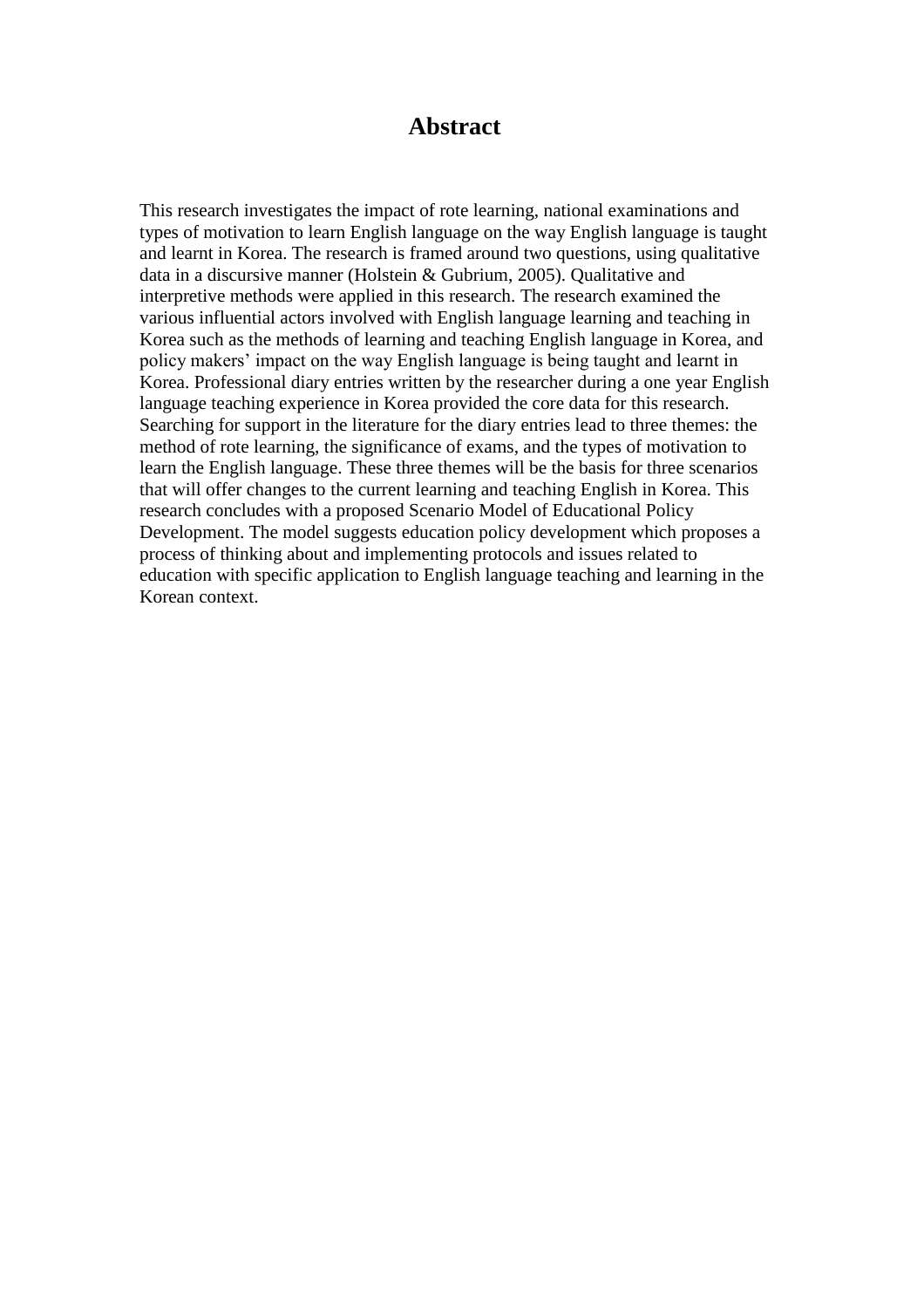## **Student Declaration**

"I, Sunny Gavran, declare that the Master by Research thesis entitled 'The Importance of English Language Learning and Teaching in South Korea' is no more than 60,000 words in length including quotes and exclusive of tables, figures, appendices, bibliography, references and footnotes. This thesis contains no material that has been submitted previously, in whole or in part, for the award of any other academic degree or diploma. Except where otherwise indicated, this thesis is my own work".

Signature Date

Note:

The Victoria University APA system of referencing accessed from Victoria University library requires the inclusion of authors' initials in the in-text citation where authors of different references have the same family name.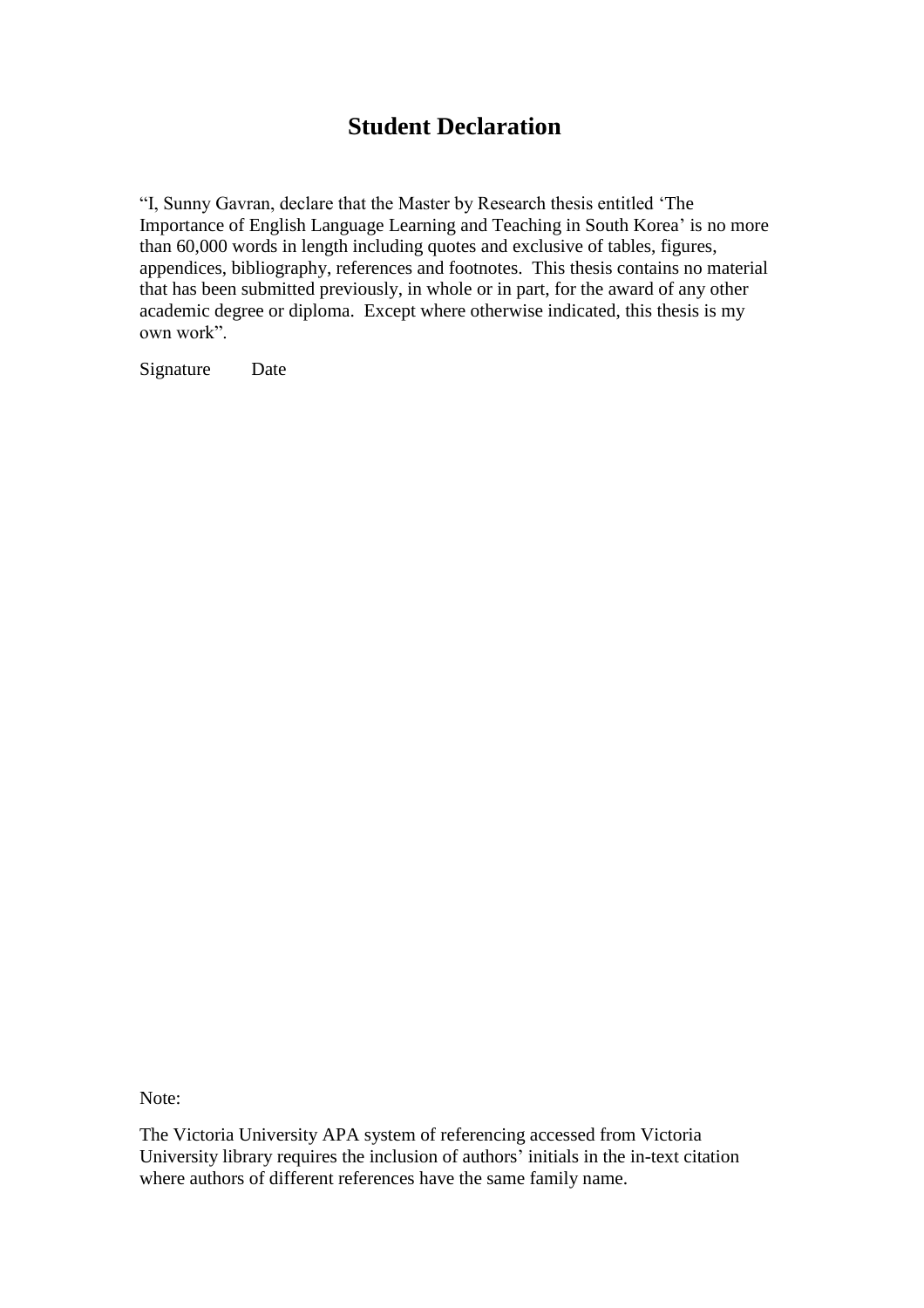# **Acknowledgments**

This research would be impossible to complete without the love and support of my husband, Ante, and our three beautiful children, Jonathan, Amiel and Nathaniel.

In addition, I am heartily thankful to my supervisors, Dr. Neil Hooley and Mr. Martyn Brogan, whose encouragement, supervision and support from the preliminary to the concluding stages enabled me to develop an understanding of English language education and the conduct of research.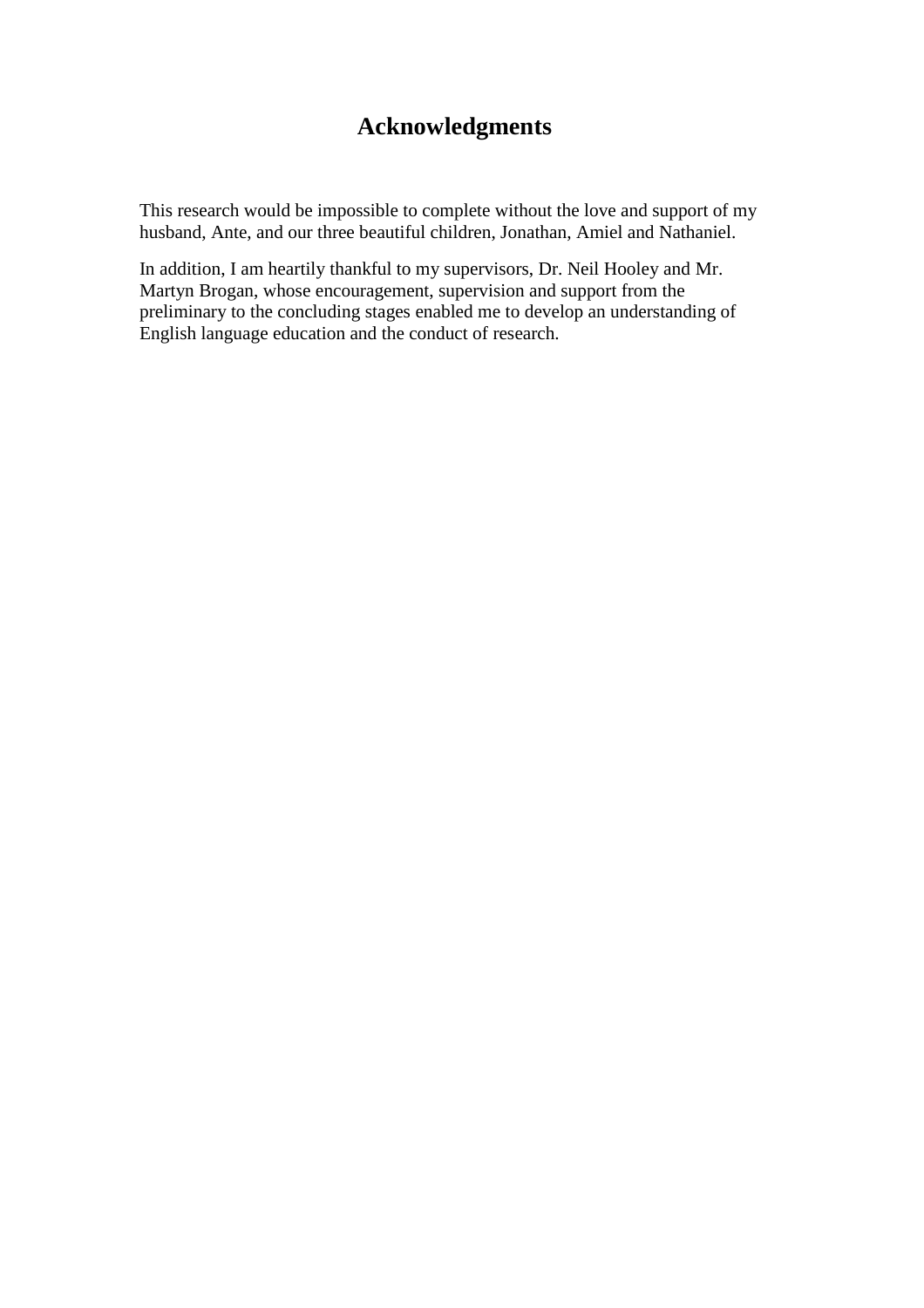# **Table of Contents**

|                                                                  | <sup>1</sup>            |  |
|------------------------------------------------------------------|-------------------------|--|
|                                                                  | $\overline{\mathbf{u}}$ |  |
|                                                                  | iii                     |  |
|                                                                  | V                       |  |
|                                                                  | vi                      |  |
|                                                                  | vii                     |  |
| Chapter 1.                                                       | 9                       |  |
|                                                                  | 9                       |  |
|                                                                  | 11                      |  |
| <b>Chapter 2.</b>                                                | 13                      |  |
| General Educational Background of Korean Region                  | 13                      |  |
| The End of the 19 <sup>th</sup> Century-The Beginning of English |                         |  |
|                                                                  | 14                      |  |
|                                                                  | 15                      |  |
|                                                                  |                         |  |
| The Seoul Olympics and its Influence on Korean to                |                         |  |
|                                                                  | 17                      |  |
| The Korean Curriculum-Constructing the System                    | 18                      |  |
|                                                                  | 19                      |  |
| The English Language and its Representation in Korea             | 25                      |  |
| Approaches to English Language Teaching in Korea                 | 27                      |  |
| The Grammar Translation Method                                   | 28                      |  |
|                                                                  | 30                      |  |
| Oral Approach and Audiolingual Method                            | 31                      |  |
|                                                                  | 33                      |  |
|                                                                  | 34                      |  |
|                                                                  | 34                      |  |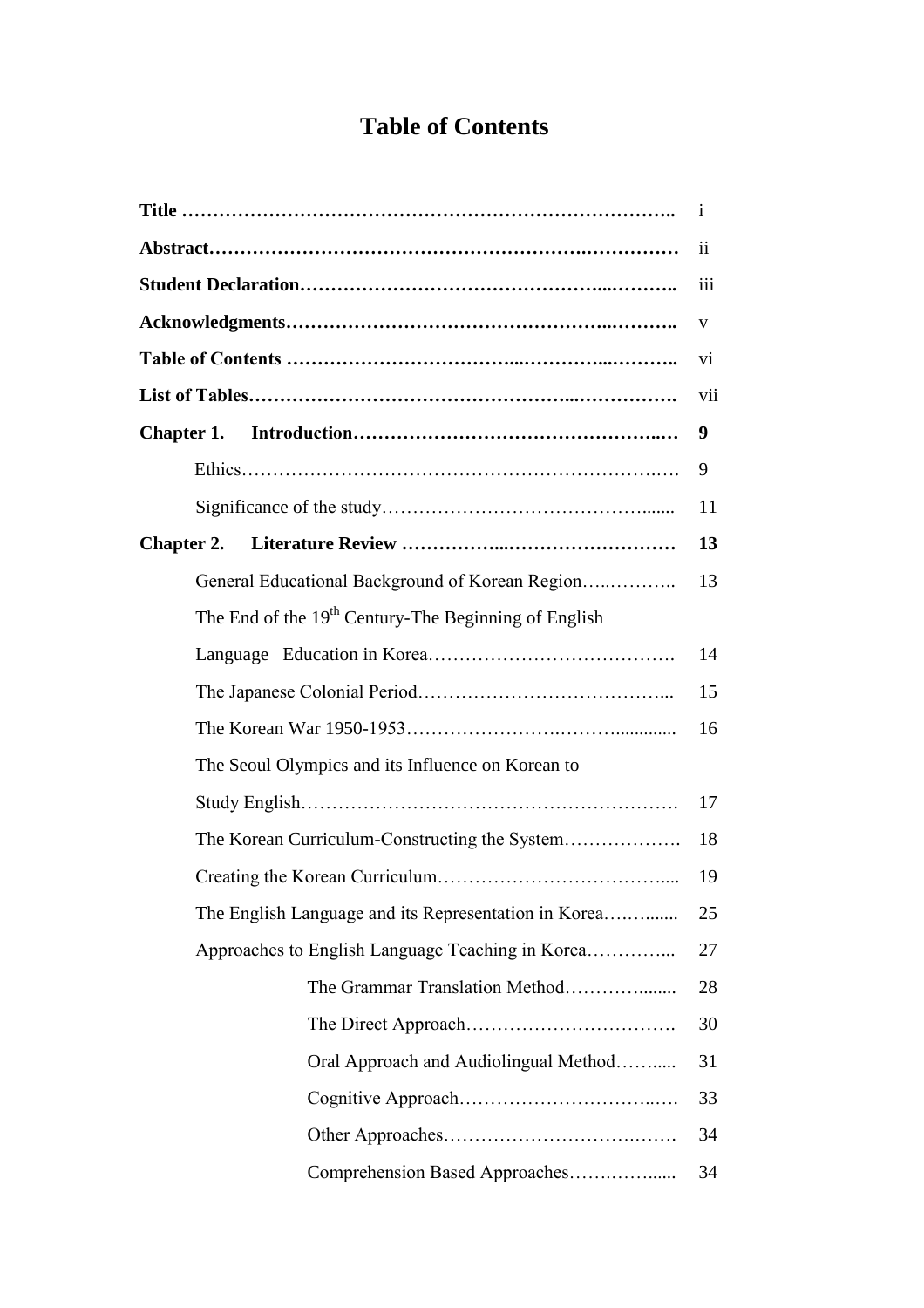|                                                     | 34 |
|-----------------------------------------------------|----|
|                                                     | 35 |
|                                                     | 35 |
| 'Communicative Approach' Implementation             |    |
|                                                     | 37 |
|                                                     | 38 |
| Discipline-based and Inquiry-based Curriculum       | 38 |
|                                                     | 40 |
|                                                     | 41 |
| Teacher-Centred/Student-Centres Curriculum          | 41 |
|                                                     | 42 |
|                                                     | 44 |
|                                                     | 45 |
| Chapter 3.<br><b>Methodology</b>                    |    |
|                                                     |    |
|                                                     | 47 |
|                                                     | 47 |
|                                                     | 48 |
|                                                     | 48 |
|                                                     | 49 |
|                                                     | 49 |
|                                                     | 50 |
|                                                     | 51 |
|                                                     | 52 |
| <b>Discussion and Findings</b><br><b>Chapter 4.</b> |    |
|                                                     | 54 |
|                                                     | 58 |
|                                                     | 64 |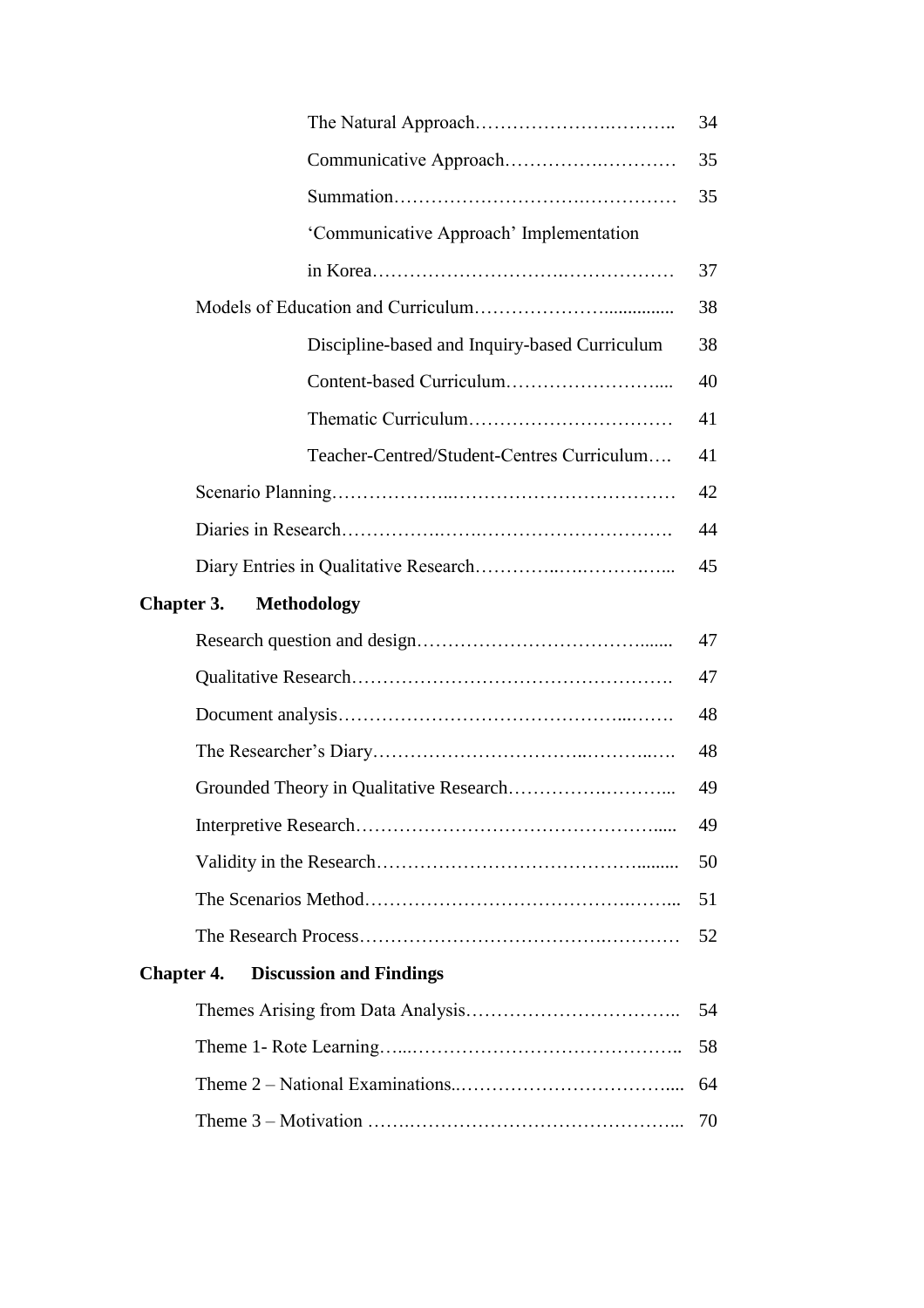## **Chapter 5. Scenarios**

| <b>Chapter 6.</b> Conclusion: Development of a Scenario Model for Educational |  |  |
|-------------------------------------------------------------------------------|--|--|
|                                                                               |  |  |
|                                                                               |  |  |
|                                                                               |  |  |
|                                                                               |  |  |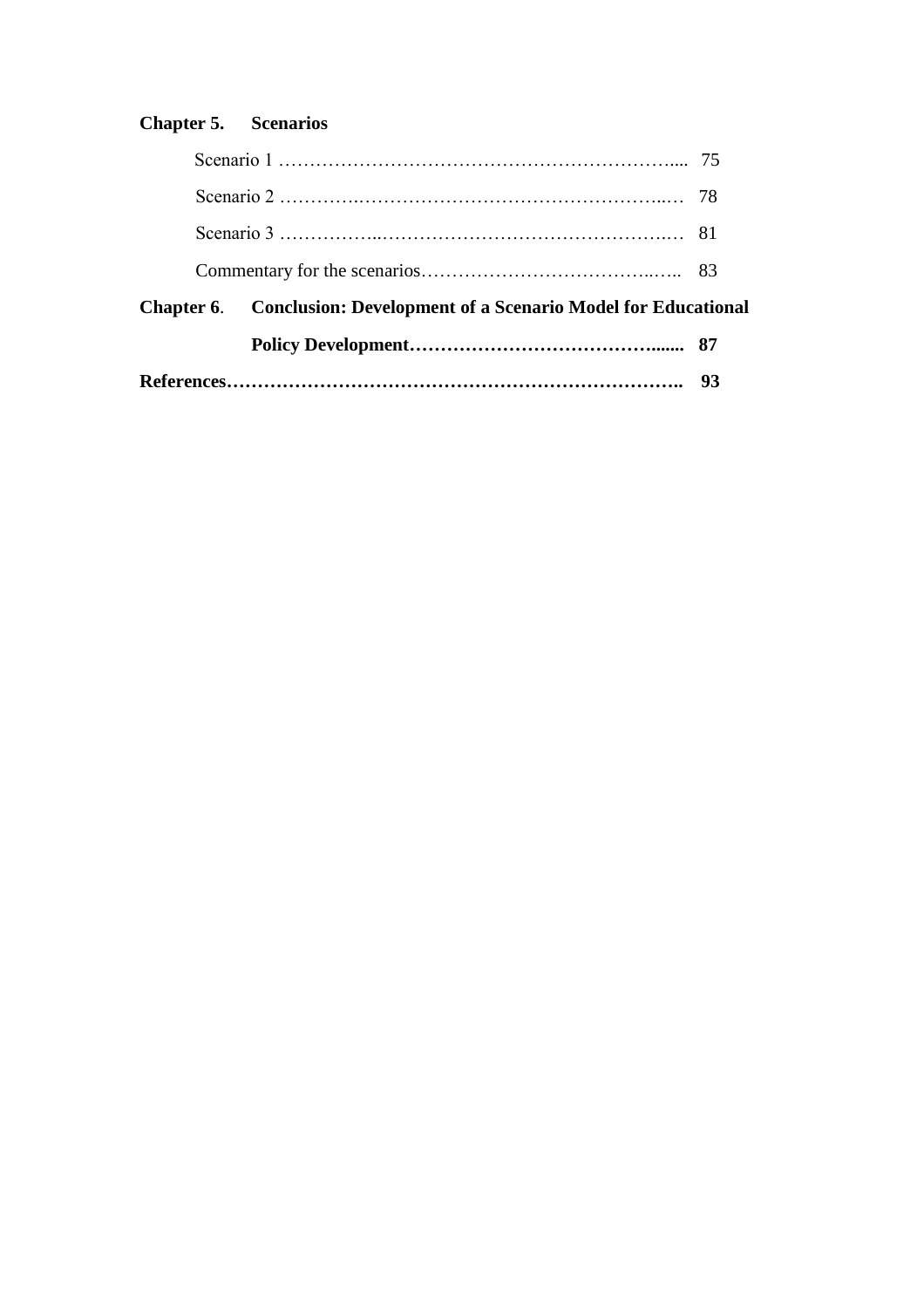# **List of Tables**

| Table 2.1 |                                                |  |
|-----------|------------------------------------------------|--|
| Table 3.1 |                                                |  |
| Table 4.1 | Organisation and Decoding of Documents         |  |
|           |                                                |  |
| Table 4.2 | <b>Consolidation of Research Questions and</b> |  |
|           |                                                |  |
|           |                                                |  |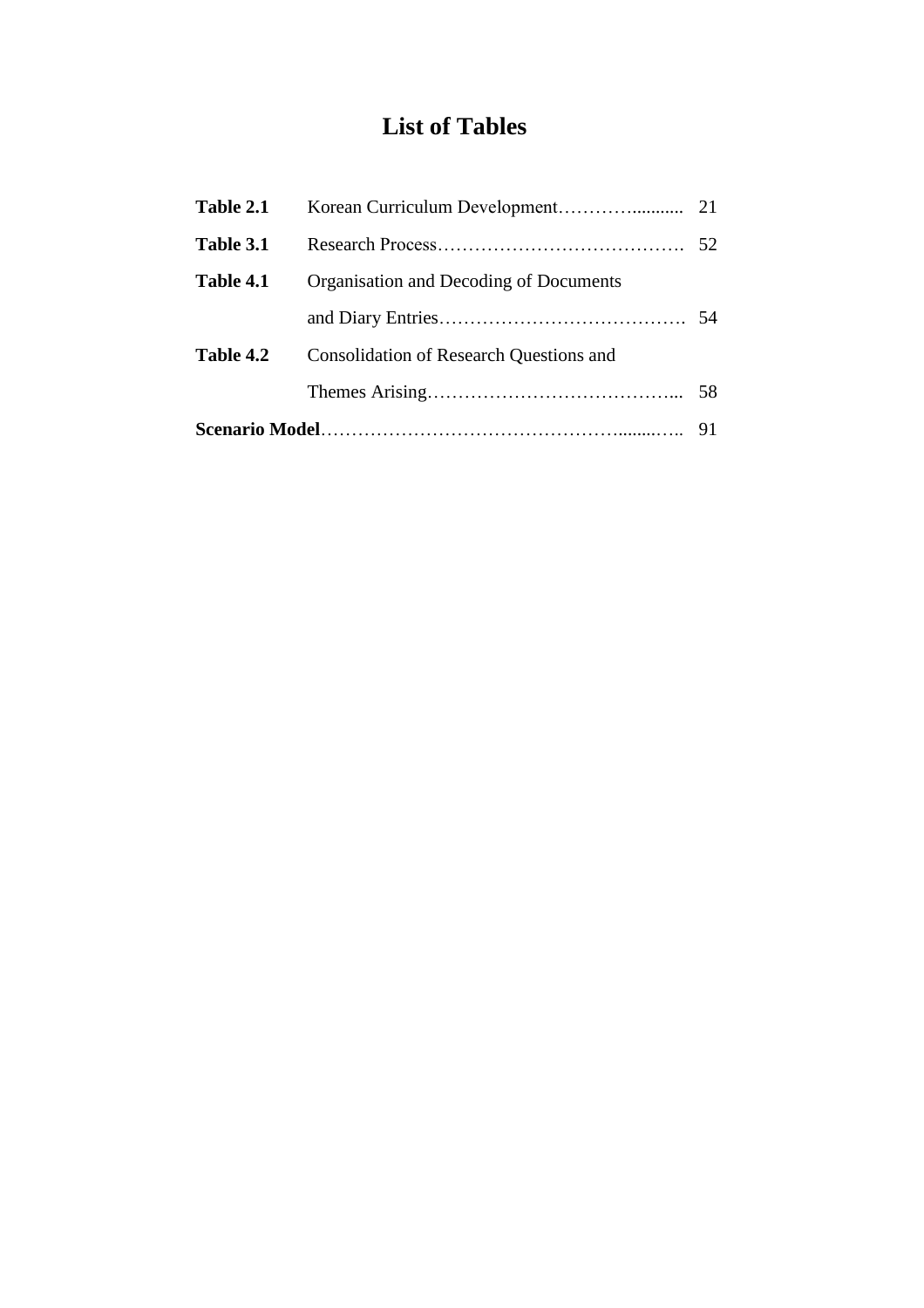## **Chapter 1**

### **Introduction**

Through an investigation of another educational system, as different as it is, we may be able to learn about our own. A better understanding of the Korean\* educational system may enable Australian educators to expand their ideas, learn from others' success, possibly bring the two cultures closer and create an environment of positive educational exchange. This may be of benefit to the Australian and Korean educational systems.

While gathering data to investigate the Korean English language teaching and learning environment, two questions surfaced as being useful to explain current realities in the Korean educational system:

1. How do rote learning, national examinations and types of motivation to learn the English language, impact on English language teaching and learning in Korea?

2. How can we construct a new tool in education, scenario building, to explore the relevance of these themes in the Korean context?

The first question emerged from three themes identified in the researcher's diary entries that were made while teaching the English language in Korea. The second question proposes future thinking and further research in the field of education with the use of a scenario building method, which will be developed and explained in Chapter 6.

Given that this research is about education, and consequently about the people involved in and affected by educational policies and practices, issues related to ethics and research must be addressed.

#### **Ethics**

In qualitative research in education, the researcher tries to "adopt, create, and use a variety of non quantitative research methods to describe the rich interpersonalsocial-cultural contexts of education more fully than quantitative research can do"(Soltis, 1989, p. 125). Qualitative researchers are involved in the processes of exploration, examination and description of people in their natural environments. As such, ethics are a concern to the researcher as they are "…the key consideration in the design of social research" (Babbie, 2007, p. 28). Ethics in research is a framework that is concerned with doing good and avoiding harm while the research takes place: "Two fundamental ethical guidelines are that participation in social research should be voluntary and that no harm should come to research subjects" (Babbie, 2007, p. 28).

\* Throughout this thesis 'Korea' refers to the nation prior to the division of the country into the Democratic People's Republic of Korea (North Korea) and the Republic of Korea (South Korea) and, since this division, to the Republic of Korea (South Korea).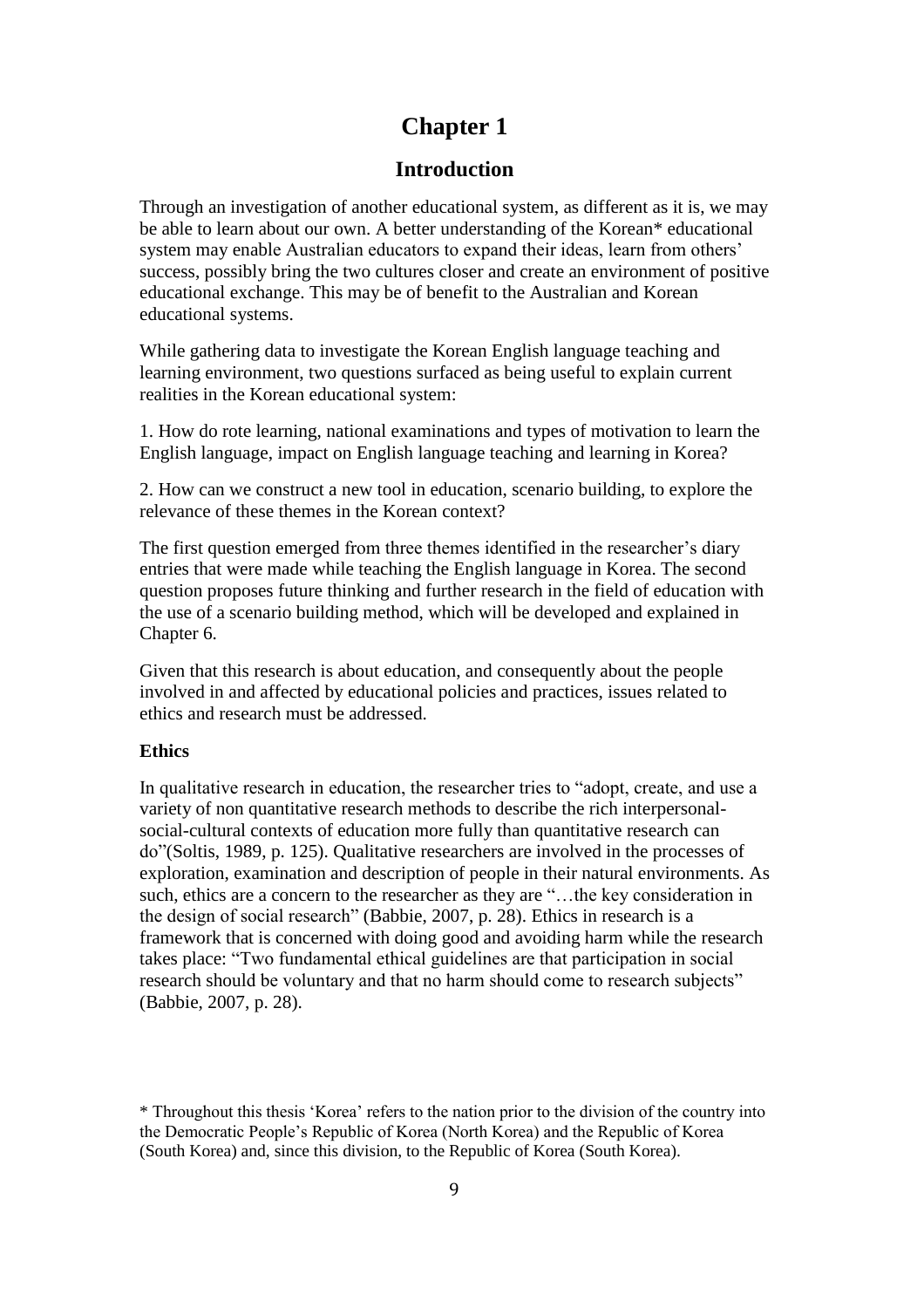Therefore, institutions and governments have developed ethical frameworks to be used to alert researchers to possible problems and issues before, during and after research. These problems are related to the protection of human subjects from physical and emotional harm, protecting animal subjects from abuse, and protecting the environment in which the research is taking place.

The Australian Association for Research in Education (AARE) has developed four principles for the conduct of research in education (Bibby, 1997 pp. 116):

- 1. The consequences of a piece of research, including the effects on the participants and the social consequences of its publication and application, must enhance the general welfare.
- 2. Researchers should be aware of the variety of human goods and the variety of views on the good life, and the complex relation of education with these. They should recognise that educational research is an ethical matter, and that its purpose should be the development of human good.
- 3. No risk of significant harm to an individual is permissible unless either that harm is remedied or the person is of age and has given informed consent to the risk. Public benefit, however great, is insufficient justification.
- 4. Respect for the dignity and worth of persons and the welfare of students, research participants, and the public generally shall take precedence over self-interest of researchers, or the interests of employers, clients, colleagues or groups.

To enhance general welfare and increase human benefit, the researcher used a positive approach to develop scenarios from the findings. Positive scenarios are intellectually difficult to craft because of the challenge the scenarios face during proposed changes. "Negative scenarios are much easier – you just describe the demise of what you already know" (Ogilvy, 2006, p. 24).

The researcher informed herself about the cultural, religious, gender and other significant aspects of the research population by investigating the history of Korea in general and in particular the history of English language education in Korea. The researcher lived and worked in Korea for a year, where she resided with the local community, studied the Korean language and familiarised herself with local customs.

Critical reflection (Whittemore, Chase, & Mandle, 2001) of the researcher's diaries and document analysis - created a monitoring tool for the research process. Possible biases were considered when the researcher analysed her diaries and the research of related documents thereafter was done in a manner that allowed both the support and the challenge of issues. Such issues were the social influences and historical background that led to the investments made to learn the English language in Korea. This was also noted when considering the Korean education ministry's policies that affect the way that English is taught and expected to be taught in Korea, as well as the desired outcomes of such investments and policies.

The researcher agrees that: "As qualitative researchers engaged in contemporary practice, we accept that the researcher is a central figure who influences, if not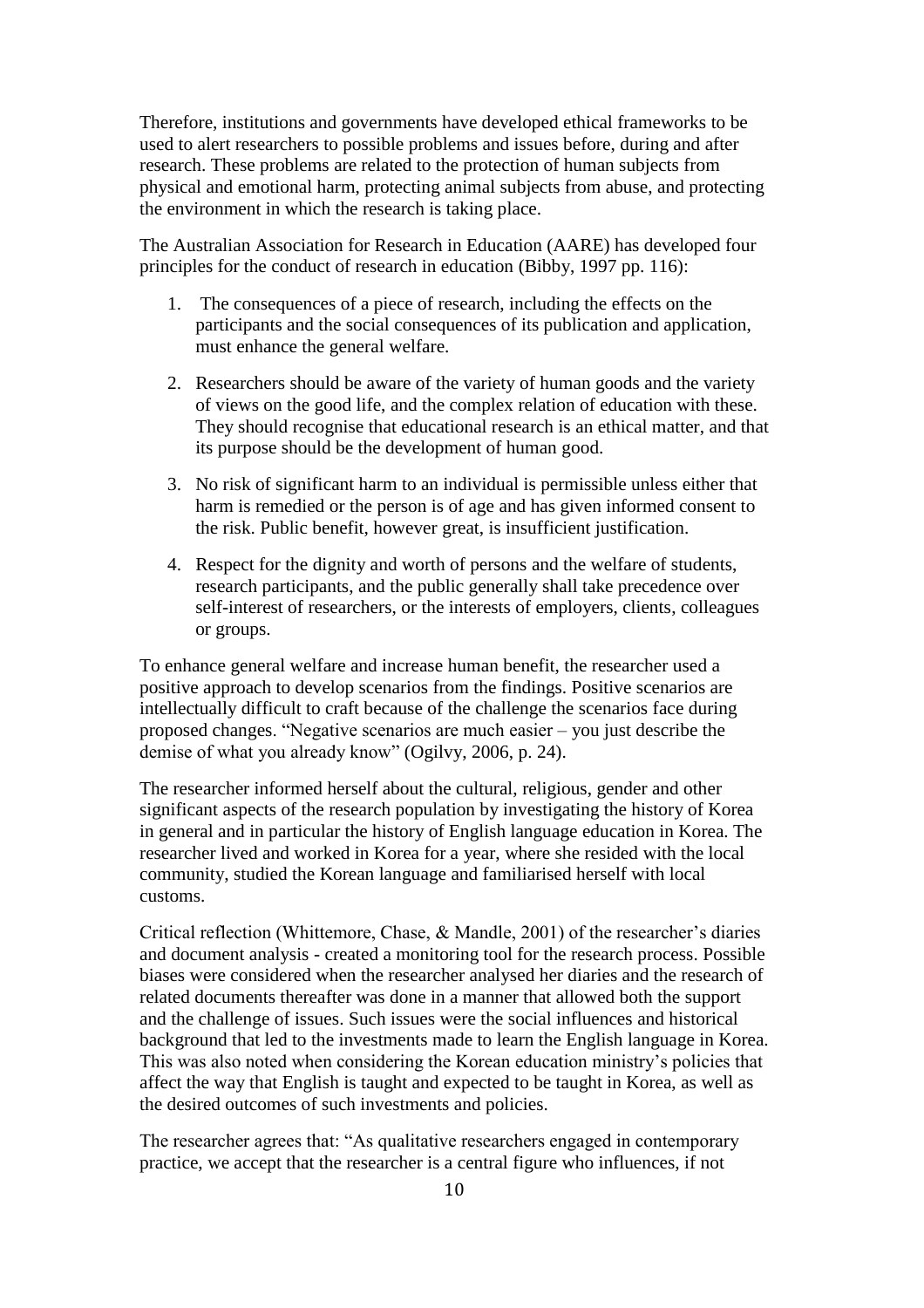actively constructs, the collection, selection and interpretation of data" (Finlay, 2002, p. 210). Therefore the researcher is subject to the biases that might have taken place during the course of the research, whether during her experiences in Korea or through the analysis of relevant documents. The reduction of biases in the research was through use of the method of 'Theoretical Validity' in which the researcher "... spend(s) a sufficient amount of time studying [her] research participants and their setting so that [she] can have confidence that the patterns of relationship [she] believe(s) are operating are stable and so that [he] can understand why these relationships occur"(Johnson, 1997, p. 286).

Throughout the year spent in Korea, the researcher took reflective notes and made diary entries in her personal diary at different times of the day and different times of the year while witnessing the activities undertaken by the students in the researcher's school and in similar schools. As Mays and Pope (1995) mentioned, the collection of data directly from the researcher's experiences should be done in the manner that was followed by the researcher in Korea. They suggest that the time spent with the participants of the research, in this case Korean students learning English, should be adequate to create an environment of trust in which the researcher will be able to "become thoroughly familiar with the milieu under scrutiny" (p.111). Diary entry 11 (D11) in page 72 provides an example of this type of trust being built between the students and the researcher. In addition, diary entry 12 (D12) in page 73 which was written at the end of the researcher's year of employment in Korea, provided evidence of the facilitation of conversations with her Korean students. This conversation depended on the Korean students and their teacher to have known each other for almost a year and the students felt able to confide in the researcher when telling her about their ambitions (Choi, 1997).

In this research, the researcher is aware of the general and specific principles of ethical frameworks related to her qualitative research. As noted above the researcher was aware of possible biases while reviewing and analysing documents. Even though this research did not directly involve human participants, the researcher is aware of the need for ethical values and principles in any research conducted in any field. She did not dismiss ethical processes and was mindful that all research should be conducted for the benefit of society. The following section will indicate this last point.

#### **Significance of study**

A deeper and more critical understanding of Korean students' educational experiences in regard to the learning of English may allow for the creation of a more stimulating learning environment.

Additionally, with the Australian Government's \$62.4 million National Asian Languages and Studies in Schools Program (NALSSP), which commenced on 1 January 2009, the relevance of this research has deepened (Deputy Prime Minister's Press Office, 2009). Along with China, Indonesia and Japan, Korea is one of four Asian countries to be focused on through this funding which aims to boost the study of Asian languages and understanding of Asian cultures to further develop Australia's ability to engage with the Asian region.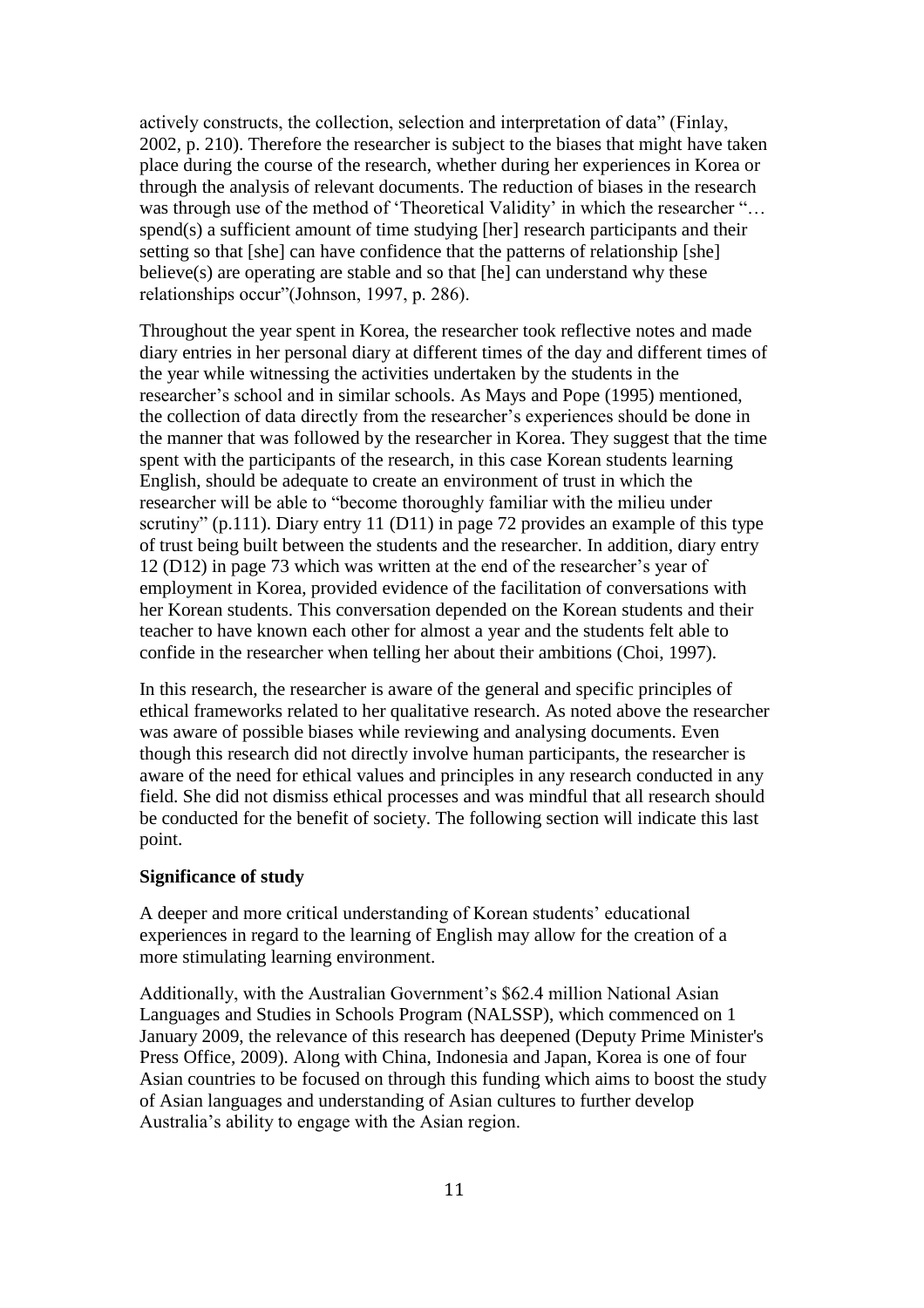Koreans seem to have a unique fascination to learn English as evidenced by the efforts and finances invested. Through the analysis of the reasons why Koreans learn English as a foreign language we might be able to improve our understanding of teaching and learning of English as an additional language in Australia. The specific Korean approach to English language learning is examined in this research through the different stages of development of approaches to language learning in general. This practice connects cultural aspects with language teaching and learning, the influence of culture on language teaching and learning and vice versa, and the learner/teacher relationship under the constraints of Korean cultural and educational policies.

The diarised Korean experiences of the researcher followed by document analysis formed the basis for the development of the scenario model presented as part of a conclusion to this research. The model proposes an academic environment in which the participating actors communicate with one another on a regular basis, creating a flow of ideas and information that assists development and improvement of the academic learning environment for the benefit of all participants.

Through the Korean context of English language learning and teaching, the research is trying to provide insights into some of the core issues related to language pedagogy, for example the dilemma of the development of linguistic competence or language performance. Linguistic competence calls attention to the knowledge of grammatical structures and vocabulary (Chomsky, 1968), while language performance relates to the use of the language as a communicative tool in different social situations for a range of purposes (Krashen & Terrell, 1983). The research tries to provide a parallel between the pedagogical implications created by the distinction between linguistic competence and language performance and its existence in the practices of English language teaching and learning in Korea. To be able to succeed in that, evidence of dichotomous pedagogies in the Korean academic environment was searched for in primary and secondary documents and in diary entries made by the researcher.

From the analysis of the data and the scenario building process in Chapter 5 a scenario model was developed in Chapter 6, to offer a possible working environment which might be able to overcome the difficulties in teaching and learning the English language in Korea and elsewhere.

Given that this thesis examines how rote learning, national examinations and types of motivation to learn English impact on English language teaching and learning in Korea, analysis of English language teaching and learning practices will be investigated next. The significance of the English language in Korean society is of paramount importance to this research as it lays the basis to understand its importance to Koreans. As such, in the next section the status of the English language in general, and in Korean society in particular is explored.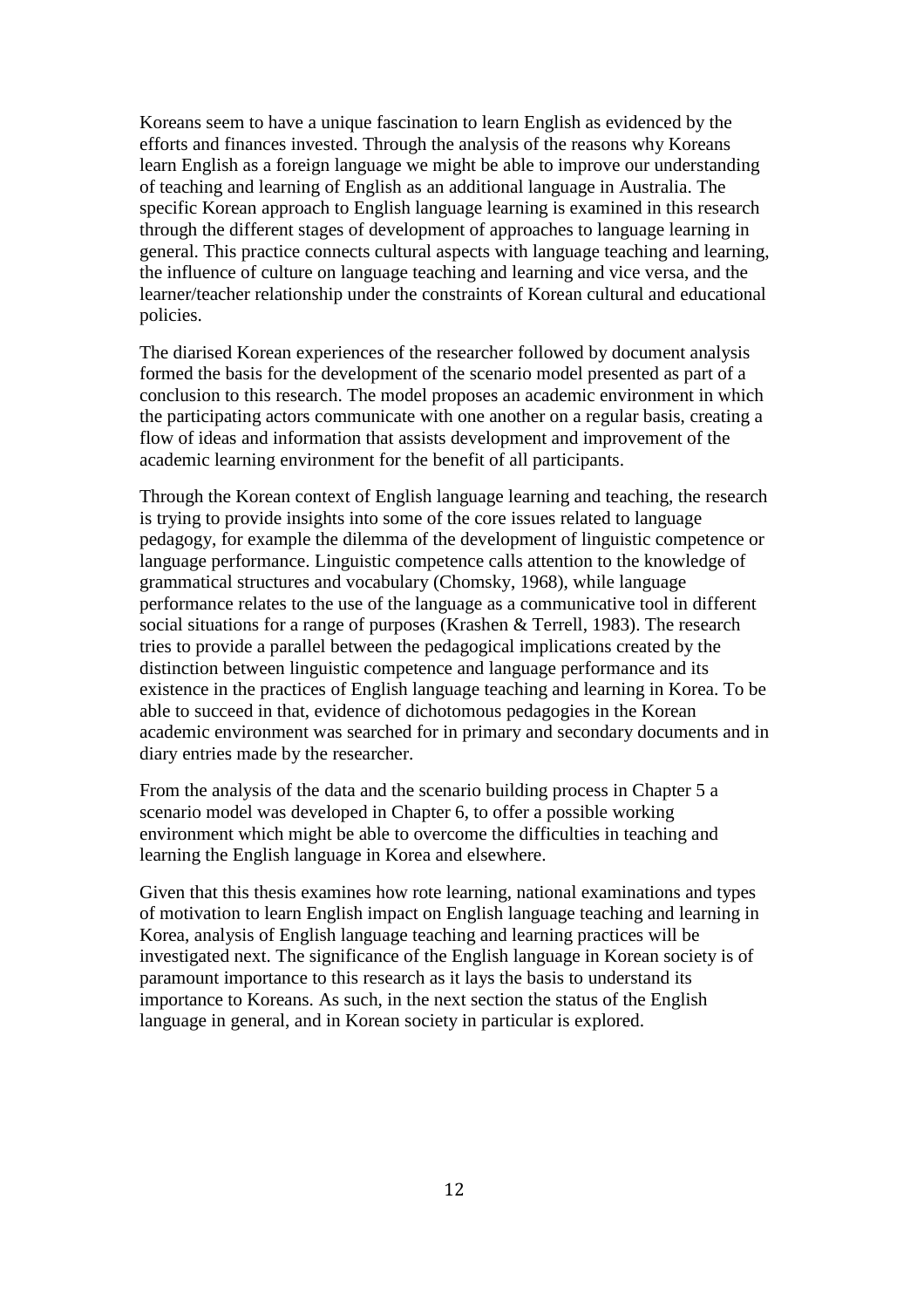### **Chapter 2**

### **Literature Review**

This literature review attempts to give background to the development of English language education in Korea, the structure of the Korean educational system and the evolution of the 'official' Korean curriculum. Particular attention is given to events in Korean history and their implications for English language education in Korea. Topics under consideration are the relationships between English language education, social status and economic mobility in Korea, the English language private 'market' and the levels of the oral communicative ability of Koreans in English. These aspects will be discussed from the perspective of the teaching and learning of English in a 'foreign' context. An overview of approaches to English language teaching (ELT) will be given to facilitate a broad understanding of the approaches available in general and in the Korean context in particular. Research of models of education and curriculum in the Korean context is done to understand the formulation of curriculum and background for the scenario building process that will be undertaken later.

The knowledge gathered in this Chapter will contribute to the understanding of the impact that rote learning, national examinations and types of motivation to learn the English language have on English language teaching and learning in Korea. Also, this knowledge will influence the process of understanding how we can construct a new tool, scenario building, to explore the relevance of these themes in the Korea context.

#### **General Educational Background of Korean Region**

Initially a general background to the development of educational practices and policies will be given to understand the social influences that provided for the three themes: rote learning, national examination and types of motivation to learn the English language and their impact on English language teaching and learning in Korea. This information will also be beneficial in the construction of the three scenarios that will follow and to enhance understanding of constructing a new tool in education, scenario building, to explore the relevance of these themes in the Korean context.

Geographically, the Korean peninsula is between two cultural 'giants', China in the West and Japan in the East. This unique position has influenced Korea's education system in the past and present and probably will in the future.

Historically, the Korean formal education 'system' started in 372 during the Goguryeo Kingdom (37BCE - 668 AD) when the Great School or Daehak (in Korean  $\mathbb{H}^{\frac{1}{2}}$ ) was established. The curriculum was based on Confucian teachings with a later addition of Buddhist philosophies. As an entrance examination for civil service was introduced, schools were opened in Korea to prepare students from higher social strata for the exam.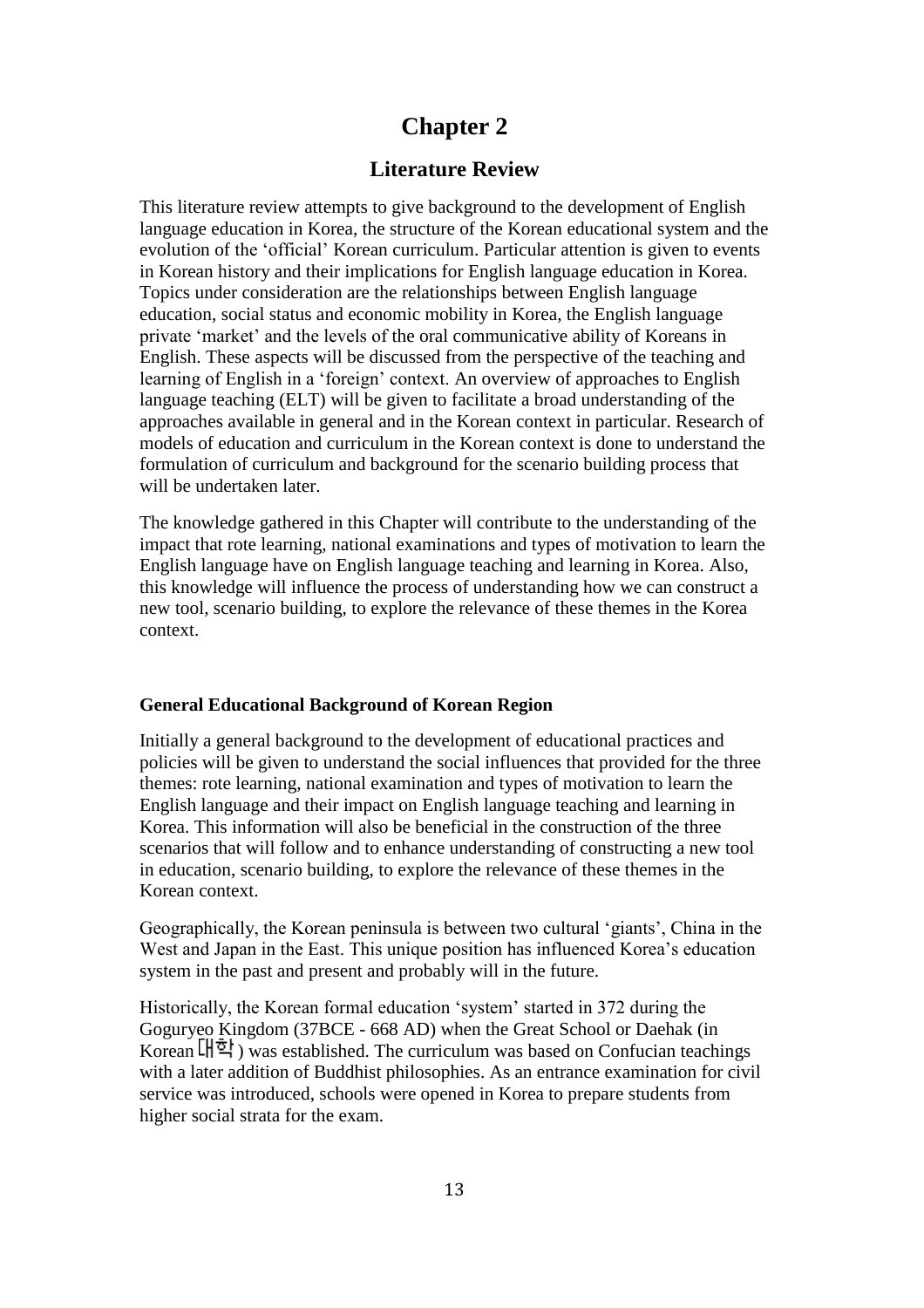The Brotherhood of Nations, a Confucian model for regional politics, was in power during the  $15<sup>th</sup>$  to the  $19<sup>th</sup>$  Centuries. In this model, China operated as the 'big brother' to its neighbouring smaller 'younger' nations, Japan and Korea. The 'young' nations would respect and be loyal to the 'older' brother and send an envoy to China to prove their loyalty and devotion. Since China was bigger in its military and geographical size- this model was accepted by all participating countries (INSTROK, 2002).

In 1839, Britain and China declared war between them… "- After unsuccessfully attempting to trade various goods with the Chinese, the British merchants devised a three-way trading system, where British goods would be traded in India for opium and then the opium traded to the Chinese" (INSTROK, 2002).

China lost the war and in 1842 after centuries of ruling the region and "... (The Chinese) were forced into the first of continual line of unequal treaties with Western powers" (INSTROK, 2002)*.* Two years later, Japan was forced into unequal treaties and the Brotherhood of Nations dissolved completely in the 1860s. Korea did not change its policy of national isolation until Japan sent a military expedition to Korea for the first time in history. This was mainly because of fear of being detached and vulnerable to attacks from the mainland by the United States (US) or Russia should one of these two nations try to annex Korea and its strategic position. This act concluded with the Kanghwa Treaty of 1876 between Korea and Japan and was the first foreign trade agreement for Korea. China on the other hand 'persuaded' Korea to open its ports to Western merchants, as it did not want Japan to have a monopoly on trade. The ruling and literati classes in Korea were anti-West and advised King Kojong to decline the Chinese request.

After the failure of an anti- King Kojong coup and the help of China to restore his rule, Korea agreed to China's request to open its ports to the US, however Korea requested the US to end the Korean sovereign relationship with China In 1882, the US and Korea signed a treaty, which established Korea's independence from China.

#### **The End of the 19th Century - The Beginning of English Language Education in Korea**

English language education appeared in Korea only after Korea had signed the treaty with the US in 1882 when missionaries and traders moved into Korea. The Korean government introduced English language education to the country when it opened an all boys' English school for interpreters (Tongmunhak) in Seoul in 1883 after the opening of a similar school in China in 1862. The 29 students of this school worked in government offices where English was most needed to communicate with the new US traders. However the school was closed in 1886 when the Royal School of English was founded in Seoul, which employed some of the students from Tongmunhak.

The Royal school of English was pivotal to ELT in many ways. First, it was an official institute with the prime objective to teach Koreans the English language with the intention of opening Korea to the outside world. Nevertheless, English was taught as a language for specific purposes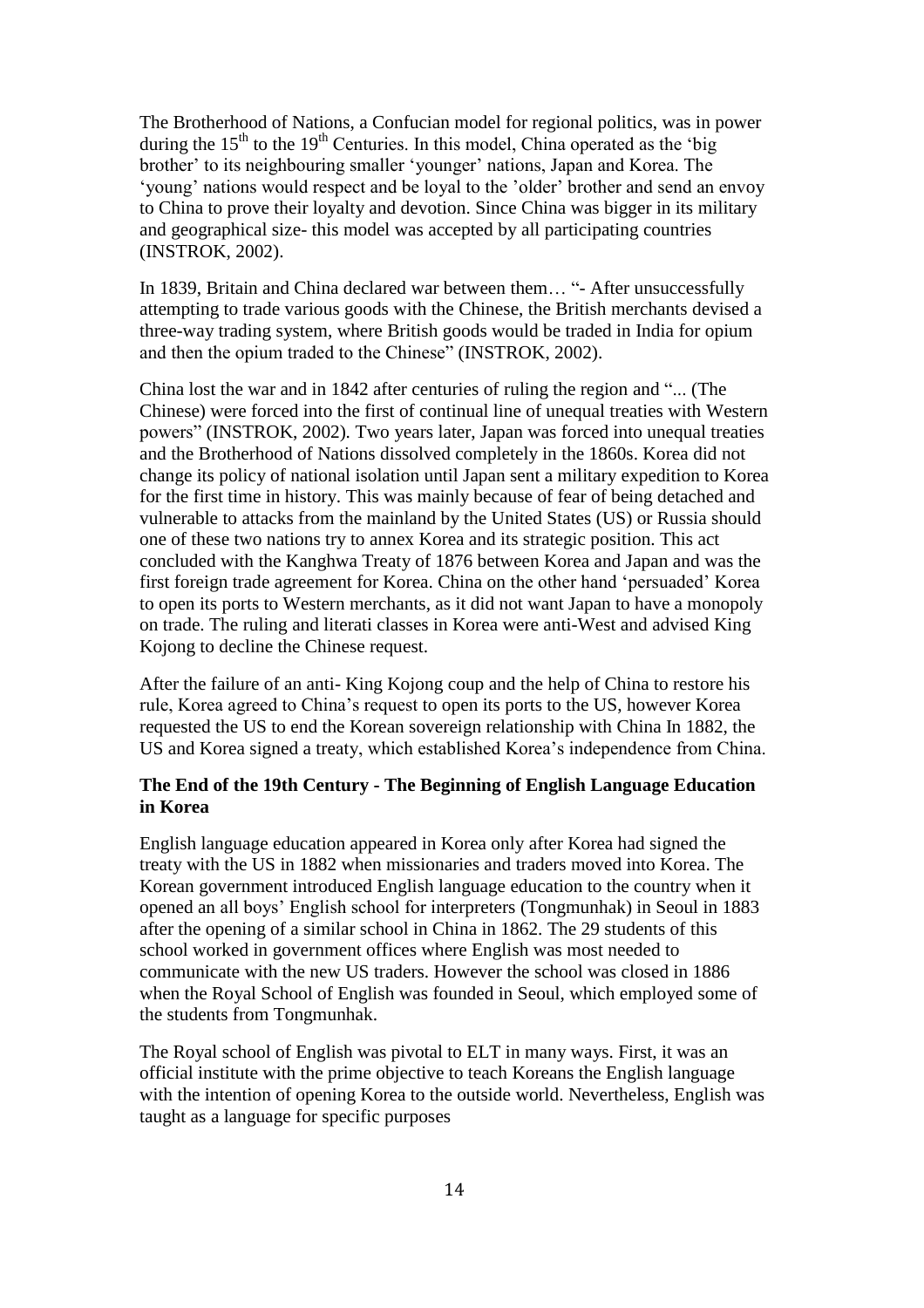"Soon as the students mastered the basics, they began to read textbooks on science and engineering: the major concern for the young modern-minded Korean of that era" (Lankov, 2007).

Second, the school decided to employ native English speakers from America to teach at the school and by doing this laid the foundations to what was to become the "hagwan" (institute) phenomena, where private and public schools hire native English speakers as teachers.

The governmental welcome the missionaries received after the US-Korea treaty was transformed into opening private English language schools. To evangelise was illegal so the schools operated under the guise of a missionary enterprise. The first of them was Paichai School which was opened in 1885 by Reverend Henry Appenzeller. Qualified Korean teachers were difficult to find, so the school had to use the missionaries as teachers and hence the language of instruction in the school was English. The women's Ewha School for Girls (later changed to Ewha University which still operates today) was founded by Mary Scranton in 1886 and faced the same problem with hiring teachers to teach in Korean. Until the early 1900s Ewha could not find enough qualified Korean teachers.

In other areas of Korean society the English language started to show its presence. Seo Jaepil, a reformist who went to America for medical studies, returned to Korea in 1896 and established the first English language newspaper, 'The Independent'. The newspaper was the publication of the Independence Club, which included one member, Syngman Rhee, who was later to become the first Korean president.

#### **The Japanese Colonial Period**

During the years of Japanese colonialism (1905-1945) the English language played an important role for both the colonisers and the Koreans. Each side used the English language newspapers to glorify its actions. The Japanese occupiers published their actions in a positive light and the Koreans voiced their frustration with the occupation. However, between 1905 and 1910, the Japanese government decreed the Japanese language as the official language. As a result, they closed all the language schools the Korean government had built and cultivated in previous years, with the exception of some private missionary schools (Kim-Rivera, 2002).

In 1910 Korea was declared a colony of Japan with Japanese as the national language. Education institutions were strictly controlled by the Japanese and were modelled on the school design in Japan. In 1919, the Japanese made changes to ease the pressure on schools by opening joint schools for Koreans and Japanese, eg. Kyongsong Imperial University, which allowed foreign languages to be taught.

English had become a mandatory subject in secondary schools, universities and professional schools. To maintain a proscribed education, English language teachers' courses were offered to Koreans.

These colonial 'golden years' of English, where the English language was part of Korean academic life, did not last and in 1936 the ruling Japanese general declared a Japanese-language only policy. When the Sino-Japanese war broke out in 1937,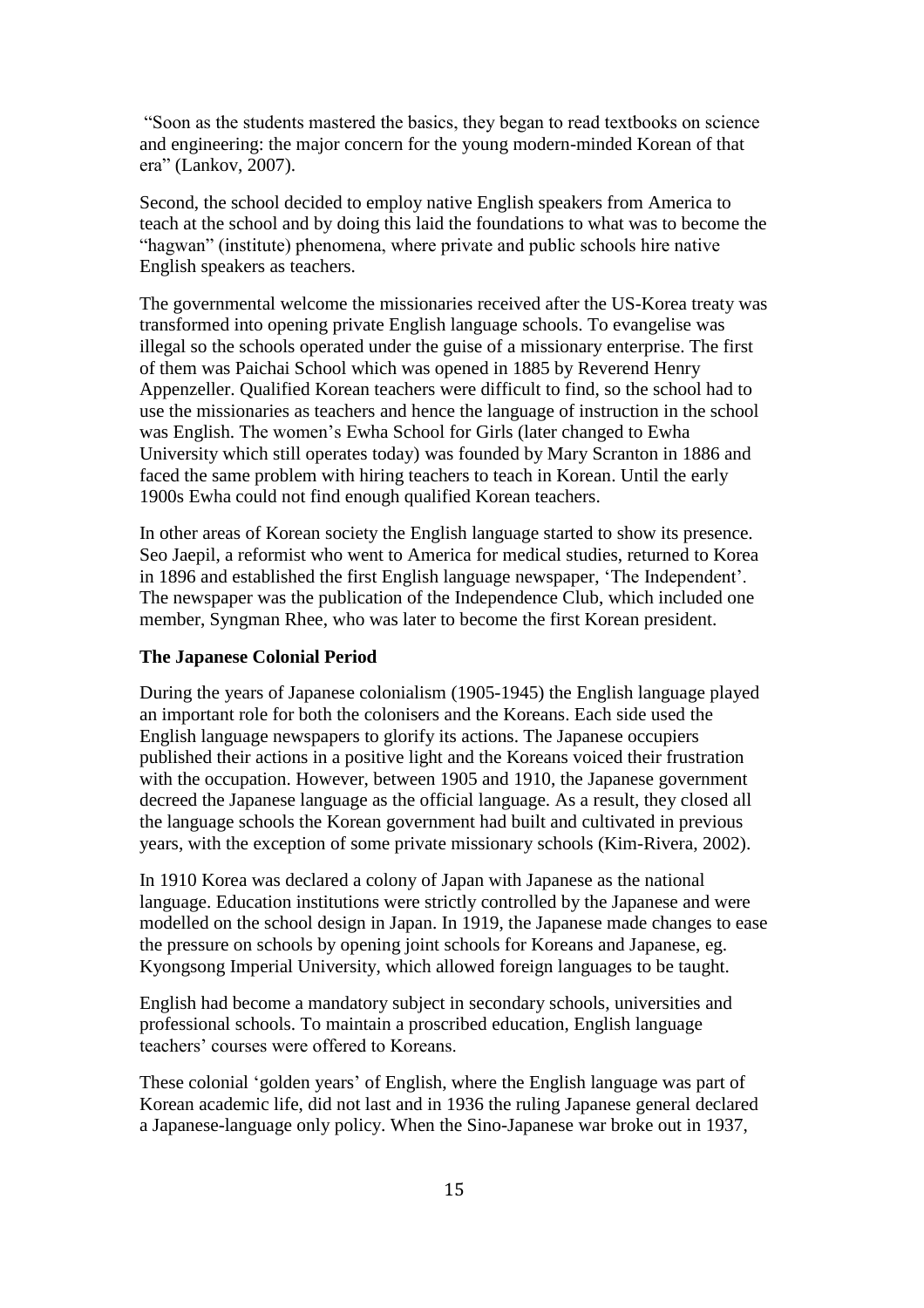the Korean education system had been forcefully transformed into a means for the creation of 'loyal' subjects of the Great Empire, Japan.

> ...in July 1942, when the Bureau of Education officially instructed Ewha to use Japanese as the daily language on campus as well as the instructional language, the school was forced to reorganise its personnel and to increase the number of Japanese-ethnic instructors

> > (Kim-Rivera, 2002, p. 268).

Students who used Korean in or out of classrooms were either given lower grades or punished. Missionary schools were facing an ideological dilemma as they were forced to comply with the worship of the Japanese emperor in the Shinto shrines and were forbidden to teach the Bible or to conduct any religious activities. The Catholics and Methodists continued to practise the Shinto rituals as 'patriotic events' while the Presbyterians decided differently:

"The Mission Headquarters of the U.S. Northern Presbyterian Church announced a complete halt of financial support for Korean schools and withdrawal of missionaries in May 1938"(Kim-Rivera, 2002, p. 269).

With the involvement of Japan in the Second World War, an urgent need for personnel and materials arose and the mobilisation of people from the colony of Korea to the battlefields began. For example, in May 1943, students from the Seoul region who were in private schools were sent to help dredge a reservoir, and other students were sent to work in factories. As a result, classes were unable to be maintained and many of them were discontinued, until finally, in March 1945, all classes in the Seoul region were suspended.

An anti-US, hence anti-English language campaign took place as part of the attempts to force missionaries out of Korea. The missionary schools had been negatively affected by the 1939 government move for reduction in the number of English classes in middle schools and the removal of English as a subject from the university entrance exams.

By 1942, following an order given in 1940, all missionaries and other US citizens in Korea were to be expelled, while their schools were to operate under Japanese administration without English language education.

#### **The Korean War 1950 - 1953**

When the US landed on the Korean peninsula in 1950, they had little knowledge of Korean language or culture and thus relied on interpreters. The ability to communicate with the new authority was probably an opportunity for the Englishspeaking Koreans to use the English language for favourable relationships. The US army was the only source of goods coming into Korea and in the wake of severe shortages Koreans saw the US as their only hope for survival:

> Koreans therefore attached themselves to Americans by any means necessary, hoping against hope to get to America uniformly conceived as a country where the streets were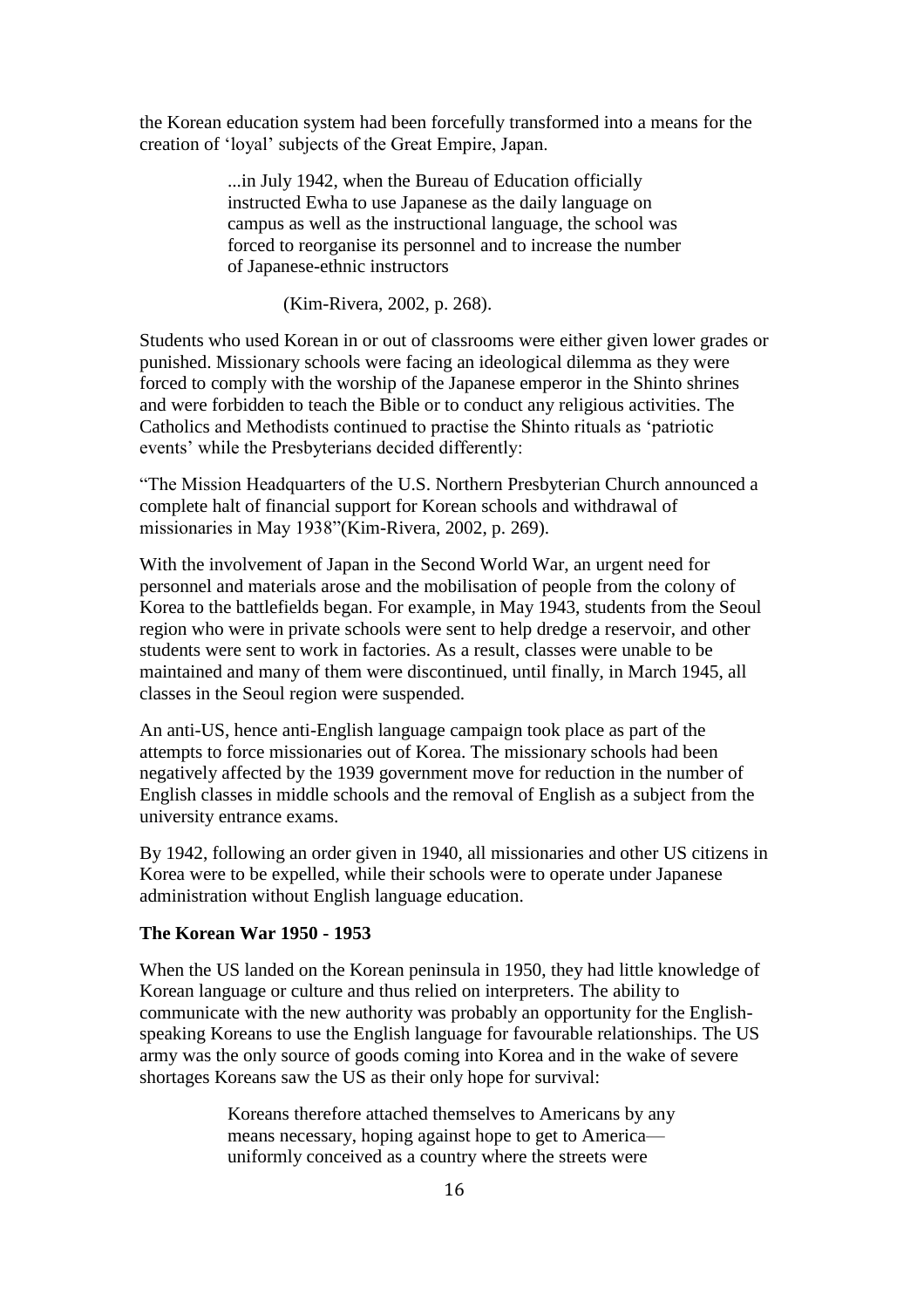paved with gold, a fabulous PX in the sky. This is by no means an exaggeration, since the American post exchanges were the main supply line for the Korean black market and since the American military commander controlled the entire US aid Program from 1951 to 1959.

(Cumings, 1997, p. 304).

From 1953 until 1987 Korea was under an authoritarian government although it was officially a Western-style democracy. In 1987 the first 'real' democratic elections took place and Korea the country started to form what could be considered more normal democratic institutions.

Part of the American presence in Korea was the launch of American Forces Korea Network, AFKN Radio and AFKN-TV, in the 1950s. Although these broadcasts were intended to entertain the Americans posted on the peninsula, they were popular amongst the Koreans and they were broadcast throughout Korea via satellite communication systems and not solely into the military bases.

The popularity of AFKN Radio and AFKN-TV was ubiquitous among Korean students. Every university in Korea during the mid to late 1970s had AFKN-TV English language learning extracurricular clubs (Prey, 2005). A magazine published English language learning tips for programs before airing on AFKN-TV, and a booklet was produced with an audio-tape containing an English/Korean script for the comedy "Rhoda"(AFK Korea). This popularity contributed to the number of Koreans going to the US to study English (Prey, 2005).

As the ability to understand American English was essential to succeed in an American university, the TOEFL exam was introduced in the mid-1980s. Many Korean students were going to the US to study and needed to pass this test before they could be accepted into US educational institutions. Doing well in a TOEFL exam was the first indicator for Korean students of their possible success overseas (Prey, 2005).

#### **The Seoul Olympics and its Influence on Koreans to Study English**

The Korean government had promoted learning the English language since the mid-1980s as a result of two major factors (Baik, 1992; Lee, et al., 2010). The first was the return of many US-educated Koreans which started in the mid 1960s. These returnees, who fled Korea during the Korean War, were a part of a newly evolving social power stratum. They were in government positions and were shaping the shift of Korea from a production economy based on manufacturing to a knowledge economy based on education for new technological innovations particularly in the communications sector.

The second followed the 1981 announcement of Seoul as the host of the 1988 Olympic Games. The expected influx of foreigners to Korea for the 1988 Olympic Games and the TV exposure of Korea the country and the Korean people highlighted for Koreans the importance of the English language. It was the first time for the Korean nation to show itself to the world as an educated, advanced and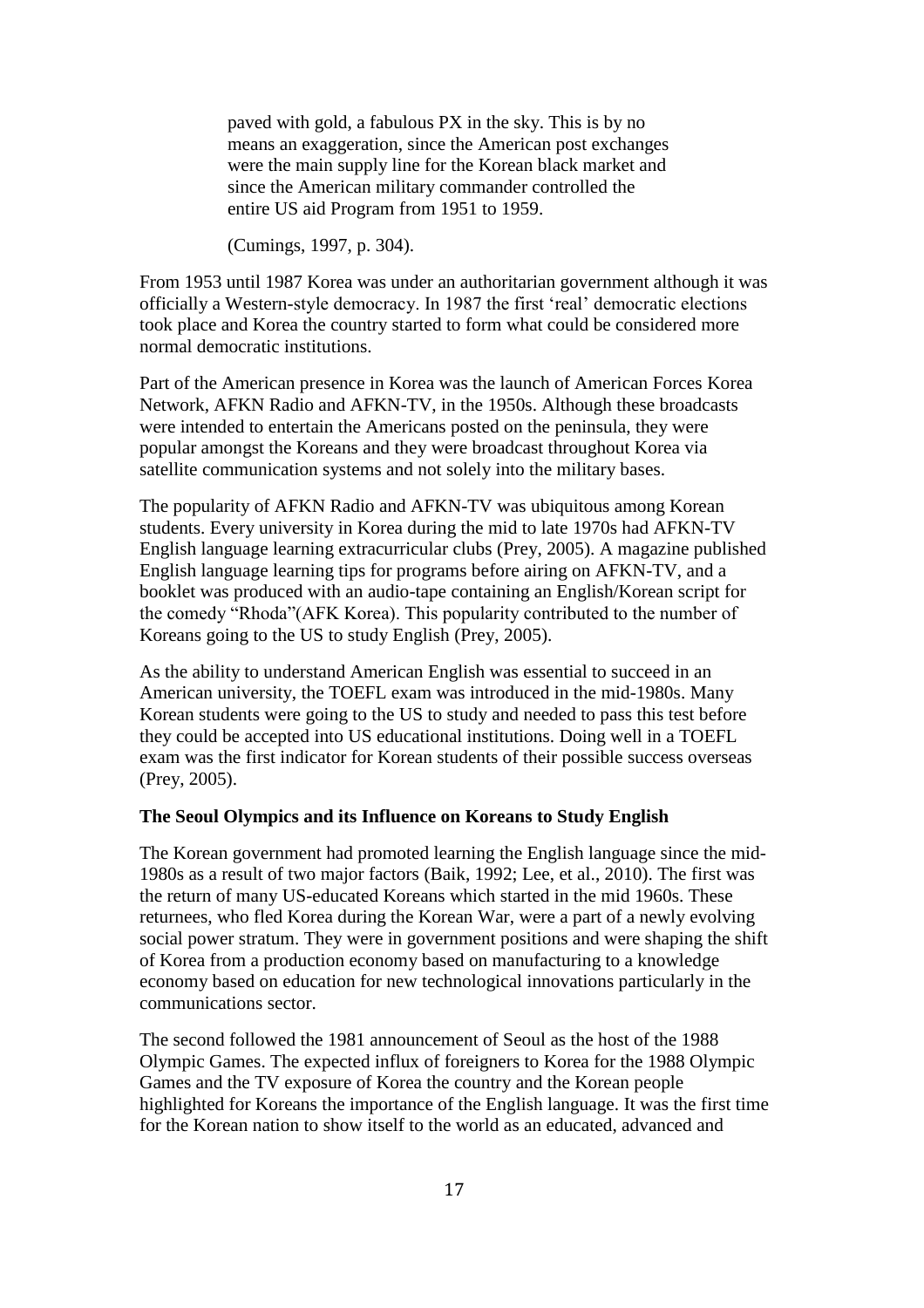sophisticated society. Having 'good' English language proficiency meant being part of the developed world (Collins, 2005; Lee, Han, & McKerrow, 2010; Park, 2009).

Koreans understood that it was not enough to have a 'good' hold of receptive English skills (listening, reading) but that it is also important to have a 'good' hold of productive English language skills (speaking, writing). English education in Korea was based on the translation of texts from Korean to English and English to Korean, a method that was practiced since Japanese colonialism and method that has been practiced since classical times. An emphasis on oral communication in the English language emerged during the lead up to the 1988 Olympic games and influenced the changes in the official school curriculum in the 1990s (Baik, 1992). A more thorough explanation of these 'grammar translation' and oral communication ELT methods will be given later in the section 'Approaches to English Language Teaching'.

The encouragement to study English was evidenced in a 1982 public speech by Chun Doo-hwan, the former military dictator of Korea. He said that Koreans must follow other Asian countries and send their children to study overseas. This speech marks the official 'beginning' of the phenomenon of Koreans studying English overseas (Prey, 2005). A more recent public speech by President Lee (Lee, et al., 2010 p.337) continued the government encouragement of English language learning in Korea by saying "Those countries with the people who speak English well in the non-English speaking countries, compared to those with their people who don't use English well, live far better…" (p.338). This political influence to learn the English language is evident in the evolution of Korean curriculum as discussed in the next section.

#### **The Korean Curriculum - Constructing the System**

After World War II a radical change occurred in the existing traditional education system in Korea (Seth, 2002). In 1949 The Educational Law transformed the previous educational system into a national, government funded school system.

> The objectives of Korea's education are, under the ideal of hongik-ingan [contributing to the overall benefit of humankind ― the founding spirit of the first kingdom in Korean history], to assist all people in perfecting their individual character, to develop the ability to achieve an independent life and acquire the qualifications of democratic citizens, and to be able to participate in the building of a democratic state and promoting the prosperity of all humankind"

(Korea Institute for Curriculum and Evaluation, 2002).

A special educational enactment under a war situation was announced in 1950 and in 1951 the new school system of 6-3-3-4 was implemented. This new system comprised of six years of elementary school, three years of middle school, three years of high school and four years of university.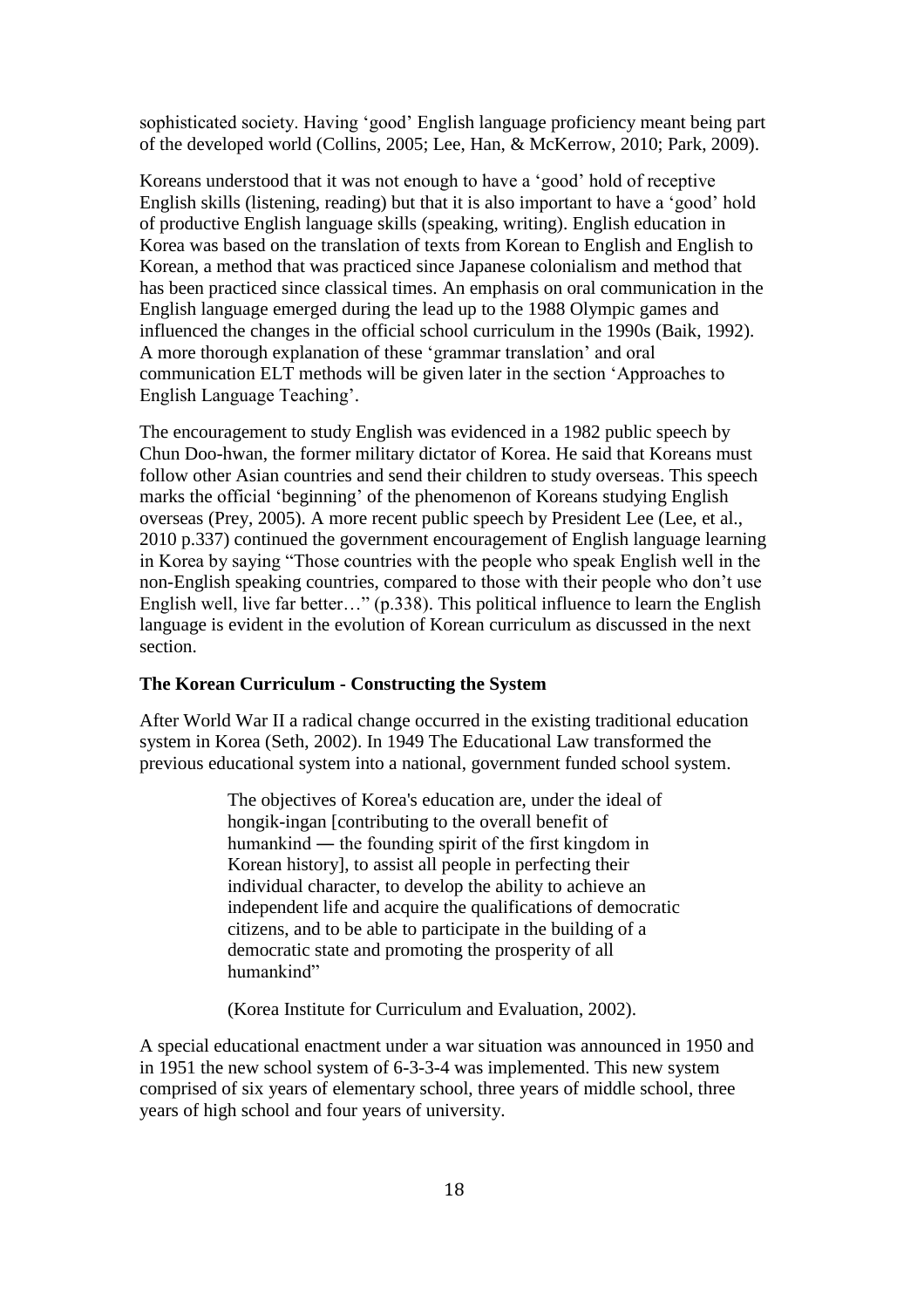Today, the Korean school system has a 6-3-3-4 pattern, with the first 9 years being mandatory while high schools are divided into academic and vocational streams. The academic year has 220 school days in 34 weeks. This academic year is divided into two semesters the first starting on the  $1<sup>st</sup>$  of March and ending on the  $31<sup>st</sup>$  of August and the second from  $1<sup>st</sup>$  of September up to the end of February. This school system indicates the stages students have to go through in their pursuit of tertiary education. As the requirements of the university entrance examinations are a major factor in English language education in Korea, it might be helpful to note the overall academic structure in Korea. This should give an overview of the academic journey a Korean student 'travel' in order to achieve a university degree.

#### **Creating the Korean Curriculum**

The Ministry of Education and Human Resources Development (MOE) is the government department responsible for the formulation and implementation of the policies related to academic activities, science and public education.

> The MOE is in charge of formal and lifelong education, setting academic standards, and formulating and implementing education policy. The Regional Office of Education is responsible for primary and middle school education as well as adult and continuing education. The MOE consists of three offices and four bureaus: Planning and Management Office, Primary and Secondary Education Office, Higher Education Office, Education Policy Planning Bureau, Local Education Administration Bureau, Lifelong Administration Bureau, Lifelong Education Bureau, and Educational Information Management Bureau. (OECD, 1998 p.20)

The Ministry of Education (MOE) states that it designs the curriculum in order to maintain equal and quality opportunities for all Korean citizens. The MOE determines the benchmarks for school curricula and the time allocated to these curricula with only minor opportunities for differentiation at the regional and local levels. Textbooks are developed in accordance with the curricula and are divided into three rankings:

- 1. Texts with copyrights held by the MOE.
- 2. Texts authorized by MOE but published by private publishers.
- 3. Texts that are MOE recognized as relevant and useful.

English and mathematics textbooks are structured for different learning levels and learning stages, while the textbooks for the Korean language, social studies and science, have incorporated enhancements and supplementary content for students to choose This student centred approach to the compilation of textbooks, indicated the desire of the MOE in the current Korean curriculum to cater for student's selfdirected learning capacities and creativity as well as being able to be adjusted to different school levels. The total number of textbooks published according to the current Korean curriculum for use in kindergartens, primary schools, middle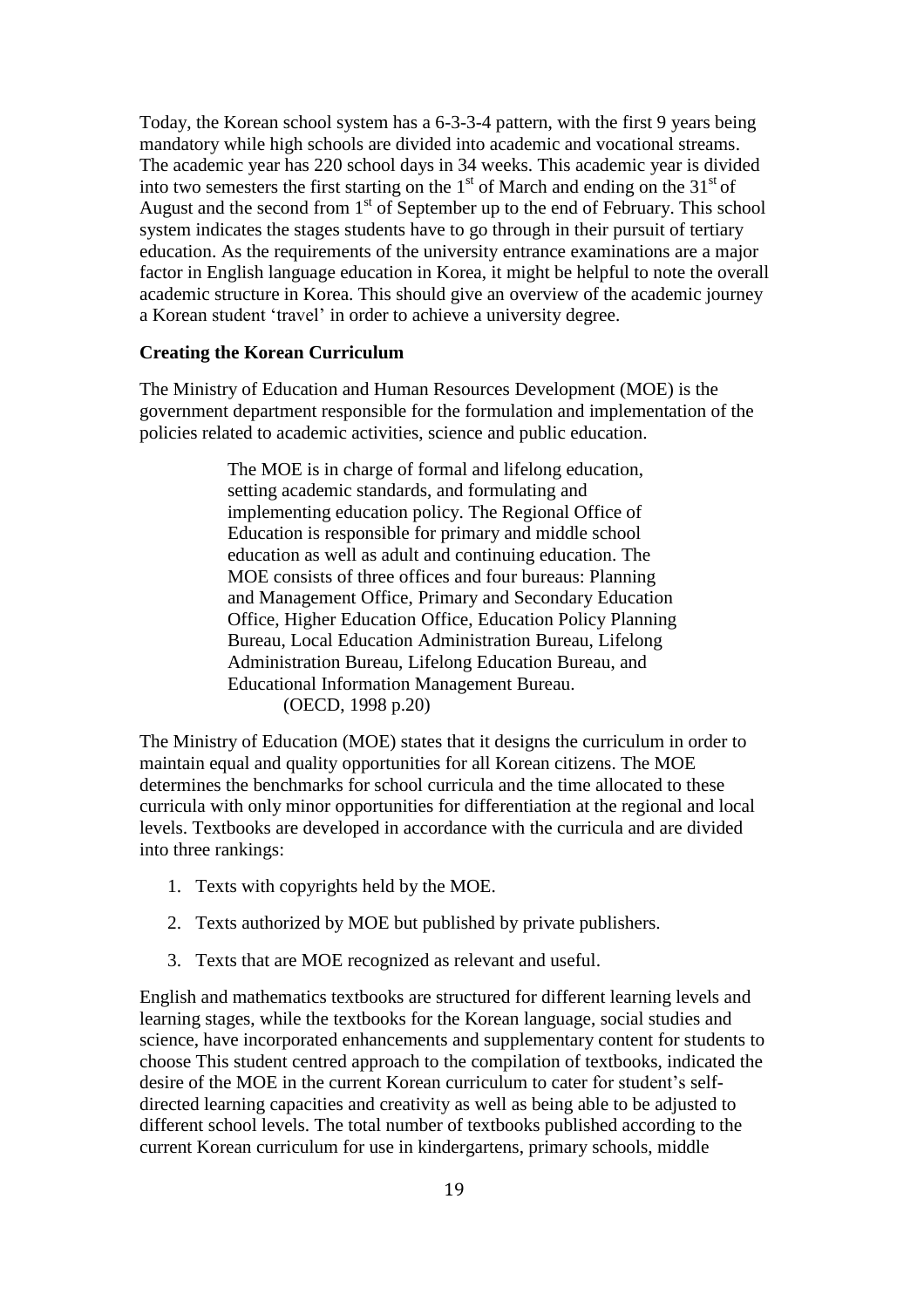schools, secondary schools, and special schools is 721 national textbooks and 1,575 authorized textbooks (International Review of Curriculum and Assessment Framework Internet Archive, 2008).

The first South Korean curriculum was introduced in 1955 and has been revised 6 times since then (International Review of Curriculum and Assessment Framework Internet Archive, 2008). The curriculum remains centralised with revision cycles of 6-10 years. As a result the curriculum has been influenced by political changes. For instance, the Second Curriculum appeared after a military revolution in 1960. The Third Curriculum came after an amendment of the national constitution which concerned the maintenance of the then military dictator's long-term rule. The Fourth Curriculum was established after the assassination of the former military president and another military officer took power. Finally the initiation of a democratic government in 1992 prompted the Sixth Curriculum. The current Seventh curriculum was prompt by the desire of the Korean Ministry of Education:

> …to loosen the rigid and centralised curriculum framework. Specifically, teachers are encouraged to be directly and actively involved in the decision and planning process for the curriculum. Local offices of education and schools should establish systematic and concrete guidelines for the organisation and implementation of the curriculum and develop individualised guidelines which are customised for local needs and circumstances.

(International Review of Curriculum and Assessment Framework Internet Archive, 2011)

This process of revision demonstrates the ingenuity of the authorities in the everchanging political atmosphere in Korea and it is done in order "… to reflect new demands of the education system, emerging needs in a changing society and new frontiers of academic disciplines" (International Review of Curriculum and Assessment Framework Internet Archive, 2008).

The curriculum is mobilised by an ideal of Korean education, - the "Hongik Ingan" which is the ideal of being beneficial to all people (International Review of Curriculum and Assessment Framework Internet Archive, 2008) (Seth, 2002). This philosophical maxim is manifested in the curriculum with a diversity of subjects and the amount of instructional hours dedicated to them so that all people can benefit from education, and that the curriculum can accommodate the diverse interests of people. A common curriculum is implemented from grades one to ten while an elective-centred one is implemented in grades eleven and twelve. The idea of diversity is expressed by allowing students to select from the available curriculum more appropriate studies in their last two years of secondary school with the aim to prepare them to be part of a multifarious Korean society and world citizens.

The following table indicates the development of the seven Korean curriculums. It is useful to note that the national curriculum is revised and implemented by the Curriculum Planning Division in the Korean Ministry of Education, Science and Technology (MEST). The development of a general framework or curricula for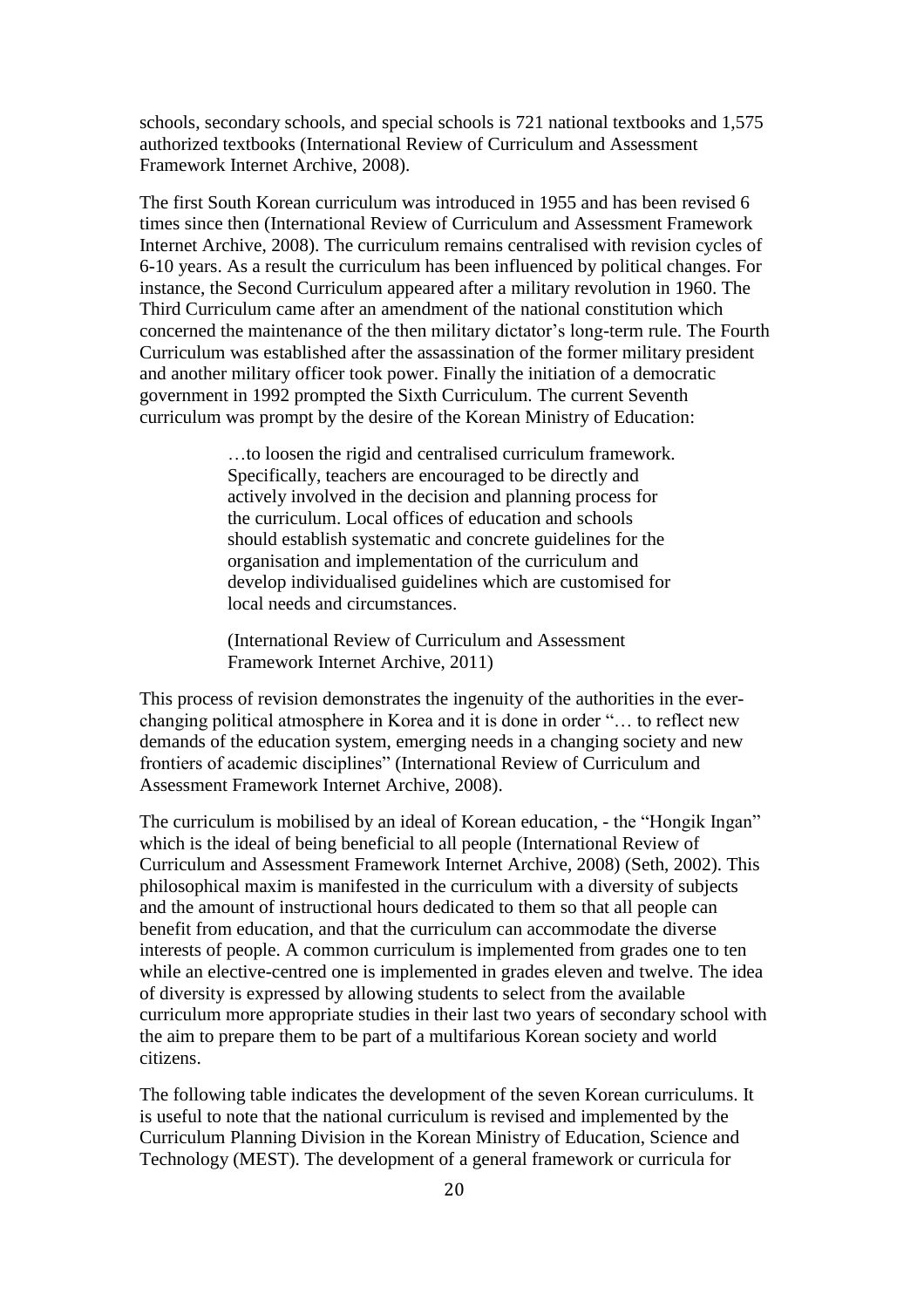specific subjects is done by educational research institutes, and committees of academics and specialists, which are funded by the Korean government. Research in curriculum development and assessment of students is done by the Korea Institute of Curriculum and Evaluation (KICE). (International Review of Curriculum and Assessment Framework Internet Archive, 2008)

| <b>Curriculum Announced</b> | Curriculum                     | Features                                                                                                                                                                      |
|-----------------------------|--------------------------------|-------------------------------------------------------------------------------------------------------------------------------------------------------------------------------|
| 1 <sup>st</sup><br>1954-55  | Primary/Middle/High<br>school. | Curriculum centred<br>around school education.<br>Ordinance on class time<br>assignment                                                                                       |
| 2 <sup>nd</sup><br>1963     | Primary/Middle/High<br>school  | Experiential curriculum.<br>Chinese letters education.<br>Military exercise.                                                                                                  |
| 3 <sup>rd</sup><br>1973-74  | Primary/Middle/High<br>school  | Curriculum focused on<br>academic enrichment.<br>Ethics.<br>Korea's history.<br>Japanese Language.                                                                            |
| 4 <sup>th</sup><br>1981     | Primary/Middle/High<br>school  | Emphasis on national<br>spirit.<br>Reduction/coordination<br>of learning amount.<br>Integrated curriculum<br>management for 1 <sup>st</sup> and<br>$2nd$ year primary school. |
| 5 <sup>th</sup><br>1987-88  | Primary/Middle/High<br>school  | Science high schools and<br>arts high schools.<br>Integrated curriculum for<br>primary schools.<br>New subjects:<br>Information industry<br>Emphasis on economics             |

Table 2.1 Korean Curriculum Development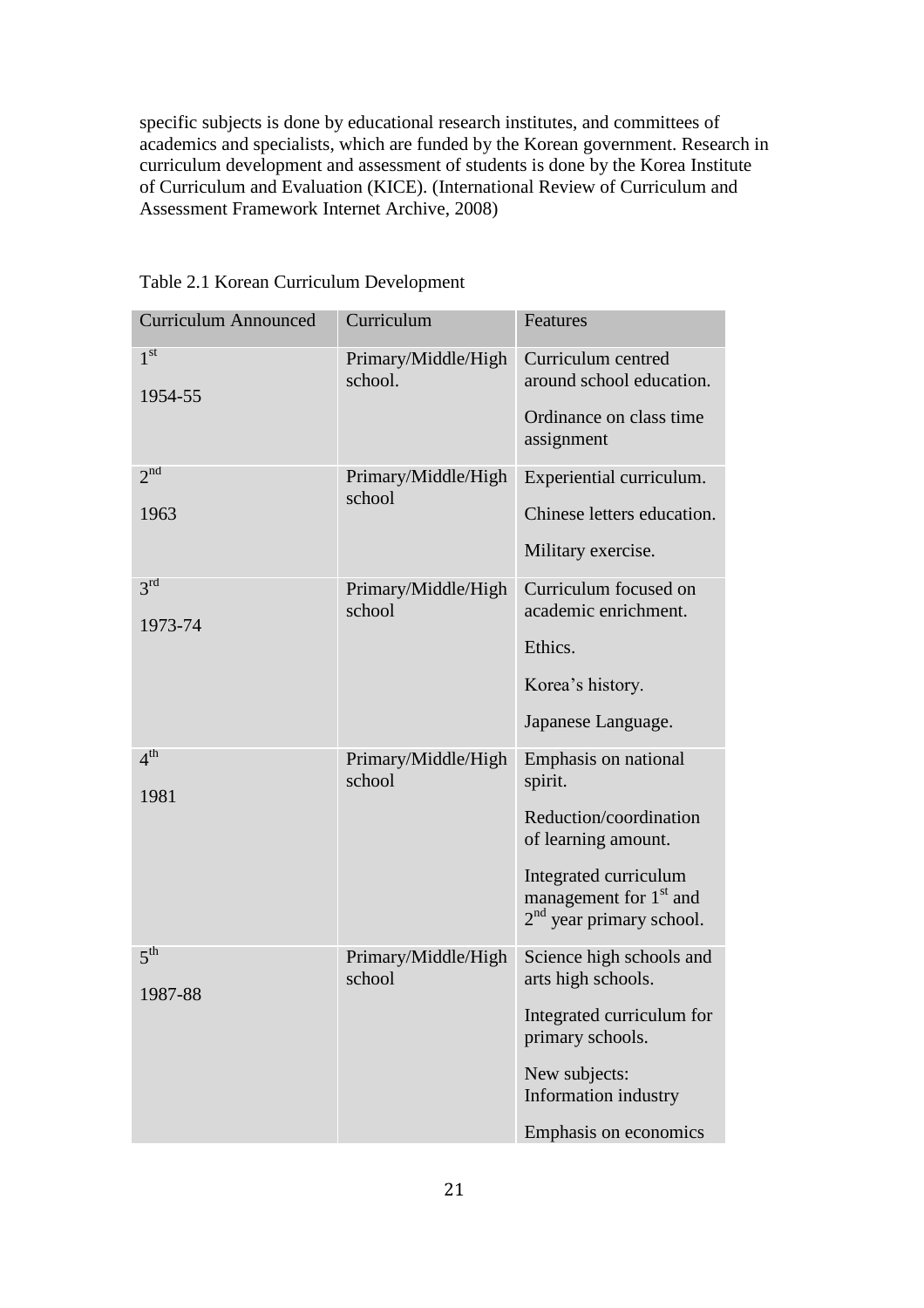|                            |                               | education.                                                                                     |
|----------------------------|-------------------------------|------------------------------------------------------------------------------------------------|
|                            |                               | Emphasis on regional<br>characteristics.                                                       |
| 6 <sup>th</sup><br>1992-95 | Primary/Middle/High<br>school | Improvement of<br>organization/management<br>system.                                           |
|                            |                               | Sharing roles among the<br>government, region, and<br>schools.                                 |
|                            |                               | New subjects: Computer,<br><b>Environment</b> , Russian<br>language,<br>Career/vocation.       |
|                            |                               | Specialized subjects on<br>foreign language.                                                   |
|                            |                               | Primary school English.                                                                        |
| 7 <sup>th</sup><br>1997-98 | Primary/Middle/High<br>school | Curriculum centred<br>around the students.                                                     |
|                            |                               | Curriculum on basic<br>national curriculum.                                                    |
|                            |                               | Selection-based high<br>school curriculum.                                                     |
|                            |                               | Level-based curriculum.<br><b>Establishment</b> and<br>expansion on<br>independent activities. |
|                            |                               | Objective (competence)-<br>based curriculum.                                                   |
|                            |                               | Expansion of regional<br>and school independence.                                              |

Source: Ministry of Education & Human Development of Korea (Korea Institute for Curriculum and Evaluation, 2002).

The Seventh Curriculum is the current curriculum (Kim, 2002). It was introduced in July 1998 and was implemented in the year 2000 for primary and secondary schools with the expansion to twelfth grade students in 2004(Liu, Ahn, Baek, & Han, 2004). There is usually a time lag of two to three years between the announcement of a curriculum and its implementation in schools (Yoon, 2004).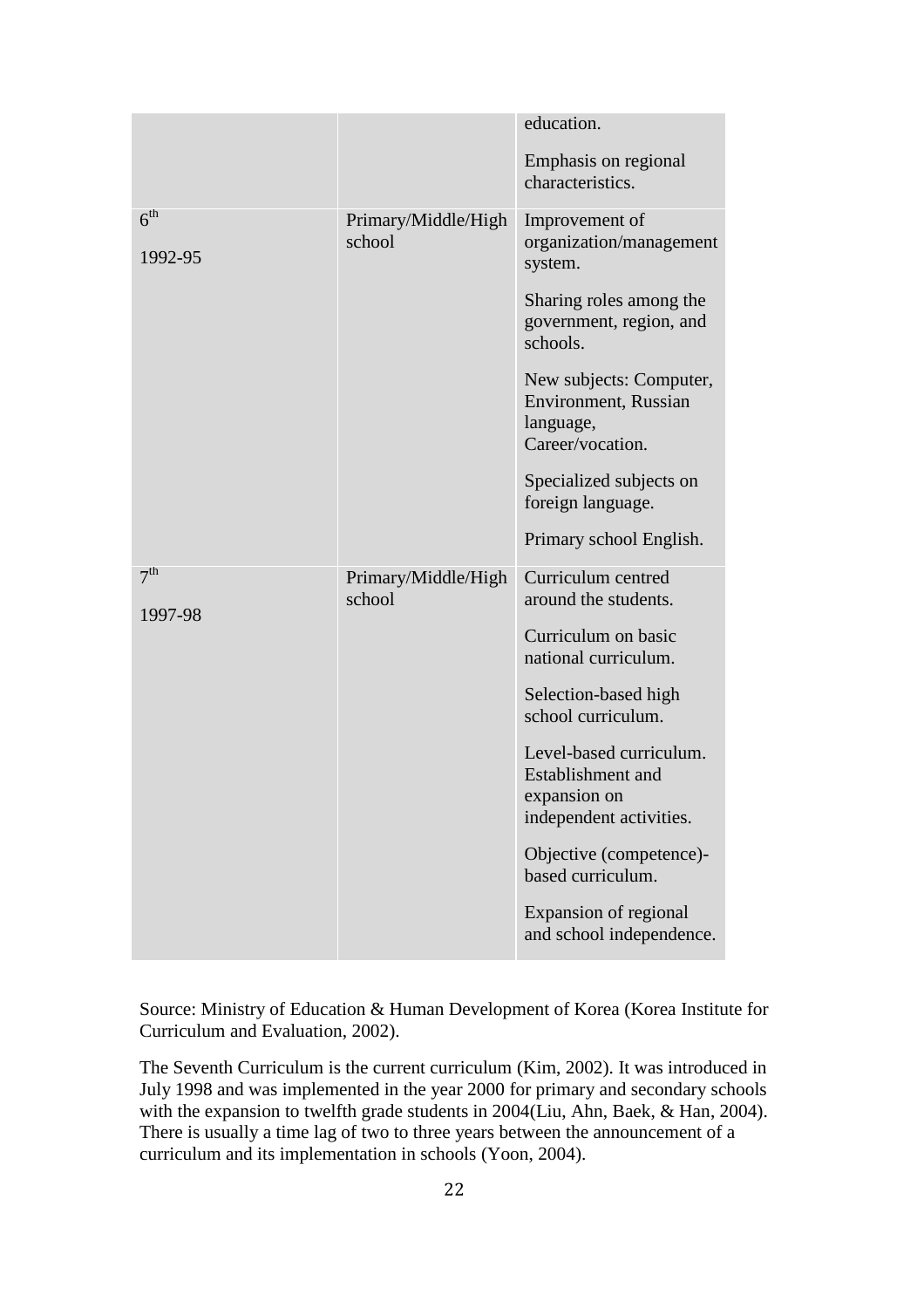The Seventh curriculum consists of 10 national common subjects:

- Korean Language
- Moral Education
- Social Studies
- Mathematics
- Science
- Practical Arts
- Physical Education
- Music
- Fine Arts
- Foreign Languages (including English)

Elective courses are offered in grades eleven and twelve and students have to elect a total of 72 units in each year with a total of 144 units to be completed during the last two years of secondary school. Out of the 144 units, 136 units are allocated to elective courses and 8 units are allocated to extracurricular activities.

The MOE specified its aim to create a balanced course distribution, therefore divided general electives into 5 groups:

- Humanities and Social Sciences (Korean Language, Moral Education, Social Studies)
- Science and Technology (Mathematics, Science, Technology and Home Economics)
- Arts and Physical Education (Physical Education, Music, Fine Arts)
- Foreign Languages
- General Studies (Chinese Characters and Classics, Military Training, and other general studies courses).

English education in primary schools starts in the third grade with 34 annual instructional hours, increasing to 68 annual instructional hours in the fifth and sixth grades. In the middle school there are 102 hours in the first two years with another increase in the ninth grade to 136 annual instructional hours. This time allocated for English language study is maintained during the tenth grade with added elective subjects in the eleventh and twelfth grades. Intensive elective courses in English are offered for 40 units (in comparison, mathematics intensive elective courses consist of 28 units). There are four levels of differentiation of English language courses offered from the seventh through to the tenth grades. These levels are further divided into two sub-levels creating eight levels of English education in these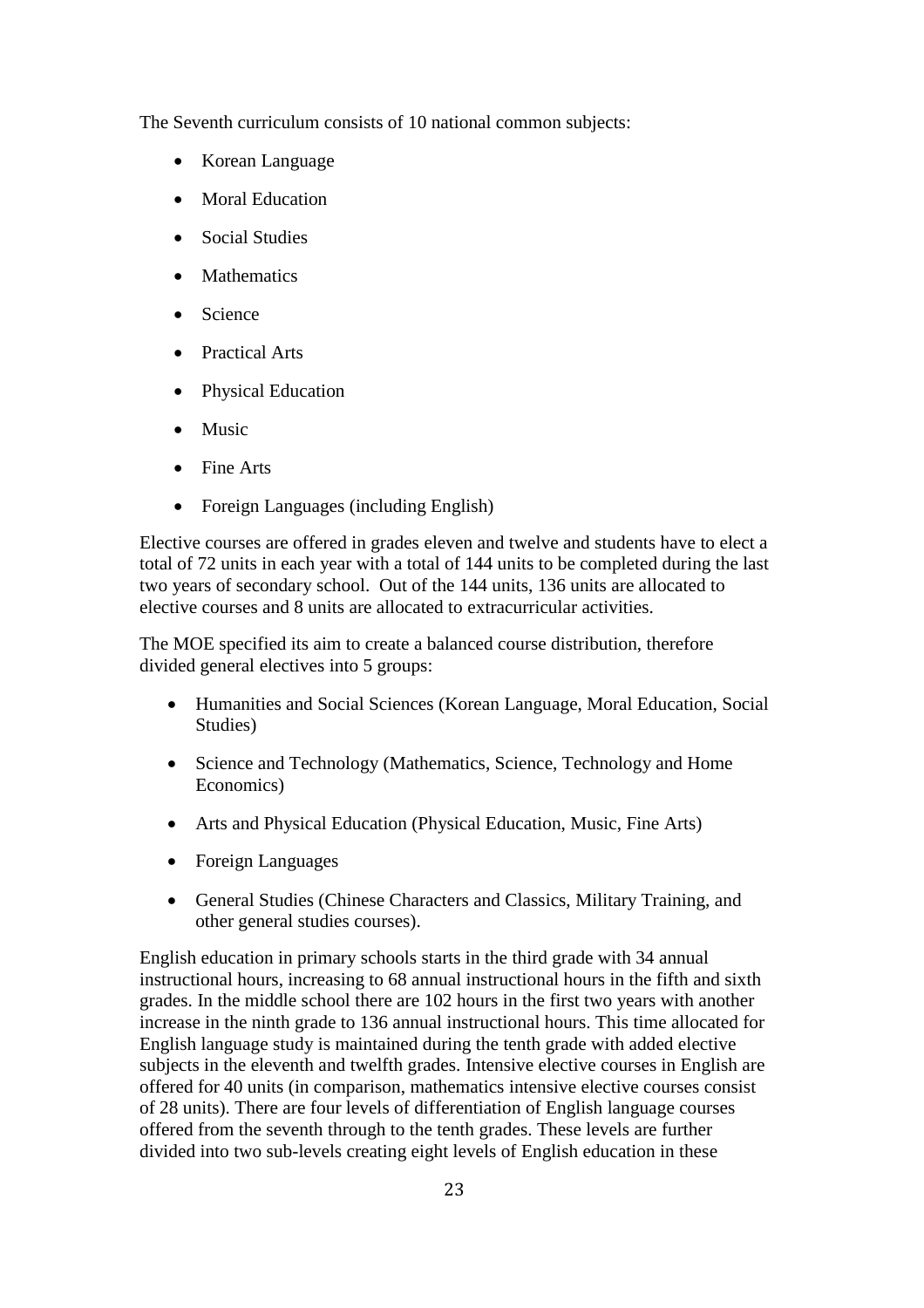grades. Students are chosen for each level according to their results in the in-school English exam.

"In principle, one instructional hour covers 40 minutes for elementary schools, 45 minutes for middle schools, and 50 minutes for high schools." The MOE still leaves room for changes by the schools: "…The school is entitled to adjust the duration of each instructional hour depending on the weather and seasonal changes, individual school situations, the developmental level of the students, the nature of learning, and so forth" (Korea Institute for Curriculum and Evaluation, 2002).

All these hours of English language teaching at all levels of schooling in Korea have led to an ambivalent approach of Koreans to the language and its representation in Korean society.

During the ten years from the beginning of middle school to the start of university, each Korean student spends more than 15,000 hours learning English with \$US15 billion (1.9 percent of GDP) spent on the English language private lessons and the English language proficiency tests (Jeon, 2006). These staggering numbers should mean that Koreans should rank amongst the top English language proficiency levels of speakers from English as a Foreign Language (EFL) countries in Asia. However, Koreans were rated by English speaking foreigners as the worst English communicators in a survey of twelve Asian countries' conducted by the 'Political and Economic Risk Consultancy' in Hong Kong (Jeon, 2006). This means that further investigations are required to change the current situation, as it appears both unfair and irrational for Koreans to invest money, effort, and time to learn English but have these results as outcomes.

The term 'investment' was put by Norton (1997) as a preferable term to 'motivation' in second language learning as it "more accurately signals the socially and historically constructed relationship of the women [in her study] to the target language" (p. 17). Norton (1997) claims that the use of the term 'investment' supplies sufficient explanation of "the complex relationship between relations of power, identity, and language learning" (p. 17). The relationship second language learners develop with the social world is during the processes that involve their seeking for legitimacy to speak English (Angelil-Carter, 1997; Norton, 1997; Norton & Toohey, 2001). However, unlike Norton's English as a second language work (1989 to date) this research focuses on Koreans who are engaged in learning English as a foreign language in Korea. Therefore the argument of Bourdieu (Bourdieu, 1977) that language can serve as 'cultural capital' fits the scope of this research better, as language serves as one of the social influences underpinning the contributions made by Koreans to learn English in Korea. In his writing, Bourdieu contends that "…the social value of the linguistic product …itself plays a part in defining the speaker's social value" (Bourdieu, 1977, p. 653). Bourdieu explains that language is not only a communicative tool for the individual but is also a means of symbolic power (Bourdieu & Thompson, 1991). Even though Norton (1995) acknowledged this concept by writing "If learners invest in a second language, they do so with the understanding that they will acquire a wider range of symbolic and material resources" (Peirce, 1995, p. 17) - Bourdieu's (Bourdieu & Thompson, 1991) view is better suited in the context of this research from the perspective of language as capital in human interaction, since it is possible to use language to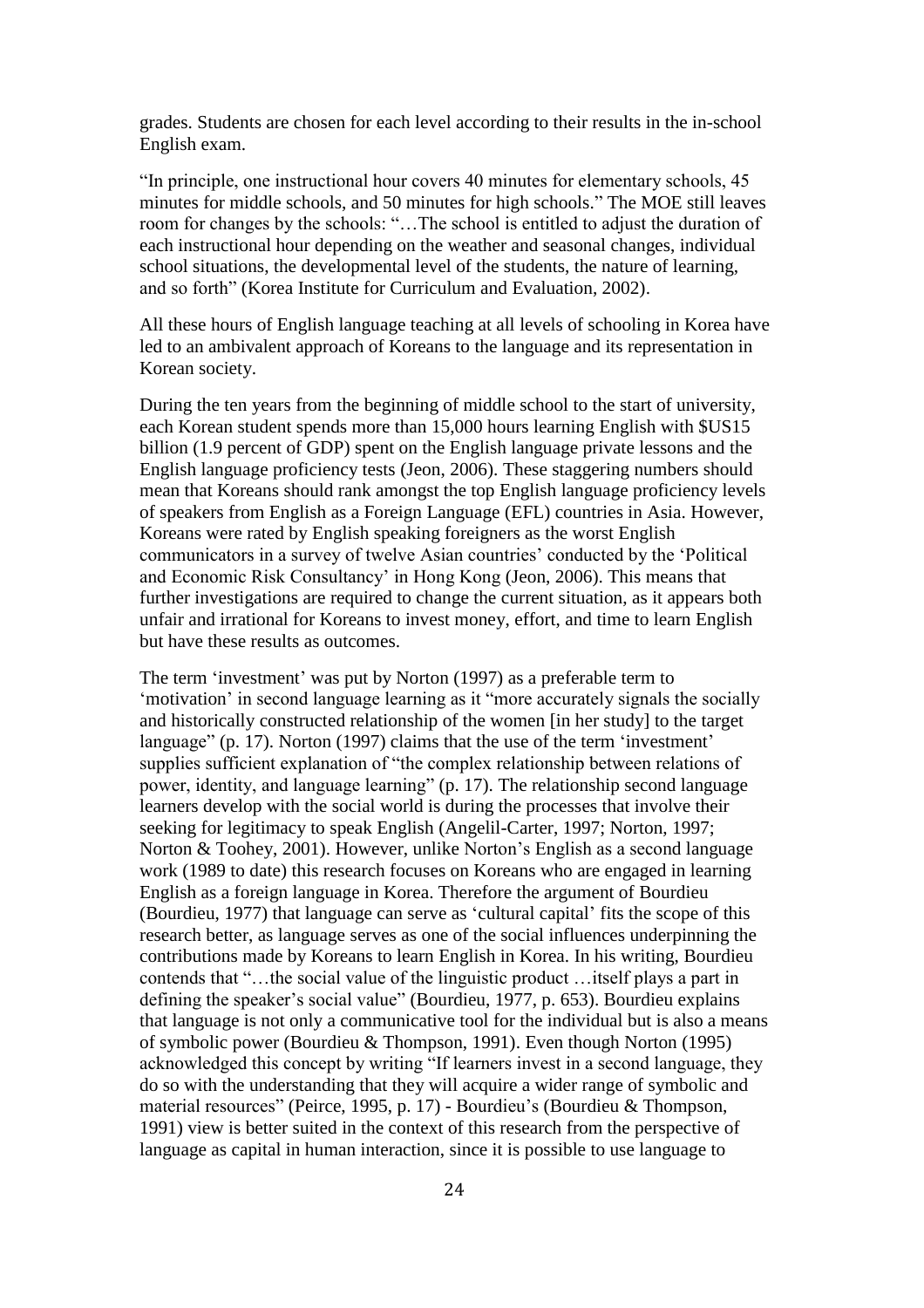sustain or adjust the level of power people have in a socially constructed environment.

#### **The English Language and its Representation in Korea**

The replacement of the word 'imperialism' with 'globalization' (Smith, 1999) creates a complexity for English language learning in countries which were under colonial rule. As Korea was colonized by Japan for thirty-five years, and the Japanese language was imposed on Korean citizens (Kim-Rivera, 2002) as was discussed earlier, an ambivalent relationship towards the 'imposition' of English and the US presence in the peninsula has evolved.

The main contributors to the growing aggrieved feelings in Korea toward the US are changing demographics, Korean's negative media image, Korean nationalism and skepticism, the presence of 37,000 US troops which undermines the Korean notion of sovereignty, as well as an increase in China's popularity in Korean society (M. Kim, Parker. S. L., & Choi, J. Y., 2006; S. H. Kim, 2003; Park, 2007).

The generation of Koreans who experienced the Korean War and who have had emotional ties to the US as they fought together for the same cause is aging. In 2003 they occupied 21% of the Korean population. In contrast, in the same year, two thirds of Koreans were under the age of forty and therefore may have fewer emotional ties to the US (S. H. Kim, 2003). Their growing resentment of the US troops assigned in Korea and their central location in Seoul has lead to calls for revision of the 'Status of Forces Agreement' between the two countries in order to give Korean authorities greater input about decision making and internal investigations of US troops (S. H. Kim, 2003). These resentful feelings toward the US have resulted in fear that English will subsequently create a loss of Korean language among young Koreans which in turn may generate a shift in the Korean identity. Shim (R. J. Shim, 1994) argues that the process of change, of language shift, in the Korean language, has become so advanced that words in Korean or Sino-Korean, have been replaced by English words, such as 'goalkeeper', 'slipper' and 'ice coffee'.

A Japanese study found that when English words appear in TV commercials or programs, in newspaper advertisements or billboards, it is to lure people to think of themselves as being part of a globalized, internationalized, sophisticated and innovative community rather than to appeal to the level of their English proficiency (Haarmann, 1986). For example, Shim (1994 p.229) noted the Korean word for 'location' is used in English with the Korean pronunciation as *lokheisyon* and is part of movie makers' jargon. The Korean word for 'machine' is changed into English with the Korean pronunciation to '*missing'* to promote a sewing machine. The use of English words in these examples is to show how Koreans are thinking of themselves as part of a globalized community.

Social superiority has been widely associated with using English (Pennycook, 1998; Phillipson, 1992) and the symbolic power of English as "the dominant language in the global market" (Shin, 2006, p. 152) has taken a ubiquitous presence in Korean society (Eun, 2003). The aspiration to be part of a powerful social status is evident when 72.6% of all Korean students take private lessons in all the subjects in the curricula (Kwak, 2004) to increase the chances of employability and upward social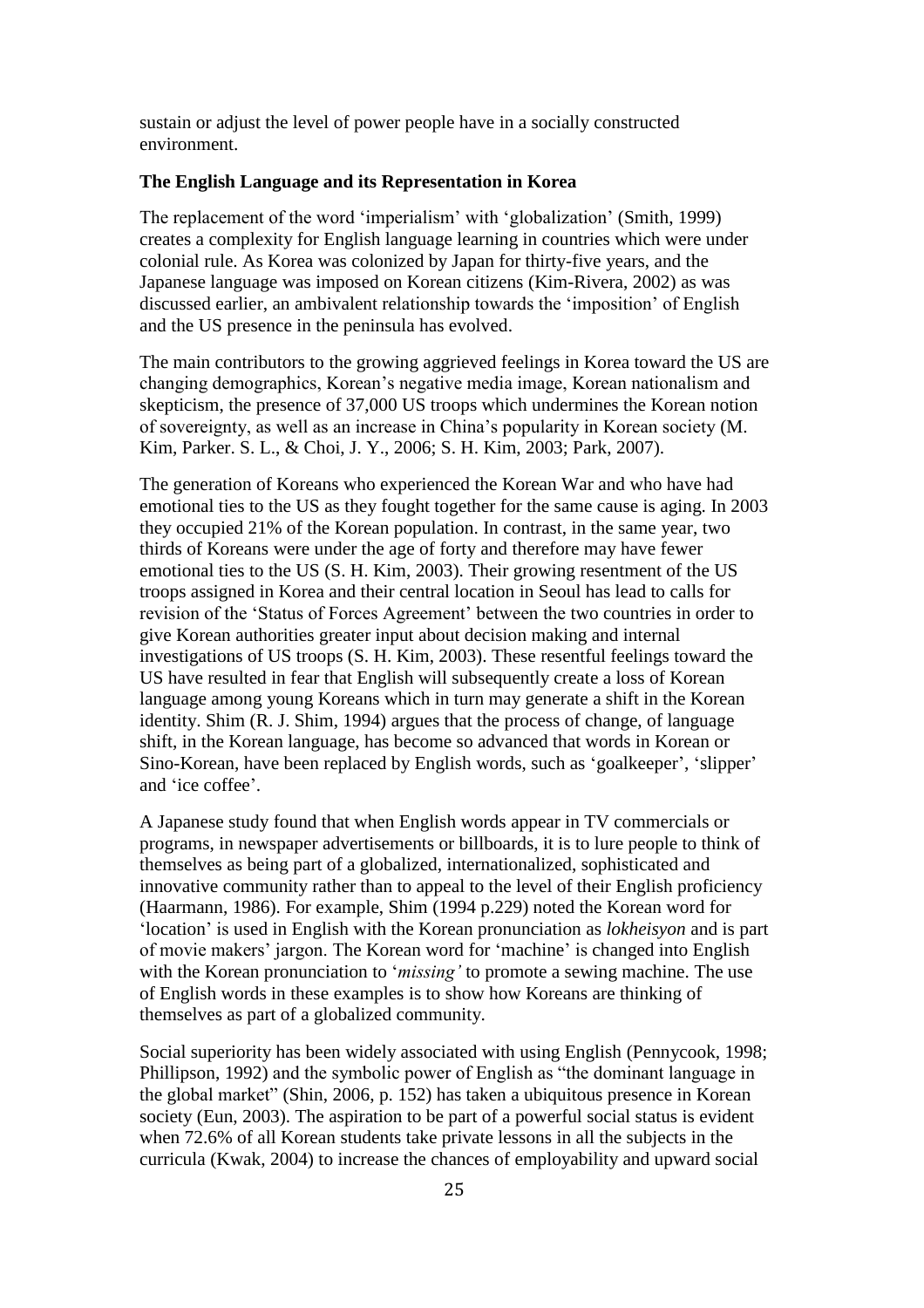mobility. The effect of the expansion of institutes to provide these private lessons may be evidence of a lack of confidence in public education. Contributing to parents' distrust in public English language education were the results of the 'Test of English for International Communication' (TOEIC) taken by 272 Korean English language teachers in March 2005. Their average score was 718, far below the average 778 score of new employees of forty major Korean businesses and the 841 average score at twelve Korean public enterprises (Samsung Economic Research Institution, 2005). This indicates that Korean English language teachers need to improve their English language proficiency, may not be trained well enough at least as far as their English language skills are concerned and that they may need further professional development.

Education is a vital component to contribute to one's income and social and occupational status (Featherman & Hauser, 1978; Jencks, et al., 1972) as it increases one's probability to attain superiority, power and control in the society one lives in (Bourdieu & Passeron, 1977; Bowles & Gintis, 1976). Korea is a society based on Confucian values (Park & Cho, 1995). Confucian social structure is hierarchical based on 'superiors' and 'subordinates' (Hyun, 2001; Park & Cho, 1995). This structure is evident in "Korean hierarchical social relations, such as those between ruler and subject, parent and child, and husband and wife" (Park & Cho, 1995, p. 118). Confucianism supports "strong family structure and norms of frugality, hard work, and a high valuation of education" (Sorensen, 1994, p. 11). The combination of a high value placed on education and hierarchical social structure leads to the belief that "domination is legitimated by an education that is conceived as morally transformative" and "… only education legitimizes social status" (Sorensen, 1994, p. 35). In Korea, the transition from secondary school to university is connected to social class. Chang (Chang, 2003) found Korean students and their parents are competing for academic achievement during secondary school years to enroll into one of the top three universities in Korea: Seoul National University, Korea University, and Yonsei University. These three universities are referred to as the 'SKY' universities and to attend these universities is the aspiration of Korean students and parents alike (Chang, 2003). Universities in Korea, as elsewhere, do not only operate as an academic institute, they also function to build one's future social affiliations. Graduates from the SKY universities are almost guaranteed to get a desirable job in Korea and therefore improve their upward social and economic mobility (Chang, 2003; S. Lee & Brinton, 1996).

Koreans are willing to invest time and allocate finance to learn English as they believe it can help them achieve entrance to tertiary education, higher social status, and better employment prospects. Different methods to learn the English language have been used in Korea. The next section will outline these methods and the way they are promoting language learning. In this section, the origins and progression of English language teaching and learning will be outlined.

The above factors of entrance to a desired university, higher status employment and social superiority are representations of the types of motivation to learn English. They contribute to the first research question about the impact that motivation, one of three main themes, has on English language teaching and learning in Korea.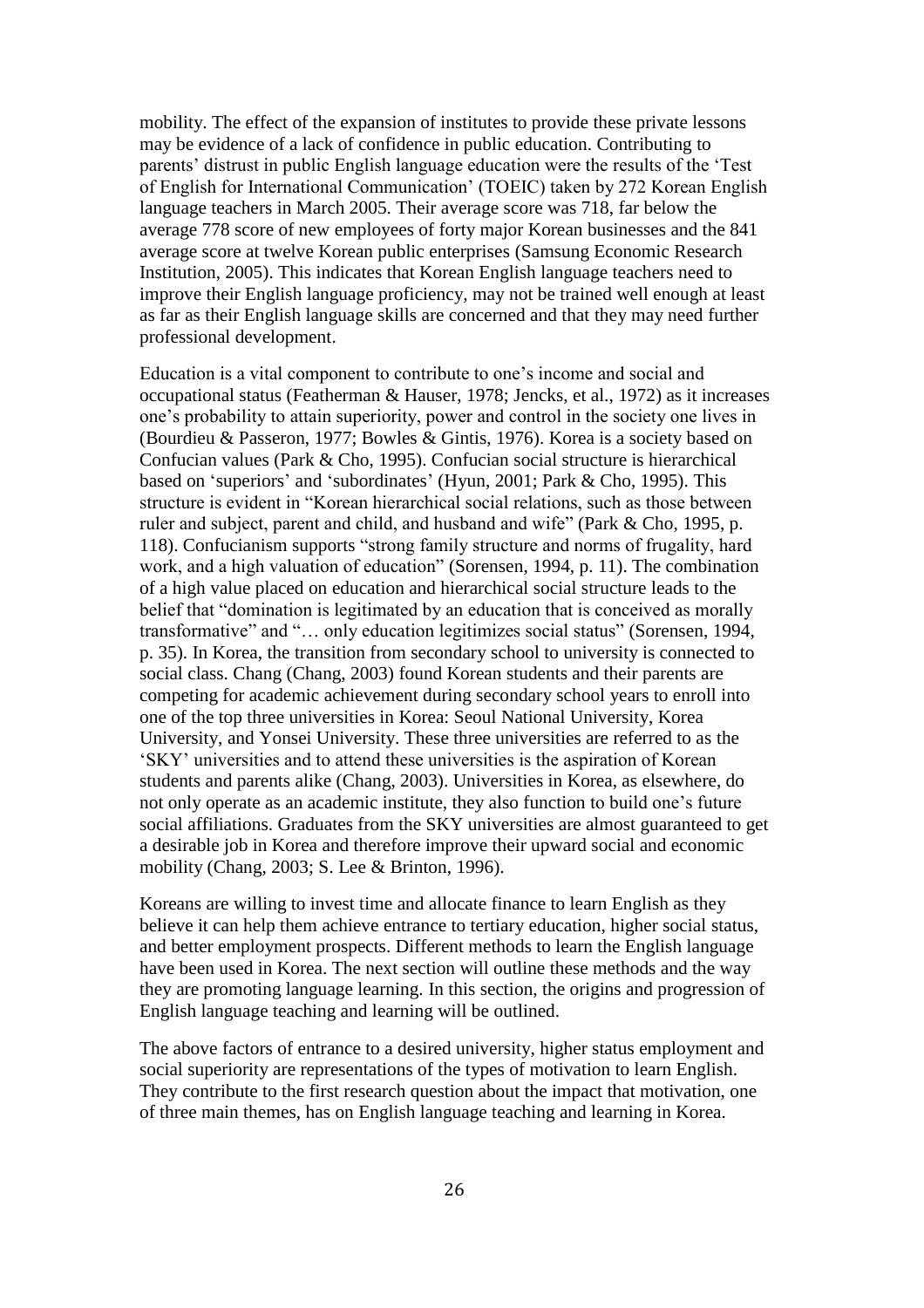#### **Approaches to English Language Teaching in Korea**

This section will give a review of the development of approaches to foreign language teaching in Korea. An explanation of the methods and approaches employed in Korea in English language education will examine several factors in and out of the classroom that influence practices of English language teaching. This will give some understanding of the reasons for the current choice of methods used to teach English in Korea.

In this section the terms 'approach', 'method', and 'technique' will be used so clarification of these terms is necessary. An approach is "a set of assumptions dealing with the nature of language, learning, and teaching. Method (is the)… overall plan for systematic presentation of language based upon a selected approach." (H. D. Brown, 2001 pp. 14 ). In other words, an 'approach' is the practical conceptualisation of a theory or theories about language teaching and learning and a 'method' is the systematic application or practice of an approach. A 'method' determines what skills and content are needed to be learnt and in what order this is to be taught. A 'technique' is a classroom activity used to implement the method's teaching plan. Many approaches have gone through much iteration and represent the development in language teaching and learning. These include the grammar-translation approach, the direct approach, the oral approach, the audiolingual approach, the cognitive approach, the affective-humanistic approach, the comprehension based approach, the natural approach, the communicative approach and the post-methods approach. These approaches and the methods associated will indicate different views about language teaching and learning and their representation or lack of representation in Korea. The following section aims to give background to Chapter 4 where the discussion and findings will outline three themes that have emerged from the diary entries and document analysis.

The questions put by Richards (Richards, 2002) are a reminder of the many unanswered questions about the 'best' ways to teach English and could be used for the development of approaches that already exist.

The questions raised by Richards (2002, p. 2) are:

- 1. What are the goals of teaching English?
- 2. What is the best way to teach a language?
- 3. What is the role of grammar in language teaching?
- 4. What processes are involved in second language learning?
- 5. What is the role of the learner?
- 6. How can we teach the four skills?
- 7. How can we assess students' learning?
- 8. How can we prepare language teachers?

In the process of reviewing the main approaches to second language teaching and their development, one question emerges from the discussion of the different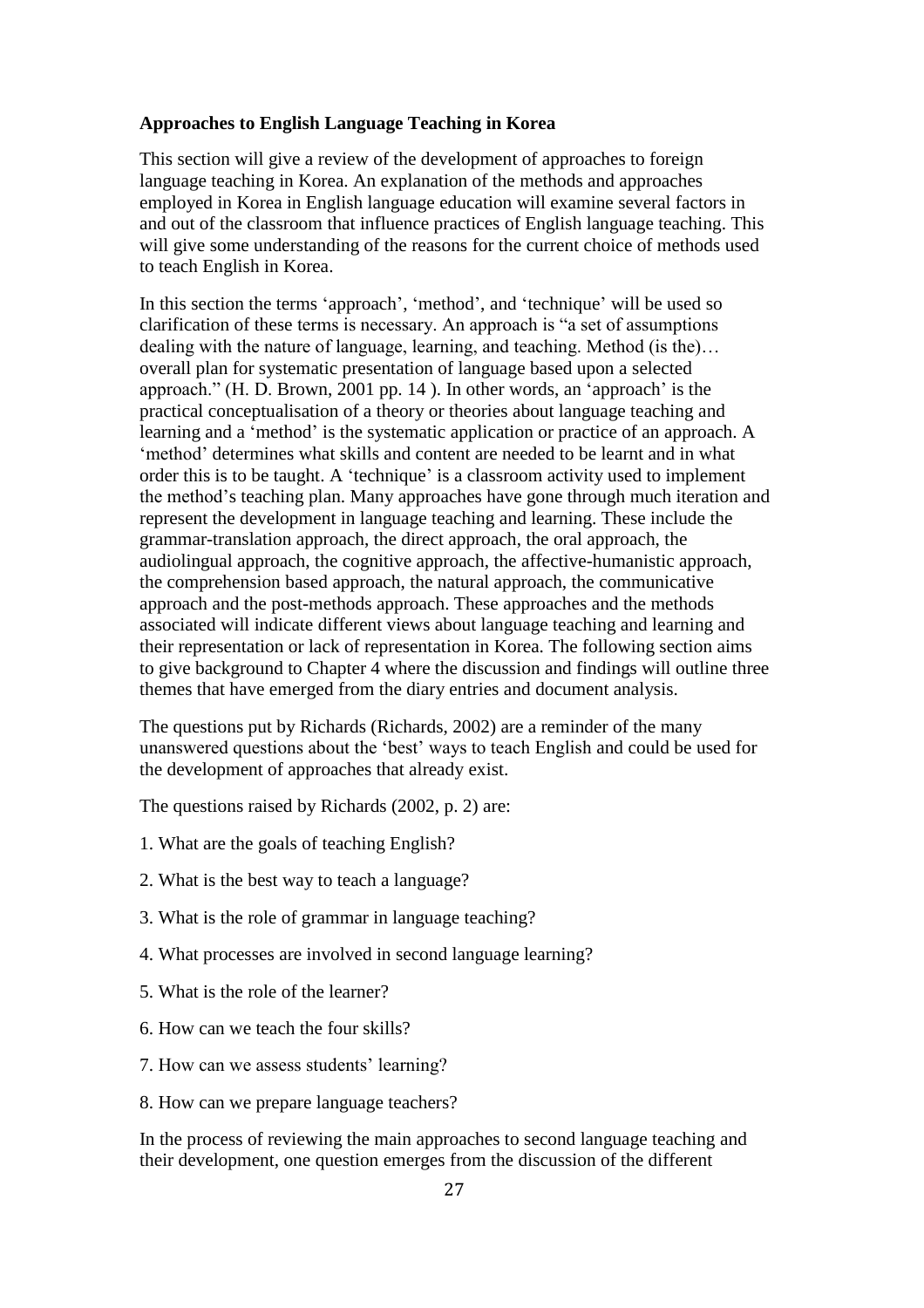approaches: What is more important, linguistic competence or communicative performance? In the following review of language methods development, this question surfaces in the shifts that have occurred in the various methods.

In the beginning of foreign language teaching, classical Greek and later Latin were the two languages which were taught as foreign languages and were used as the lingua franca in Europe until the seventeenth century. These two languages were used in higher education environments to talk and write about philosophy, religion and politics and they were also used in business (Celce-Murcia, 1991). Latin and Greek grammars became popular components of the curriculum from the fifteenth century with the invention of the printing press. A difference between spoken Latin and the written version was noted and the former was labelled as "the Latin of the common people" (Celce-Murcia, 1991, p. 4). However, in the sixteenth century, political changes in Europe created a need for Italian, French and English as foreign languages (Celce-Murcia, 1991). Thus, during the seventeenth century, the use of a second language became the main reason for learning a foreign language, rather than the intellectual analysis of language which had been a major feature of the study of Latin and Greek. By the nineteenth century, the grammar-translation method, which had been employed to teach Latin and Greek, was the dominant method used in schools and universities to teach modern languages throughout Europe. "The analytical grammar-translation approach became firmly entrenched, as a method for teaching not only Latin but modern languages as well" (Celce-Murcia, 1991, p. 4).

In Korea, a similar process occurred. At the end of the  $19<sup>th</sup>$  century, English started to be taught in Korea using a grammar translation method. The emphasis was on written English not the communicative use of English. Once students mastered the basics of the English language they were encouraged to read academic books in the fields of science and engineering (Lankov, 2007). Instead of mastering communicative competence to be able to communicate with the traders from the US, Korean students were taught English with the aim to reach linguistic competence or knowledge about the language. At the beginning of the  $20<sup>th</sup>$  century, and during the Japanese colonial era (1905-1945) the same emphasis was given to language teaching, English and Japanese, with the accurate translation of passages from one language to another being considered important with almost no communicative practice offered to students (Kim-Rivera, 2002). The first time there was an emphasis on communicative performance in the English language was before the hosting of the 1988 Olympic Games in Seoul as explained earlier. It was not until this event did the government start promoting communicative competence. This continued in the changes it made in the curriculum in the 1990s (Baik, 1992; Prey, 2005).

#### The Grammar Translation Method

The grammar-translation method emphasises the study of grammar and the implementation of grammar rules while translating passages from one language to another. In this method, detailed explanations of grammar are given to the students with reading selections, which usually consist of a list of translated new vocabulary. The instruction is in the learner's native language with almost no oral use of the target language and as a result, the learner is unable to use the target language for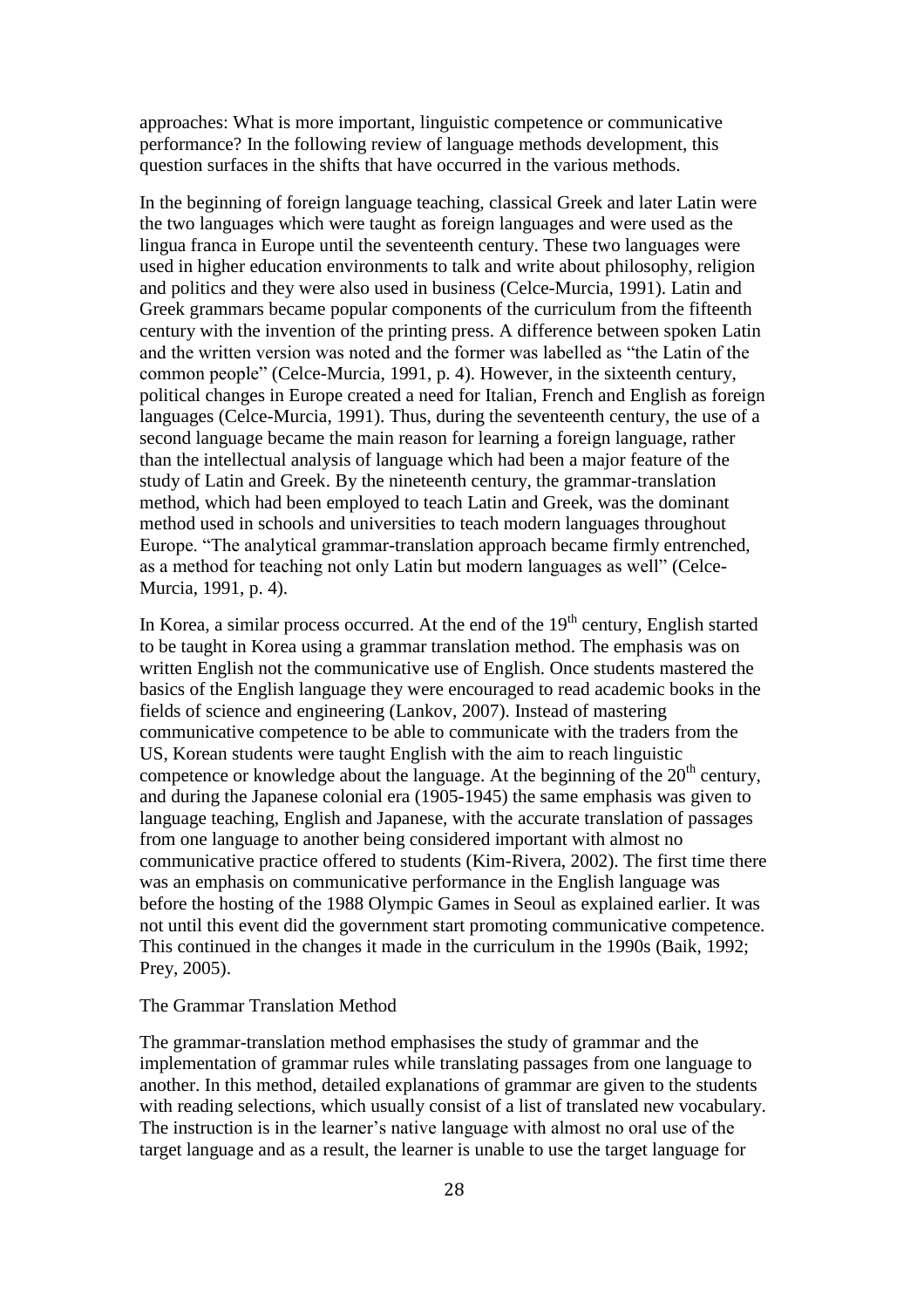oral communication (Celce-Murcia, 1991; Richards & Rodgers, 1986; Zimmerman, 1997).

The main methods of the grammar translation were listed by Prator and Celcia-Murcia (1979):

- The main instruction language in the classroom in the learners' native language
- Vocabulary lists are taught
- Grammar explanations are constantly given
- Grammar rules make the framework of constructing sentences
- Classical texts are taught early in the course
- The content of readings is of less importance than grammatical analysis of the readings.
- Recurrently, sentences are drilled out of context
- Pronunciation is not important

The 'grammar translation' method dominated foreign language teaching in the nineteenth century, as mentioned above, and was under constant criticism by the Reform Movement. The Reform Movement in language teaching was initiated in 1882 and included the German scholar Wilhelm Vietor, the English linguist Henry Sweet and the Frenchman Francis Gouin among others. They believed that:

- a. Spoken language was more important than written language.
- b. Learners should be exposed to the spoken language before the written form.
- c. Language should be taught in a meaningful context.
- d. Grammar should be taught inductively.

(H. D. Brown, 2001; Richards & Rodgers, 1986; Zimmerman, 1997)

The discussion about the significance of the teaching of linguistic competence and communicative performance continues today. Linguistic competence mainly refers to the knowledge of grammatical structures, vocabulary, morphology and phonology and how these are used in sentences (Chomsky, 1968). Communicative performance is about the use of the language by its speakers and the way they respond in social situations. The move from a pedagogical emphasis on linguistic competence to communicative performance is not an easy one for the collectivist Korean society as it makes socially contradictory demands on teachers and learners. It requires the learner to be an active participant who acknowledges strengths and weaknesses in front of a class in contrast to a passive learner who is receptive and does not demonstrate skills in the classroom. Teachers are also required to take risks in such a communicative context as they are expected to be competent and fluent in the learnt language in order for them to conduct conversations about various topics.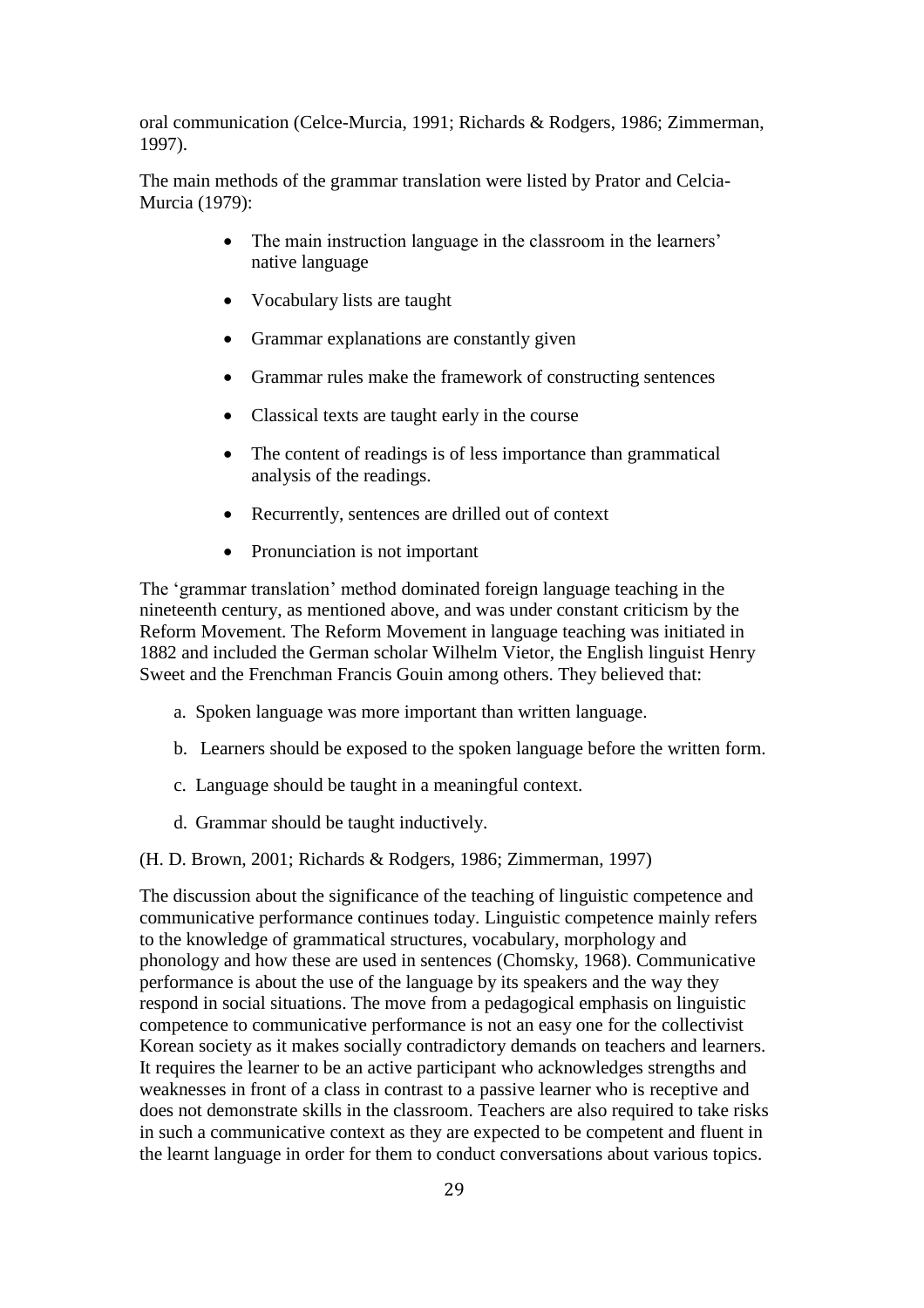In 1886, four years after the Reform Movement in language teaching commenced, the International Phonetic Association was established. The International Phonetic Alphabet (IPA) "was designed to enable the sounds of any language to be accurately transcribed" (Richards & Rodgers, 1986, p. 7). The IPA expressed the new primary goals of language teaching as being listening, speaking and pronunciation (Richards, 1986, p.9).

#### The Direct Approach

The direct approach grew out of the understandings of the French teacher Gouin "Gouin… came to the following conclusions: Language learning is primarily a matter of transforming perceptions into conceptions" (H. D. Brown, 2001, p. 20). Hence teaching a foreign language can be done without translating from the learner's native language to the second language as long as the meaning is communicated through a direct route by means of display and action (Richards, 1986; H. D. Brown, 2001). This approach became popular in France, Germany and Europe more than in the United States, where it was used by Maximilian Berlitz in his chain of language schools. The direct approach attempts to teach the foreign language with the use of the target language. Common utterances are taught as part of teaching the target language and culture, while grammar is learned inductively and indirectly. The teacher in a direct approach classroom is a target language native speaker or one who holds a native like proficiency in the target language. This requirement created two main difficulties. The first was that native speakers were difficult to find at the turn of the twentieth century. The second was that explanations of the taught material were in the target language only. Criticism about the method was from two perspectives. The first contended that "Its [the approach] success may have been more a factor of the skill and personality of the teacher than of the methodology itself" (H. D. Brown, 2001, p. 22). The second claimed that tenuous theoretical principles and lengthy explanations in the target language took a large proportion of the lessons while a simple explanation in the learner's native language may have been more productive (Richards & Rodgers, 1986).

The direct approach is the main instructional method in the 'English villages' concept in Korea. English 'villages' in Korea were initiated as an alternative for the growing number of Korean students who were going to English speaking countries to study English. One aspect the Korean government was looking to create with the English villages is "an antidote to Korea's highly-structured, school-based English programs" (Faiola, 2004, pp. A-25). In these villages Korean students spend a week in a simulation of a (western) English speaking country. The students learn about the English language use in shops, police stations, banks and other facilities. The teachers in these villages are native English speakers and native-like Korean speakers of English for two main reasons. The first is to meet one of the reasons Korean parents send their children overseas "so that they can gain native-speakerlike fluency in the language" (D. Shim & Park, 2008, p. 137). The second reason is to "force students to speak and interact in English, making them more skilled in the language." (D. Shim & Park, 2008, p. 147). This might simulate an experience of being overseas without the need to leave Korea. The aim is for students to learn English through experience with no grammar classes as it is "based on the taskbased learning required by the  $7<sup>th</sup>$  Educational curriculum, the program improves students' communication skills and helps to review essential vocabulary,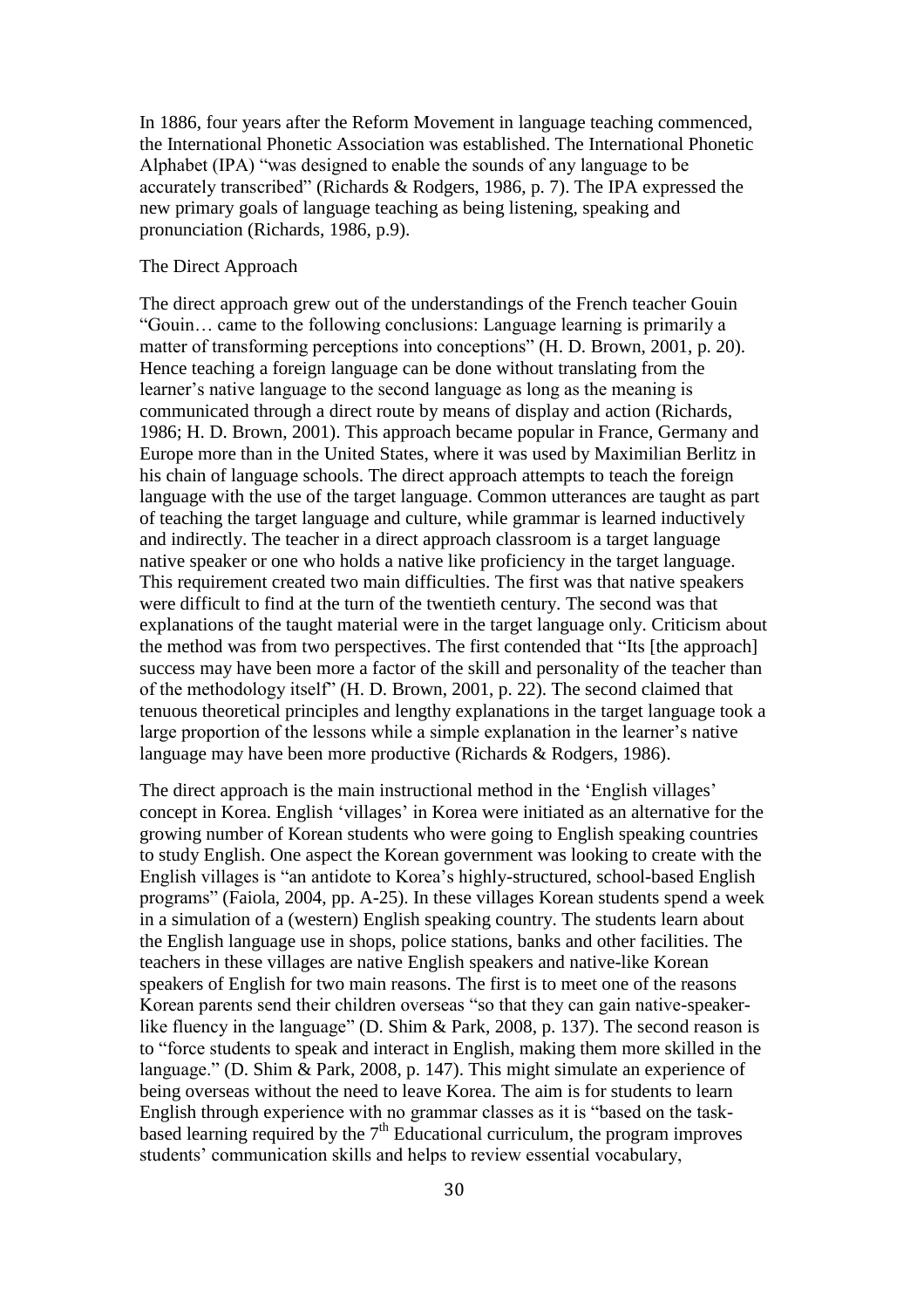expressions, and language formations, while engaging in a variety of activities." (Village, 2012)

In 1923, the Colman Report was published in the US as a result of the two concerns mentioned above about the requirements for native speakers and the 'reading approach' emerged. It proposed "…a reading knowledge of a foreign language, achieved through the gradual introduction of words and grammatical structures in simple reading texts"(Richards & Rodgers, 1986, p. 11). The lack of proficient teachers to teach with the 'direct approach' generated support of the 'reading approach'. As people did not travel frequently into and out of the US to use a target foreign language, reading was perceived as a way to develop second language skills (Celce-Murcia, 1991). With this approach, reading is the prominent language skill, where grammar is taught through focus on aspects of the reading passage. Teachers did not need to hold native-like oral proficiency, and translation was once again at the centre of the teaching process.

Korean English teachers seem to support this approach (S. J. Kim, 2004). The arguments in Kim's (2004) article indicate that large class sizes result in various levels of students' English proficiency. In large classes with various levels of students' English proficiency, Korean English teachers argue that an imbalance is created between the effectiveness of spoken English in class, and that this will have a negative effect on the students' English learning. In addition, and as mentioned previously, Korean English teachers lack of spoken English proficiency was evident in their low score in TOEIC in 2005 (Samsung Economic Research Institution, 2005). Research conducted by Kamhi-Stein and Mahboob (Kamhi-Stein, 2003, p. 2) found that "the Korean teachers' proficiency in English ranged from lower to upper intermediate" and that three out of seven participants in the research were using mostly Korean language in the classroom even though all seven had graduated from language teacher preparation programs in Korea and three of them held a Master's degree in English Education from local universities. Consequently Korean teachers would be more prone to support the reading approach as firstly it fits their language skills and secondly their level of communicative English competency is at a level that allows them to minimise the use of spoken English in large classes.

#### Oral Approach and Audiolingual Method

From the 1920s to the 1950s two approaches to English language teaching developed. In Britain, the linguists Palmer and Hornby developed the 'oral approach' which became the accepted British method to teach foreign languages in the 1950s (Richards & Rodgers, 1986, p. 34). This approach is also referred to as 'situational language teaching' or the 'situational approach'. This approach views the oral skills of language as fundamental, and learners learn in the pseudosituations they are likely to face outside of the classroom. This British structuralist approach supported the teaching of the English language by rule-governed principles, which were to help the learner to apply the learned language to situations in the real world.

In the US the 'audiolingual method' was developed after this country's entry into the Second World War. The U.S. Army needed people who could operate as interpreters, translators and code-room assistants (H. D. Brown, 2001; Celce-Murcia, 1991; Richards & Rodgers, 1986). The 'Army Specialized Training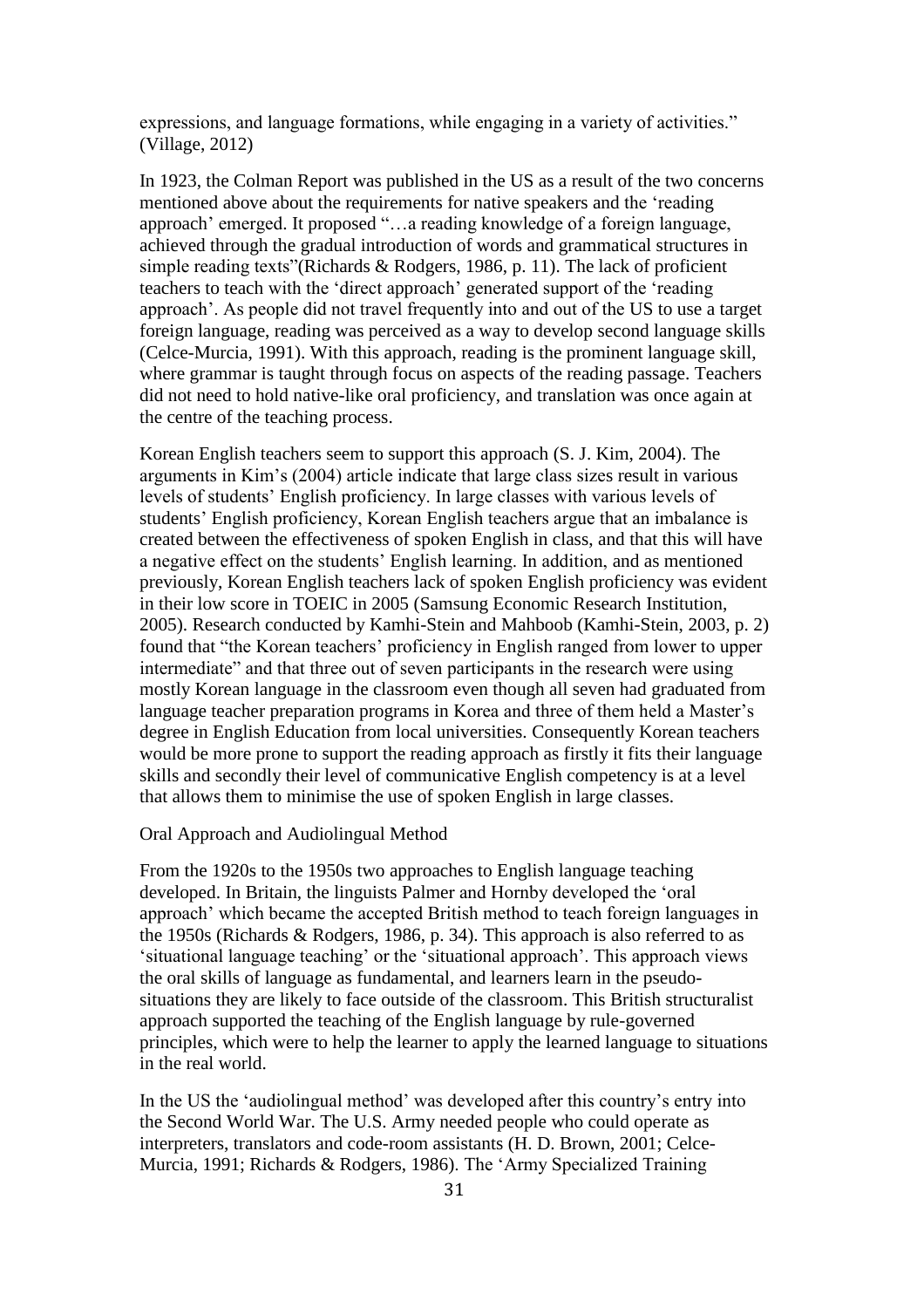Program' (ASTP) was established in 1942 to meet the need for foreign language personnel. Intensive language courses were operating in fifty-five universities at the beginning of 1943, where students studied ten hours a day, six days a week. The emphasis was on the repeated practising or 'drilling' with a native speaker of oral patterns and almost no grammar or translation skills were taught. The army program lasted for only two years. However, the 'audiolingual method' grew out of this program.

The 'audiolingual approach' (or as it sometimes referred to 'the audiolingual method') was the main method used to teach a foreign language in the US from the 1940s to the 1960s. It is closely related to the direct approach in its view of the importance of teaching oral skills. However, the audiolingual method incorporated elements of structural linguistics and behavioural psychology (Celce-Murcia, 1991). The structural view gave this method an understanding of language as a system of components which when related to each other creates communication. Behavioural psychology, or behaviourism, contributed to audioligualism by giving it a frame work for the classroom. Classes are structured around the idea that language is better learned by creating good habits in the use of language and therefore mistakes should be avoided. In addition, oral presentation of the target language is believed to be more effective if given before the written form, analogy is preferred to analysis, and meaning of words are better learned if put in their cultural and linguistic context (H. D. Brown, 2001; Celce-Murcia, 1991; Richards & Rodgers, 1986). In Britain, the situational approach was dominant during these years and was influenced by the same ideas as audioligualism i.e. oral drills of basic sentence patterns, and grammar taught inductively and indirectly through drills rather than analysis of rules (Zimmerman, 1997).

Korean educational policy is meant to be implemented strictly, and it is not a set of guidelines, it is a mandated series of requirements from the Korean Ministry of Education. In the policy of 1987, the fifth curriculum for middle school advocated audioligualism to teach English. This method was still present when the sixth curriculum became policy in 1995. This method emphasised drilling of grammar and thus preparing students for the grammar-translation method. The sixth curriculum intended to shift from these two methods into communicative methods. However, as Li (Li, 1998) found in research conducted about Korean English teachers "All reported that grammar-translation method, the audiolingual method, or a combination of the two characterised their teaching" (Li, 1998, p. 685). Li's findings provide important information that may assist the understanding the impact that rote learning has on English language teaching and learning in Korea. Li's research also supports the findings of this thesis which are discussed in Chapter 4.

The university entrance exam is a major motivational factor for Koreans to learn English. This exam, as later will be explained in more depth, has no oral components and thus, students and teachers alike are prone to support the grammartranslation method over communicative methods as it might help with the written drilling of grammar rules. In Chapter 4, professional diary entries will demonstrate the difficulties students faced with the audiolingual method.

Criticism of the audiolingual method was on two fronts, the structural component of the method and the behaviourist one. The criticism over structuralism was based on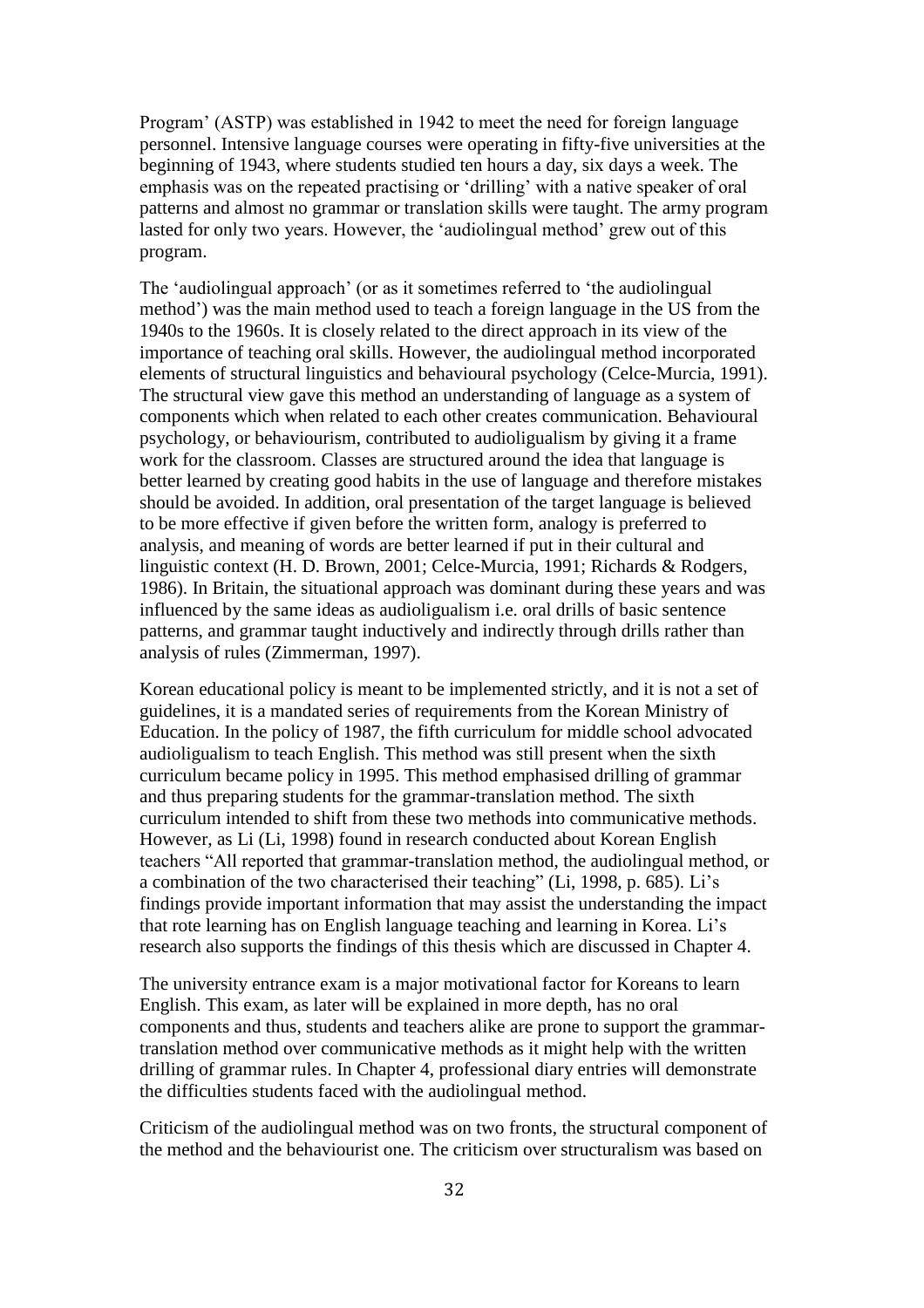the difficulties learners faced when they tried to use the language and skills taught in the classroom to external situations. All the structures of the target language could not be learned in the classroom, and the method did not deliver the effectiveness it was expected to deliver when the components of language were taught. Concerning the behaviourism implied in this method, critics pointed out that habit formation did not convey knowledge of the target language, errors in use of language can be a learning process and should not necessarily be avoided, and that language behaviour is much more complex than it was first thought (H. D. Brown, 2001; Celce-Murcia, 1991; Richards & Rodgers, 1986). In this research, these two criticisms are manifested in the diary entries as noted in Chapter 4. During the time that the diary entries were written the researcher was not aware of the different methods and the criticisms about them, however it was later discovered that the techniques employed to teach the English language were based on the audiolingual method.

#### Cognitive Approach

The 'cognitive approach' referred to the problems of the behaviourist aspects of the audioligual method. It supported the process of learning a language through acquisition of grammar rules instead of habit formation. It was proposed that the grammar rules did not have to be taught deductively but could be acquired inductively through exposure and use. This approach has an equal emphasis on the four macro skills: listening, speaking, reading and writing. It acknowledges the developmental role of mistakes in the use of the target language. While investigating the methods employed in Korea to learn and teach English, no evidence of the 'cognitive approach' was found, however it is still important to acknowledge this approach for future research purposes and for the researcher to familiarise and consider teaching methods for the scenario thinking process presented in Chapter 5.

Both the cognitive approach and the audioligual approach neglected the learner in terms of the affective-humanistic approach. In the 1970s it was this approach that represented the inner world of learners as being the most important variable in the process of acquiring a foreign language (Celce-Murcia, 1991; Wang, 2005).

Language acquisition and language learning are different processes according to Krashen (1981). Language acquisition occurs during meaningful interaction and through natural communication. While these conditions take place "speakers are not concerned with the form of the language but with the messages they are conveying and understanding" (Krashen, 1981, p. 1). On the other hand, language learning is the conscious learning of rules of a second language in instructional settings (Kramsch, 1992, p. 55). Even though there is a distinction between the two terms, it is important to indicate that some 'acquisition' takes place in classrooms (Kramsch, 1992). In the Korean context, according to the findings in this research, there is an emphasis on language learning rather than language acquisition. The language learning process is evident in rote learning methods that are employed in Korea and will be discussed in Chapter 4.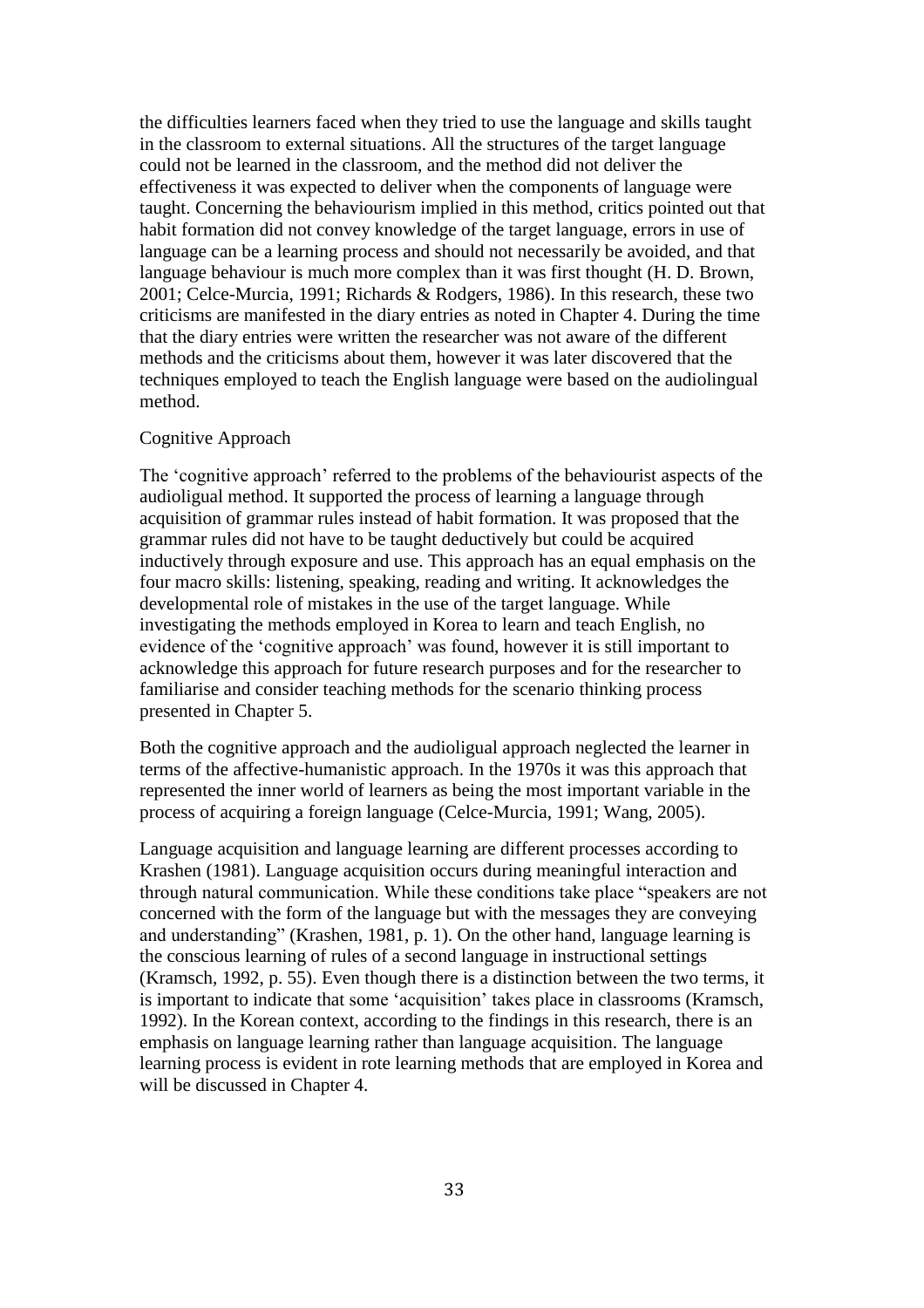#### Other Approaches

The 'affective-humanistic approach' emphasises the importance of individuals and the class environment as being more important than the materials used. It supports small group work which creates opportunity for meaningful communication for the learner. The teacher is a facilitator and not an authority. The teacher might accommodate understanding of the target language by translating to the learner's first language, to help reduce the learner's anxiety so that learning can be achieved without apprehension of the target language. From this approach three major methods grew (Blair, 1991; H. D. Brown, 2001; Richards & Rodgers, 1986). The 'silent way', developed by Caleb Gattegno in 1972, is based on the notion that the teacher should be as silent as possible to allow the learners to produce as much language as possible (Richards & Rodgers, 1986). Suggestopaedia, developed by Georgi Lozanov in 1979, emphasises the classroom atmosphere in terms of decoration, furniture, music, the non-authoritative behaviour of the teacher and a relaxed state of consciousness while acquiring a foreign language (H. D. Brown, 2001). Community language learning developed by Charles Curran in 1972, supported group work, where the learners form a circle and the teacher is outside of the circle. Messages are given from learner to learner in their native language and the teacher repeats them in the target language, thereafter the learner has to repeat the translated message ( H. D. Brown, 2001, p. 25). These approaches to language acquisition were not found in the diary entries and are not part of the discussion and findings in later Chapters. However, it is important to note them, as they are part of the overall development of language learning approaches and do have their impact on language learning.

#### Comprehension Based Approaches

Comprehension-based approaches prioritise receptive skills (listening and reading) over productive skills (speaking and writing). These notions came from research in first language learning, eg. Krashen's (1982), Krashen and Terrel (1983), and Asher (2003). They agreed that humans acquire language by understanding messages (Mitchell & Florence, 1998) and that delaying the necessity to produce language creates learners who may be, more relaxed and motivated to learn. Under this approach the method 'Total Physical Response' (TPR) was developed. This method advocates kinaesthesia or actions as the main way to teach a foreign language by incorporating language and physical activity. This method was developed by Asher in 1974 who believed that most grammar and vocabulary could be taught through the use of language in its imperative form used by the teacher (Richards & Rodgers, 1986, p. 88). The use of this method in Korea is evident in English villages where teachers teach students during cooking lessons, drama and music, science and invention, art culture and entertainment, daily planet, homeroom and action time (Village, 2012).

#### The Natural Approach

Another method using the 'comprehension based' approach is the 'Natural Approach' developed by Krashen and Terrell (1983). This approach provides the learner with comprehensible input. The assumption is that learners acquire language by understanding messages. These messages should contain forms and structures in the target language that are slightly above the learner's level of competence in the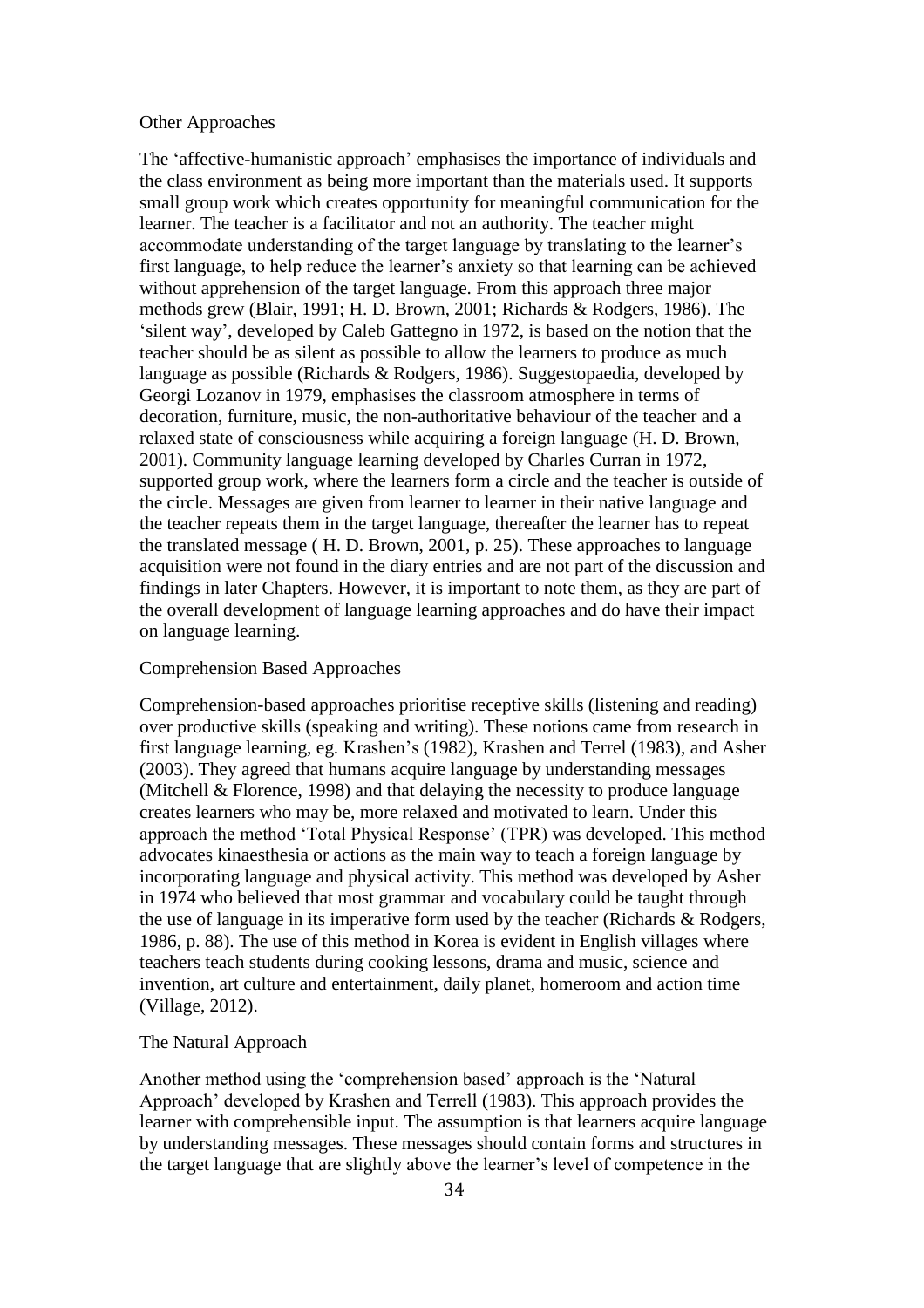language for both comprehension and acquisition to occur (Krashen, 1989; Lightbown & Spada, 1999). In Korea the provision of comprehensible input by teachers is ignored due to the ubiquitous practice of rote learning where the language being learnt be disconnected from its use. This point will be further discussed below.

The 'Natural Approach' advocates language learning through the use of speech, visuals, and actions. Thereafter it assumes that the learner will be personally motivated to produce the target language not because of the practicing of artificial drills (Blair, 1991) but because of the need to use language in different contexts.

#### Communicative Approach

The 'Natural Approach' can be considered as a communicative approach based on the work of anthropological and Firthian linguists. The communicative approach views language as a social utility where the learner wants to be able to communicate in the target language. Hence, learners are exposed to the social functions of the target language and will work in small groups to 'inform' each other in the target language as they have communicative purposes. Learners may employ role-plays and situational dramatisations to utilise the target language in different social situations. In 1972, Hymes offered one aspect of the term 'communicative competence' as the "internalized knowledge of the situational appropriateness of language" (Zimmerman, 1997, p. 12). While rote learning is universally practiced in Korea, as will be discussed in Chapter 4, the above aspects of language learning were not found in Korean curriculum in practice at schools, even though it is embedded in the seventh curriculum. This might provide an explanation to the question of the impact and contribution of policy makers on the way English is been taught in Korea.

#### Summation

Approaches to English teaching have changed as a result of necessities, priorities, policies, political changes and language teaching and learning research. It can be assumed that additional methods will emerge as research continues, technology progresses and the need to learn a second or additional language increases.

In this research, one of the two questions concerns the relevance of rote learning, national examinations and motivations for English language teaching and learning in Korea. As such, it is important to first understand the influence of the participating actors in the process and the methods employed in Korea to teach English. The Ministry of Education in Korea acknowledged the importance of communicative performance over linguistic competence in English language teaching, and as a consequence changes were made in the national curriculum provided by the Ministry. From the sixth national curriculum (1995) to the current seventh, the Ministry of Education has encouraged teachers to use more oral English communication in the class, and to reverse the previous teacher centred curriculum to a student centred one. Korean society has top down characteristics therefore the government did not take into consideration teachers' English proficiency levels and by changing the curriculum created a gap between the desired outcome and the Korean English teachers' ability to communicate in English and hence teach English communicatively. The change in the curriculum recognises the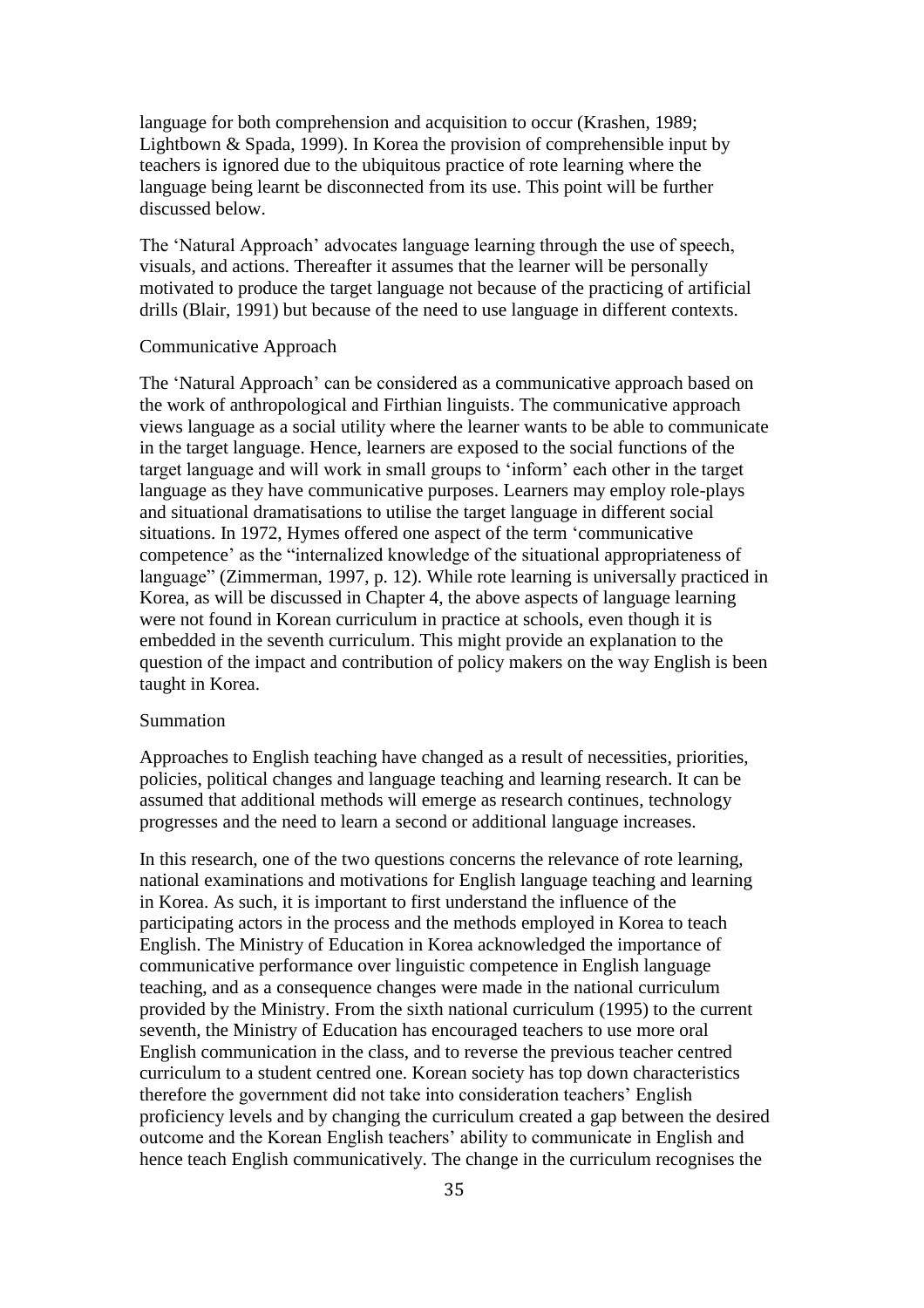learning of English as a process and not as a measurable, examinable product. However, a combination of the two is more realistic in the Korean context as an adaptation to such a change faces two main obstacles. The first relates to Korea's collectivist culture. Unlike an individualist culture, the collectivist culture "discourage(s) speaking English in the school context" (S. J. Kim, 2004, p. 3). Students are not encouraged to be unique or original and their respect for authority means that they do not engage with or question the teacher. The second obstacle is rooted in the necessity to succeed in the university entrance exam (CSAT), which can change a Korean student's life. In this exam, communicative performance is not assessed and therefore the ability to use the language communicatively is not considered important by students, teachers and parents. With a high score in this exam, which is taken at the end of year twelve, Korean students can ensure themselves entry to one of the desired top universities. This is one step before establishing better chances to obtain a 'good' job and upward social mobility. This desire to succeed in the exams creates English language classes that are focused on preparation for the exam and that neglect any other language qualities that will not contribute to success in exams (M. Lee & Larson, 2000).

As a result of the above, the methods employed to teach English are closely related to 'grammar translation', 'audiolingualism' and the 'reading approach'. This might provide a possible answer to the question of the impact of policy makers on the way English language is been taught in Korea. Even though the Korean Ministry of Education's policy has shifted to a communicative approach, these three approaches are probably more suited to Korean learners as they want to succeed in the CSAT exam. This is compounded by the issues of a lack of English language proficiency of Korean teachers, and the Korean social structures (collectivist/Confucian). Hence, the impact of policy makers on the way English language is being taught might not be as influential as thought or expected to be. However, the Korean Ministry of Education's aim to achieve communicative proficiency might be achieved in light of the evidence that Koreans demonstrate a desire to hold a good communicative proficiency level of English as it is reflected in the participation of Koreans in exams for proficiency of English. In 2002, Koreans accounted for twenty percent of worldwide takers of the Test of English as a Foreign Language (TOEFL) (D. Shim & Park, 2008). Nevertheless it is important to keep in mind that other methods of teaching the English language in Korea do exist, such as the direct approach in English villages.

In the professional records of the researcher from the year spent in Korea and with data from document analysis, it is clear that 'grammar translation' is the dominant approach in teaching English in Korea. However, a shift to a communicative approach in English language learning and teaching is starting to emerge in Korea as will be discussed in Chapter 4.

As noted previously, the 'grammar translation' method was first introduced to Korea by the Japanese colonialists and was the dominant approach thereafter (Shin, 2007). However, with the introduction of the sixth national curricula a shift from 'grammar translation' to a more communicative approach started and this shift was strengthened in the seventh national curricula of Korea. Two changes occurred as a result. The first, the English section in the CSAT, the national college entrance exam, focuses on a reading comprehension test and a listening test "which is a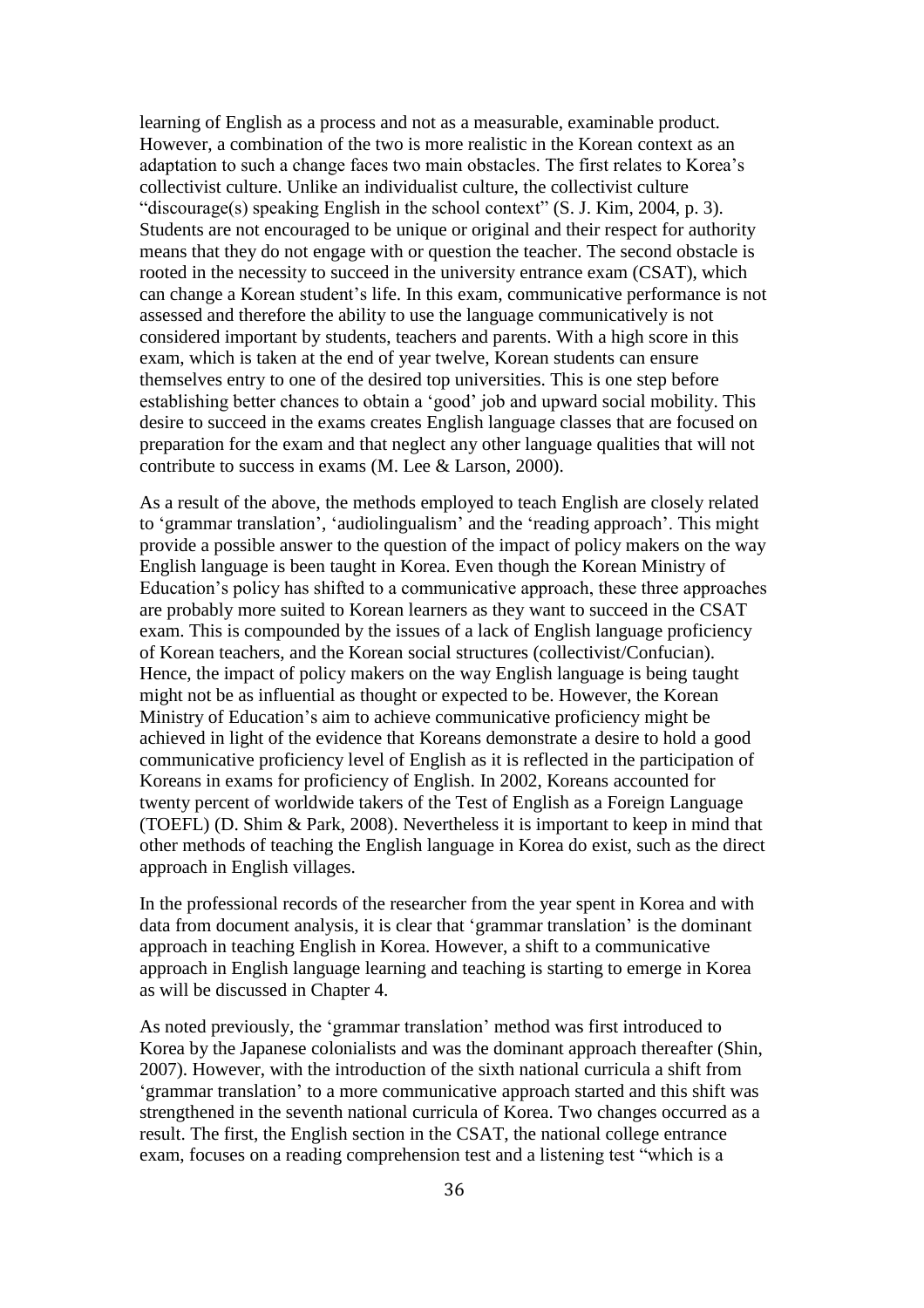different emphasis from measuring students' phonological, lexical and grammatical knowledge" (Shin, 2007, p. 77). The second change was implemented in 1996 when the Ministry of Education started a new pre-service teacher education program which was not aimed to gain knowledge of the literature presented in the curricula or the mastery of theoretical linguistics, but linguistic and pedagogical competence (Shin, 2007). With the launch of the English Program in Korea (EPIK) in 1996, the Ministry of Education started employing native English speakers to teach English in Korean secondary schools (Shin, 2007). To be eligible to teach with EPIK one "Should have citizenship from one of the following countries: Australia, Canada, Ireland, New Zealand, United Kingdom, United States, South Africa. Must have studied from junior high level  $(7<sup>th</sup> grade)$  and resided for at least 10 years or more in the country where English is the primary language" (English Program In Korea, 2010a).

## 'Communicative Approach' Implementation in Korea

The obstacles to make a change from 'grammar translation' to a 'communicative approach' in Korea are many. In the classroom environment, the challenges are large classes with different students' English levels. These large, mixed-ability classes create a difficulty for the teachers to implement communicative techniques (Shin, 2007) such as sharing information, interaction in different settings, and meaningful conversations (Richards & Rodgers, 1986). In addition, Korean English teachers lack the required appropriate spoken English proficiency (S. J. Kim, 2004) to implement such communicative techniques.The Ministry of Education tries to create an environment where students and teachers alike are using the English language in the class and outside of the classroom. This method is more appropriate in English as a second language environment rather than in English as a foreign language environment (S. J. Kim, 2004). Hence, Korean teachers observed that their students never speak English amongst themselves, while Korean English teachers do not speak English to their students and co-workers outside the classroom (S. J. Kim, 2004). Another obstacle to implement communicative techniques is a Confucian social hierarchy and the difference between Korea's collectivist culture and Western individualism. Korean people are reluctant to openly criticise someone else's work and in a Korean classroom, the teacher is regarded as hierarchically higher, therefore learners are expected to listen to the teacher respectfully without expressing their opinions (S. J. Kim, 2004).

Outside of the classroom the challenges are on several fronts. First, the curriculum is mandated from above (Shin, 2007). This leaves little room for teachers to adapt the mandatory English language material to communicative techniques with limited class time. The preparation of students for the college entrance exam stresses the demand for 'correct' English as a pedagogical norm (Shin, 2007). In the social context, the English language is associated with Americanization of Korean society (S. H. Kim, 2003; S. J. Kim, 2004). Koreans, as a collectivist society, feel antagonistic toward English language spoken on a daily basis, as it reminds them of the Japanese colonial years when Korean language was forbidden and a Japanese speaking society was forced on the Koreans. Hence, the English language as a communicative tool creates more antagonism than the English language as a pedagogical tool.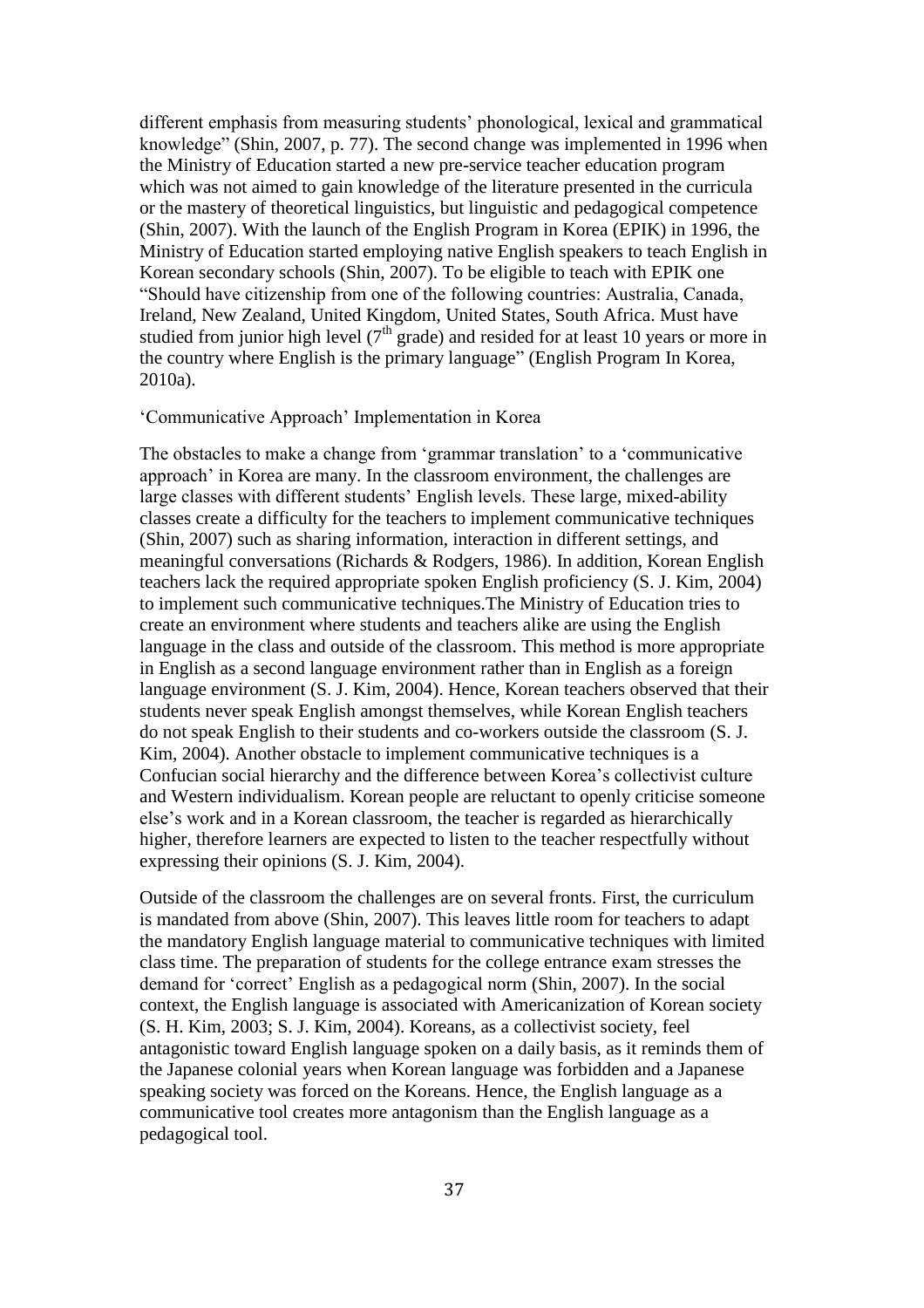As noted, Korea is a hierarchal society, where the government imposes rules and regulations and it is difficult for all stakeholders to adjust to new ways of teaching language. Although grammar translation approaches do not promote Korean students' communicative ability in English, it is still popular in Korea in part because it keeps the social structure (i.e. a Confucian hierarchy) in the classroom. It enables the teachers to need only a few specialized skills in English, the least of them being oral proficiency. It is easier and considered more objective and reliable to test and score grammar rules and translations, which seemingly allows the Korean teachers to remain unbiased. As has been and will be discussed, Korean education is focused on the CSAT, which is the university entrance exam. As a result, communicative ability in English is not perceived as an important indicator of language proficiency in Korea. Hence rote exercises, learning grammar rules and being able to complete successful translations to and from English are the main purposes of English language learning in Korea for teachers, students and parents, in contrast to the purposes of the Ministry of Education's policies.

## **Models of Education and Curriculum**

A range of models of education is discussed to help develop understanding of the school curriculum. In this section, an overview of models will give an understanding of the different curriculum applied in different schools and education systems. Through this overview, the researcher is hoping to generate ideas that would develop and facilitate the scenario-planning process. In the scenario-planning process alternatives to the existing English language education model in Korea will be offered as scenario suggestions grow from the various models and from the findings and the discussion section of the research. Every curriculum offered in schools includes a structure of subject expertise, for instance, mathematics, language, science and physical education. It is in the way the school integrates the different subjects in the process of learning that determines the curriculum type (Venville & Rennie, 2009).

#### Discipline-based and Inquiry-based Curriculum

In discipline-based curricula, as sometimes referred to as subject-based curriculum, subjects are learned independently and no connection between them is made. A school day is segmented into different disciplines and the lessons are taught by specialised teachers (Venville & Rennie, 2009). In such an educational environment, the student is a passive learner and most of the decision-making is in the hands of the teacher (Krogh & Slentz, 2001). Assessment is mainly done through written tests and examinations (Venville & Rennie, 2009) hence this approach is "probably appropriate in a society with top-down power, but it is less helpful in a society that strives to raise citizens for democracy" (Krogh & Slentz, 2001, p. 5). This approach to curriculum development motivates the students to concentrate on the subject and specialise in it. This type of curriculum limits enquiry and is artificial because humans perceive the world as complex in its diversity (Golby, Greenwald, & West, 1975).

In contrast to a subject-based curriculum, an inquiry-based curriculum attempts to incorporate and integrate a range of subjects. With this approach, students are encouraged to develop creative and critical-thinking and to "become active investigators by identifying a range of information" (Queensland Government,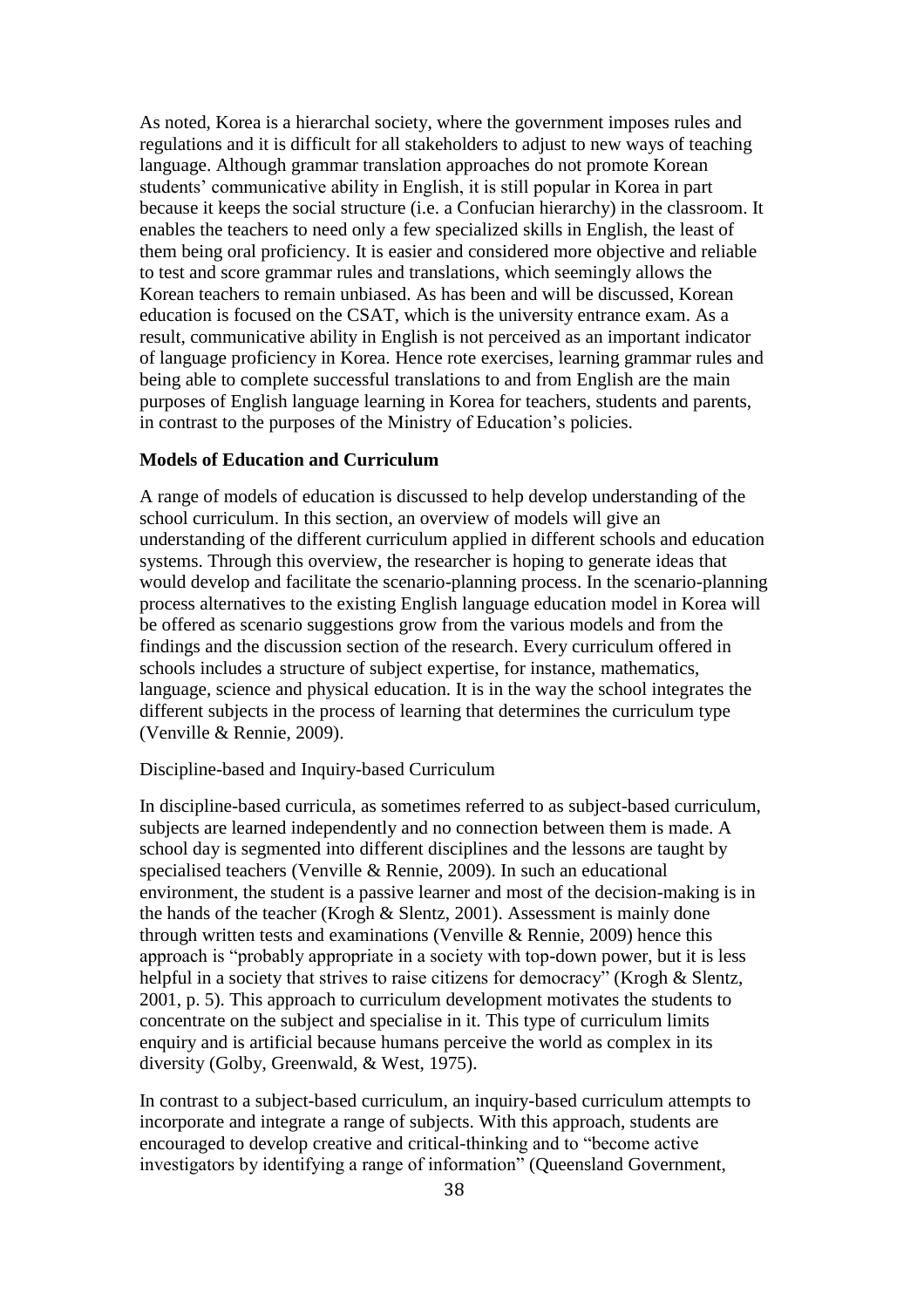2007). Students work in small groups or individually, developing questions that are of importance to them personally and that are contributing to the progress of their educational development. In this approach, students are involved with the process of learning knowledge and are taking responsibility for their own learning. Although teachers may be bound to an external curriculum in the choice of themes to be investigated by the students, they can introduce the subject of inquiry in a way that will allow the students to approach and inquire about it through their own ideas (Wells, 1995). The inquiry-based curriculum is supported by a constructivist learning environment and Honebein's (1996, p. 11) ideas about its seven goals:

- 1. Provide experience with the knowledge construction process.
- 2. Provide experience in and appreciation for multiple perspectives.
- 3. Embed learning in realistic and relevant contexts.
- 4. Encourage ownership and 'voice' in the learning process.
- 5. Embed learning in social experience.
- 6. Encourage the use of multiple modes of representation.
- 7. Encourage self-awareness of the knowledge construction process.

Inquiry activities are at the core of this type of curriculum as "inquiry activities provide a valuable context for learners to acquire, clarify, and apply an understanding of… concepts" (Edelson, Gordin, & Pea, 1999, p. 3). In the process of learning in an inquiry-based curriculum design "the first opportunity for learning provided by inquiry is the opportunity to develop general inquiry abilities" (Edelson, et al., 1999, p. 4). This is important as it provides students with the technique to develop open-ended questions that require investigation of the matter from different perspectives. As they progress in their exploration, students learn how to view and connect different standpoints regarding their investigative theme, with the understanding that there are many elements contributing to the solution. The teacher serves as a guide to help the students reach desired solutions, while the students are the ones conducting the investigation and reveling of relevant information.

However, some suggest that this type of teaching is not effective. In their article, Kirschner Sweller and Clark (2006) argue that "minimal guidance during instruction is significantly less effective and efficient than guidance specifically designed to support the cognitive processing necessary for learning" (Kirschner, et al., 2006, p. 76). According to their research "direct, strong instructional guidance rather than constructivist-based minimal guidance during the instruction of novice to intermediate learners" was found to be almost uniformly supported by controlled studies (Kirschner, et al., 2006, p. 83).

Korea is a Confucian society where questioning authority, for example a teacher, is not encouraged (Cheng, 1990; Wing, 1996). Therefore, Korean students are less likely to prefer to be involved in an inquiry-based curriculum and are more likely to be part of a subject-based one as this better reflects a top-down, hierarchical society. The Organisation for Economic Cooperation and Development (OECD) study of the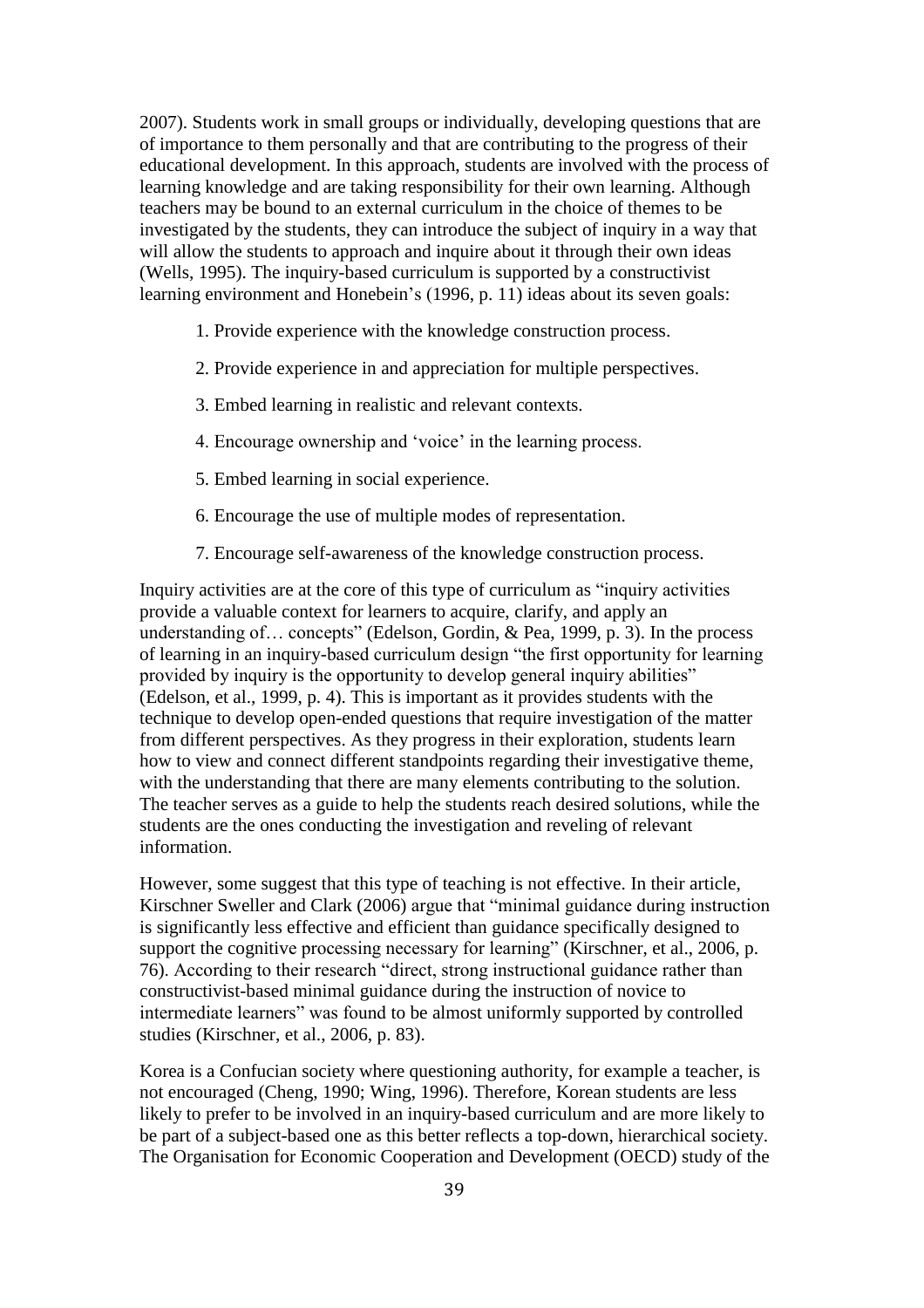Korean education system found that it employs methods of teaching that involve "memorisation of fragmentary information" instead of employing methods of teaching that involve critical and creative thinking skills (OECD, 1998). McGuire (2007) argues that critical thinking pedagogy has not been evident across the Korean curriculum or the education system and educators and educational institutes did not demonstrate an understanding of critical thinking as a method of teaching or as an educational philosophy.

These elements of discipline-based curricula and inquiry-based curricula have been involved in the scenario building process, which will be discussed later. To be able to propose a shift from subject-based to inquiry-based curricula in the scenario put forward in Chapter 5, the researcher had to gain knowledge from the literature about the discipline-based and inquiry-based curricula and to find grounds for it in the Korean educational reality. In doing so, the building of the scenarios rely on information and knowledge that enhance understanding of the possible changes to the structure of society (Van der Heijden, 2005 p. 3)

## Content-Based Curriculum

Korean students are exposed to a content-based curriculum in English villages. In content-based curricula, there is a shift from a focus on language learning per se in classrooms to language as a holistic instruction and learning tool. Content-based language teaching is an approach that supports the use of the target language exclusively as the instructional language and as such creates an immersion environment for the students (Cenoz & Genesee, 1998). In such a learning environment, the students are exposed to the use of the language in its everyday functions: communicating ideas, authentic meanings, and accomplishing authentic tasks. With this type of instruction time is efficiently utilised "by combining language and content instruction, time set aside in the school day for learning language as a separate subject may be reduced substantially" (Cenoz & Genesee, 1998, p. 36). Content-based curricula are supported by a communicative approach to language learning which focuses on meaning and not form. Stryker & Leaver (1997) claim that content-based foreign language instruction and its philosophy "aims at empowering students to become independent learners and continue the learning process beyond the classroom" (Stryker & Leaver, 1997, p. 3) and that it aims to connect language instruction and subject-matter. Assessment in contentbased curricula is done on two levels, content and language, and as such it requires the students to hold a deeper comprehension of the foreign language so that they can communicate their ideas competently (Stryker & Leaver, 1997).

English villages in Korea offer a content based curriculum in a one-week immersion program for Korean students. They are focused on the English language but as Sohn (as cited in Trottier, 2008a, p.62) found "what distinguishes them from traditional EFL is that they are content-based, project driven and globally relevant". English villages in Korea are humanistic and progressive in their view of teaching and learning processes, in contrast to the traditional Korean language instruction. They promote meaningful, communicative foreign language instruction (Trottier, 2008a)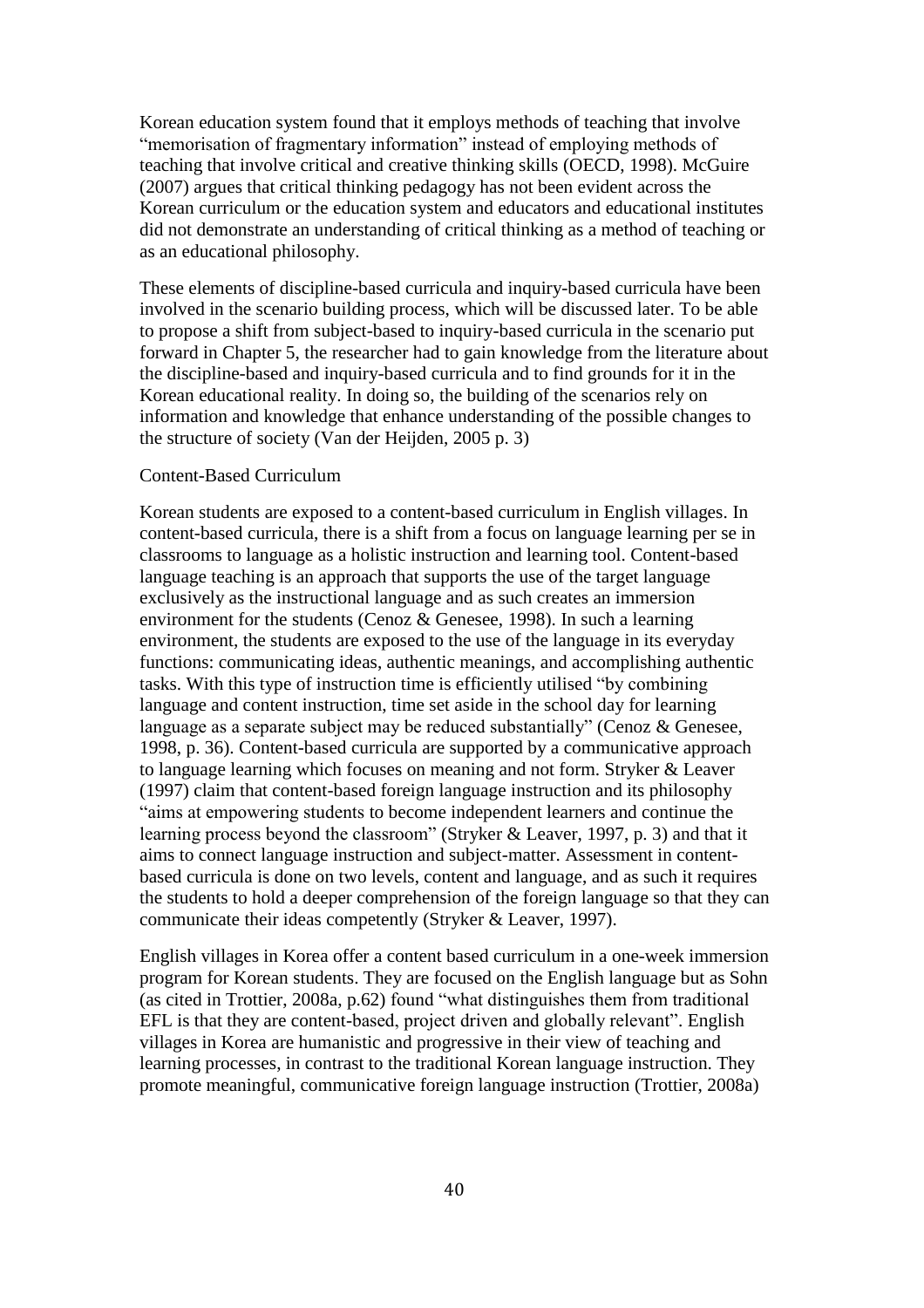#### Thematic Curriculum

Another curriculum model is a thematic one, where the school curriculum is driven by a theme that collects different subjects around it. A thematic curriculum organises the curriculum in a way that enables students to be exposed to a predominant content theme. School programs, subjects and extra-curricula activities revolve around the curriculum theme (Finch, Frantz, Mooney, & Aneke, 1997). Thematic instruction involves teachers teaching the same grade so that acquisition of knowledge can be done as students connect the learning material to the real world. Each teacher contributes to the design of the curriculum as they adapt the core material to the theme chosen. Although this type of curriculum model does not take place in the national Korean curriculum, it does exist in Korea within International Schools. International Schools offer the International Baccalaureate that is "…a globally focused curriculum offered by hundreds of high schools around the world to self-directed students who thrive in academically challenging learning environments" (Finch, et al., 1997, p. 14).

## Teacher –Centred/Student-Centred Curriculum

Teacher-centred and student-centred curriculum models can be applied to all the types of curriculum reviewed above. Teacher-centred curriculum was popular among curriculum developers in the 1950s and 1960s. They were developed by government authorities and then distributed to schools (Nunan, 1988). The teachers' duty was to implement the curriculum and to operate as classroom managers, as they are not active contributors to the design or the development of the school curriculum. In Australia, the situational English course which was developed as English as a Second Language (ESL) course in the 1960s and 1970s is one example of such a centralised approach (Nunan, 1988). The teacher-centred approach advocated the transmission of knowledge with student achievement as the leading purpose and accountability standards to be met by the teacher (K. L. Brown, 2003).Teacher-student relationships are academically based with the emphasis on content rather than the student's processing of information. In the classroom, the students respond to the teacher's questions and rarely communicate amongst themselves. Hence, they rely solely on the teacher's knowledge and are not active members in the learning process. In contrast, a student-centred curriculum aims to give students active roles in their learning processes by "shifting the responsibilities of organising, analysing content from the teacher to the learner" (Brush & Saye, 2000, p. 3). Students learn how to examine complex problems, they can work alone, in pairs or in groups and are encouraged to discuss the nature of the problem to be investigated. This communication of ideas allows students to answer and debate each other's questions, direct the route of the investigation and evaluate their peers and their own learning. The main purpose of a student-centred curriculum in an EFL context is that "proponents of learner-centred curricula are less interested in learners acquiring the totality of the language than in assisting them gain the communicative and linguistic skills they need to carry out real-world tasks" (Nunan, 1988, p. 22).

The Korean National Curriculum tries to move from a teacher-centred curriculum to a student-centred one. This move started in the sixth national curriculum. The national curriculum is more student-centred with its communicative approach to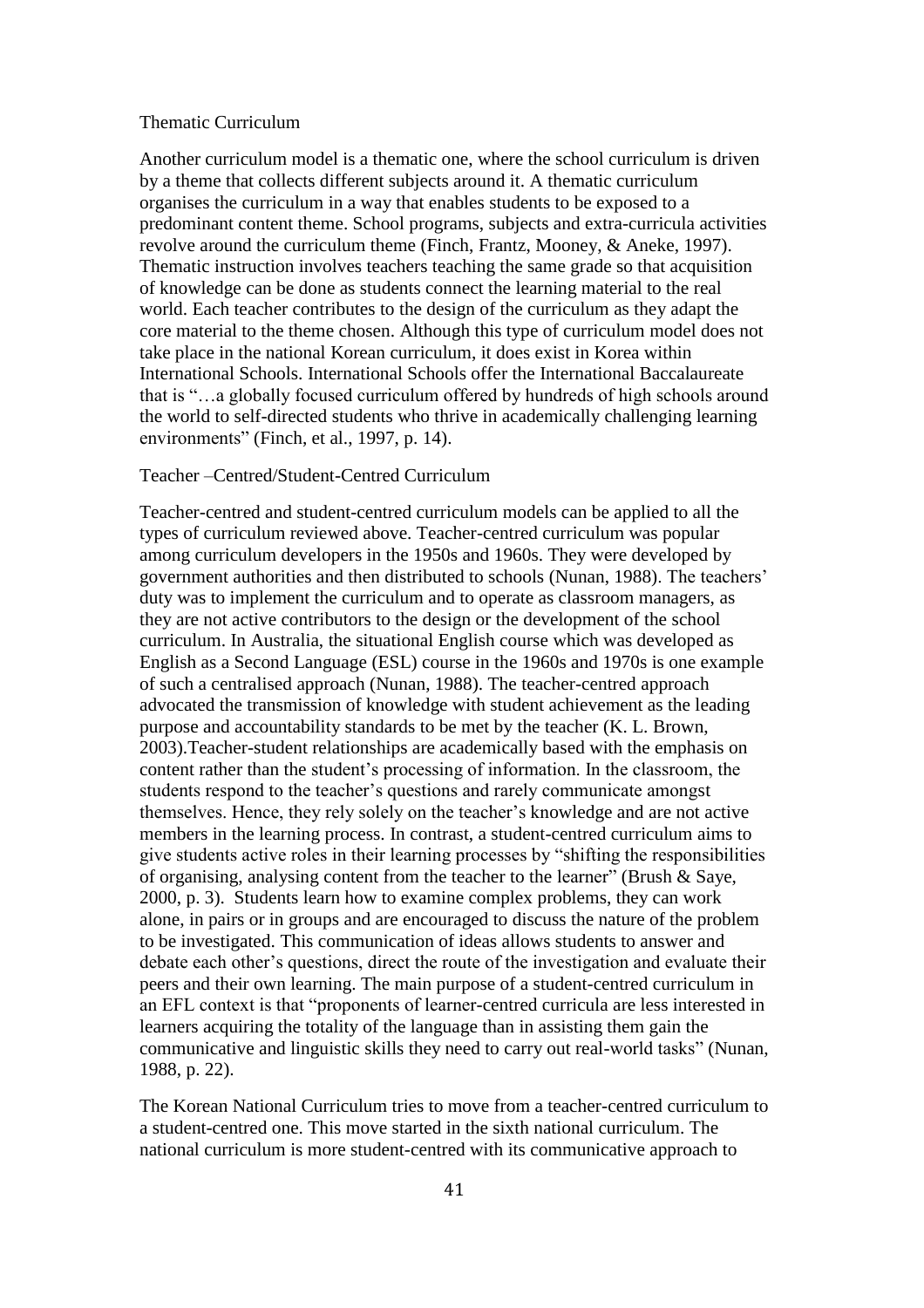learning English. It has moved from an emphasis on linguistic competence to communicative performance. Shin (2007 pp. 77) noted "A shift in focus in English teaching had occurred and fluency and communicative competence, instead of accuracy, were emphasized, which continues in the current, seventh Curricula." The textbooks developed by the Ministry of Education are structured for different learning levels and learning stages allowing the students to self-direct their learning capacities and creativities. The variety of textbooks allows the schools to choose the most appropriate textbooks according to their students' academic level (Yi, 1997). The university entrance exam (CSAT) is the most important exam in a Korean's academic life (Lee & Larson, 2000). A high score in this exam will follow with entrance to one of the top universities, which will establish better chances to obtain a 'good' job and upward social mobility. This exam has no oral communicative component and students, as well as teachers, do not aim to achieve oral communicative abilities. Therefore, the shift from language competence to communicative performance that the Korean Ministry of Education is trying to make faces many difficulties as have been previously noted.

Not all Korean schools are staffed by teachers that can accommodate a studentcentred approach. Another obstacle is the innate Confucian values in South Korean society, in which the teacher is the authority and the holder of knowledge, therefore the student should remain silent and not question the teacher's authority, knowledge or create a situation where the teacher will not be able to answer the question (S. J. Kim, 2004; McGuire, 2007).

These contradictions between policy makers and social values are at the core of the concerns about English language teaching in Korean educational system. On the one hand the Ministry of Education decrees modifications to the national curriculum with the principle to contribute to the overall benefit of humankind (hongik-ingan) so that students and teachers can perfect "their individual character, develop the ability to achieve an independent life and acquire the qualifications of democratic citizens" (Korea Institute for Curriculum and Evaluation, 2002). On the other hand, Korean schools and teachers are ill equipped to follow such a change. Teachers' English proficiency, their ability to communicate in English, and the collectivistoriented culture of Korean society are the main impediments. This was noted in documents produced in 1997, 1998, 2000 and 2004 (S. J. Kim, 2004; J. H. Lee, 2004; Lee & Larson, 2000; Li, 1998; Yi, 1997).

The information gathered so far can generate a scenario building process. Therefore, in the next section an overview of the development of scenario planning and its advantages and disadvantages will be given.

## **Scenario Planning**

Scenario planning is about thinking the unthinkable. It is not an attempt to predict the future, but to suggest future possibilities or to explore different ends to various changes. "The significance of scenario thinking lies in its ability to help overcome thinking limitations by developing multiple futures" (K. Van der Heijden, Bradfield, Burt, Cairns, & Wright, 2002, p. 2). These multiple future possibilities of change are attempts to encourage thinking about alternative circumstances, opportunities with uncertainty, and actions that can be carried out in response (Jarke, Bui, & Carroll, 1998; Van Notten, 2006). Scenarios describe social constructions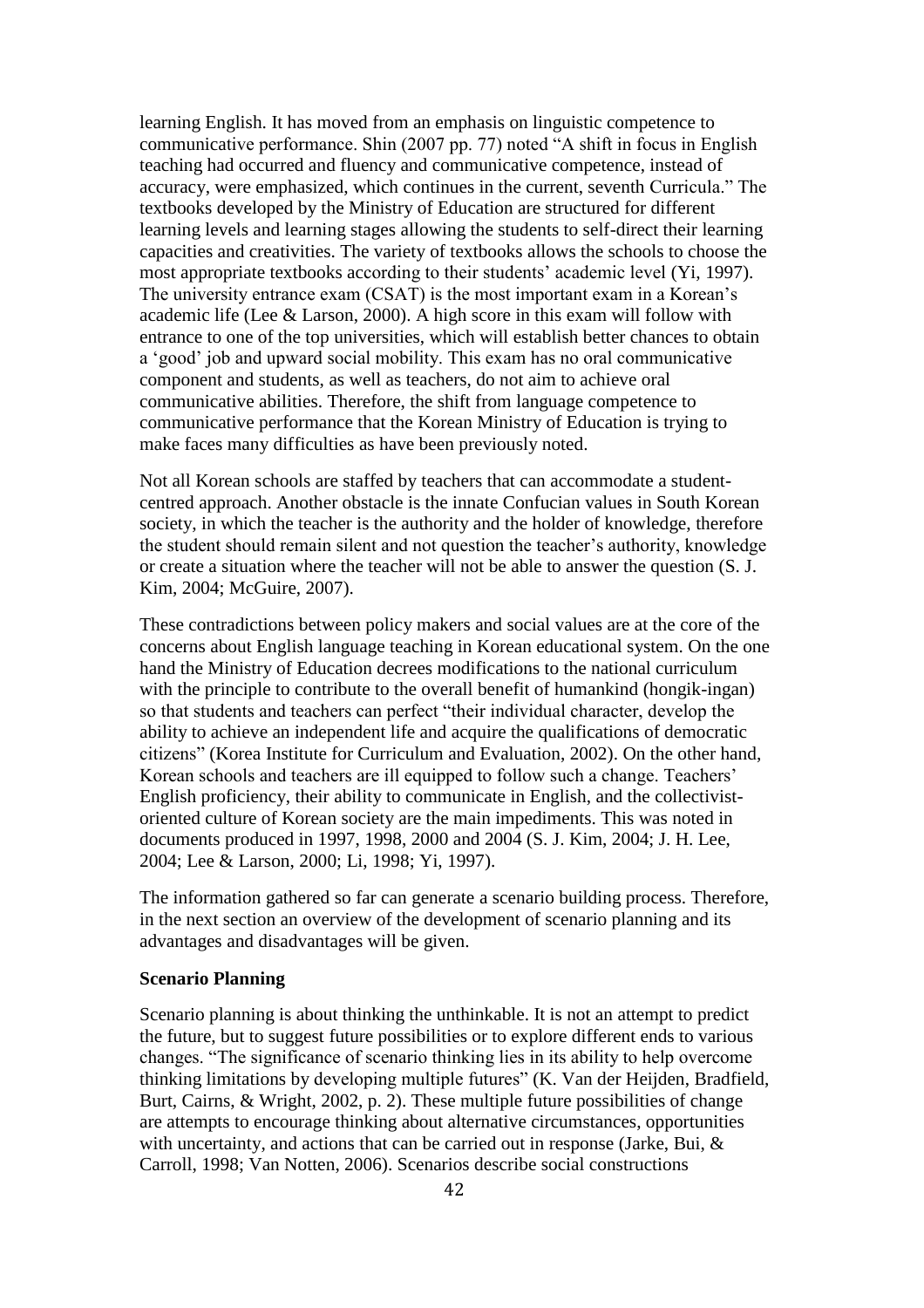formulated to create several models around the same aspects. When scenarios describe drastic change in the known reality, they fulfill their capacity to provoke (Saussois, 2006). Saussois supports the generation of such provocation when he writes: "The richness of the scenario approach is in its capacity to reveal changing situations and to make explicit hidden variables or implicit assumptions" (Saussois, 2006, p. 57).

Scenario planning started in the 1950s when Herman Kahn and the RAND Corporation developed "alternative paths to a nuclear war with the Soviets" (Millett, 2009, p. 62). The scenarios Kahn developed were speculations of chains of occurrences and were to be used as "a tool for planning and not forecasts of the future" (Millett, 2009, p. 62). In the 1960s, Kahn founded the Huston Institute where two corporate planners; Ian Wilson of General Electric and Pierre Wack of Royal Dutch Shell contacted him. The two used the method that Kahn developed but changed the fundamental definition of a scenario. Where Kahn saw scenarios as speculations about a chain of events, Wilson and Wack did not. They developed alternative futures irrespective of the events leading to it. Wilson presented his team's scenarios to GE managers about global and US economic and socio-political conditions in the year 1980 (Millett, 2009). In 1972 Wack presented intuitive scenarios to Royal Dutch Shell executives for the future of the oil market in the year 2000. This landmark presentation enabled the company to adjust to OPEC's 1973 oil embargo that created a shift within the oil market from a buyers' market to a sellers' market "with major discontinuities in the price of oil and changing interfuel competition."(Wack, 1985a, p. 73). A sharp rise in oil prices was one of Wack's scenarios and the management in Royal Dutch Shell was well prepared for the occurrence in reality. They had enough time "to allow them to take strategic action well ahead of the competition" (K. Van der Heijden, et al., 2002, p.133). The result of such preparations was the ascent of the company in profitability from seventh place to second (K. Van der Heijden, et al., 2002).

Wilson joined SRI International corporate planning consulting group where Wack and Peter Schwartz were working. Wack wrote two milestone articles about the scenarios he developed for Shell and Schwartz wrote the book *The Art of the Long View*, which became significant reading for scenario planners (Millett, 2009).

Scenario planning is a tool used in different sectors. Librarians use it to develop their services and medical schools are using it for meaning-making rather than factcollecting learning processes (Frantz, 2002). Large firms make use of scenario planning to evaluate future threats of damage or destruction to their business interests (Saussois, 2006). In the education sector, scenario planning can operate as a useful tool. An education system is an environment with many uncertainties, where the participating actors could influence the future of it. These actors, policy makers, educators, students and parents may drive changes to the education system to be able to achieve their goals. Scenario planning can be developed to gain an understanding of different futures and the driving forces behind changes in its environment (Iversen, 2006). In order for the scenarios to be effective they should be short, understandable with some parts unrevealed (Ogilvy, 2006) for they should provoke thinking and further discussion. However, the different scenarios should be "hypothetical, causally coherent, internally consistent, and/or descriptive (Van Notten, 2006, p. 70). Iversen (2006) suggests four key characteristics for scenario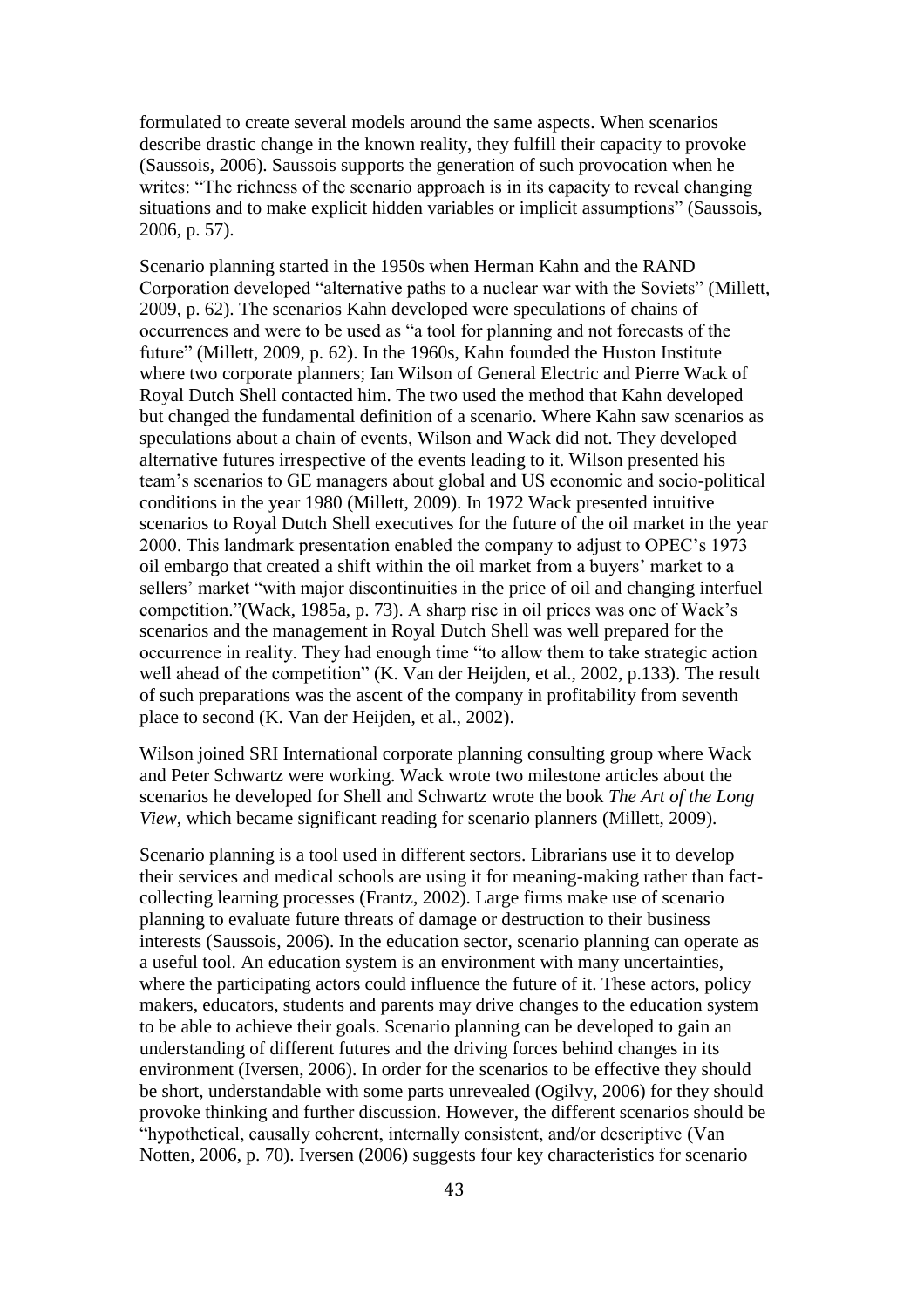development: plausibility, relevancy, divergence, and challenge. The purpose of these four key characteristics is to achieve consistency within the scenarios. In the uncertain education sector, Iversen (2006, p. 111) recommends exploratory scenarios as they "are created to understand just how different the future may become and what may drive these changes".

Scenario planning has some disadvantages arising from the nature of its process. The first is how to choose the right factors of change out of boundless possibilities (Miller, 2006). Scenarios should be believable in order for them to be effective. Therefore, good research in the field of interest combined with observations and/or interviews with key actors in the field may focus on the elements of change. As Wack (Wack, 1985a) suggested, scenarios should be based on well-founded analysis of reality. The second is the transformation from a 'predict and control' frame of mind (K. Van der Heijden, et al., 2002), where organisations are counting on their ability to predict future occurrences and to adapt to them. The problem with such a method is uncertaint. In addition, highly- ranked managers find it difficult to face alternative futures they cannot control or do not understand. The progression of these managers in organisations is based on their good judgment (Wack, 1985b). They trust their judgment and regard it as a key motivational tool for their progress in the organisation. Scenarios confront them with uncertainties. They are unable to relate to their usual judgments (Wack, 1985b). The third problem is the "lack of unified research framework" (Jarke, et al., 1998, p. 157). Van Notten (Van Notten, 2006) acknowledges variety in scenario planning: "Numerous scenario communities have developed over the years, each with its own approaches" (Van Notten, 2006, p. 78). As scenario planning is used in various sectors, unfortunately there is currently an environment that lacks a community of scenario planning development. If such a community were present, it might have been able to develop and work together for the advancement of the scenario building field.

In this research, the method of scenario planning will be employed to thoughtfully examine the reaction to changes proposed for the participating actors in English language education in Korea; the Korean Ministry of Education, Korean English teachers, students and parents. Chapter 5 will suggest three scenarios in accordance to the three themes that emerge in Chapter 4.

The next section will explain the use of diary entries in research. During one year of teaching the English language in Korea, the researcher documented her experiences and later used this information to support the claims discussed in Chapter 4.

#### **Diaries in Research**

Diaries have been long used to record activities. Alaszewski (Alaszewski, 2006) gives a history and development of diary writing. In the sixteenth century, the Japanese Emperor's court and European monks in mediaeval monasteries were among the first to keep diaries of daily occurrences. By the seventeenth century, diaries established their position as documented daily accounts and an expansion of the form occurred as access to writing and printing was improved. "By the nineteenth century, people who regarded themselves as persons of culture, kept a diary" (Fothergill, 1974, p. 34). Religion was the main motivating factor in the beginning of diary writing, however, "secularisation of society and the development of psychoanalytical theory" created a new field where "diaries can be used to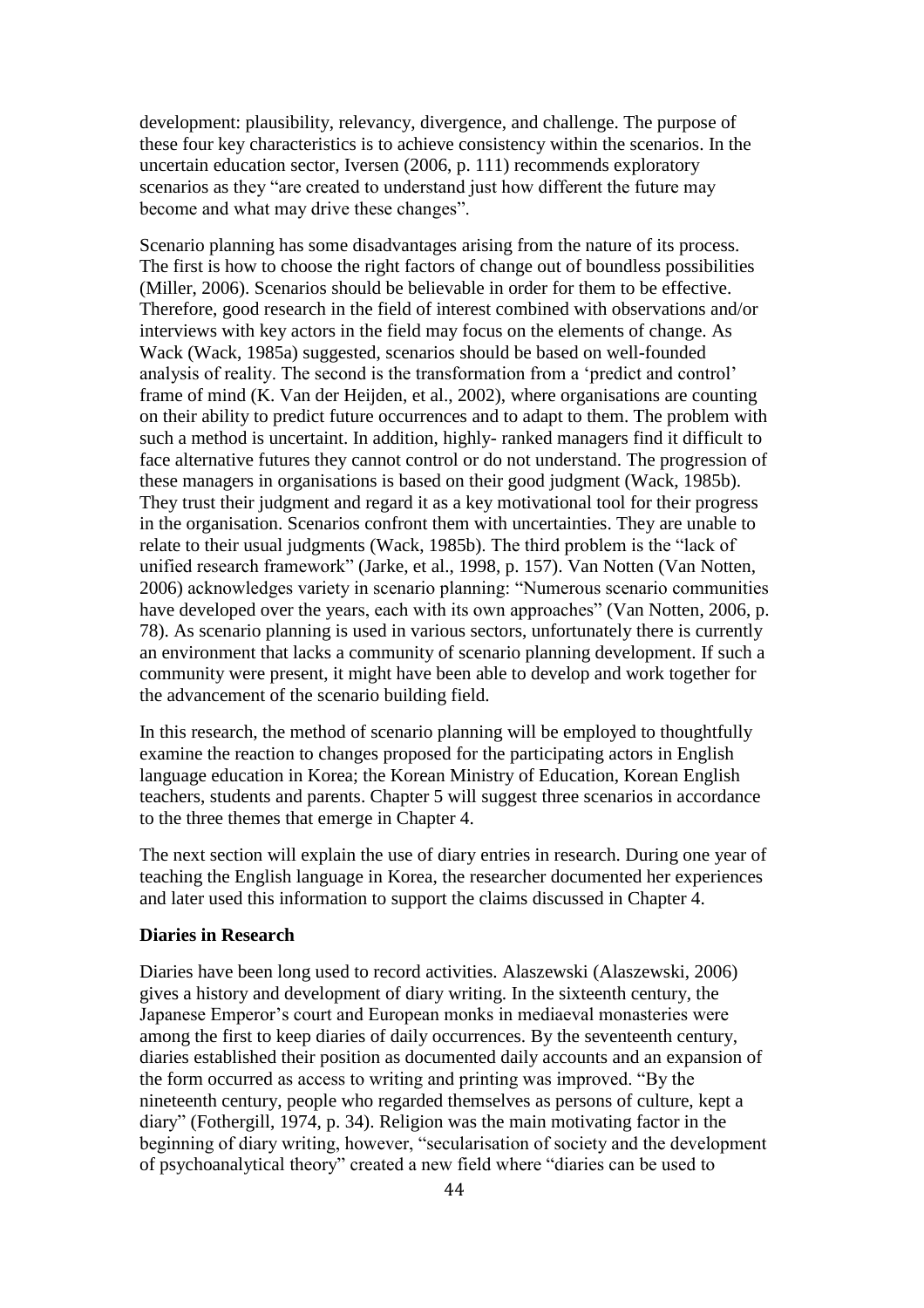understand and manage the self" (Alaszewski, 2006, p. 10). The twentieth century brought with it new technologies that extended the opportunities for diary keeping which are relatively accessible and are inexpensive.

Diaries give us data from a primary source that is not contaminated by an artificial process of inquiry (Alaszewski, 2006; Atkinson & Hammersley, 1983; Bolger, Davis, & Rafaeli, 2003; Wheeler & Reis, 1991). Diaries provide information on everyday experiences from the writer's perspective, which can be used in conjunction with other forms of documentation and data collection (Somekh & Lewin C., 2005). The cross-tabulation of information from diaries and from other secondary forms of data enable the researcher to outline a comprehensive picture of the phenomena under investigation. Bolger et. el (2003, p. 588) pointed out two major purposes in diary studies: "The investigation of phenomena as they unfold over time, or the focused examination of specific, and often rare phenomena". In this research, rote learning, national examinations and motivation to learn the English language in Korea is under investigation. The researcher captured this in her diary entries while she was teaching English in Korea. These diary entries help the research to "…determine the antecedents, correlates, and consequences of daily experiences" (Bolger, et al., 2003, p. 586) and develop the analysis of the phenomena so that scenarios can emerge.

## **Diary Entries in Qualitative Research**

'Diary studies' originate in psychological and anthropological research. There are two main approaches forming this type of method. As Gillham (Gillham, 2005) outlined, the psychological approach emphasises the dominance and effect events have on the diary keeper as a result of the frequency that these events take place. On the other hand, the anthropological approach allows the diary writer to register any information they feel important to them in their everyday occurrences. The written text in a diary can then be analysed to locate main issues of interest to the researcher. Purvis (as cited in Morrison, 2002, p.226) defined diarists as "Creators of written text that are open to descriptive or perspective analysis". This may be the reason to accuse diary studies as being biased as they are subjective narratives and therefore have the least amount of control in research (Van Lier, 1988). The more controlled means that can be used in research are questionnaires or single reports where participants write about their experiences in a technique that incorporates recalling the events that are of interest to the phenomenon under study. The difficulty with such a method is "participants' limited ability to recall often results in retrospective 'aggregate' responses that reflect faulty reconstruction of the phenomena of interest" (Bolger, et al., 2003, p. 585). Therefore the information provided by such questionnaires or in such reports might be influenced by the time that passes between the actual occurrence and the reporting of the event, as recall might create distorted information in participants' memories. There are also issues of participant maturation, history, instability of the context, the type of writing, the possible skewing of the selection of what to question / record, mortality of participants or events or context. Hence, in this research the researcher used an event-based diary design in which entries are provided in accordance with the research (Bolger, et al., 2003). This type of diary research was thought to be appropriate as it allowed the researcher to identify major themes emerging from the diary as these themes were reported in accordance with the importance of the events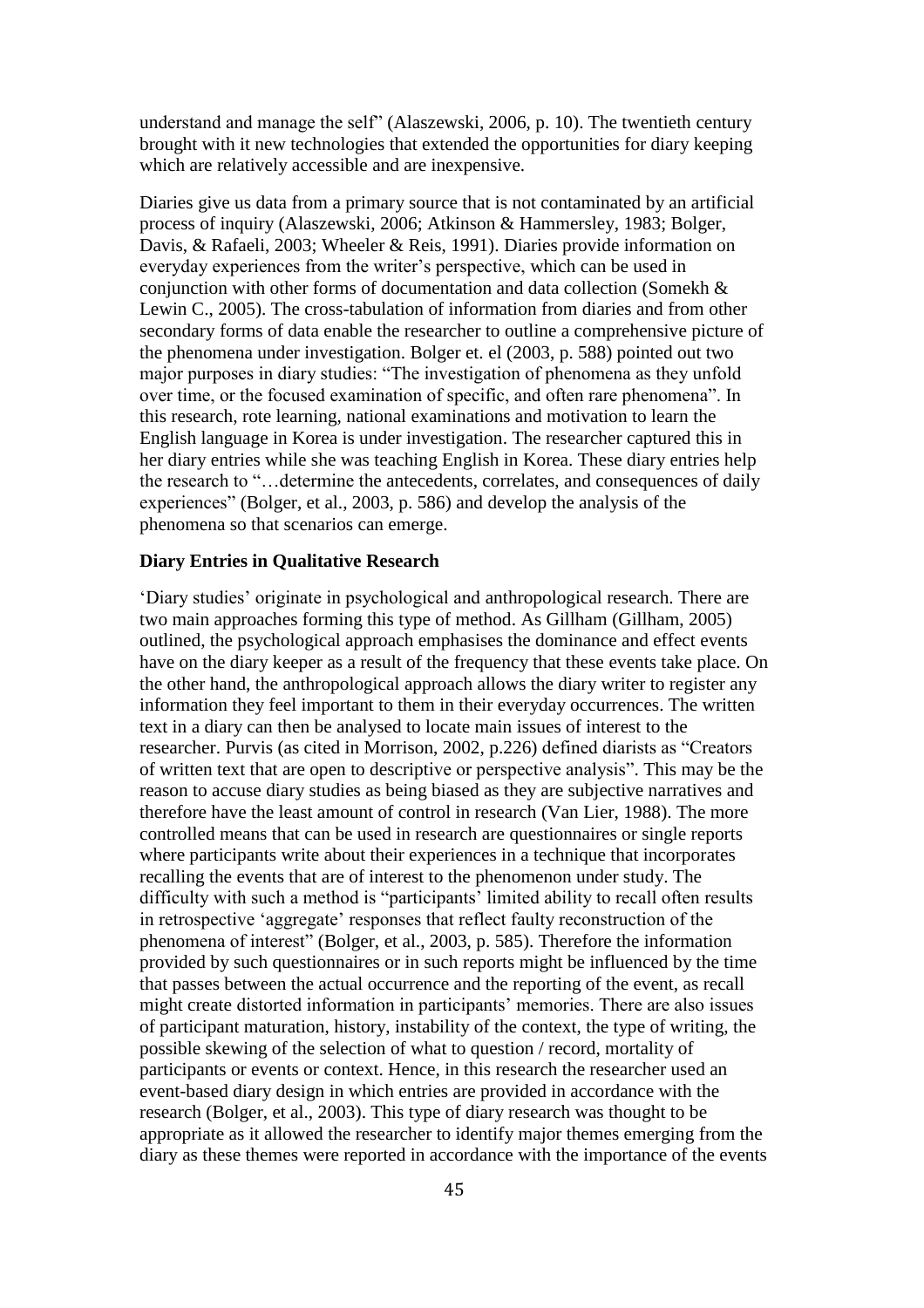to be able to understand the reasons for Koreans to study English. "An event-based design is usually most appropriate for diary studies of specific classes of phenomena or processes, especially those that are isolated and/or rare" (Bolger, et al., 2003, p. 590). This method requires provision of clear descriptions of the events relevant to the research. However, this method is not immune from risks. According to Bolger, et al. (2003) two risks are at the core of this technique. The first is that events which are important may not be recognized and therefore might not be documented in the diary. Perhaps these events could progress the research in a different direction or create new thoughts, but because they were not logged in the diary they will not receive recognition nor will they later have any influence over the analysis of the data. The second risk is the possibility of overgeneralisation of the event to the researcher's personal experience. As a consequence, events that were documented in the diary might be analysed in a general way thus will not influence the research in the way they should and will not allow the search of supportive or contradictory data to the events at hand. To minimize these two risks, the researcher identified a single class of events and clearly defined the triggering events. These core events helped better clarify the subject matter of the research.

Diary entries provide information about the researcher and the phenomenon under investigation from a point of view that may not be available using other methods. As noted by Morrison (2002, p. 218) "…diaries have specific uses in 'picking up' the minutiae of vicarious educational experience in ways which the other major form of solicited written information, questionnaires, do not". Research diaries enable reflection on past experiences and insights into emerging themes and as such, diary entries can help the researcher gain understanding of anterior consequences, and associations of daily experiences within the aims of the research. This method was employed in this research to facilitate comprehension of Korean environment to learn the English language. The researcher's diary analysis raises three main issues:

- 1. Rote learning as the main learning instrument.
- 2. The consequences of routine testing.
- 3. The main type of motivation to learn English.

These themes are investigated to enable a comprehensive understanding of their impact on the rationale for the importance of English language learning in Korea so that the research questions can be explored as thoroughly as possible.

Professional diary entries are part of the information gathered during the course of the research and scenarios developed from the data emerging from the analyses of the findings. Therefore an appropriate method to analyse the details was needed. The methodology Chapter will outline the chosen methods and their suitability to this research.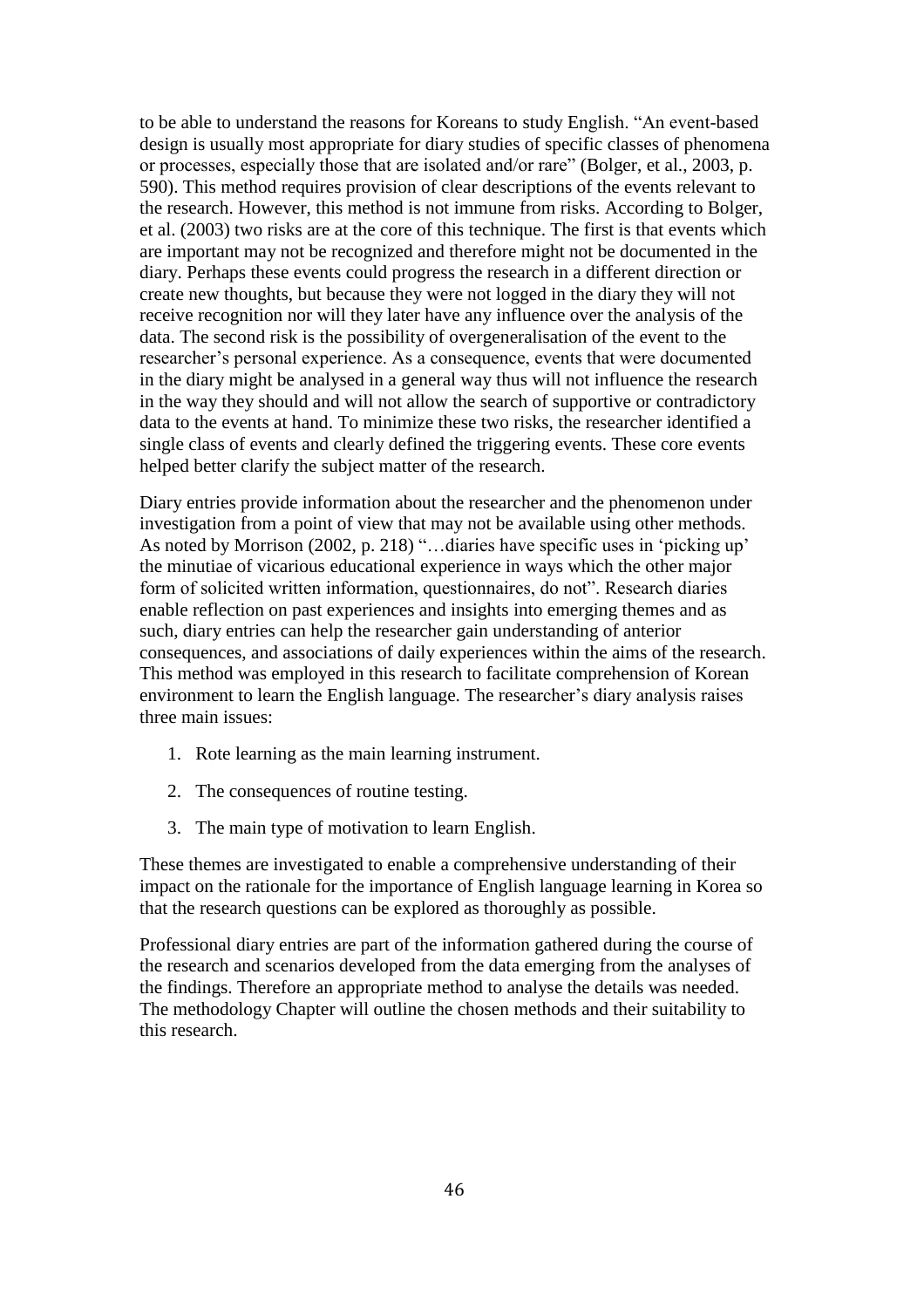# **Chapter 3**

# **Methodology**

This research investigates the impact of rote learning, national examinations and types of motivation on teaching and learning of the English language in Korea. The research explores possible answers for these themes impact through attempted understanding of these issues and the creation of three appropriate scenarios.

This section outlines the qualitative and interpretive approaches that were used to examine these issues through an inquiry about the history of English language education in Korea, the impact of policy makers on English language pedagogy, and the social pressures created by past experiences of Korean society.

## **Research Question and Design**

The research is qualitative and interpretive involving analysis of data as presented in professional diary entries from field experience and the analysis of documentary sources of major policies and practices.

The research was directed by two questions:

- 1. How are rote learning, national examinations and types of motivation to learn English language, impact on English teaching and learning in Korea?
- 2. How can we construct a new tool in education, scenario building, to explore the relevance of these themes in the Korean context?

The research had two phases:

- Phase 1. Analysis of documents including policy and program documents and professional diary entries.
- Phase 2. Drafting of three scenarios arising from the analysis to highlight key issues and insights from the analysis and as a basis for ongoing research.

## **Qualitative Research**

There are several reasons for the selection of this approach. Qualitative and interpretive approaches enabled the exploration and investigation of Korean society using techniques noted by Denzin and Lincoln (2003, p. 13) "…to seek answers to questions that stress how social experience is created and given meaning". Investigation of the reasons for the importance of teaching and learning of the English language in Korea is the leading purpose for this research. Consequently, social pressures, language teaching pedagogy and Korean history, in relation to English language education, needed to be investigated and summarized to allow a coherent understanding of language learning practices in Korea.

Qualitative researchers design research projects from the bottom up (Becker, 1998; Bogdan, 1992; Padgett, 2004). The researcher does not enter the research with a theory in mind and then look to support or contradict it. "Qualitative researchers tend to analyse their data inductively. They do not search out data or evidence to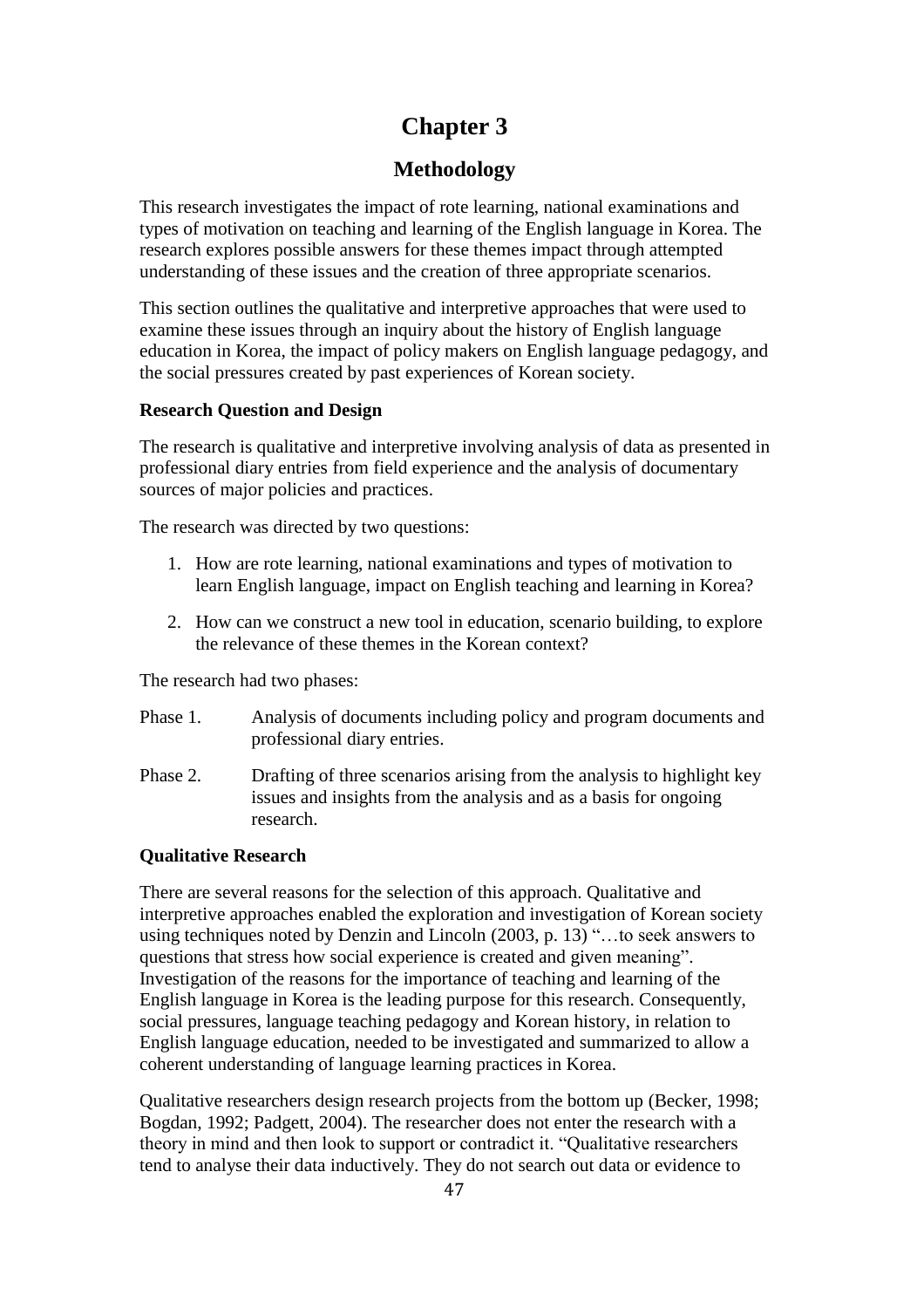prove or disprove hypotheses they hold before entering the study; rather, the abstractions are built as the particulars that have been gathered are grouped together"(Bogdan, 1992, p. 31).

The researcher spent one year teaching English as a foreign language in Korea, during this experience the researcher kept a diary detailing the events shaping her experiences. These diary entries are essential for this research as they provide data which might not be accessible to this research. Through diary entries "We gain an intimate view of organizations, relationships, and events from the perspective of one who has experienced them him – or herself and who may have different premises about the world than we have" (Taylor & Bogdan, 1998, p. 7). The diary entries give an insight into the way English language is been taught and learnt in Korea, enabling qualitative research to take place. These diaries were investigated inductively, as valid data emerged in the research.

## **Document Analysis**

While gathering documents of a primary and secondary nature, data have emerged about different contexts in Korea. Primary documents are: original material with no interpretation or evaluation done to them, the first formal publication by an organization or an individual, report original thinking, or share new information (Libraries, 2010). Secondary documents are interpretations and evaluations of primary sources; they provide commentary through discussion of primary sources (Libraries, 2010).

Government documents provided evidence of the development of the Korean curriculum through to the current seventh curriculum in Korea since 1997. Other primary documents in use in this research included publications of the International Bureau of Education (UNESCO), the Organisation for Economic Cooperation and Development (OECD), and Australian government publications. These primary documents provide statistical data, elaboration of policy practices and opinions about the standing of Korea in a global educational context.

Secondary documents were gathered from periodical journals and books. These documents helped support and direct the ideas of this research through a grounded theory analysis as it "…designed to develop a well integrated set of concepts that provide a thorough theoretical explanation of social phenomena under study" (Corbin & Strauss, 1990, p. 5).

(A source of tabular representation of these data is given in the discussion section page 54)

#### **The Researcher's Diary**

In this research, diary entries are an important part of the formation of ideas and understanding about Korean students learning of the English language. The researcher spent a year teaching English in a private institute, five days a week, 9 hours each day. The researcher is a second English language learner herself and therefore found the context in which she was teaching fascinating. The researcher learnt the English language at her school from grades four to twelve at a public school in Israel. She was not exposed to private English language lessons during her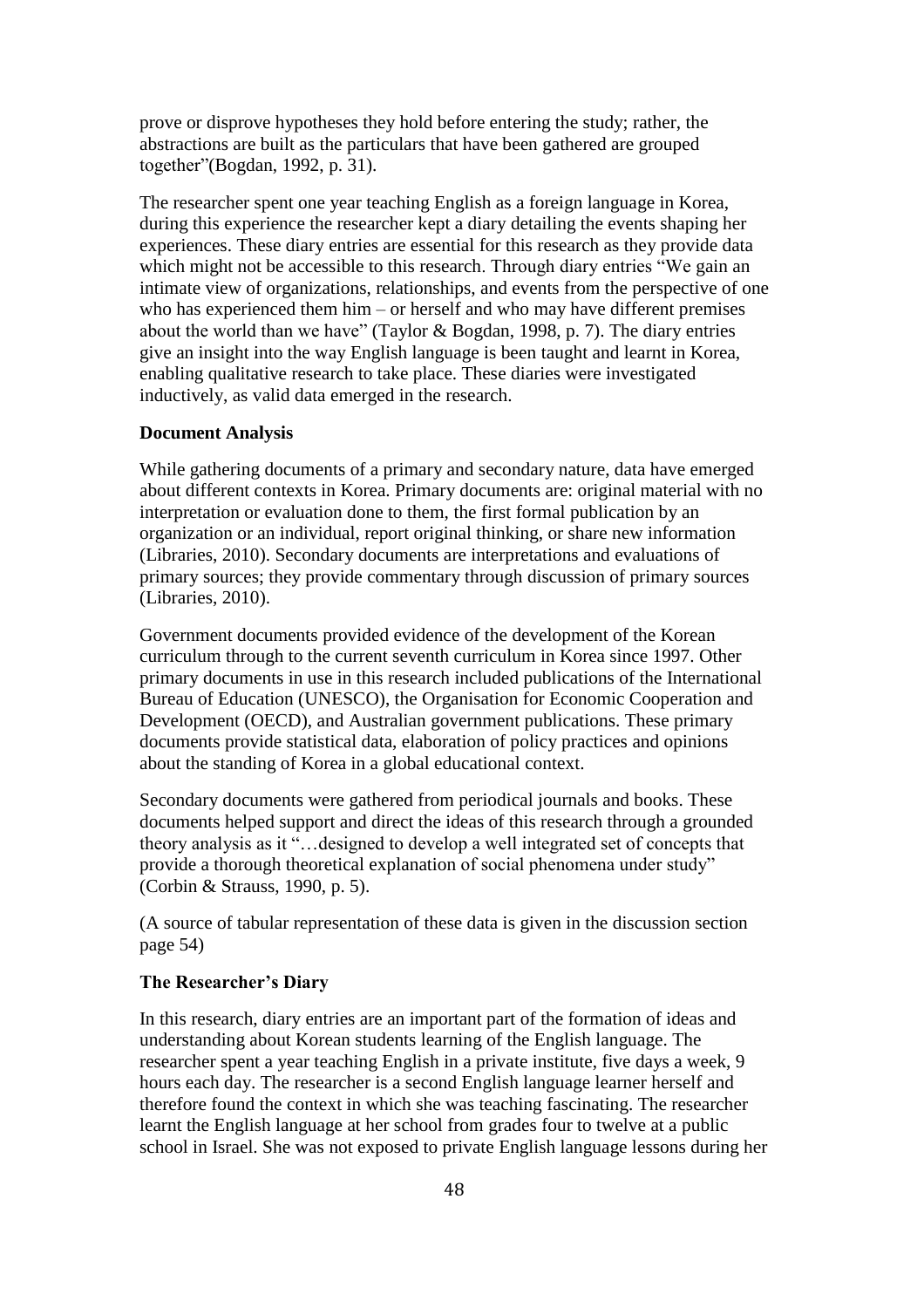schooling years. Hence, she was surprised by the amount of private lessons Korean students receive, yet her students' English language comprehension and ability to speak or write in English was not commensurate with the extra five hours of private lessons they received each week. Therefore, the researcher started writing a diary documenting the progress and day-to-day occurrences during her year in Korea. The diary entries were collected at least twice a week, and if there were more details or critical incidents to recall, the researcher documented them as they happened.

#### **Grounded Theory in Qualitative Research**

Grounded theory was suggested by Glaser and Strauss in their 1967 book "The Discovery of Grounded Theory". Qualitative research was not regarded as scientific enough to be part of the academy as it did not use quantifiable methods to explain a phenomenon (Goulding, 1999). During the process of research, whereby the interchange between the collection and analysis of data is an ongoing process, the theory develops. Grounded theory research, in contrast to phenomenology, does not rely solely on interviews as a source of valid data; it encourages the researcher to use multiple data sources such as a range of types of observations, primary and secondary sources of data and interviews amongst others (Glaser & Strauss, 1967).

During the course of its development, grounded theory has evolved two different interpretations. Glaser's emphasis is on interpretive, contextual theory developed naturally from the process of research. Strauss draws more attention to the coding techniques of data (Goulding, 1999). This research is more aligned with the Glaserian school of thought, where the theory is developed while interpreting the data and analyzing documents. The researcher's diary entries in conjunction with supportive data from primary and secondary sources were fundamental to the process to develop the main themes and ideas to theorise. Glaser (1992) clarified: "The grounded theory approach is a general methodology of analysis linked with data collection that uses a systematically applied set of methods to generate an inductive theory about a substantive area"(p. 16).

In this research the methodology of collecting data from primary and secondary sources, together with professional diary entries, is the basis for an ongoing analysis of the material. The themes that emerged from this process are the foundation for the scenario planning and thinking processes and the scenario building that will be outlined in Chapter 5, together with the three scenarios that form the conclusion. The 'Scenario Model of Educational Policy Development' outlined in the conclusion of this thesis, is a direct product of the grounded theory approach.

#### **Interpretive Research**

As noted by Rowlands (2005), interpretive research recognises the close association between the researcher and the subject of exploration and the situational constraints occurring during this process. Walsham (1995) suggests that interpretive research is directed to comprehension in a social context of the phenomenon and the process in which the phenomenon both impacts and is impacted upon by the social context. Although ethnomethodology with analytic attention is claimed to accomplish understanding of social reality, its foundation is in *how* the social existence is accomplished, whereas interpretive methods combine both the *how* and *what*  created by the social construction in the research (Gubrium & Holstein, 2000). The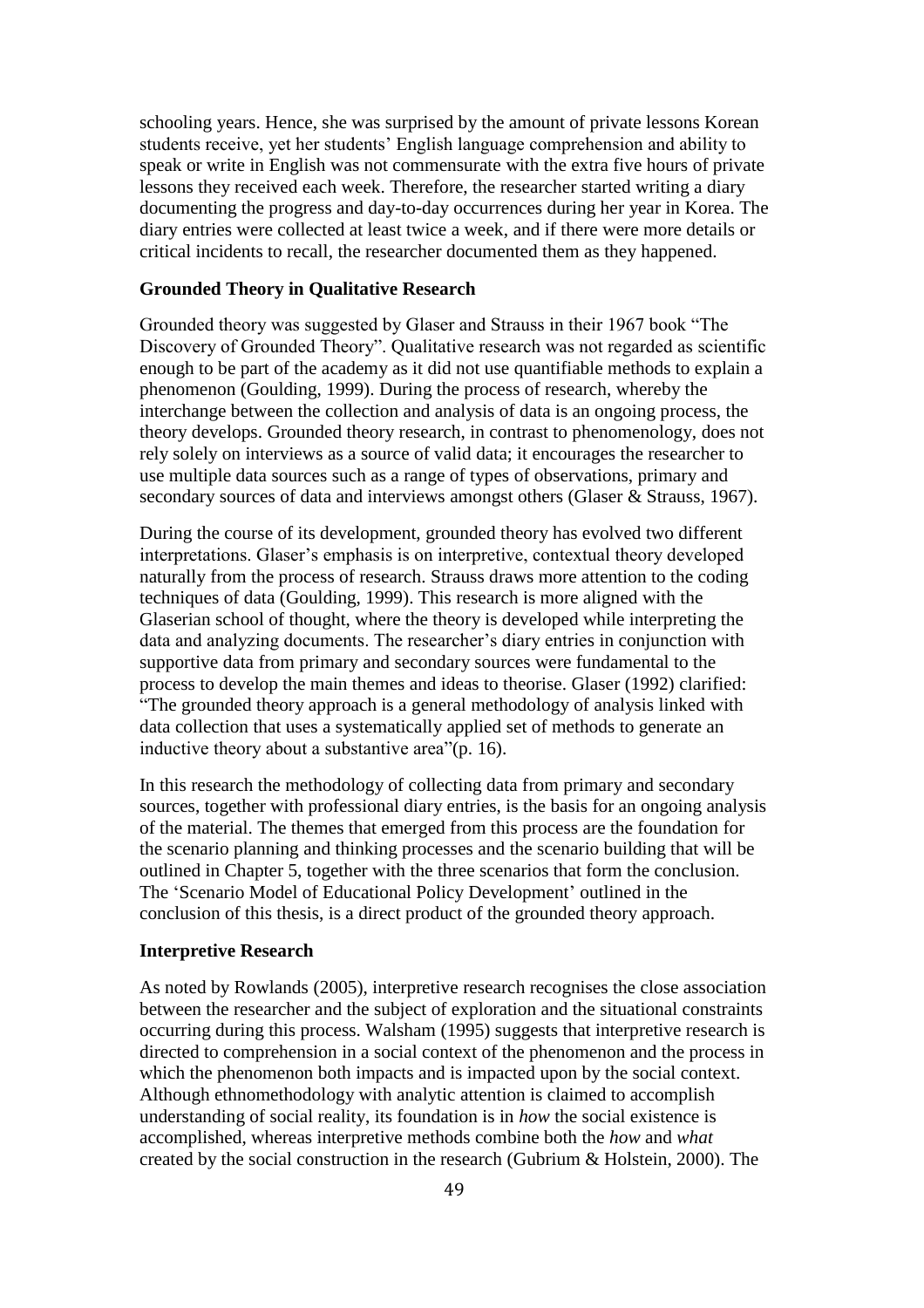aim of this research is to find *what* impact do rote learning, national examinations and types of motivation to learn the English language have on English language teaching and learning in Korea. Through the understanding of these themes we can generate supportive background to *how* scenario building can help us construct a new tool in education that would lead to a deeper understanding of the Korean social construction of ELT. Gubrium & Holstein (2000) explain the process and importance of interpretive research in the following:

"It is one thing to describe what is going on and how things or events take shape, but the question of why things happened the way they do lead to inferential leaps and empirical speculations that propel qualitative analysis far from its stock-intrade"(p. 502).

In light of the above, interpretive practices were chosen to accommodate the needs of this research. It incorporates explanations for the social structure in Korea with the influences and social pressures that lead to the present reality under study.

Since this qualitative research was conducted by an involved researcher (Walsham, 2006) which required collection of a variety of data to validate or contradict the emerging themes from the diary entries, the issue of validity was to be able to describe in an accurate way the Korean learning domains in relation to Korean societal constraints.

#### **Validity in the Research**

Validity in research is about the authenticity of the data presented and the relevance of the chosen methods used for analysis. To validate the diary entries in this research, primary and secondary sources were incorporated to support and contradict the observations that were made in Korea and the themes that surfaced from the diary analysis thereafter. "The concept of validity is used to judge whether the research accurately describes the phenomenon which it is intended to describe" (Bush, 2002, p. 65). In qualitative research, validity has attracted attention in the debate with quantitative researchers about the legitimacy of their research. As Bosk (1979, p. 193) wrote: "all field work done by a single field-worker invites the question, Why should we believe it?". Qualitative researchers claim that the validity of methods used in quantitative research are not suitable for qualitative inquiry and thus the concept of validity should be substituted for quality, rigour and trustworthiness (Lincoln & Guba, 1985).

Mishler's (Mishler, 1990) proposed model of validity based on honesty in observations, interpretations and generalizations is one example of qualitative researchers' ideas to generate validity in their research. In opposition to quantitative research methods which adopt a framework of validity to accept the 'truth' or 'falsity' in observations, qualitative researchers argue against the relevance of such a framework in qualitative research (Guba & Lincoln, 1989) in favor of different procedures to achieve validity in their research (Kirk & Miller, 1986) claiming that validity is relevant primarily to accounts, not to data or methods (Maxwell, 2002) and asserting that the concept of understanding is far more essential in qualitative research than validity (Wolcott, 1990).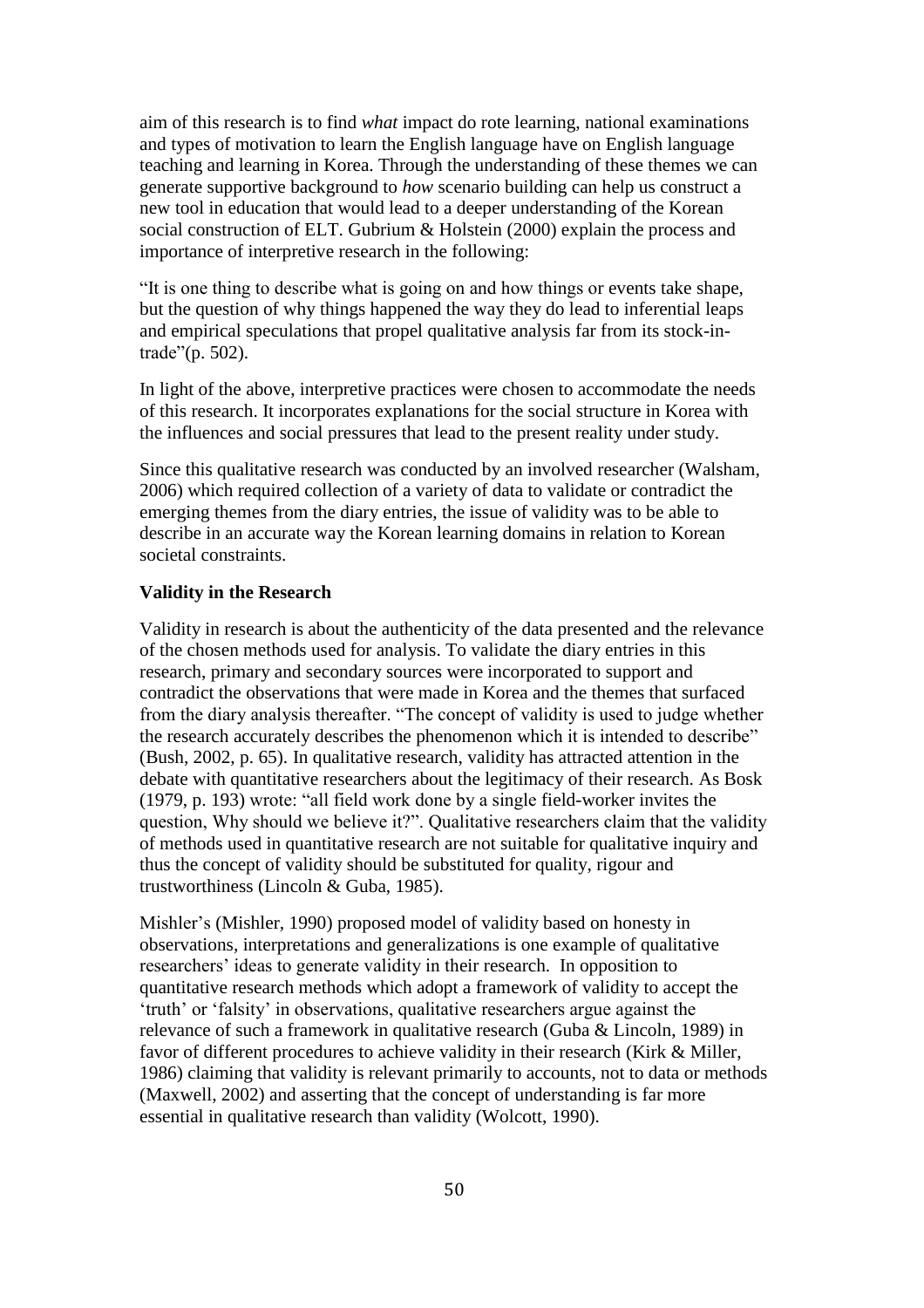Maxwell (2002) offers five categories of validity to be employed in qualitative research: descriptive validity, interpretive validity, theoretical validity, generalisability, and evaluative validity. Theoretical validity was part of the analysis process in this research as it "explicitly addresses the theoretical constructions that the researcher brings to, or develops during, the study" (Maxwell, 2002, p. 50). An accurate explanation of the phenomena is at the base of theoretical validity as production of data to support the theory emerging in this research was collected to 'fit' the theory to the existing data. "The patterns, concepts, categories, properties, and dimensions must fit together to create the constructs, which must tell the story of the phenomena" (Thomson, 2004, p. 6). As patterns surface from the diary entries, supportive data from primary and secondary sources were collected to form a connection between the theory and the existing data.

Diary entries from the researcher's one year of teaching experience in Korea, with the collection of journal articles and government publications were some of the methods included in the collection of data as part of qualitative and interpretive approaches included in this research. This data will later be the basis for the development of three scenarios in accordance with the three themes.

#### **The Scenarios Method**

Scenario-based learning is a method used in schools to experience problem-solving and problem-seeking processes. In addition to exploring a variety of issues that are related to the problem in hand, the method uses a decision-making process so that professional judgment can take place (Errington 1997, 2003). This method was originally developed in the 1970s for medical schools in order for students who work in groups to participate in a meaning-making, rather than fact-collecting learning process (Frantz, 2002; Rankin, 1993). In this research, this method was employed to explore the three themes of rote learning, national examinations and motivation to learn the English language. While exploring these themes, reflection as part of the decision-making process took place in conjunction with the events that were raised from the diary entries in order to reach professional judgments about possible solutions.

In the conclusion of this thesis a 'scenario' approach will address different issues arising from the research and three scenarios will suggest further research. "The main purpose of developing scenarios is to *stimulate thinking* about possible occurrences, assumptions relating these occurrences, possible opportunities and risks, and courses of action" (Jarke, et al., 1998, p. 156). Schwartz (1991) suggested scenarios as tools to create alternative future environments where the participating actors' decisions might change; therefore researchers can use this technique to try to create other future realities under different circumstances. Causality in scenarios according to

Van der Heijden (2005, p. 3) "…appeals more to the intuitive needs of the typical decision makers in their search for enhanced understanding of the changing structures in society".

Desk research is the process of gathering information from secondary sources and analysing the data that emerges from it (Van Notten, 2006). Through the analytical process of the data gathered for desk research, an "Outside-in" perspective and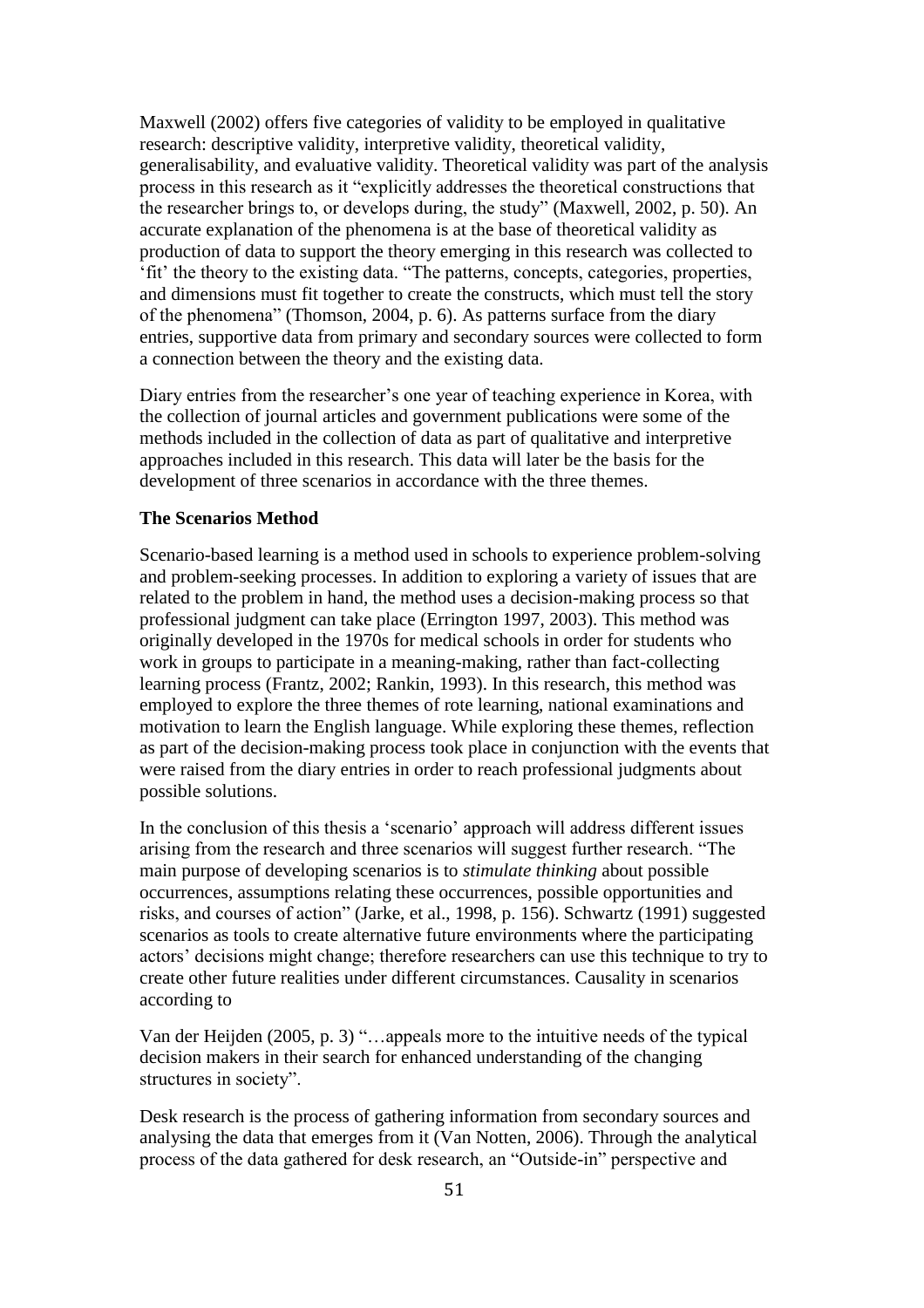positive scenarios (Ogilvy, 2006) can form. In this way, the researcher was able to develop her three positive scenarios. Positive scenarios are more difficult to produce as they deal with a reality different than the one the reader knows. The opposite is easier because the writer can "just describe the demise of what you already know" (Ogilvy, 2006, p. 24). Simple scenarios can highlight priorities for development (K. Van der Heijden, et al., 2002), they require less resources and might focus on a particular niche (Van Notten, 2006). In this research, simple and positive scenarios will propose three alternative futures to the education system in Korea. It is an important process to develop and analyse multiple futures as it "promotes a responsive and effective strategy, delivering control in an uncertain and rapidly changing environment." (K. Van der Heijden, et al., 2002, p. 86).

Outcomes of the research in relation to rote learning, national examinations and types of motivation to learn the English language will be suggested in the scenarios as "The significance of scenario thinking lies in its ability to help overcome thinking limitations by developing multiple futures" (K. Van der Heijden, et al., 2002, p. 2). Therefore, the researcher will be able to propose possible alterations so positive changes can take place through the use of a scenario approach.

## **The Research Process**

In phase 1 of the research a collection of documents of a primary and secondary nature will be examined in relation to the leading research question. As data will be organized in accordance to the research sub-questions, specific reflections and connections will be a part of the writing process. In phase 2, analysis of the data with correlations, contradictions and gaps between the different documents will be drafted to allow the thinking and implementing of scenarios as the basis for ongoing research projects.

| <b>Research Question</b>                                                                                                                                                      | <b>Research Process and Data</b>                                                                                                                                                                             |
|-------------------------------------------------------------------------------------------------------------------------------------------------------------------------------|--------------------------------------------------------------------------------------------------------------------------------------------------------------------------------------------------------------|
| 1. How are rote learning, national<br>examinations and types of motivation to<br>learn the English language, impact on<br>English language teaching and learning<br>in Korea? | Phase 1<br>General overview involving the<br>collection and analysis of policy and<br>program documents including personal<br>diary entries.<br>Compilation of a reflective journal of<br>issues and themes. |
| 2. How can we construct a new tool in<br>education, scenario building, to explore<br>the relevance of these themes in the<br>Korean context?                                  | Phase 1<br>As above but with a focus on the detail<br>of specific issues arising from the<br>overview.                                                                                                       |

Table 3.1 Research Process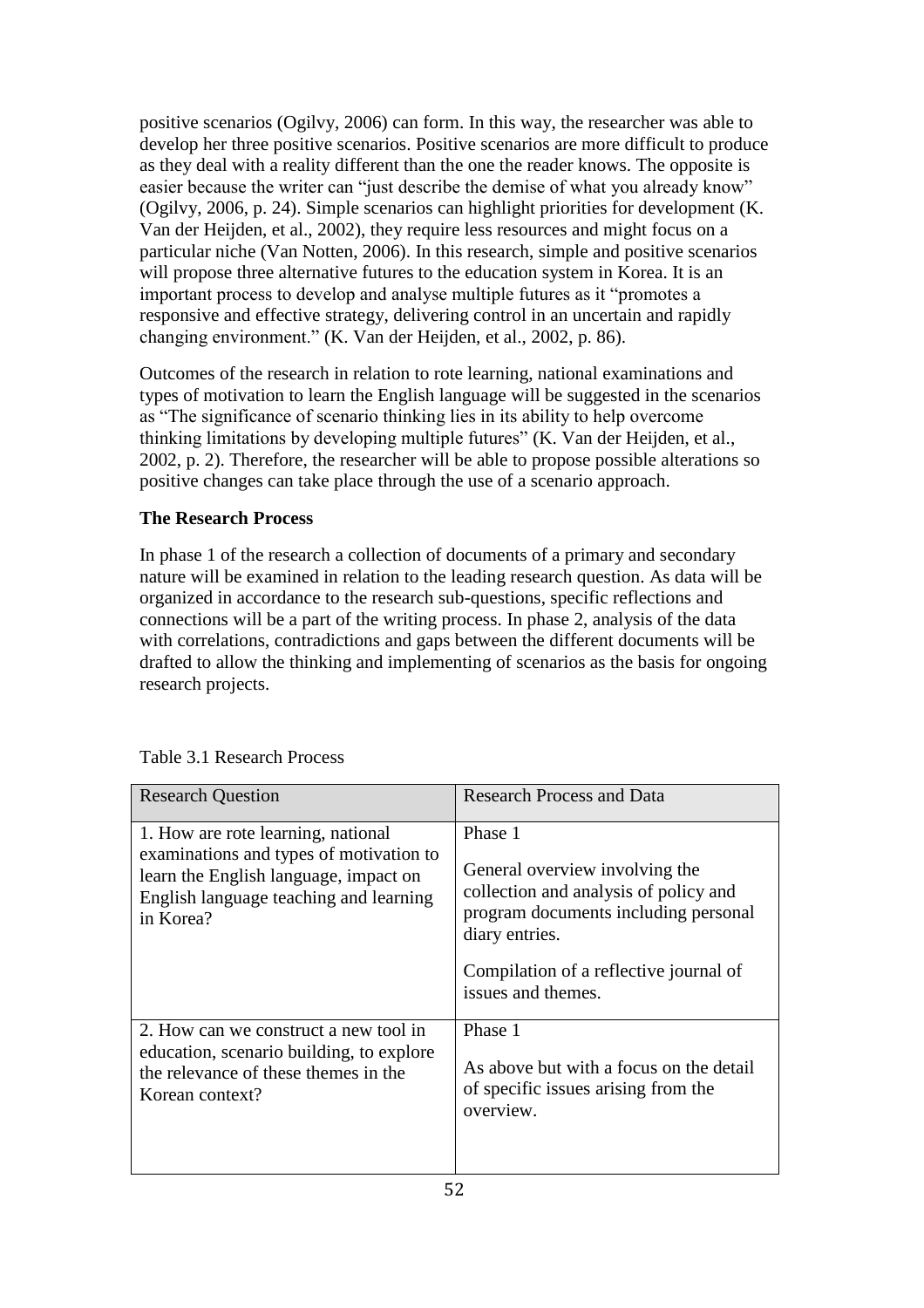| 3. What is the contribution and impact of<br>policy makers on the way English is<br>being taught in Korea?                                                                            | Phase 1<br>As above but becoming more<br>interpretive about the basis of policies<br>and political and educational factors that<br>exist.                                                                                                       |
|---------------------------------------------------------------------------------------------------------------------------------------------------------------------------------------|-------------------------------------------------------------------------------------------------------------------------------------------------------------------------------------------------------------------------------------------------|
| 4. What is the relationship between the<br>resources allocated to English language<br>programs in Korea and the<br>communicative ability in English of<br>students in these programs? | Phase 2<br>Analysis of the research data linked to<br>the approaches adopted for English<br>language teaching and learning and the<br>theorising of language teaching and<br>learning practices used in Korea,<br>Australia and elsewhere.      |
|                                                                                                                                                                                       | Phase 2<br>Drafting of scenarios arising from the<br>above analysis to highlight major issues<br>and insights in the areas of policy,<br>language teaching and social factors.<br>Scenarios to form the basis for ongoing<br>research projects. |

In this Chapter, an outline of the methodologies that were chosen to use in this research was made. The qualitative and interpretive methods to conduct this research were an important selection as they allowed the researcher to look for evidence for the impact that rote learning, national examinations and types of motivation to learn the English language have on English language teaching and learning in Korea. Together with the incorporation of the Glaserian approach to Grounded Theory method, the researcher was able to develop her theory while she was interpreting the data from diary entries and primary and secondary documents. This ongoing process of collection and analysis of information was the basis of this research and it enabled the researcher to theorise during the process instead of trying to prove or disprove a theory. As a result, scenario planning was the method chosen for ongoing reflection and thinking about possible changes to the state of Korean English language learning and teaching. The process of drafting the three scenarios according to the three themes, produced a better understanding of the way we can construct this new tool in education, scenario building, to explore its relevance in the Korean context. Throughout the process of scenario building, the researcher was trying to take into account all participating actors in the Korean academic environment.

The following Chapter will outline the three themes that were identified in the diary entries and were supported with primary and secondary documents. The discussion and findings in Chapter 4 are the basis for the research first question in which it explores the impact of rote learning, national examinations and types of motivations to learn the English language, on English language teaching and learning in Korea.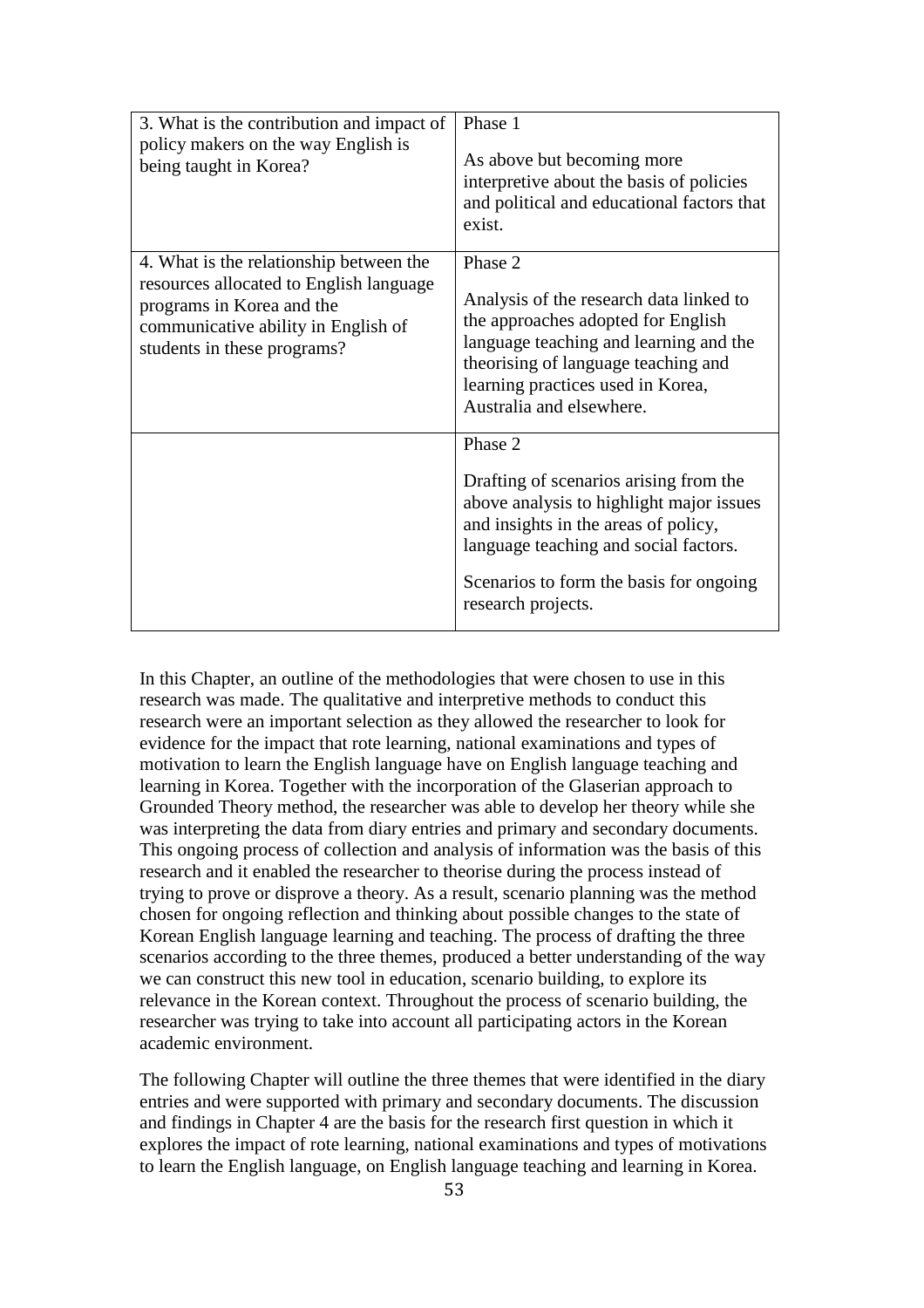# **Chapter 4**

# **Discussion and Findings**

# **Themes Arising from Data Analysis**

In this section, three themes will be identified and discussed. These themes have emerged from the data while analysing primary and other documents and the diary entries. They highlight the main difficulties in English language learning and teaching in Korea related to the main questions of this research.

The following table provided the researcher with an organisation tool for the data analysis from primary and secondary documents, as well as the diary entries. In this way, the three research themes were able to be formed. Support for the different stages of the analysis and discussion of issues were drafted from these sources.

| <b>Primary Documents</b> |                                                                                                                               |  |  |  |
|--------------------------|-------------------------------------------------------------------------------------------------------------------------------|--|--|--|
| (PD1)                    | OECD (1998) – Review of national policies for education: Korea.                                                               |  |  |  |
|                          |                                                                                                                               |  |  |  |
| <b>Resources</b>         |                                                                                                                               |  |  |  |
|                          |                                                                                                                               |  |  |  |
| (R1)                     | Jing $(2007)$ – An overview of researches on English (L2) vocabulary<br>strategies in China over the last decade (1997-2006). |  |  |  |
| (R2)                     | Ellis and Sinclair (1996) - Working memory in the acquisition of<br>vocabulary and syntax: Putting language in good order.    |  |  |  |
| (R3)                     | Cheng $(1990)$ – Understanding the culture and behaviour of East<br>Asians: A Confucian perspective.                          |  |  |  |
| (R4)                     | Wing (1996) - The cultural context for Chinese learners:<br>Conceptions of learning in the Confucian tradition.               |  |  |  |
| (R5)                     | Sagarra and Alba - The key is in the keyword: L2 vocabulary<br>learning methods with beginning learners of Spanish.           |  |  |  |
| (R6)                     | Van Rossum and Schenk (1984) - The relationship between learning<br>conception, study strategy and learning outcome.          |  |  |  |
| (R7)                     | Watkins (1983) - The relationship between learning conception,<br>study strategy and learning outcome.                        |  |  |  |
| (R8)                     | Watkins (1991) - The-Asian-Learner-as-a-Rote-Learner Stereotype:<br>Myth or Reality?                                          |  |  |  |

Table 4.2 Organisation and Decoding of Documents and Diary Entries.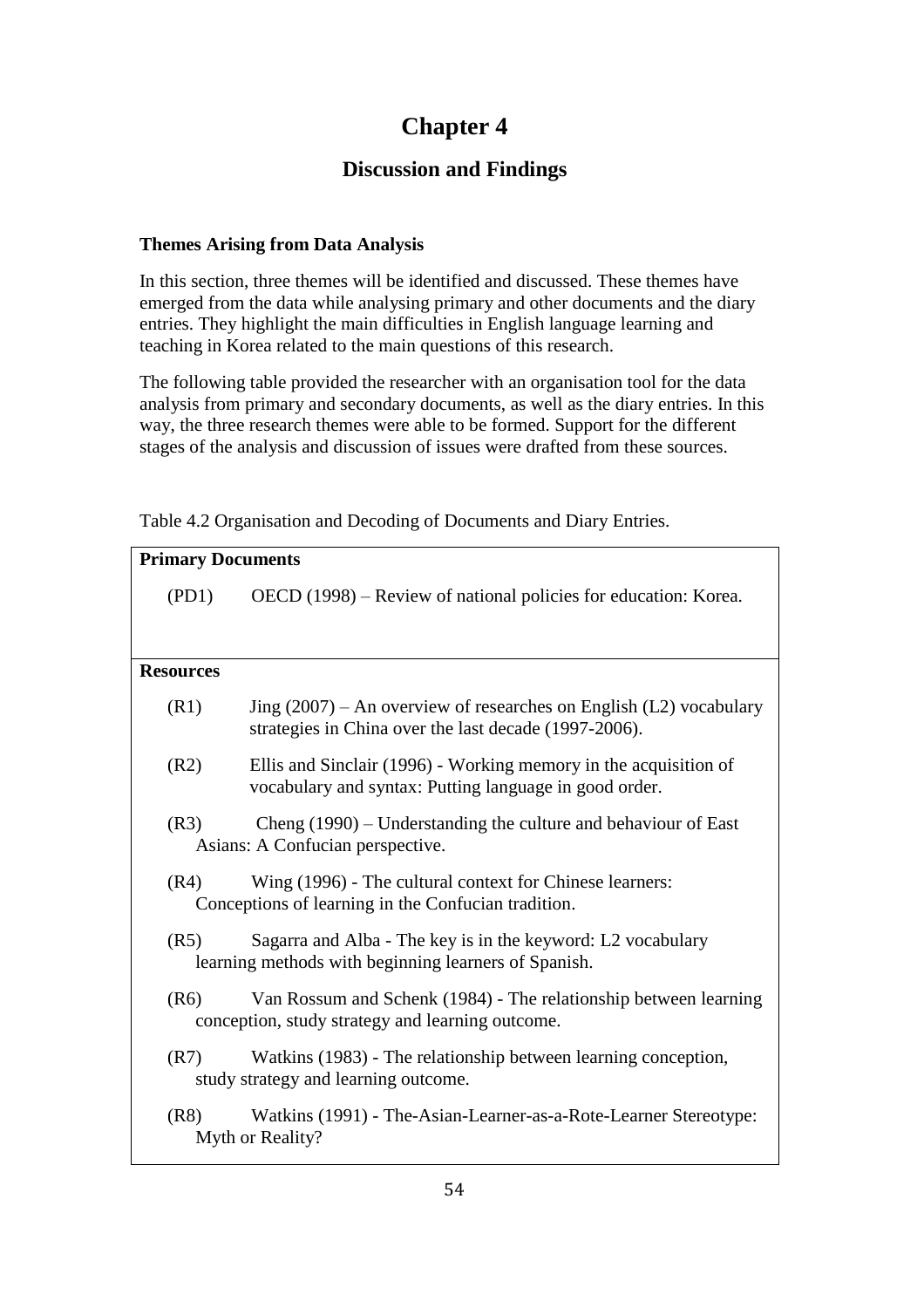- (R9) Dahlin and Watkins (2000) The role of repetition in the processes of memorising and understanding: A comparison of the views of German and Chinese secondary school students in Hong Kong.
- (R10) Marton, Dalli'Alba and Tse (1996) Memorizing and understanding: The keys to the paradox.
- (R11) McGuire (2007) Why has the critical thinking movement not come to Korea?
- (R12) Sin and Shin (1999) Mass politics and culture in democratizing Korea.
- (R13) Lee (1996) The cultural context for the Asian learners: Conceptions of learning in the Confucian tradition.
- (R14) Fitzpatrick and Wray (2006). Breaking up is not so hard to do: Individual differences in L2 memorization.
- (R15) Degroot, Dannenburg and Vanhell (1994). Forward and backward word translation by bilinguals.
- (R16) Mayer (2002). Rote versus meaningful learning.
- (R17) Krashen (1997). Foreign language education the easy way.
- (R18) Cho (2007). The Diaspora of Korean Children: A Cross-Cultural Study of the Educational Crisis in Contemporary South Korea.
- (R19) Seth (2002). Education fever: society, politics, and the pursuit of schooling in South Korea.
- (R20) Cho (1995). Children in the examination war in South Korea: A cultural analysis.
- (R21) Kim and Lee (2006). Changing facets of Korean higher education: Market competition and the role of the state.
- (R22) Kwon and Park (2000). Australia-Korea relations in education: Issues and prospects.
- (R23) Lee and Larson (2000). The Korean examination hell: Long hours of studying, distress, and depression.
- (R24) Lee (2004). The School Equalization Policy of Korea: Past Failures and Proposed Measure for Reform.
- (R25) Shim and Park (2008). The Language Politics of 'English Fever' in South Korea.
- (R26) Guilloteaux (2007). Motivating language learners: A classroomoriented investigation of teachers' motivational practices and students' motivation.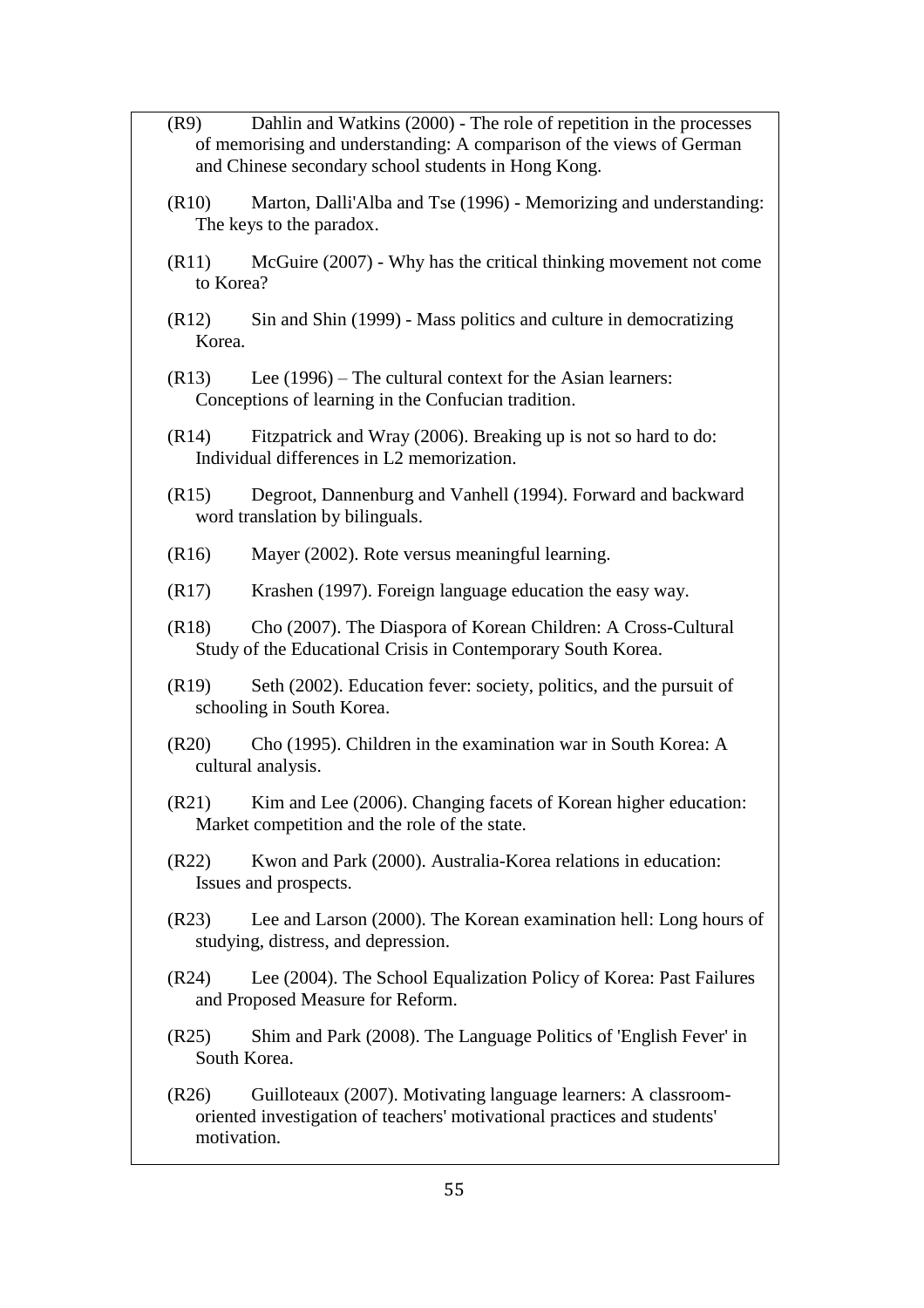- (R27) Gardner (1985). Social psychology and second language learning: The role of attitudes and motivation.
- (R28) Gardner and Lambert (1959). Motivational variables in secondlanguage acquisition.
- (R29) Liuolien and Metiuniene (2006). Second Language Learning Motivation.
- (R30) Trottier (2008a). Towards a Sociocultural Perspective on Korean English Villages: A Reply to Stephen Krashen.
- (R31) Trottier (2008b). A research approach to investigating curricular innovation: Negotiating the stakeholders and gatekeepers of Korean English language teaching.
- (R32) KPF (2007). An English World Within Korea.
- (R33) Dewey (1916). Democracy and education [electronic resource]: an introduction to the philosophy of education.
- (R34) Lee (2006). Crossing and crossers in East Asian pop music: Korea and Japan.
- (R35) Loveday (1996). Language contact in Japan: A socio-linguistic history
- (R36) Courtney (2008). International Posture, L2 Motivation, and L2 Proficiency among South Korean Tertiary EFL Learners.
- (R37) Murray (2005). Self-determination theory in a collectivist educational context: motivation of Korean students studying English as a foreign language.
- (R38) Prey (2005). How do you say 'imperialism' ? The English language teaching industry and the culture of imperialism in South Korea.
- (R39) Riding and Sadler-Smith (1997). Cognitive style and learning strategies: Some implications for training design.
- (R40) Sternberg and Grigorenko (1997). Are cognitive styles still in style?
- (R41) Vermunt (1996). Metacognitive, cognitive and affective aspects of learning styles and strategies: A phenomenographic analysis.
- (R42) Cheng (1990). Understanding the culture and behaviour of East Asians: A Confucian perspective.
- (R43) Kember (2000). Misconceptions about the learning approaches, motivation and study practices of Asian students.
- (R44) Watkins and Biggs (1996).The Chinese Learner: Cultural, Psychological, and Contextual Influences.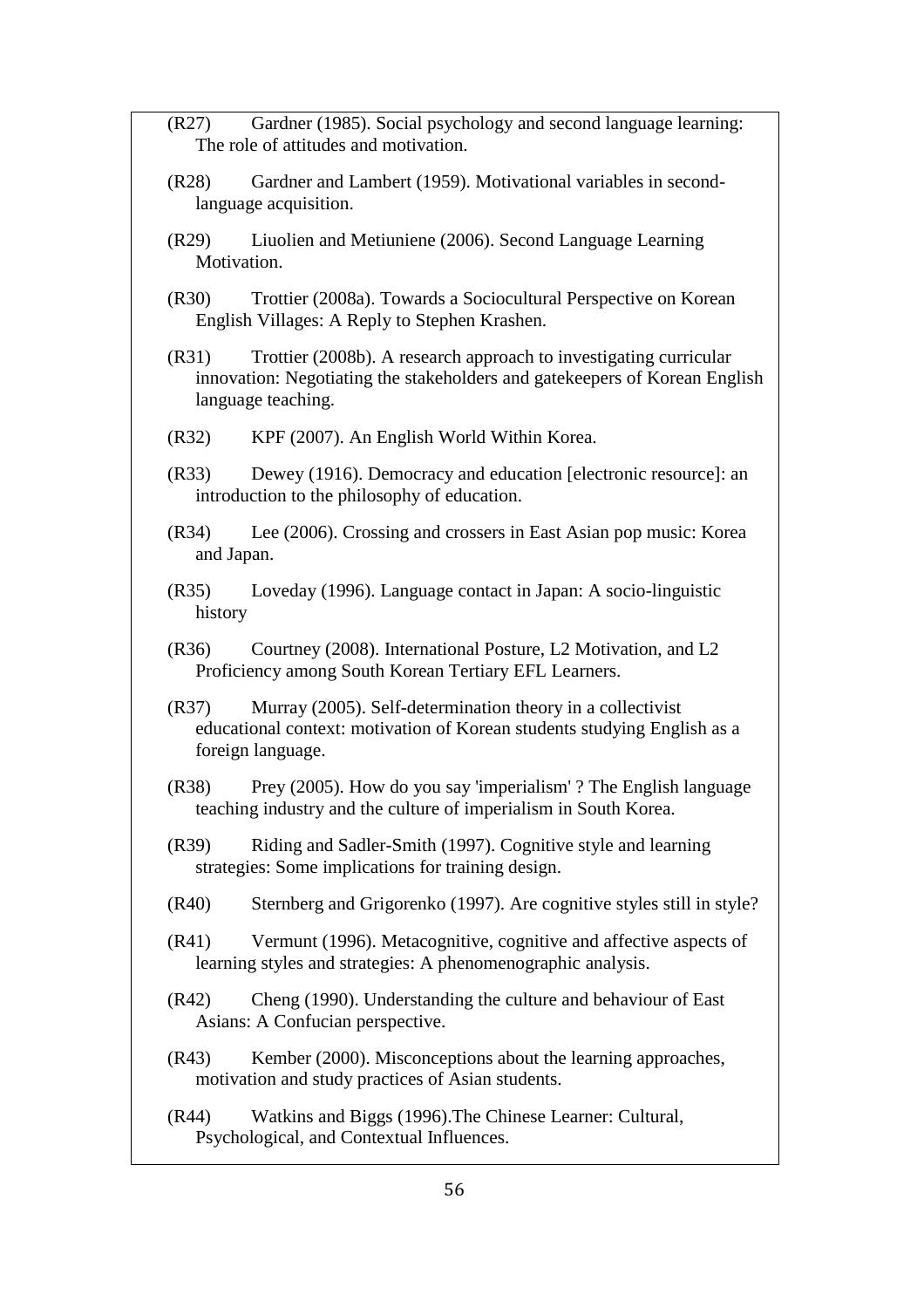| (R45)                | Village (2012). One week program. |  |  |  |
|----------------------|-----------------------------------|--|--|--|
| <b>Diary Entries</b> |                                   |  |  |  |
| (D1)                 | Diary entry 06.12.2006            |  |  |  |
| (D2)                 | Diary entry 31.11.2006            |  |  |  |
| (D3)                 | Diary entry 31.01.2007            |  |  |  |
| (D4)                 | Diary entry 17.11.2006            |  |  |  |
| (D5)                 | Diary entry 31.09.2006            |  |  |  |
| (D6)                 | Diary entry 01.11.2006            |  |  |  |
| (D7)                 | Diary entry 12.04.2007            |  |  |  |
| (D8)                 | Diary entry 09.05.2007            |  |  |  |
|                      | (D9) Diary entry 20.03.2007       |  |  |  |
|                      | (D10) Diary entry 23.02.2007      |  |  |  |
|                      | (D11) Diary entry 11.04.2007      |  |  |  |
|                      | (D12) Diary entry 17.09.2007      |  |  |  |
|                      | (D13) Diary entry 27.04.2007      |  |  |  |
|                      | (D14) Diary entry 30.11.2006      |  |  |  |
|                      | (D15) Diary entry 27.05.2007      |  |  |  |
|                      | (D16) Diary entry 14.03.2007      |  |  |  |
| (D17)                | Diary entry 03.06.2007            |  |  |  |
|                      | (D18) Diary entry 13.06.2007      |  |  |  |
|                      | (D19) Diary entry 16.12.2006      |  |  |  |
|                      | (D20) Diary entry 13.11.2006      |  |  |  |
|                      |                                   |  |  |  |

The next table consolidates the overall research process and indicates diary entries that support each of the three themes. The research questions have been considered discursively from this data set meaning that issues and themes arising from the data inform and clarify the questions for continued investigation.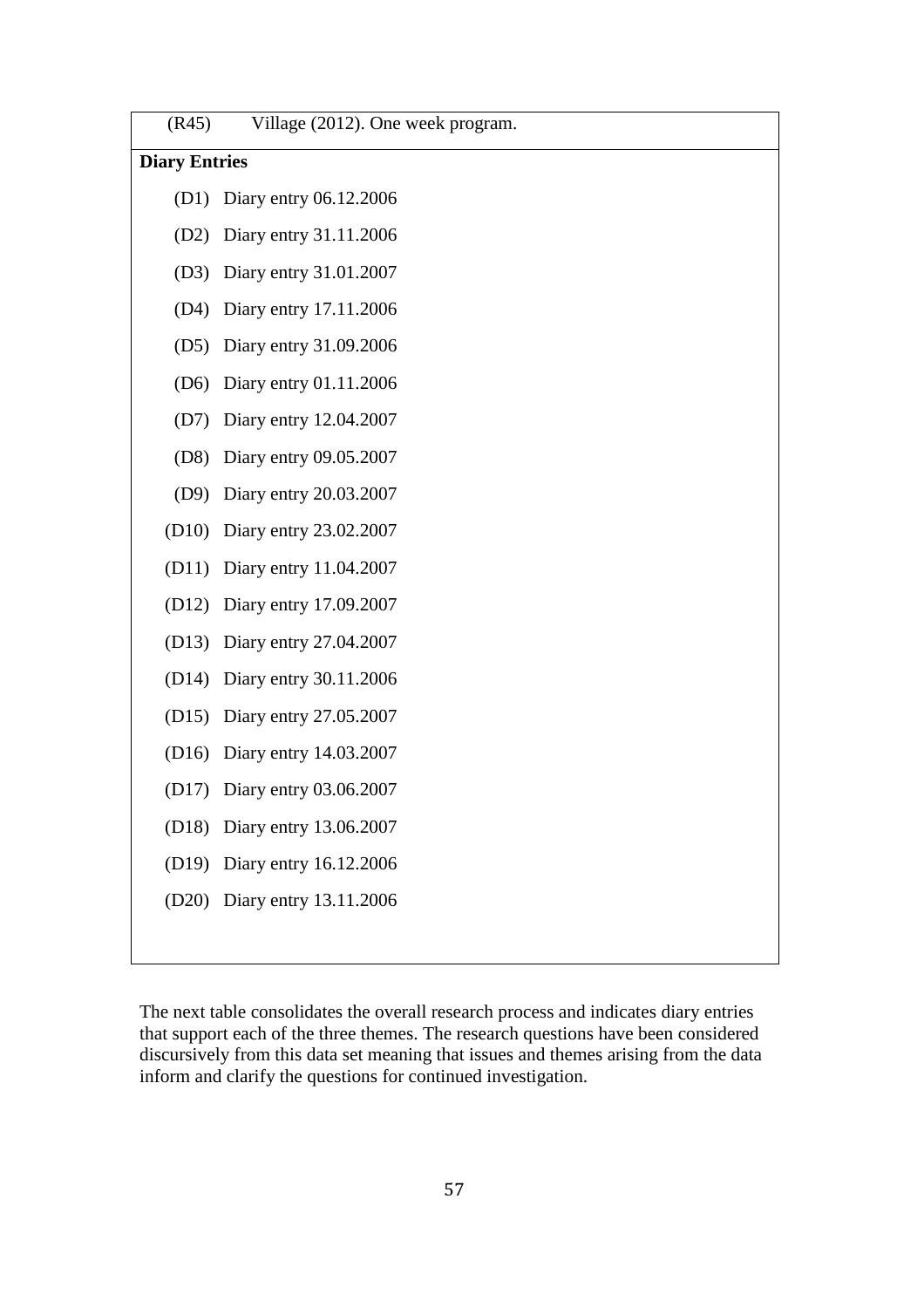| <b>Research Question</b>                                                                                                                                                       | <b>Research Process</b>                                                                                                    | <b>Themes Arising</b>                                                                    | <b>Diary Entries</b>                                                                                       |
|--------------------------------------------------------------------------------------------------------------------------------------------------------------------------------|----------------------------------------------------------------------------------------------------------------------------|------------------------------------------------------------------------------------------|------------------------------------------------------------------------------------------------------------|
| How do rote learning,<br>national examinations and<br>types of motivation to<br>learn the English language<br>impact on English<br>language teaching and<br>learning in Korea? | Phase 1. General<br>overview including<br>compilation and<br>analysis of<br>literature,<br>documents and<br>diary entries. | Rote learning as<br>the main<br>learning<br>instrument<br>Motivation to<br>learn English | D1, D2, D3, D4,<br>D <sub>14</sub> , D <sub>15</sub> , D <sub>16</sub><br>D5, D6, D7, D8,<br>D17, D19, D20 |
| How can we construct a<br>new tool in education.<br>scenario building, to<br>explore the relevance of<br>these themes in the<br>Korean context?                                |                                                                                                                            | Consequences<br>of examinations                                                          | D9, D10, D11,<br>D <sub>12</sub> , D <sub>13</sub> , D <sub>18</sub>                                       |
|                                                                                                                                                                                | Phase 2.<br>Continuing data<br>analysis and<br>discussion,<br>identification of<br>themes and drafting<br>of scenarios.    |                                                                                          |                                                                                                            |

Table 4.2 Consolidation of Research Questions and Themes Arising

#### **Theme 1 - Rote Learning**

Many memorisation techniques have been used for second language learning. Recombination, word lists, repetition, elaboration and contextualization, auditory representation, word formation, and key words are some of these techniques. The techniques for second language learning can be sectioned into four main areas: memory, form, meaning, and use.

Rote memorisation (or rote learning) is a technique incorporating unthinkingly memorising the translation of the first language (L1) word to a second language (L2) word without necessarily understanding. As in learning strategies, a definition of memory of vocabulary can be "mental or behavioral activity related to processing and storing lexical information"(R1)(Jing, 2007, p. 7). One of the goals of rote memorisation is to add new information to memory which will be available to use at a later stage. As (R2) Ellis and Sinclair (1996) found, short-term memory rehearsal and representation allow long-term memory to use the words in a sequence to create language.

Rote learning is popular among East Asian students as it congruent with a Confucian heritage and thinking. Rote learning does not promote hypothetical reasoning that is important for independent thinking and detaching the individual from a moral system (Confucian in our case). Instead, the Confucian tradition "… depends heavily on rote learning, and the emulation of role models as its means of learning" (R3) (Cheng, 1990, p. 512). Confucius believed that "everyone is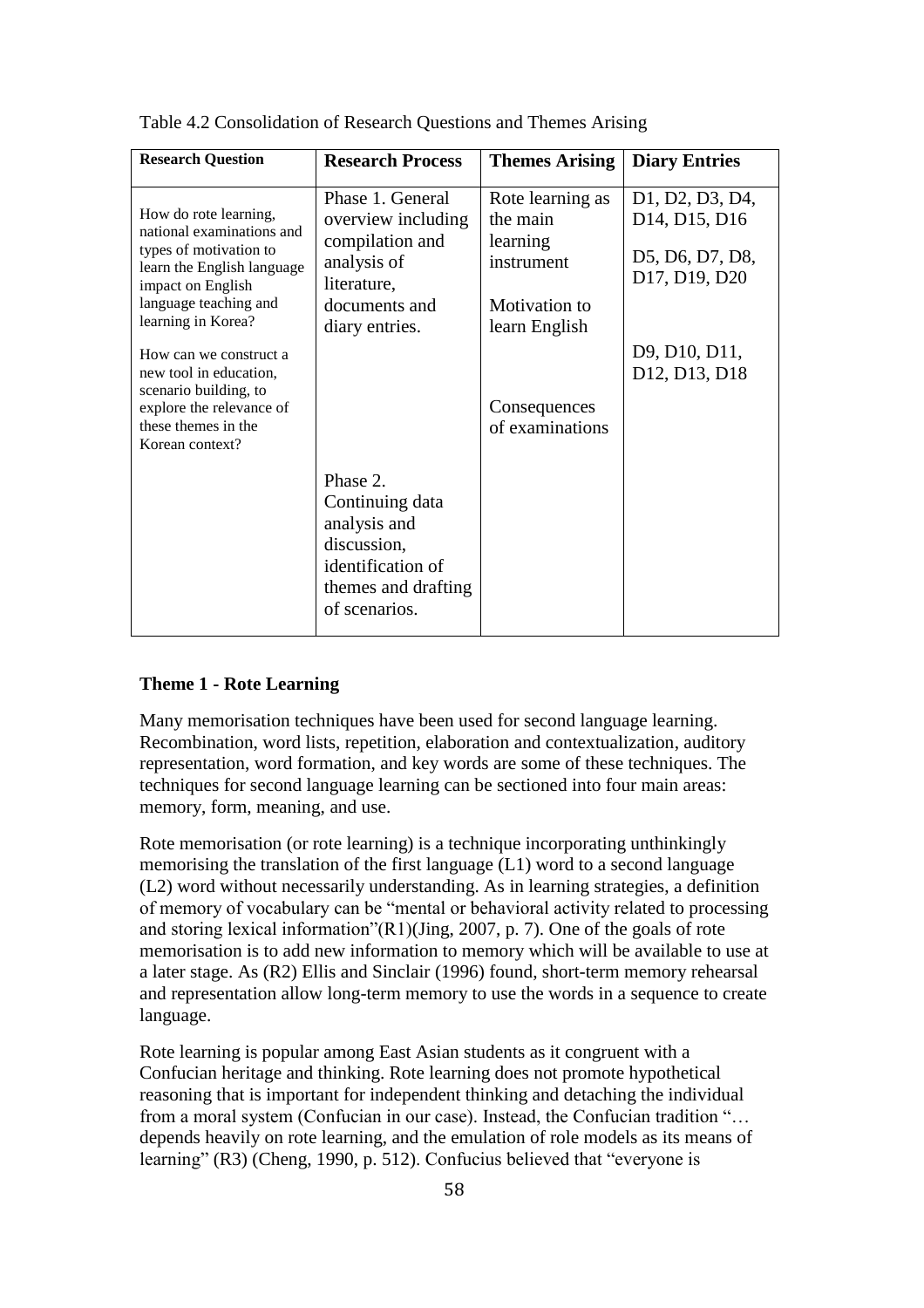educable" (R4) (Wing, 1996, p. 28) but different in their intelligence. Nevertheless, the incentives and attitudes to learn inhibit one's educability. When further investigating this document, it became clear that Confucian teachings stress the importance of education for its innate value hence aspire towards a deep approach to learning as opposed to a surface one (R4) (Wing, 1996). The attempt to "… reduce learning to a surface approach is subject to criticism" (R4) (Wing, 1996, p. 34). Yet, rote learning creates minimum depth of processing of information (R5) (Sagarra & Alba, 2006) and as such, during this research, documents were found to show that relying only on a surface level of study is most likely to produce low quality learning outcomes (R6, R7, R8) (Van Rossum & Schenk, 1984; Watkins, 1983, 1991).

The following diary entry demonstrates a difficulty with learning which the researcher witnessed.

(D15)

I cannot believe that my students are unable to create sentences with new words they learnt over and over in the past hour. I don't think that they understand the meaning of words or their function in a sentence.

27.11.2006 Researcher's Diary

Even though the above diary entry and the data collected provided evidence of surface level of study, further examination of the issue introduced the researcher to the Asian learner paradox. The Asian learner paradox creates an ambiguity towards rote learning. Teaching practices and philosophies in Asia are believed by Westerners to be aimed at memorisation instead of enhancing understanding. If so, how can Asian students outperform Western students in similar of the same examinations conducted both in Asian academic environments and Western ones? (R9, R10) (Dahlin & Watkins, 2000; Marton, Dall'Alba, & Tse, 1996). The paradox lies in the contradiction between the surface approach to learning and the superior performance outcomes. The following diary entry demonstrates rote learning as was evidenced by the researcher not only in her subject of teaching English, but also in other languages.

(D1)

"My students study in the hallway while they wait for the lesson to start. I noticed that they not only memorise the English sentences from our book but they also memorise Chinese characters and Japanese paragraphs."

06.12.2006 Researcher's Diary

This diary entry was taken after the researcher noticed the same method of rote learning taking place in the private institute in which she was working. It was surprising for the researcher to find that the students learnt English phrases and words but they were not able to construct new sentences with them, nor were they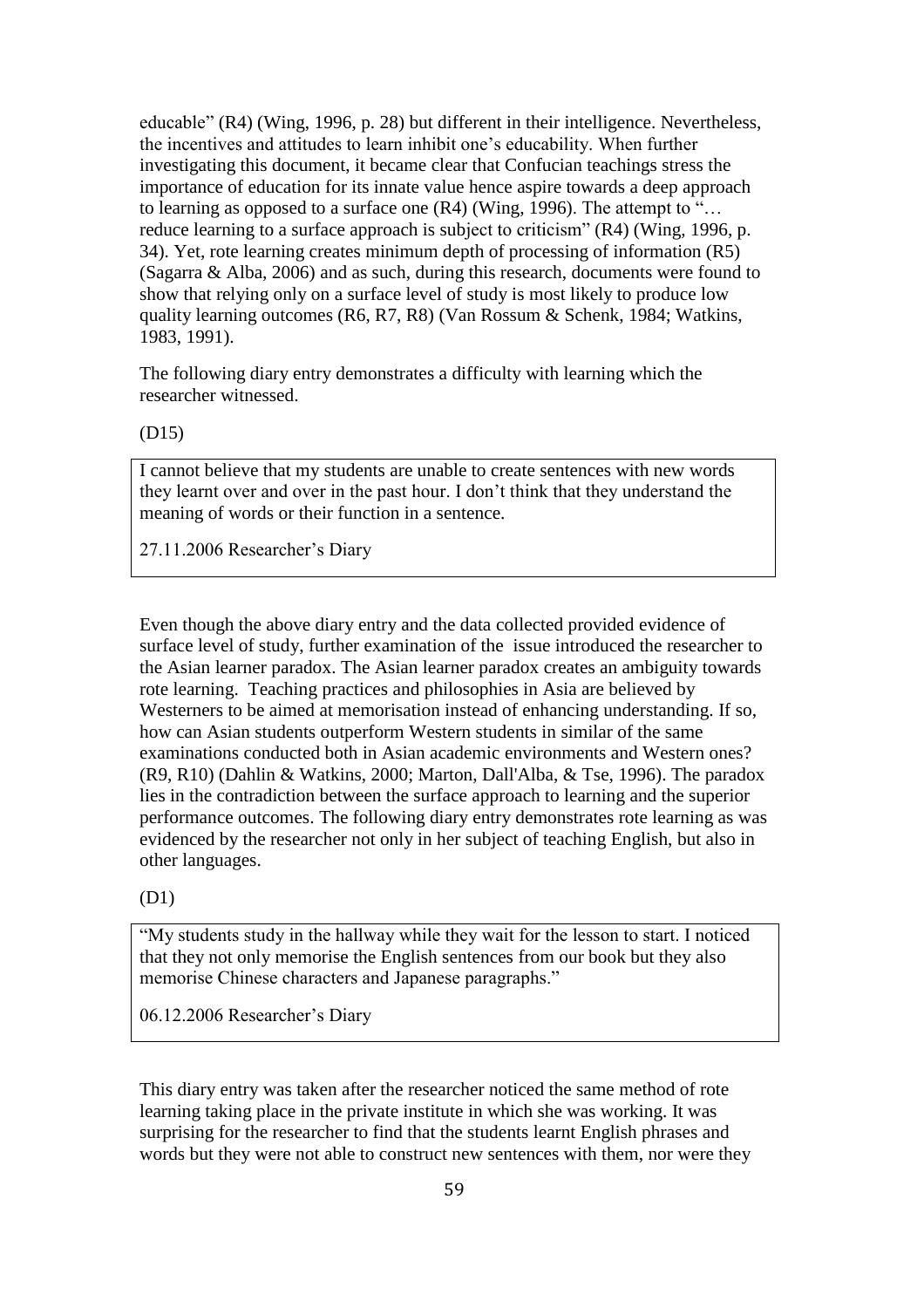able to use the phrases they learned in a conversation. The researcher also noted in the diary entry that the students' application of rote learning in other subjects.

In Korea, the application of rote memorisation is noticeable in all areas of the education system. When investigating this aspect, an OECD document noted that "… memorization of knowledge and excessive private tutoring are the rule rather than the exception" in Korea (PD1) (OECD, 1998, p. 25). As noted by (R11) McGuire (2007, p. 230): "One of the widely acknowledged weaknesses of the [Korean] system is its over-reliance on teacher-centered instructional methodologies involving rote-memorization."

When the establishment of the educational system took place in the newly democratized Korea, a blend of Confucian, Japanese and American ideologies contested to shape it. Confucian beliefs gave education the ideas of the power to transform the individual as well as the society one lives in. Japanese education contributed to make education the tool to create a rich and powerful state. The American concept of education for all allowed for a blending of values in the Korean education framework. When investigating the influence of Confucian, Japanese and American beliefs in Korean society, a document collecting data in six surveys conducted between 1988 and 1997 indicated that although democratic values and egalitarianism in politics were adopted by Koreans, Confucian authoritarian values were still strong (R12) (Sin & Shin, 1999). A similar document (R13) Bae (as cited in W. O. Lee, 1996, p. 28) indicated that:

"a great majority of Koreans are marked by an outstanding enthusiasm for education… Koreans have traditionally regarded education as 'the most reliable property' … although it must also be noted here that the long tradition of Confucian teaching firmly implanted in their minds the belief that education is of paramount importance in a man's (sic) life".

The two following diary entries exhibit the practice of rote learning in daily class practices and the Confucian authoritarian stance of Korean teachers at school.

(D2)

In our school there are Korean English teachers and us, the native English speakers, and exams are divided between us.

*"Daily Spelling exam –* Every day students have to learn how to spell 10-20 words, in which I read them out and the students have to spell them in their special spelling notebooks. Afterwards, they rotate the spelling notebooks clockwise or anticlockwise for the students to check each other's spelling. I was surprised how honest the students were when they checked the notebooks. Students who did not score more than 80% had to stay back and do the test again with the Korean English teacher"

25.09.2006 Researcher's Diary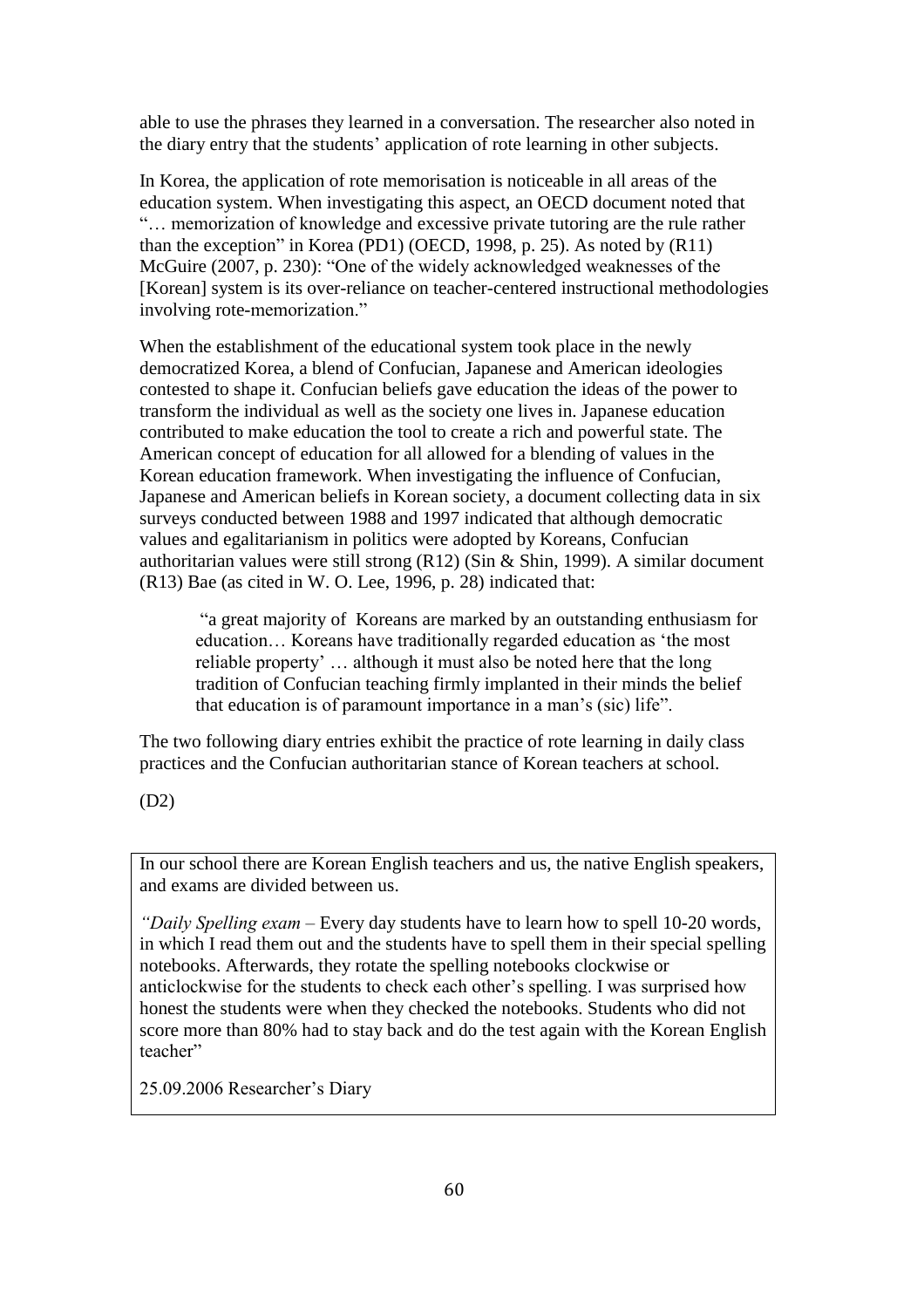(D16)

Korean teachers are responsible for the first drilling of vocabulary. They will read the words and ask the class to repeat. The problem I saw with it is that the Korean teachers have a heavy accent, therefore the students repeat pronunciation mistakes which we, the native English speakers, had to try and correct later on. This practice can only take place when the Korean teacher is not in the class so they will not be embarrassed in front of the class. I find it quite hard to correct the students' pronunciation and they tell me that the Korean teacher was saying it like this so it has to be right.

14.03.2007 Researcher's diary

These two diary entries indicate the strong Confucian authoritarian values in Korea as experienced by the researcher. As part of an everyday practice, students have to memorise words and their translations in Korean then they are tested in writing during the first 10 minutes of each class. As mentioned before, students were unable to use the words in sentences, nor were they able to understand the new words when the researcher used them in new sentences:

## (D14)

After noticing that my students don't know how to use the new words in sentences, I tried constructing new sentences for them to see if they understand the meaning of the words and their function in sentences. Out of 30 students, only 4 of them were able to understand my simple sentences like:

"Dana lives in Melbourne", "The table and the chair are blue", "It is cold in winter".

30.11.2006 Researcher's diary

The above diary entry supports the claim made previously that rote learning promotes a surface level of study and does not promote hypothetical reasoning. The application of rote memorisation was evident to the researcher when students at all levels were memorising full sentences from a list attached to the course books. The Korean English teacher would read the L1 sentence and students would repeat it in the L2. This practice will repeat itself during 'phone teaching'\* and the monthly exams as part of each students' oral mark. (\* 'Phone teaching' is an activity in which the teacher will call the student once a week for a 5-minute chat about the learned material. As part of 'phone teaching', students will be asked by the Korean teacher to "answer me in English". The Korean teacher will read out a question in Korean and the student will have to give the exact answer as it appears in the book. Any other answer, even if it is correct, will not be accepted by the Korean teacher and the student will have to repeat the answer until it matches the answer in the book.)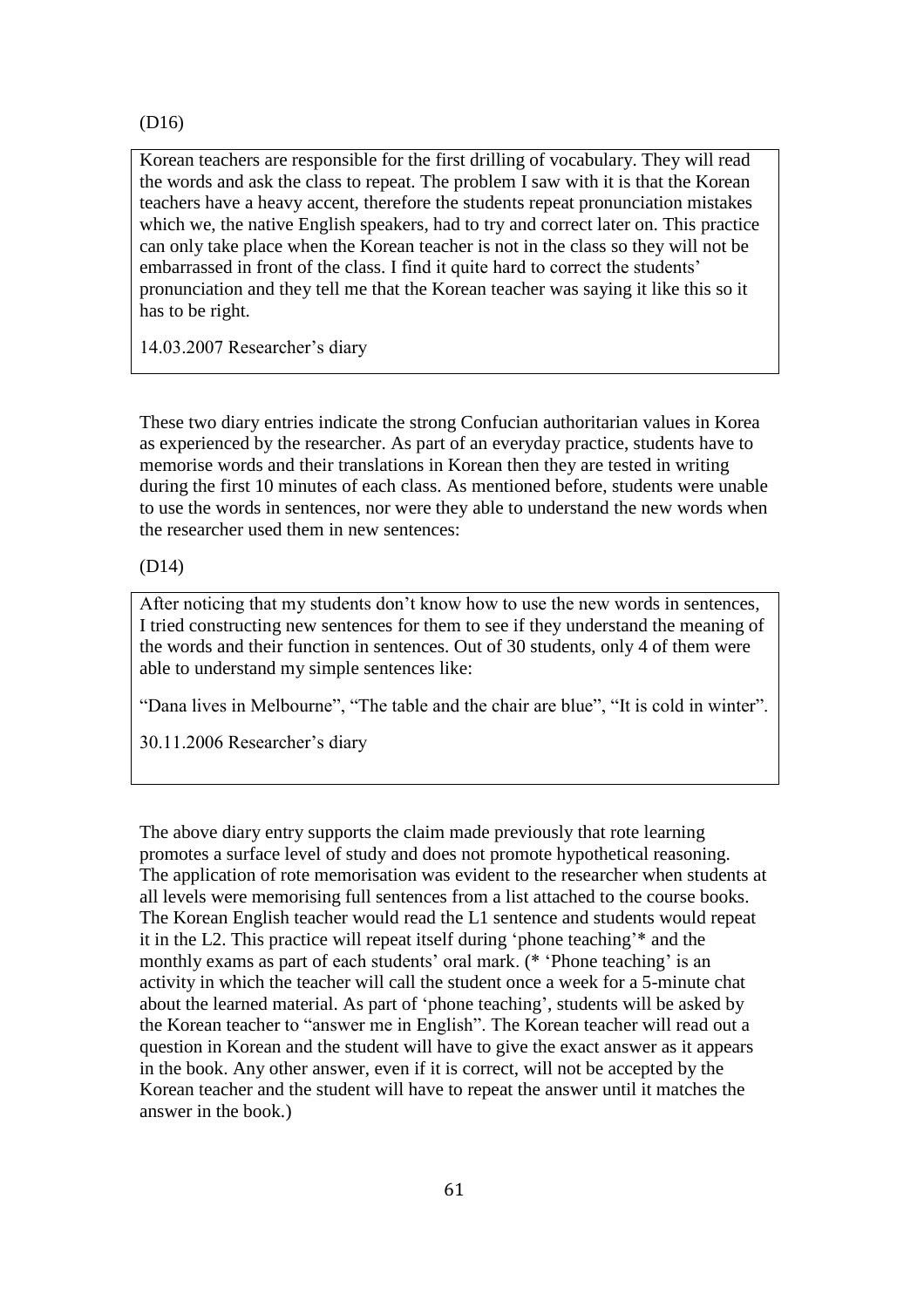Koreans apply rote memorisation while studying Chinese characters, as this study is based on the kind of photographic memory required by this method. (R14) Fitzpatrick and Wray (2006, p. 35) noted that "In China, memorization is a popular approach to study… and can be highly effective provided that it consolidates and/or facilitates understanding". Korean students rarely used the words they memorized meaningfully or in context; instead they repeated them to pass their exams. Their ability to construct a five-word sentence with the words they knew so well from their spelling tasks was problematic as shown in the following entry.

## (D3)

"I found a big gap between the ability of my students to spell words in the spelling test that I conduct at the beginning of each lesson and their ability to construct a sentence with the words. At the end of the spelling test I write the words on the board so the students can check their peers' spelling. When all 10 words were on the board and the checking was over, I asked students to verbally make up sentences with the words. At first, 3 word sentences were suggested but when I asked for a 5 word sentence there were no answers. The students just looked at each other, then at me and silence was in the class. After I gave the students a few examples, the students tried to construct sentences but none of the sentences were good grammatically. The only sentences the students were able to produce were the ones they already memorised from the learned book, hence they just recited them with no understanding. This exercise was repeated in all of my classes and the result was almost the same."

31.01.2007 Researcher's Diary

This diary entry emphasis again how wide is the gap between the ability of the students to understand the words they learn and to use them in sentences. The next diary entry was chosen to manifest the ubiquitous use of rote learning with vocabulary rehearsal. Vocabulary rehearsal is relatively easy to test and rote learning is beneficial for good results in productive tests (R15) (Degroot, Dannenburg, & Vanhell, 1994). However, it does not create understanding of the function or semantic of the word in a sentence, nor does it allow the students to use the words productively.

(D4)

At the beginning of each book, the students will read out the words from a-z that appear at the end of the book as a word list. The Korean English teacher hands out a photocopy of the back page with the words and their Korean translation, then the students attach the photocopy on top of the original back pages and by doing that, transforming the word list into a dictionary. The repetition occurs as follows. At first, the students repeat after the Korean teacher, she reads the word in English, the students repeat after her and afterward she reads it in English and Korean and the students repeat after her. I have to indicate that some pronunciation mistakes have also been repeated. This process takes about 20 minutes. In the 30 minutes left of the lesson, the students repeat the words in the following method. The students sit at a round shaped table and the first student to sit next to the teacher reads the words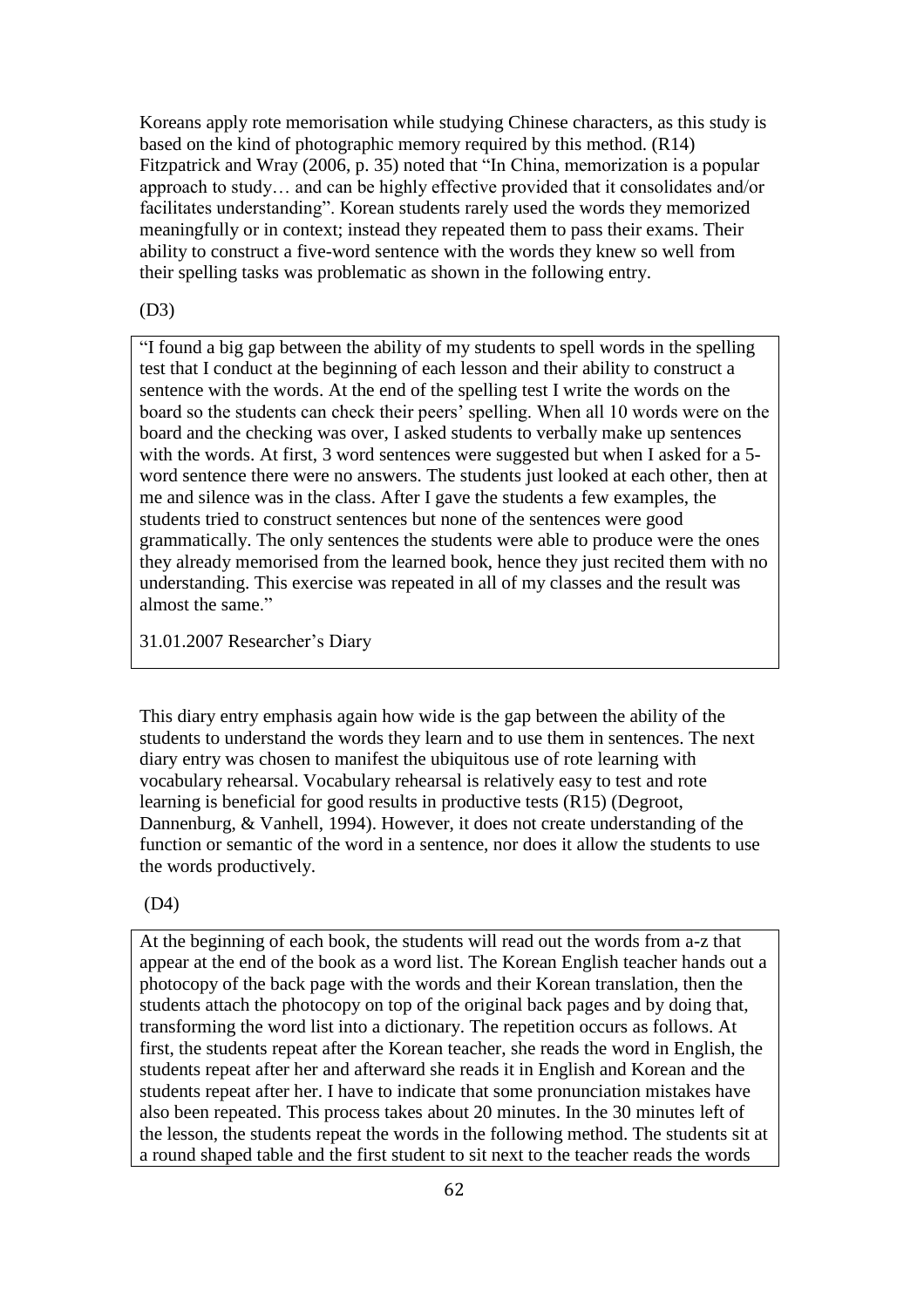one by one, in English and Korean, and the students repeat after him/her. Each student reads the words and the class repeats them.

In this way, 2 objectives are fulfilled:

1. The class repeats the words up to 10 times (as per the number of the students)

2. The students are listening and correcting the pronunciation of each student when it is their turn to call out the words.

17.11.2006 Researcher's Diary

The above diary entry is similar to diary entry (D16) (p.61) as both demonstrate that the practice of rote learning is incorporated into major parts of lessons and generates pronunciation errors.

The idea of knowledge acquisition was investigated and a document by (R16) Mayer (2002) noted that knowledge acquisition can be divided into two important parts: retention and transfer. While retention aims to recall the memorised material, transfer is "the ability to use what was learned to solve new problems, answer new questions, or facilitate learning new subject matter"(R16)(Mayer, 2002, p. 226).

Different approaches to learning are the affect of different social and educational experiences (R39, R40, R41) (Riding & Sadler-Smith, 1997; Sternberg & Grigorenko, 1997; Vermunt, 1996). The deep approach and the surface approach represent two sides to learning. While the deep approach cultivates ongoing inquiry during learning in order for the learner to achieve comprehension of texts, the surface approach advocates mechanical rote learning which results in a low level of understanding of texts.

Even though critiques to the view of Asian education have been researched while analysing primary and other documents (R42, R43, R44) (Cheng, 1990; Kember, 2000; Watkins & Biggs, 1996) the diary entries of the researcher repeatedly showed that rote learning and the surface approach were common practices.

In learning a new language, the acquisition of new vocabulary does not stand alone from the whole process of learning a language. Creating meaningful sentences or utterances to allow for the transmission of ideas, feelings and descriptions of situations is an important aspect of the many functions of language. The correctly contextualized application of known vocabulary is one of the means to create language. It is easy to test and mark the knowledge of new vocabulary. If the students are unable to use the newly taught words in meaningful sentences and are unable to retain knowledge of the purposeful use of new vocabulary, the process of learning may be meaningless. Teachers who concentrate solely on rote learning are attracting a focus on "remembering elements or fragments of knowledge, often in isolation from any context" (R16) (Mayer, 2002, p. 228). (R17) Krashen (1997, p.5) stated the following: "…The more comprehensible input people obtain in the target language, the more acquisition takes place". Therefore, the dislocation of vocabulary from its function and semantics, as happened with the rote learning of vocabulary and which was found repeatedly in the diary entries, will minimize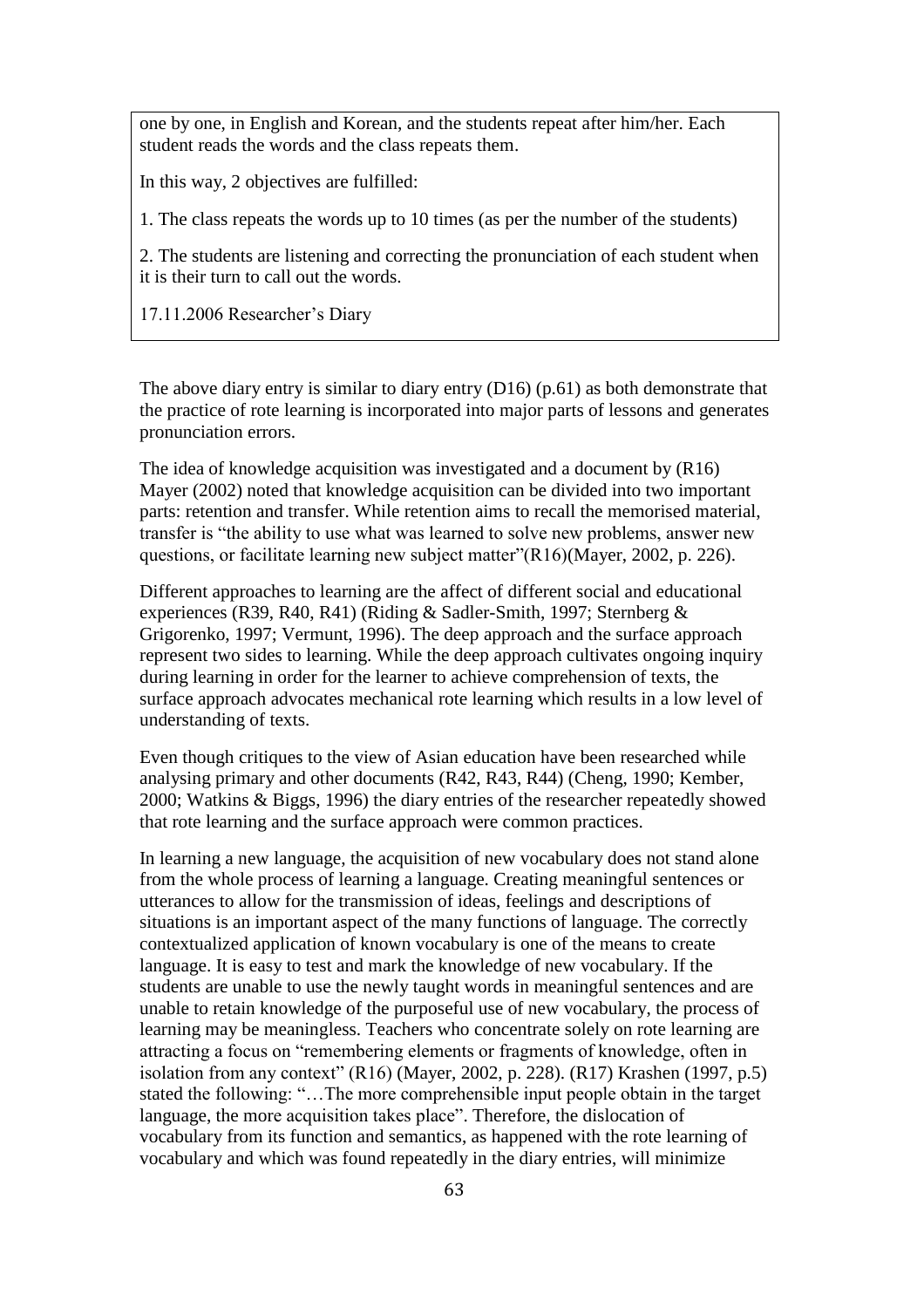acquisition. The application of transferable knowledge will not take place in the process of learning the new language. This is one of the concerns related to rote learning. In the next section how rote learning is also a part of the examination system endured by Korean students will be discussed.

## **Theme 2 – National Examinations**

"Testing, as a useful tool is sustaining the system of meritocracy and equality for all, is an unavoidable practice in modern democratic societies, especially in the field of education" (R18) (Y. E. Cho, 2007, p. 10).

The next diary entry demonstrates the wide use of testing in the Korean school in which the researcher worked. It is important to note that this practice was not solely done in this school but in many schools in which other English native speakers worked and which will be indicated in diary entry (D19) (p.115)

(D5)

Last week we had exam week. Apparently at the end of each month we will have 3 days dedicated to exams.

In general, there are 3 major exams: Daily spelling exam, weekly exam and a monthly exam.

Daily Spelling exam – Every day students have to learn how to spell 10-20 words, in which I read them out and the students have to spell them in their special spelling notebooks. Afterwards, they rotate the spelling notebooks clockwise or anticlockwise for the students to check each other's spelling.

Weekly Test - This listening test has to be completed and handed in to the Korean English teacher on Friday. The test is about the weekly learnt unit. These tests can be found on the Internet at http://www.ossclub.com/.

Monthly Test – This test is made of 2 parts. The first is a speaking test with me the native English teacher, and the second part is a written test about the four units that were learnt during the month.

It looks to me like this marathon of tests is losing the idea of learning a second language. The students as well as the Korean English teachers are always in a state of studying for, preparing or checking exams. This distracts all parties from the main idea of this private institute, which is, having extra help in STUDYING English and not routinely testing the students.

31.09.2006 Researcher's Diary

This diary entry demonstrates the ongoing examination processes that the students were going through in the private tutoring institute where the researcher worked. The researcher found it not to be beneficial for the students to be constantly tested as she viewed private tutoring as a tool to help students gain a better undrstanding of the English language by practicing the use of the language and not by continuously testing knowledge of it.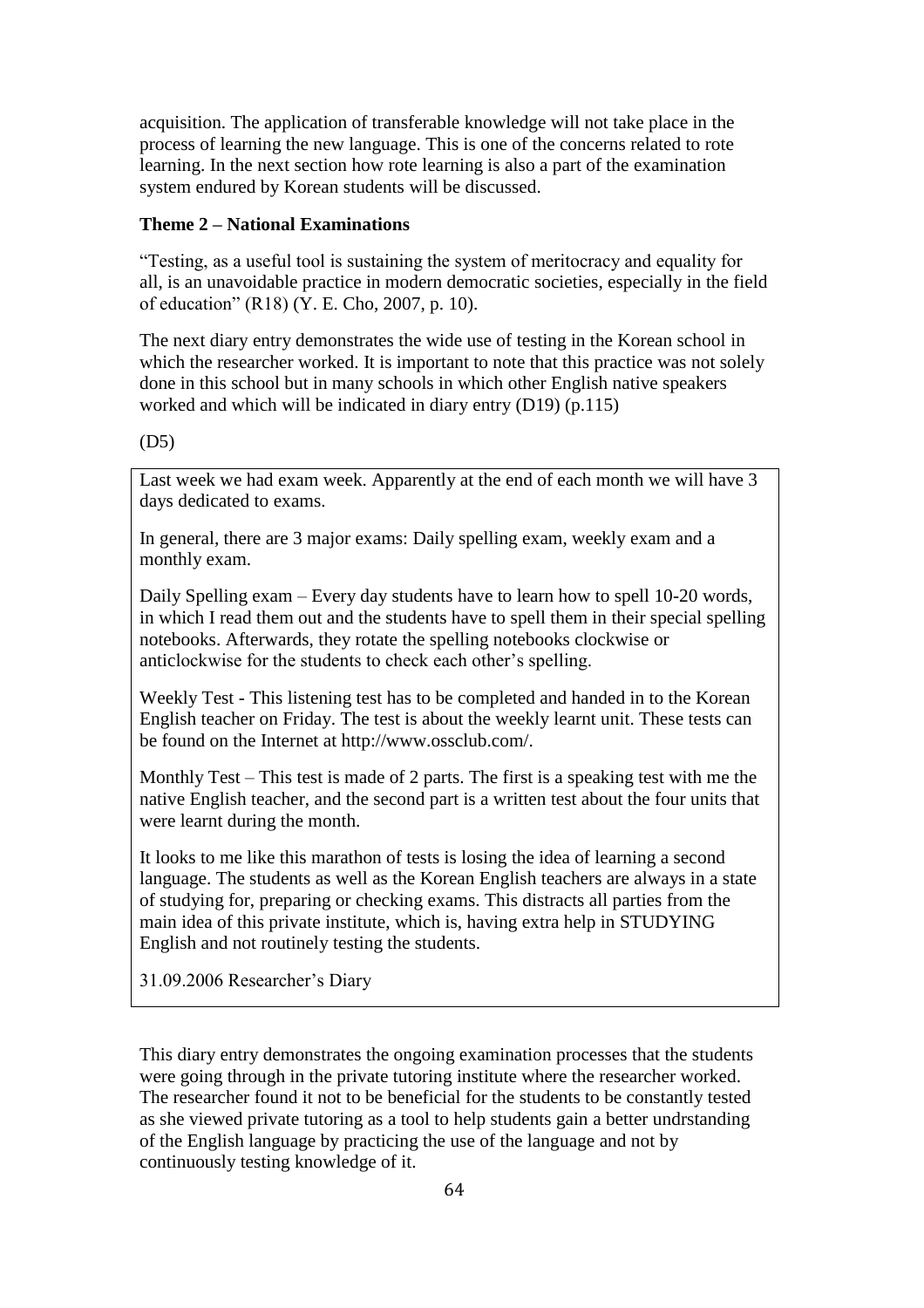As mentioned before, in Confucian society, education is central to one's life. It contributes to the society one lives in as well as one's self education. It is important to understand the history of examinations and contemporary examination practices in Korea to correctly analyse the importance of the English language in such an educational system.

Entrance examinations are not new in Korean society. During the Korean kingdom (1392-1910), succeeding in the civil servant examination (*kwago* in Korean) was the aspiration of Koreans, as it transformed the lives of the individuals who passed the examination into lives of success, wealth and respect to the family lineage. "Neo-Confucianism, and the examination system became virtually the only route to high government office" (R19) (Seth, 2002, p. 9). As a result, the pursuit of education was constant in order to pass the examination and hence, improve one's life. "…During the last dynasty of feudal Korea (as in China) the ultimate goal of the gentry class was to pass the government examination to become civil servants. By passing the literary examination, one could accomplish everything" (R20) (H. J. Cho, 1995, p. 145). In order to continue with the investigation of examination practices in Korea, the research was focused on the Japanese colonial years (1905- 1945). Throughout these years, the research found that primary education was offered to all Koreans while middle school, college and university education was conditional to success in entrance examinations for each level of schooling (R19) (Seth, 2002, p. 31). Competition for a place in these higher education institutions was intense as applicants outnumbered places, and the pressure evident in primary school students in Japan was transmitted to Korean students in Korea. "The scores on middle school entrance exams largely determined a young person's life chances" (R19) (Seth, 2002, p. 31). The exam had been intended to give students an equal chance to gain higher education, but instead created fierce competition between families with exam 'tunnel' vision.

The situation did not change with the establishment of the Korean state: "up until late 1960s, each middle school and high school, regardless of public or private, was allowed to choose students through a competitive entrance examination" (R21) (S. Kim & Lee, 2006, p. 562). Further investigation found that even when the government introduced the secondary equalization policy in 1969, where students were allocated to schools by lottery, the burden of private tutoring and entrance examinations was not relieved. In 1980, the government increased higher education enrolment quotas to create a better opportunity for Korean students with the elimination of enrolment quotas in 1995 except in the Seoul metropolitan area (R21) (S. Kim & Lee, 2006, p. 564). In the last sixty years, the government tried to change the entrance examination system eight times (R20) (H. J. Cho, 1995) in the name of an egalitarian education system and fairer opportunities for all Korean students.

The following diary entry demonstrates the impact of the College Scholastic Ability Test or CSAT examination on Korean students and teachers.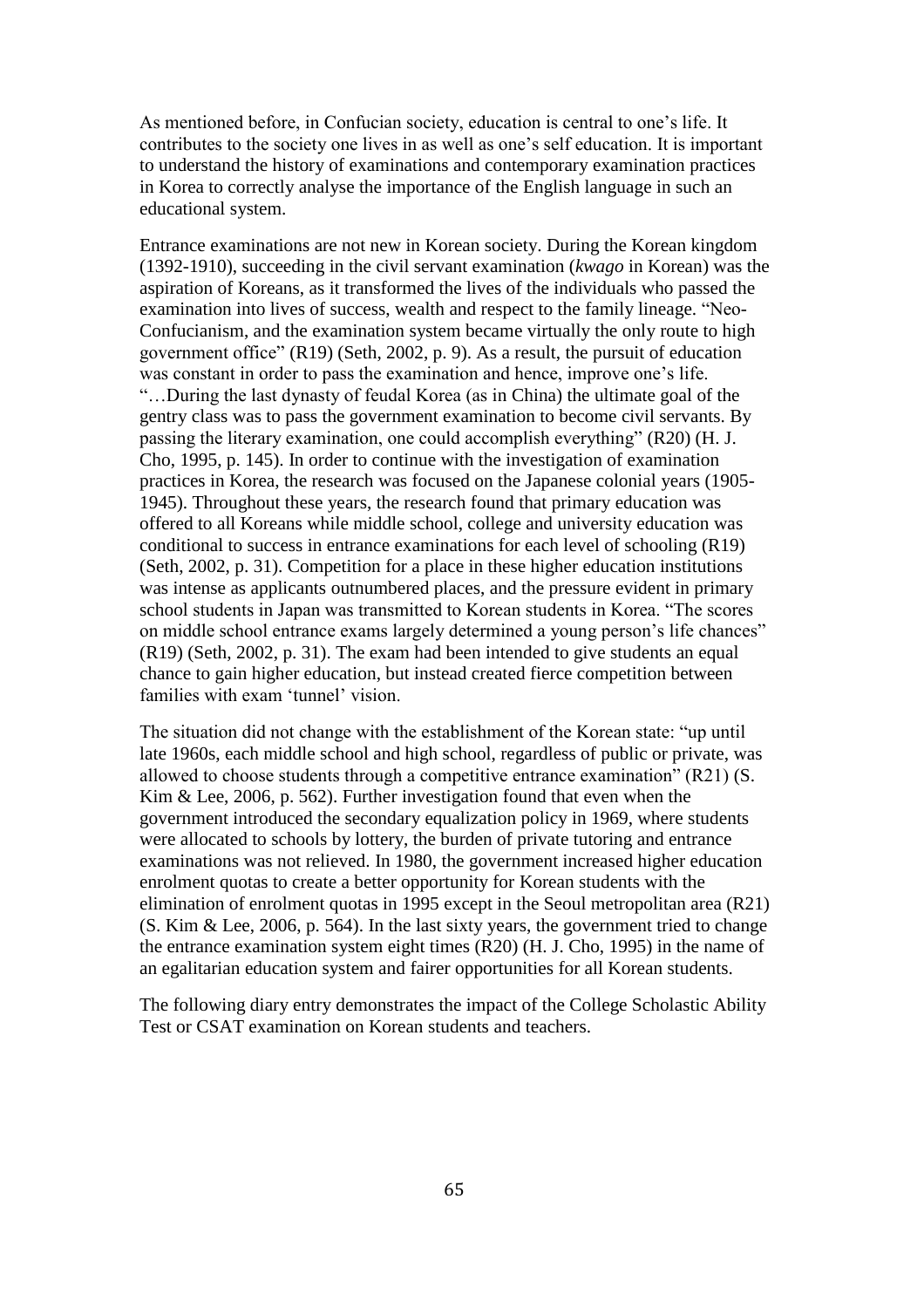(D6)

In our school we have 3 classes that are dedicated to prepare the students to the university exam. I've only been teaching in this school for 6 weeks but I can feel the tension among the Korean teachers and the students preparing for the exam which is in two weeks time.

01.11.2006 Researcher's diary

This account emphasizes the apprehension that was felt by the researcher after a short time working in Korea. Students and teachers alike were pressured to succeed in the exam, as later the researcher found out, it determine the students' academic future and the Korean teachers' prestige. The next diary entry reveals the practice of examinations being a major part of other schools' practices.

(D19)

As we integrated in the expat community in our city, Jeonju, I found that other Native English speakers that teach the English language in private institutions similar to ours, are amazed by the amount of exams they need to conduct and the frequency of these exams.

16.12.2006 Researcher's Diary

The current College Scholastic Ability Test (CSAT), the official, national college entrance examination since 1993, is controlled and administered by the Korean Ministry of Education (MOE) and it is taken nationally once a year, on the third Thursday of the month of November. The Exam is divided into three main areas: Language (Korean), mathematics/inquiry, and foreign language ( manly English). University entrance is conditional on three criteria:

- 1. Secondary school grades.
- 2. College Scholastic Ability Test score.
- 3. Individual University entrance examination scores.

Eligibility for most universities is based on a combination of the first two components (R22) (Kwon & Park S. G., 2000). Until 1971, when the entrance examination was for middle school, the fifth and sixth grade instruction was directed at preparation for the exam. Later when the secondary school equalisation policy took place in 1973, the university entrance examination received the most attention and preparation for it started at lower levels until "most children began their private lessons and after-school classes in primary school, if not earlier" (R19) (Seth, 2002, p. 157). Lee and Larson (R23) (2000, p. 251) reported the practice of "…memorising answers to multiple choice questions and practicing solving problems that may appear on the university entrance examination". This practice, of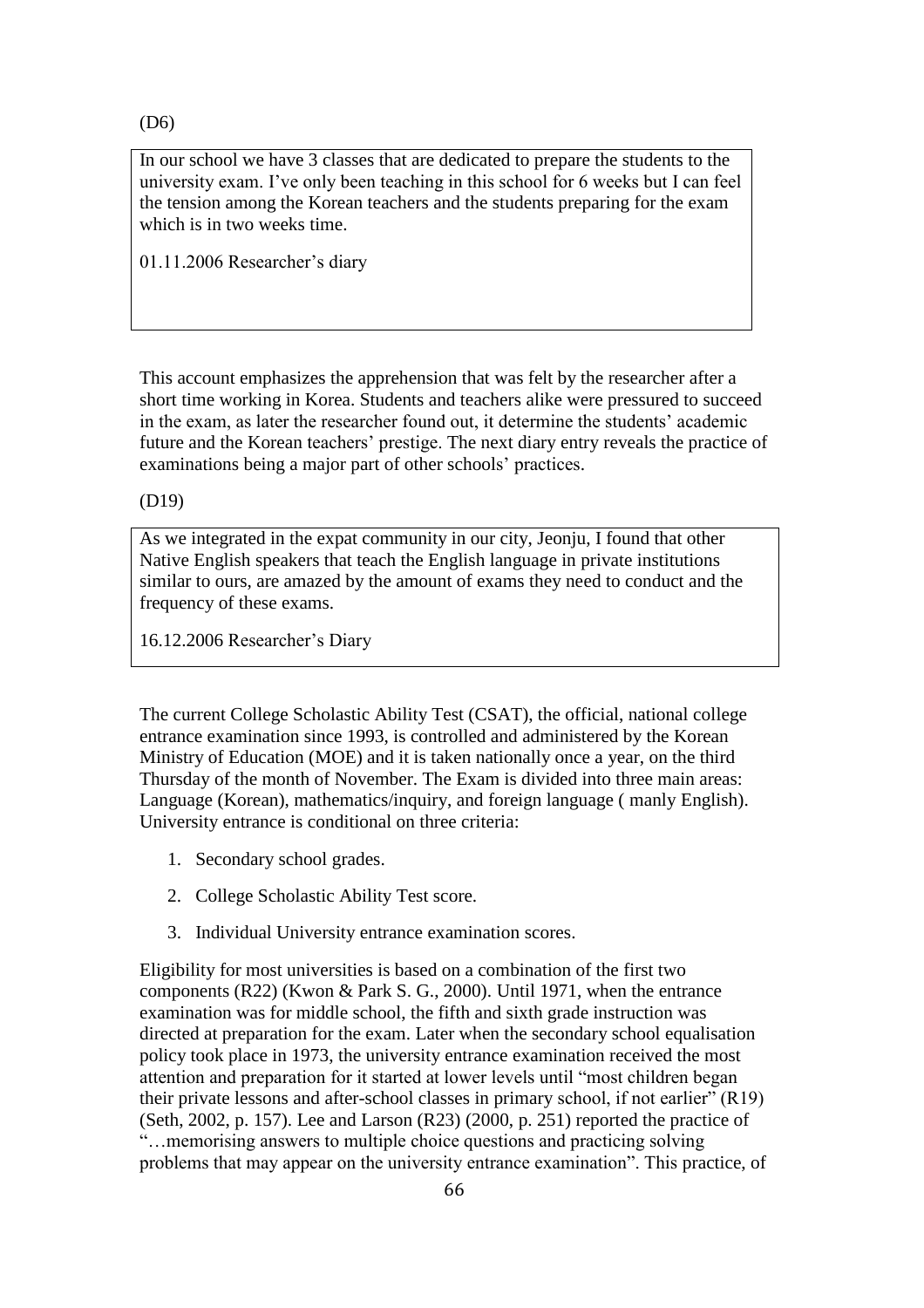preparation for the examination goes further. When questions are asked by students they have to be associated with the examination, otherwise these questions will be perceived as a waste of time by both the Korean teachers and classmates. During the twelfth year of Korean secondary school life, "…students are given repeated school examinations, which may include 'weekly exams', monthly exams', 'mid-terms', 'finals', and 'university entrance practice exams'" (R23) (M. Lee & Larson, 2000, p. 251).

The following diary entry indicates a further concern about this.

(D20)

My year 7 students looked exhausted today. When I asked them what is wrong, they said that this week is preparation week for next week's examinations. I felt unease that I have to examine them the week after that.

13.11.2006 Researcher's Diary

This pressure on students created an educational environment which could be a fertile ground for mental depression. Lee and Larson (R23) (2000) found in their research that East Asian students showed more signs of depression than their US counterparts with links to the examination routines the students have to go through. "This high prevalence of depression is mainly blamed on the so-called 'examination hell' (or 'examination war') that East Asian adolescents go through while preparing for the competitive university entrance examination" (R23) (M. Lee & Larson, 2000, p. 250). The expectations of parents seemingly forced onto their children, together with the investment of time and money Korean families put into their academic training, creates great pressure on the students to pass the exam.

The next diary entry evidences this concern.

(D17)

I noticed that one of my students in year 7 did not come to class for the past week. When I asked the Korean teacher about the student, she said that the student's mother said she will not come to class in the next month because she cries a lot at home and feels enormous pressure with her studies.

03.06.2007 Researcher's Diary

The above diary entry demonstrates the pressure that year 7 students feel in Korea to achieve high grades and the depression it might inflict on them as a result.

To get a high score in the CSAT examination guarantees entry to prestigious universities. All these factors may contribute to students' possibility of developing depression. (R24) Lee's (2004) paper discusses the impact of this on the egalitarian policy. His findings indicate not only the failure of the egalitarian policy but also the intensification of the negative consequences of an examination-focused education system. The paper indicates that "the equalization policy has lowered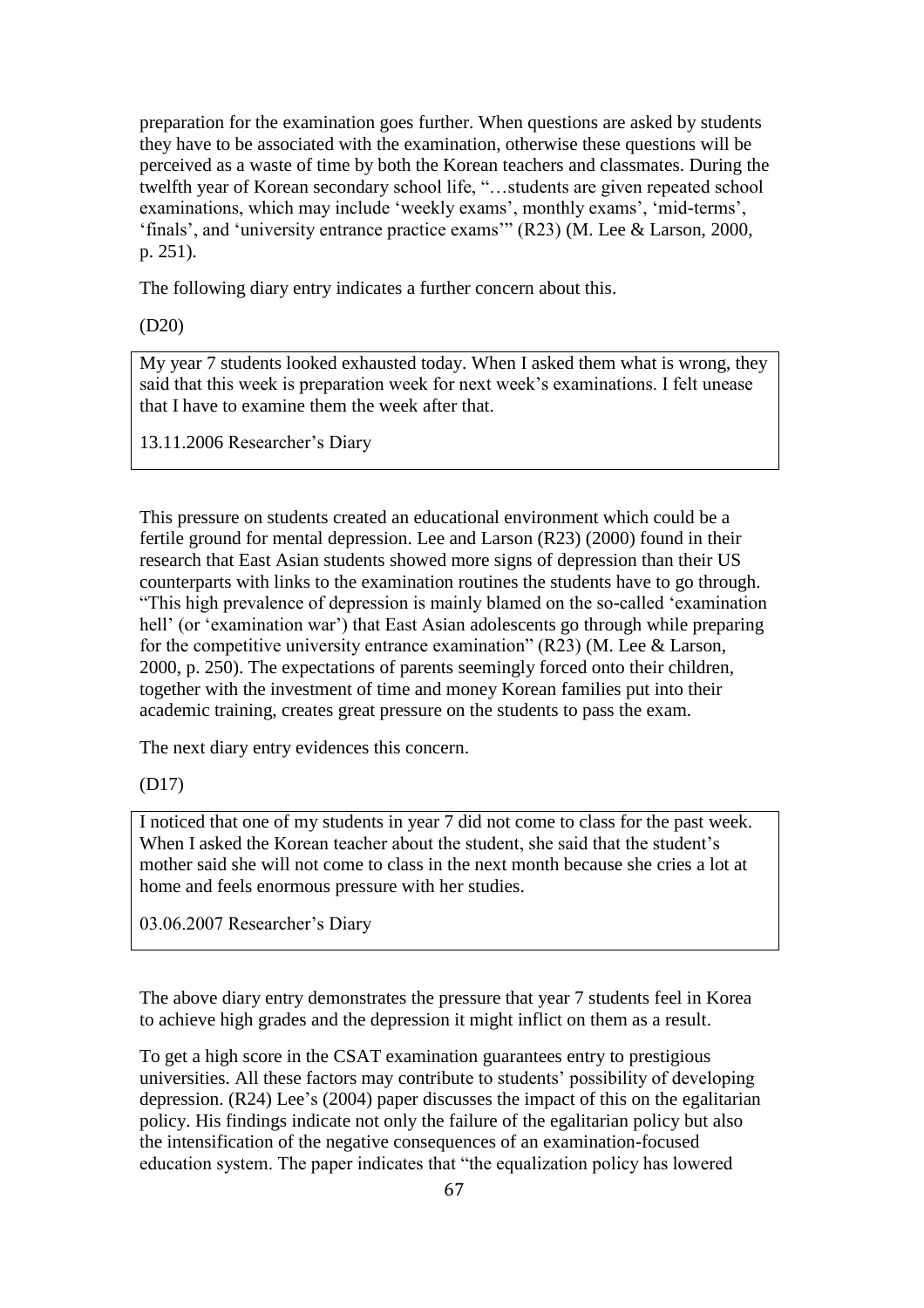levels of academic achievement" (R24) (J. H. Lee, 2004, p. 221) therefore many Korean families are seeking an alternative education that will increase their children's chance to get high scores in the university entrance exam.

The tendency of Korean families to provide their children with private tuition was found in a report published by Samsung Economic Research Institution. This report noted that Korean families spent US\$15.6 billion on English language tutoring in 2006 alone (R18)(Y. E. Cho, 2007), an amount of money that emphasises the value of English language education to Korean families.

The next diary entry will reveal the impact of exams not only on Korean students and teachers but also on schools and private language institutions.

(D7)

This month we have an added exam for the students, which is an exam that is administered by the head office, between all the franchises on Saturday to determine which branch is the most successful in educating their students. In other words, it is an exam to check if the students that are placed in classes by their level of English, cope with the learnt material. The exam is on Saturday, and I can really feel the buzz in the air for it. Our boss is really pushing the teachers to prepare the students for the exam by repeating the vocabulary they learned, saying over and over again the sentences taken from the conversations in their books, and at the end of each lesson, give the students a part of a mock exam the teachers prepared, based on exams from past years. The Korean teachers check the exams, write remarks about the students and discuss the situation of each class at the end of each day in a special meeting they have with the boss. As I understood it, this is a very important exam for the reputation of the school, as the results will be published nationally, and a good mark would give a lot of respect to the school and our boss."

12.04.2007 Researcher's Diary

This diary entry is congruent with diary entry (D6) where teachers' prestige and an institutes' prestige are constantly being examined. This diary entry also supports diary entry (D5) where the researcher observed tests taking place every month. This conflicted with her belief that students in private language tutoring institutes should practice the English language more.

Teachers have expressed their concern and frustration over the examinations, accusing them of creating a teaching style that is aimed to succeed in the exam instead of a process of learning. The upper grades of schools prepare students for multiple choice questions with a method "based on memorizing factual information" (R19) (Seth, 2002, p. 143). To further investigate the point of view of teachers in this issue, the researcher found 'The South Korean Teachers and Educational Workers' Union' booklet. This union, which was established in 1989, as an illegal organisation but was recognised by the Korean government in 1999 writes in its booklet:

> The need for reform is identified primarily on four grounds: (1) education for the university entrance exam has forced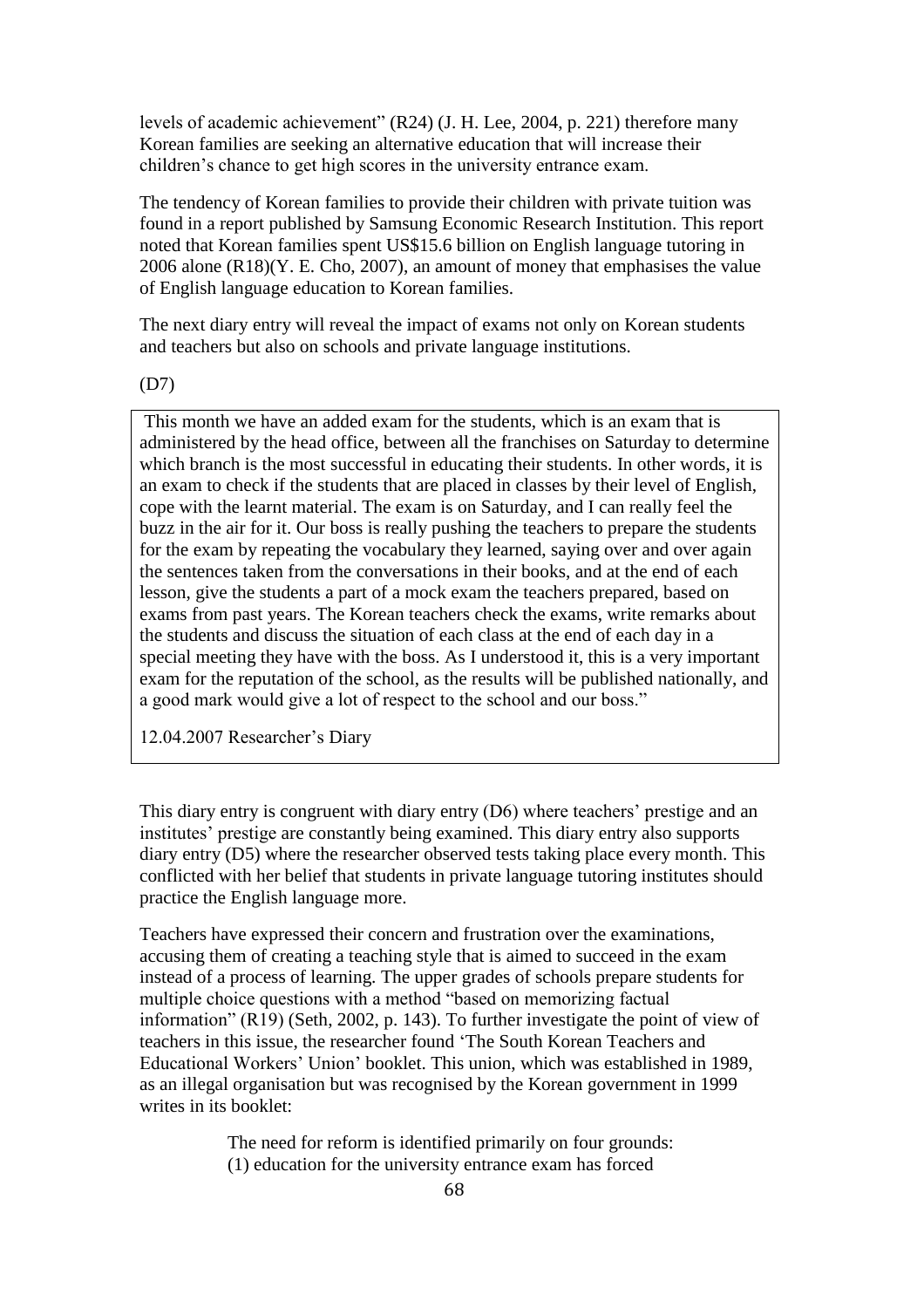students to engage in inhuman competition; (2) education has become a tool for the will of the successive ruling regimes; (3) the educational environment is extremely poor; (4) the administration has repressed teachers' autonomy to an extreme.

(R20)(H. J. Cho, 1995, p. 153).

This expression of solicitude for their profession with the social and policy compulsions about the methods of their teaching produced a false situation where education for learning became second to passing the university entrance examination, as it continues to state "The education system has become merely a gateway to universities" (R20) (H. J. Cho, 1995, p. 153). Even university professors have admitted the system sets the students' minds to think too mechanically: "Many university professors think that ninth-grade students are better qualified than university freshmen to take various university level humanities and social science courses, because their minds have not yet been rigidified by intense, test oriented studying" (R20) (H. J. Cho, 1995, p. 149).

The following diary entry demonstrates that the practice for preparing for examinations is ubiquitous in private educational institutions.

(D8)

"Everywhere you look you can see an English private school and a lot of them have the signs of TOEFL or TOEIC. These schools claim to be authorised or specialised in preparing students for these exams.

09.05.2007 Researcher's diary

Another aspect of examinations in the English language was found in this research as mentioned in the above diary entry. Koreans undertake English exams such as the 'Test Of English as a Foreign Language' (TOEFL) for admission to universities and secondary schools and as part of their job applications for national companies (R25) (D. Shim & Park, 2008). To confirm this practice, the researcher found (R26) Guilloteaux's (2007, p. 18) document to note "The qualifications that they [Koreans] seek are those recognized by government offices and large companies."

Exams are a major part of Koreans' academic life. This practice is so powerful that it forced changes to the way the English language has been taught and learned in Korea. Teachers, students and parents are the driving force behind these changes, even though the Korean Ministry of Education tried in several ways to change the selection process for schools and universities. The university entrance examination, CSAT, has much influence on the way English language learning and teaching is applied in Korea, as the English language is one of the three main sections of it.

Exams are also part of the explanation for the impact on English language teaching and learning in Korea. In a Confucian society, such as Korea, education and social status are strongly connected. Therefore, success in exams can possibly mean a higher social status and higher paid employment opportunities. These aspects are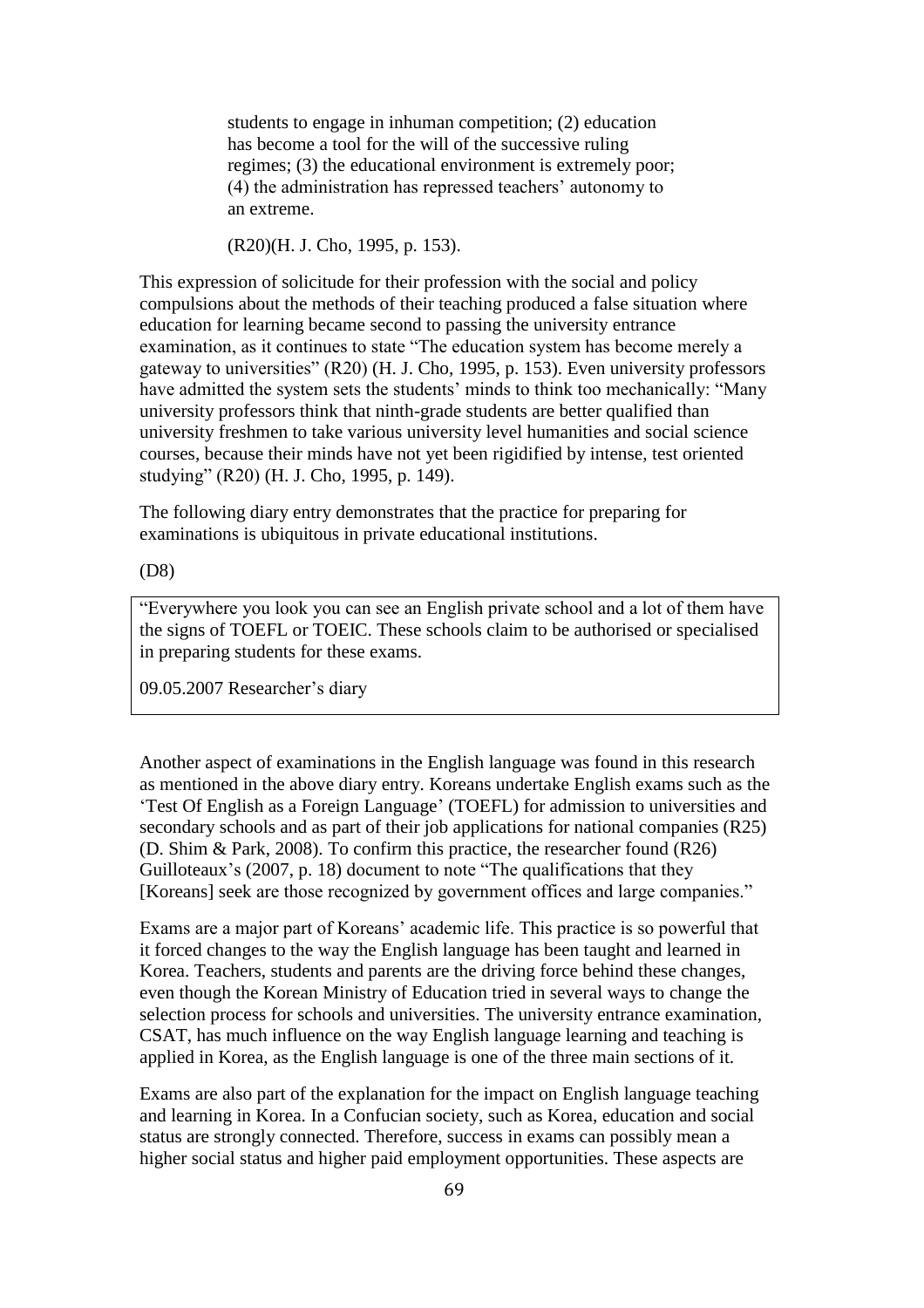part of the motivation of Korean students to learn English, which might help explain the impact on the way English language is taught and learned in Korea, the next theme.

## **Theme 3 - Motivation**

Motivation of learners in second language acquisition can be influenced by many factors both external and internal to the learner. Motivation impacts learners throughout the process of acquiring a second language and is the activating force for behaviours and attitudes towards the activities involved in learning a second language. Gardner (R27) (1985, p. 10) defined motivation as "the extent to which the individual works or strives to learn the language because of a desire to do so and the satisfaction experienced in this activity". This Canadian researcher, together with Lambert (R28) (Gardner & Lambert, 1959) laid the foundations for motivation research in the field of second language acquisition, when they divided motivation into two orientations: an integrative orientation and an instrumental orientation.

An Instrumental orientation is driven by the pragmatic benefits of second language competence for the learner such as a better career path, higher salary or travel. It is less interpersonal and more utilitarian as the learner sees the rewards of achieving proficiency in the second language. An integrative orientation refers to the positive tendency toward the second language community with the desire to 'assimilate' in the second language society, together with the "willingness to be like valued members of the language community" (R28) (Gardner & Lambert, 1959, p. 271). (R29) Liuolien & Metiuniene (2006, p. 94) noted that an integrative orientation is interpersonal in its essence and promotes the will "to increase the affiliation with the target community". Both orientations are important for the second language learner and they contribute to enhance motivation to learn a second language.

The following diary entry indicates evidence of instrumental orientation before this type of orientation was known by the researcher.

(D9)

"It looks to me like my students are learning English because they are pressured by their parents to study and because everyone else is going to private lessons, be it in English, Chinese, science or music.

20.03.2007 Researcher's diary

The above diary entry demonstrates the social pressure Korean students are under to learn English. The researcher noted that her students' academic life is influenced by family compulsions and the actions of peers. This demonstrates more of an instrumental orientation rather than an integrative orientation.

The concept of integrative orientation defined by Gardner and Lambert (Gardner & Lambert, 1972, p. 12) as "reflecting a sincere and personal interest in the people and culture represented by the other group" has been expended by later work (eg. Yashima, 2002) to an 'international posture' rather than social identification and ethnolinguistic identity. In her study, Yashima (Yashima, 2002 p. 63) concludes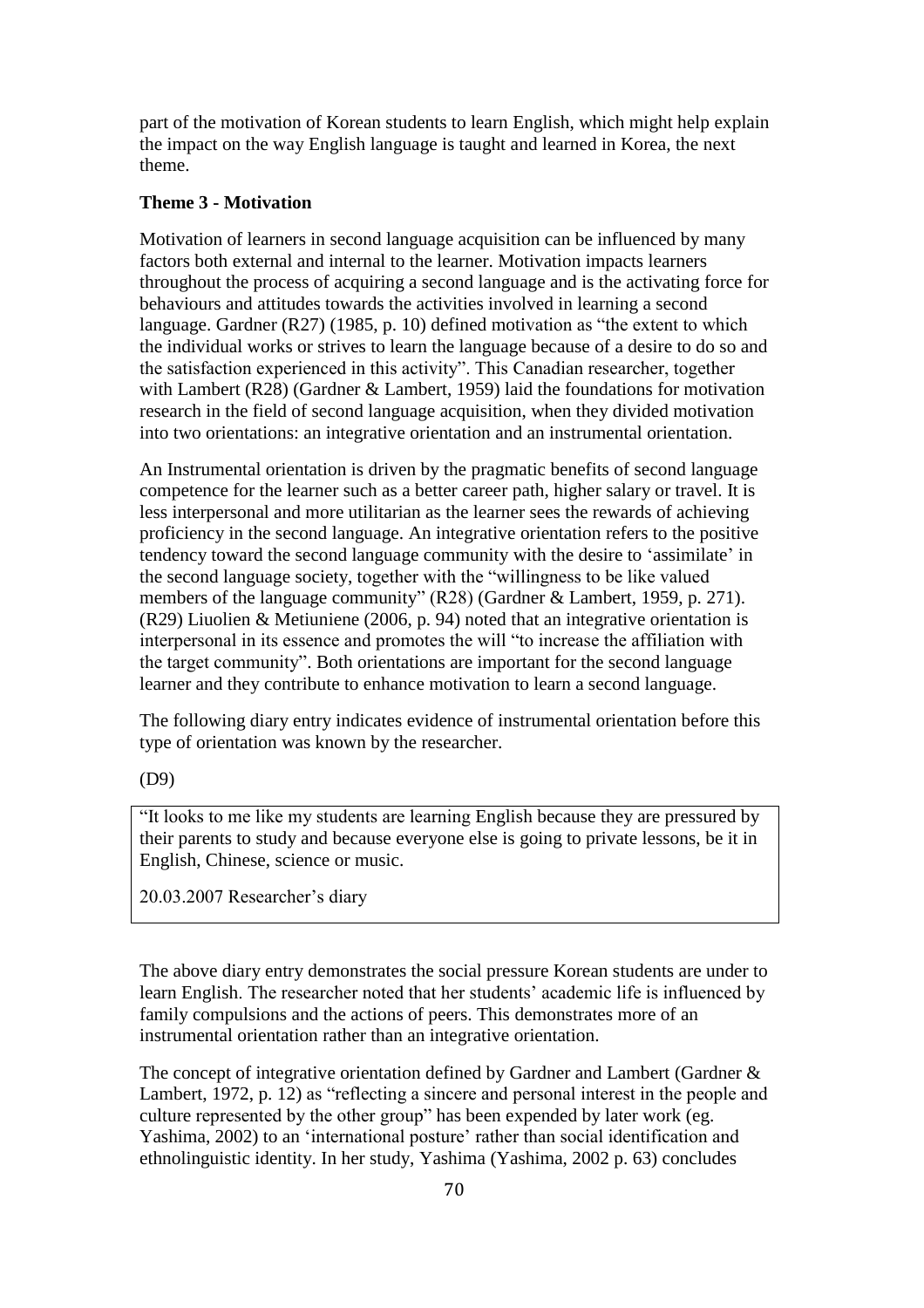"The variables that directly influences WTC [Wilingness To Communicate] in a L2 were L2 communication confidence and international posture, which encompassed intergroup approach tendency, intercultural friendship orientation, interest in international vocations and activities, and interest in foreign affairs". Dörnyei and Csizer (2002) suggested that integrativeness is an internal process of identification within the second language learner's self-notion as opposed to an internal process where the second language learner identified with an external reference group (Ushioda & Dörnyei, 2009). These views are supported by the following diary entry in the Korean context as well as in diary entry (D13).

(D18)

My students in year 8 see the English language as a supportive instrument that will help them become diplomats.

13.06.2007 Researcher's Diary

Similarly, intrinsic and extrinsic motivation refers to the motivation within the learner and external to the learner (Deci, 1975; H. D. Brown, 2001). Intrinsic motivation derives from the learner's inner elements such as joy, interest and pursuit of knowledge while extrinsic motivation is related to the learner's desire to profit from rewards attached to the second language "or experience attractive consequences that will arise from task completion but are separate from the task itself" (R26) (Guilloteaux, 2007, p. 49). These types of motivation should not however be seen as exclusive and may be more inter-related than expected.

(D10)

My students have spent all of last week in the local English village. The village is an imitation of what Koreans see as Western culture predominantly Anglo-American. The students get a mock passport which they get stamped when they enter the village and it indicates that from now on only English is used. The teachers in the village (some of them are our friends) are mainly North Americans as Koreans love their accent and see it as the standard dialect. Overall it seems to me that the students really enjoyed their week at the English village.

23.02.2007 Researcher's Diary

The English village concept mentioned in the above diary entry and discussed later in depth enhances the promotion of the English language in Korea. During her English language teaching in Korea, the researcher found that the experience at the local English village was positive for her students. The aim of English village is to raise students' level of intrinsic motivation while they experience western culture lead by native English language speakers.

Korean students demonstrated both an integrative orientation and an instrumental orientation. Integrative elements in Korean students to learn English are evident in the number of students going overseas to study English mainly to be 'immersed' in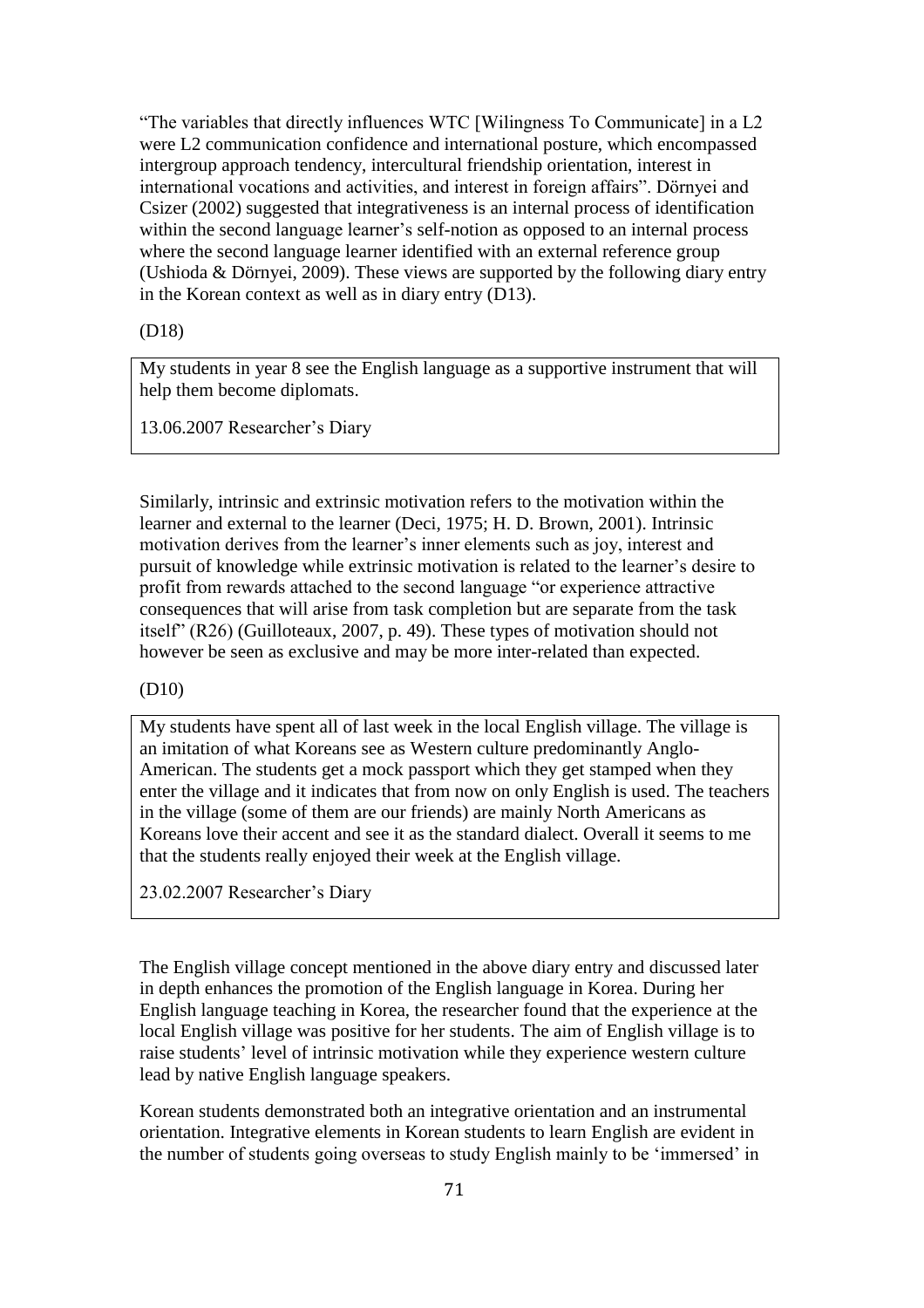the English language. (R25) Shim and Park (2008, p. 150) note that "sending children overseas is often considered to be the most desirable option for children's English language learning". Additional investigation found that in 2007 alone, over 29,511 school-aged children left Korea for overseas English studies (R30) (Trottier, 2008a). The need to tackle the flux of both funds and students to English speaking countries saw the idea of the English village. This idea was thought to be means for families to immerse their children in an artificial English language culture, especially for those that could not afford to send their children overseas (R31) (Trottier, 2008b, p. 44). English villages are "places where people can use the English language in a variety of contexts as well as experience English-speaking cultures. All this can happen right here in Korea" (R45) (Village, 2012)

This idea was promoted by politicians like Son Hakgyu, who ran in the elections for the Gyeonggi-do province government's seat said: "sending your child overseas is too costly, and not sending your child breaks your heart…" with the promise to "build an English village where one can live with foreigners speaking only English, so that your children can receive an English education that is as practical as sending them overseas" (R25) (D. Shim & Park, 2008, p. 151). An investigation of English villages found that they are a simulation of a Korean understanding of an English speaking society with shops, restaurants, police stations, banks, hospitals and other facilities representing an imagined English-speaking society. The teachers in English villages are native English speakers or fluent Korean English speakers. Students spend between 1-12 days engaged in this replicated society. This is an experience-based learning approach in a simulated English speaking community without the need to leave Korea. English villages "... had designed programs in a way that they helped cultivate cosmopolitan qualities such as teamwork, tolerance, global etiquette which are indispensable for grow up as a citizen of the world" (R32) (Korea Press Foundation., 2007). This type of learning promotes intrinsic motivation, as the students are "learning English in an entertaining and friendly environment" (R32) (Korea Press Foundation., 2007). Some of the subjects taught in English villages are science, music, cooking, robotics, global awareness and drama (R30) (Trottier, 2008a, p. 62). The researcher investigated the approach employed by the English villages and found that it coincides with the holistic pedagogy advocated by (R33) Dewey (1916, p. 213) where "…doing becomes a trying; an experiment with the world to find out what it is like; the undergoing becomes instruction – discovery of the connection of things" which allows the students to gain knowledge because it is fun and interesting, hence intrinsically motivating the learners to acquire the second language.

The next diary entry will lead the discussion about Korean use of the English language in pop songs and culture that may indicate integrative motivation.

## (D11)

"The song 'Maria' by Blondie was translated in part to Korean and apparently it features in a very popular Korean movie. It is very popular on the radio. My students did not believe me that the song is not originally Korean, so I had to bring the original song by Blondie to the class to let them listen to it.

11.04.2007 Researcher's Diary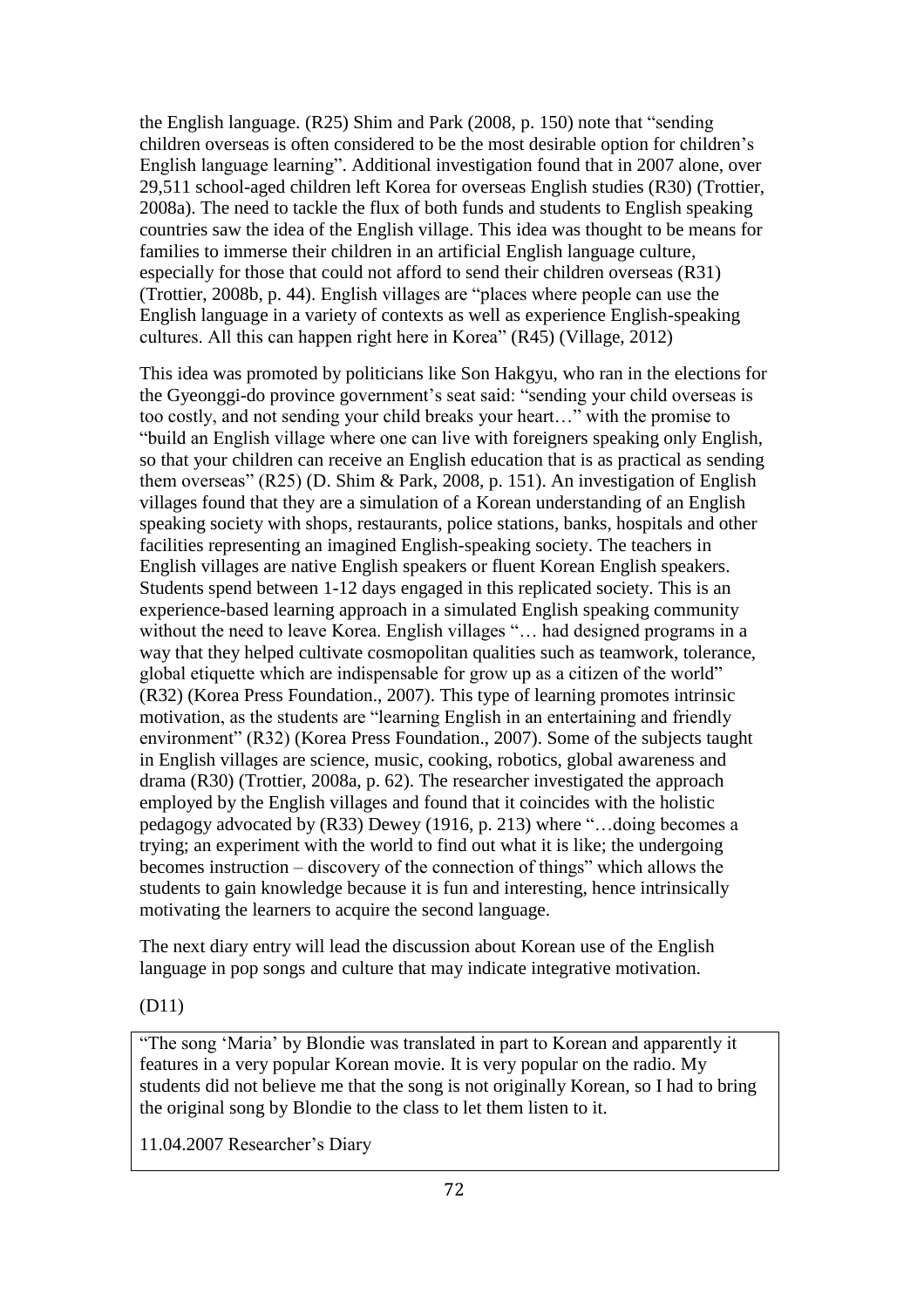To find more evidence of integrative motivation in Korea, the research found that in Korean music, songs incorporated English to associate the singer with English culture and as (R35) Loveday (1996, pp. 132-133) found

> Just because Nakayama's [a Japanese singer] songs contain a greater amount of code-switching, it should not be presumed that her fans possess a greater comprehension of English. Rather, the high degree of English contact should be interpreted as symbolic consequence of trying to establish a sophisticated image, which the associations of the English language are seen to be capable of providing.

This use of English is also apparent in Korean pop songs as was found in (R34) Lee's (2006) research. The integrative motivation to belong to the English pop music community creates a sense of youthfulness and a liberating way to express emotions as English communities are perceived as tolerant, individualist and progressive. In his research, (R36) Courtney (2008, p. 69) found "Korean tertiary EFL students… who possessed an open attitude towards the international community were more motivated in their pursuits to acquire English than those who possessed a less open attitude to the international community". These students who wanted to be part of the international community demonstrated integrative orientation as they saw English as the dominant language that can open communication between them and the international community.

#### (D12)

"I asked my students who are going to sit the university exam in two months, why is it so important to them to get a high score in the exam? Most of them saw it as a ticket to go to Seoul, the capital city, and study there. They see Seoul as the peak of their dreams, the city that if you want to succeed in life you have to study there. I think it undermined the universities that are in this city, Jeonju. One student explained that if he will get into one of the SKY universities he would be able to achieve everything in life. He will bring a lot of respect to his family, get a good job in a big company in Seoul and might live overseas. On top of that he would be able to marry someone beautiful.

17.09.2007 Researcher's Diary

The researcher investigated aspects of instrumental motivation to learn the English language in Korea and found that instrumentally, Korean students are motivated by the aspiration to get a high score in the CSAT examination. By doing so, they can gain entrance to a prestigious university as it is a social springboard in Korean society to upward social mobility, and the ability to obtain a government job or a job in one of the main companies in Korea (R20, R19) (H. J. Cho, 1995; Seth, 2002).

Korea's education system is often regarded as an exam oriented as was noted in documents produced in 1995, 1998, and 2002 (R20, PD1, R19) (H. J. Cho, 1995; OECD, 1998; Seth, 2002). As such, the exams are extrinsically motivating the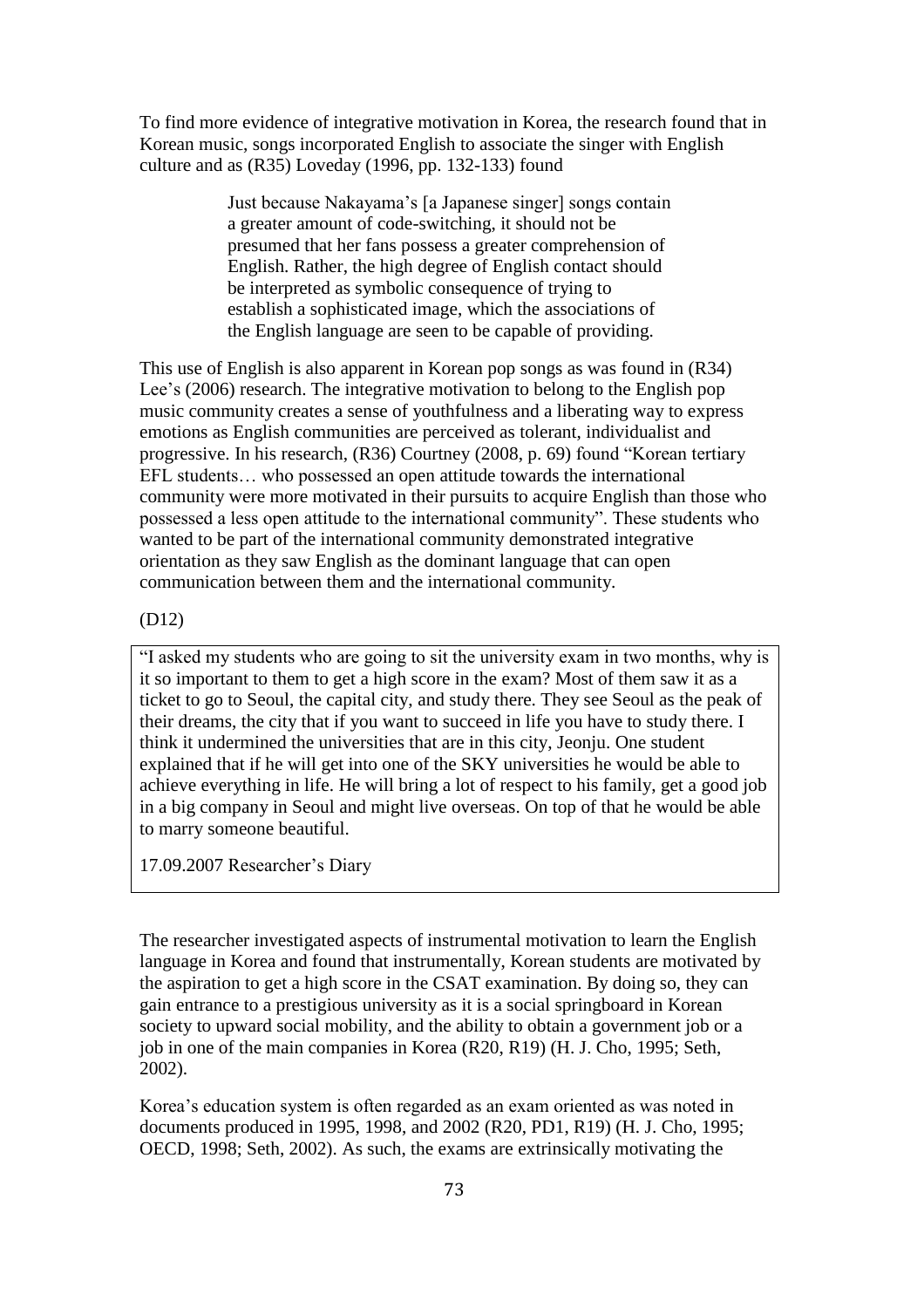learners. However, goals that are driven by performance undermine intrinsic motivation by generating anxiety and pressure on the student and thus possibly disrupting the will to participate in tasks (Rabideau, 2005).

Koreans demonstrate widespread depression which may be due to the 'examination hell'. East Asian students sit many exams during preparation for the competitive university entrance examination (R23) (M. Lee & Larson, 2000, p. 250). In their research, (R23) Lee and Larson (2000, p. 267) concluded, "We suspect that the Korean college entrance examination creates depression in many youth, partly because it generates this negative emotion". (R37) Murray (2005, p. 78) noted that Korean middle school students were extrinsically motivated to learn English as she wrote "these Korean students were extrinsically motivated to perform in their English studies, and intrinsic motivation was not an important factor".

The next diary entry provides further insight into Korean students' motivation to learn English and the importance they give to the English language at a very early stage of their academic life.

(D13)

This week as part of the weekly speaking exams I asked all my students "what do you want to be when you are older?" I did not know what to expect but I was still surprised by the answers. Many of the students said they wanted to be a diplomat! When I asked why, they replied that they want to serve their country, to be able to live overseas and travel and on top of all of it to gain a prestigious job that will bring their family a lot of happiness. I find it an odd answer as I have never heard students in grades 7-12 thinking of such a profession. I don't think this profession is on the agenda of students anywhere else and I was happy to know that English was perceived by my Korean students as an important tool to be able to fulfil their dream.

27.04.2007 Researcher's Diary

Korea is a collectivist society and government control is one of the characteristics of it as was noted in (R3) Cheng (1990) and (R19) Seth (2002). As such, politicians are looked up to and are set as the ultimate example. During the investigation of the influence of politicians on English education, the researcher found that politicians have been advocating English language education as essential to Korean society. In 1982 the Korean president, Chun Doo-hwan declared in his public speech "I know that most other Asian countries are sending their students for English vacation tours so we must do the same here" (R38) (Prey, 2005, p. 54). This opened the gates for the outflow of Korean students to learn English overseas. More recently President Roh Moo-Hyun stated in April 2007: "English is a must in order to catch up with the stream of globalisation. The biggest competitive edge that Finland and other rapidly-growing advanced countries have is English-speaking people" (R25) (D. Shim & Park, 2008, p. 146). These statements emphasise the importance of English to Koreans in the effort to advance within the international community. They also stress the individual's responsibility to the Korean state in order to make Korea a valuable member of the international business community.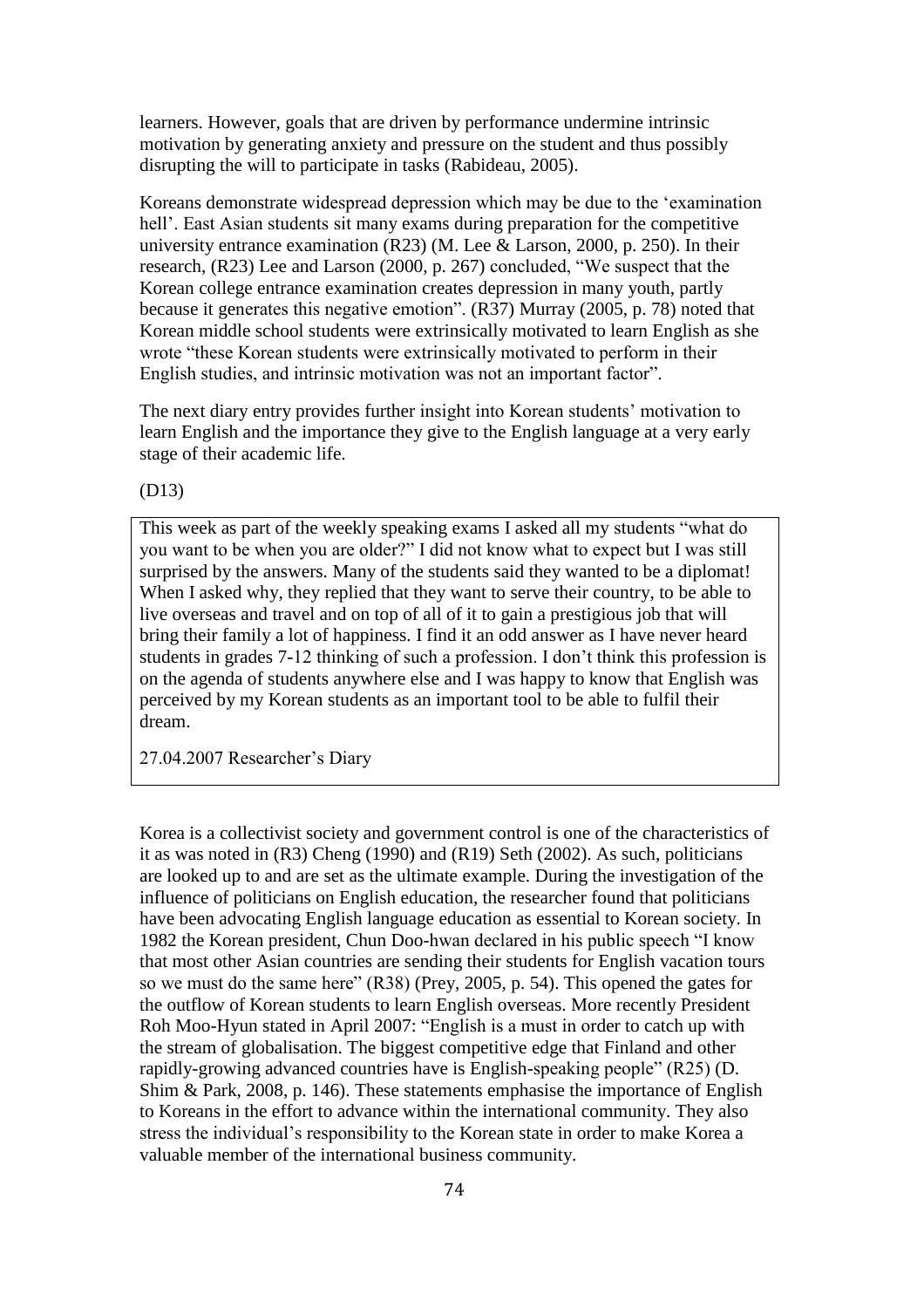The above motivational factors might give a possible explanation to the impact motivation has on English language learning and teaching in Korea. The information that was found indicated that Korean students were more instrumentally motivated than integratively oriented. Instrumental motivation was generated by the CSAT university entrance examination and the chance to achieve highly paid prestigious employment. Korean students were found to be more extrinsically than intrinsically motivated as they see the profit from English language learning, like higher social status and better employment opportunities.

Rote learning, national examinations and types of motivation to learn the English language impact on English language teaching and learning in Korea in various ways. All the participating actors in English language education in Korea are affecting these themes. The Korean Ministry of Education, Korean families, social structure of Korean society, teachers and students are all active contributors of the English language education in Korea. Therefore, they were all considered in the scenario building process that takes place in the next Chapter. In each scenario, the contribution and response of the Korean Ministry of Education, teachers, parents and students is thought about. The information obtained in the above three themes, helped formed an understanding of the processes that Korean society is involved in and influenced by. This facilitated the process of drafting, reflection and redrafting of the scenarios. The scenario planning technique created a constant thinking and implementing of ideas that were part of the three themes in the scenarios. This process led to the emergence of a Scenario Model for Educational Policy Development that will be presented in the concluding Chapter for the purpose of creating a new communicative tool in educational environments that might be helpful in implementing new ideas and improving the quality of education.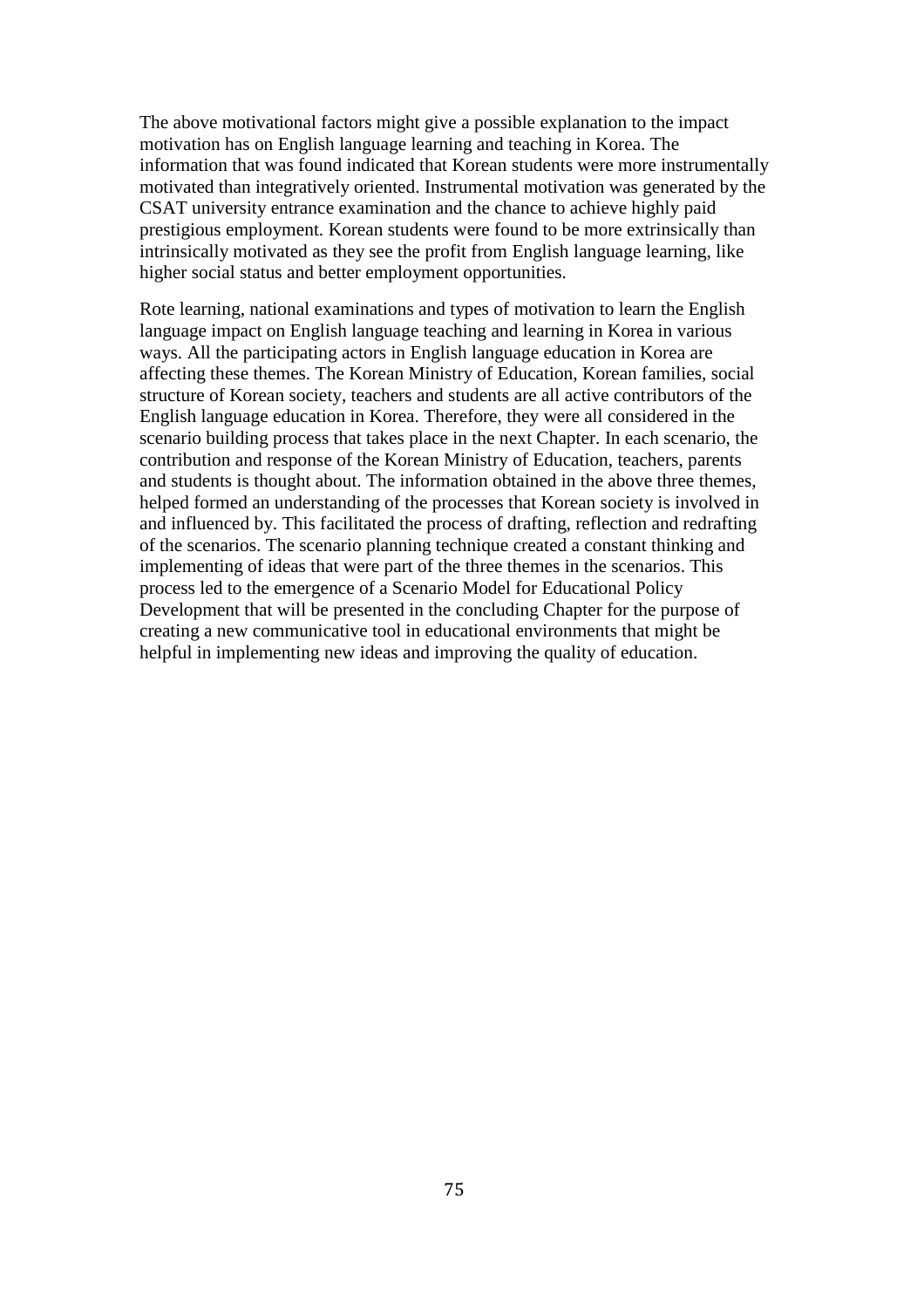# **Chapter 5**

### **Scenarios**

In this section, scenarios will be drafted in accordance with the themes that have emerged in the discussion section. The scenarios will propose alternative realities for the purpose of expanding thinking about the situation of English education in Korea and stimulate ideas about possible changes to the Korean education system.

Scenario planning is a Method used by organisations to generate ideas about multiple future possibilities. Scenario planning is a process of thinking and reflecting that tries to 'think the unthinkable', however it does not try to predict the future but to enhance creative thinking.

At the end of a description of the three scenarios that were developed as a consequence of the primary and secondary research procedures completed in Chapter 4, an explanation of the processes of thinking about and writing the scenarios will be given.

#### **Scenario 1**

As previously discussed rote learning is deeply rooted in the Korean education system and it is evident in all areas of learning in the Korean curriculum. The practice of rote learning may be responsible for a minimum depth of learning during the activities that involve the processing of new information. This means that during the process of learning with the method of rote learning information is being processed on a lower level of brain activity and hence, requires a lower level of learning involvement and learners' cognitive engagement.

In this scenario, the 'unthinkable' is the practice of rote learning no longer being available or required by Korean learners.

As the Korean educational system is already centralised under the Ministry of Education, a decree to abolish the practice of rote learning can be given and the introduction of analytical teaching can be required to take its place. The Korean Ministry of Education publishes books that are adapted to critical thinking with open-ended questions, project work, group work and inquisitive themes.

Teachers' professional development programs prepare the ground for such a radical move, where there is no longer a teacher-centred approach as expected in a rote learning context but rather a student-centred one. A part of the teachers' professional development process is to not only gain expertise about how to engage students in the promotion of individual thinking but also to preserve teachers' sense of superiority so that the traditional Confucian construction of the teacher-student relationship can still remain. To do this teachers are prepared for the English language queries such as the function of different words in a sentence, English idioms, creative writing and being able to explain ideas and themes in English with minimum use of the Korean language. The Ministry of Education invest in teachers' professional development allowing them to be 'students' in their own domains, and thus, create confidence within teachers that manifests in their classrooms. They become open minded teachers who are not afraid to be questioned by their students.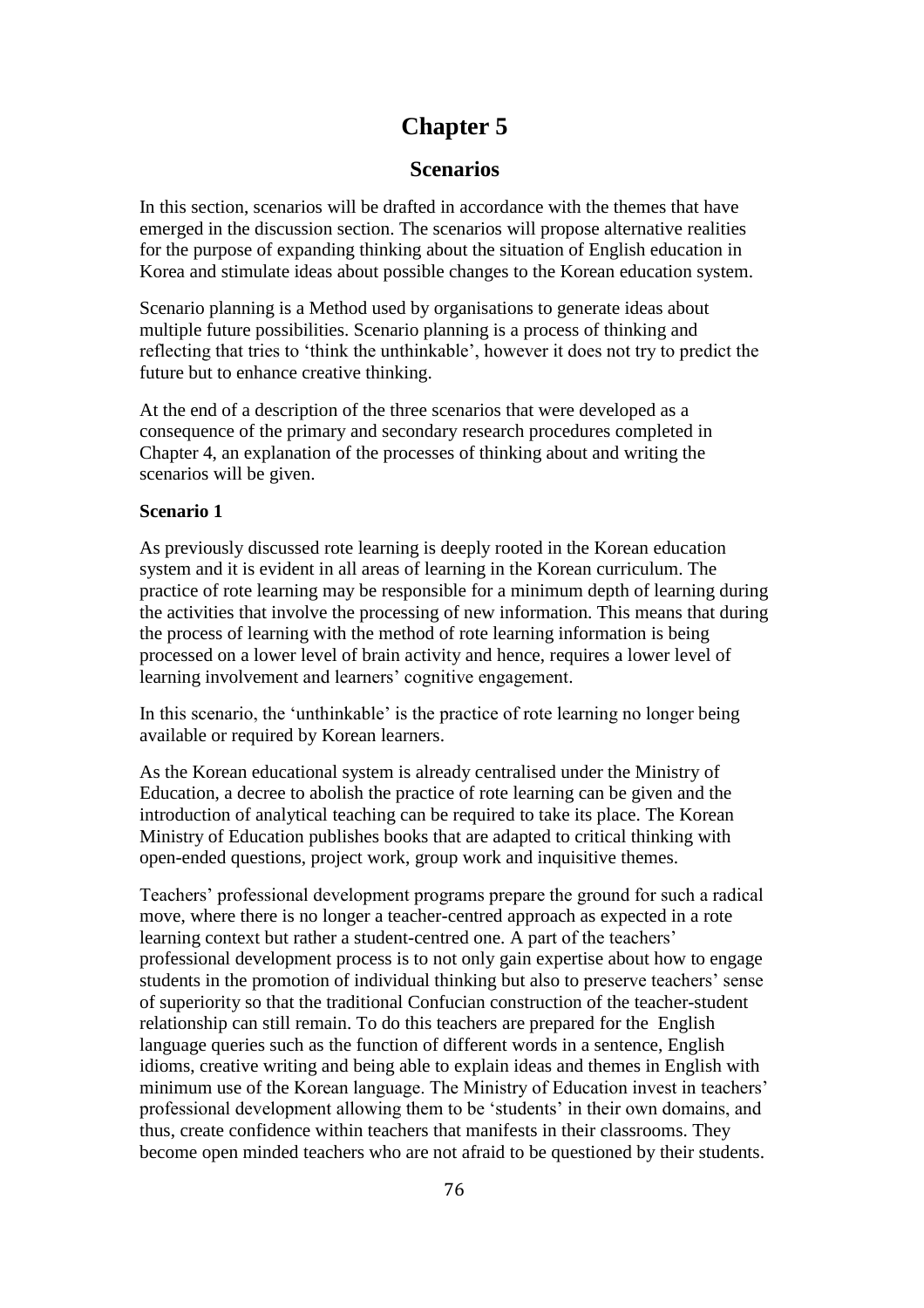Passive unquestioning students are no longer part of classes, rather teachers invite students to think critically and creatively about the topics, themes and language use being investigated instead of fostering and rewarding the memorisation of information to be retained for later purposes of passing decontextualised exams.

Students are practising group work, where they can initiate new ideas to investigate and discuss in their groups during the process of learning themes and topics in the English language. Project assignments are part of the curricular in order for the students to grow and expand with their teachers' guidance. Students are engaged in the process of learning and as a result more intrinsic motivation is evident in the students as they enjoy school life and invest their spare time to complete relevant tasks. Students stay at school after school hours to complete assignments, discuss themes and the progress of projects, participate in after school group activities, and to socialise. The school operates not just as a classroom teaching establishment but also as a social centre for the students to use the school facilities such as computers, projectors, halls, gyms and sound systems to incorporate learning with social life.

The family unit in Korea is a strong and valuable one in the students' academic life, hence for the family to continue its important role, parents and families are encouraged to take part in school- community associations by organising presentations made by the students in various subjects. Family open days are quarterly events where students' families visit the school and witness the progress and ideas presented through different mediums and in different modes by the students. Academic competitions within the school and with other schools are supported by the community's participation. In this way, Korean families are part of the students' learning process as they are involved, encourage and support the students' learning process. Information from the elderly can be translated to English and included in presentations, so that even if older generations do not understand English, they can contribute to students' learning. Parents are an active part of students' learning outcomes and their comfort in the knowledge about their child's activities during and after school hours has a calming effect on the family. This new function of schools is supported and funded by the Ministry of Education and parent groups. The nomination of parents to monitor after school group activities strengthens the connection and sense of responsibility of the community to the education of their children. To do this the Ministry of Education provides special funds for schools who are taking part in this construction of the new relationships between student – family – school – and government.

This practice of involvement is to shift students from an individual academic life in which rote learning can be a tool to enhance one's knowledge independently and where students bear the full weight of gaining knowledge by themselves. Instead, the exhibition of knowledge in such new activities is reducing the reliance on rote learning and nurturing thinking skills that are practised throughout the year. The students are part of a team of 'new thought' and 'new practices' where group members are involved and contribute to the group's success. It might be that a student is weak in one part of the English language but strong in another, therefore support is provided and an overall feeling of attachment to the process of learning is achieved and contributes to students' sense of confidence in their use of the English language for they are not acting alone in this foreign language.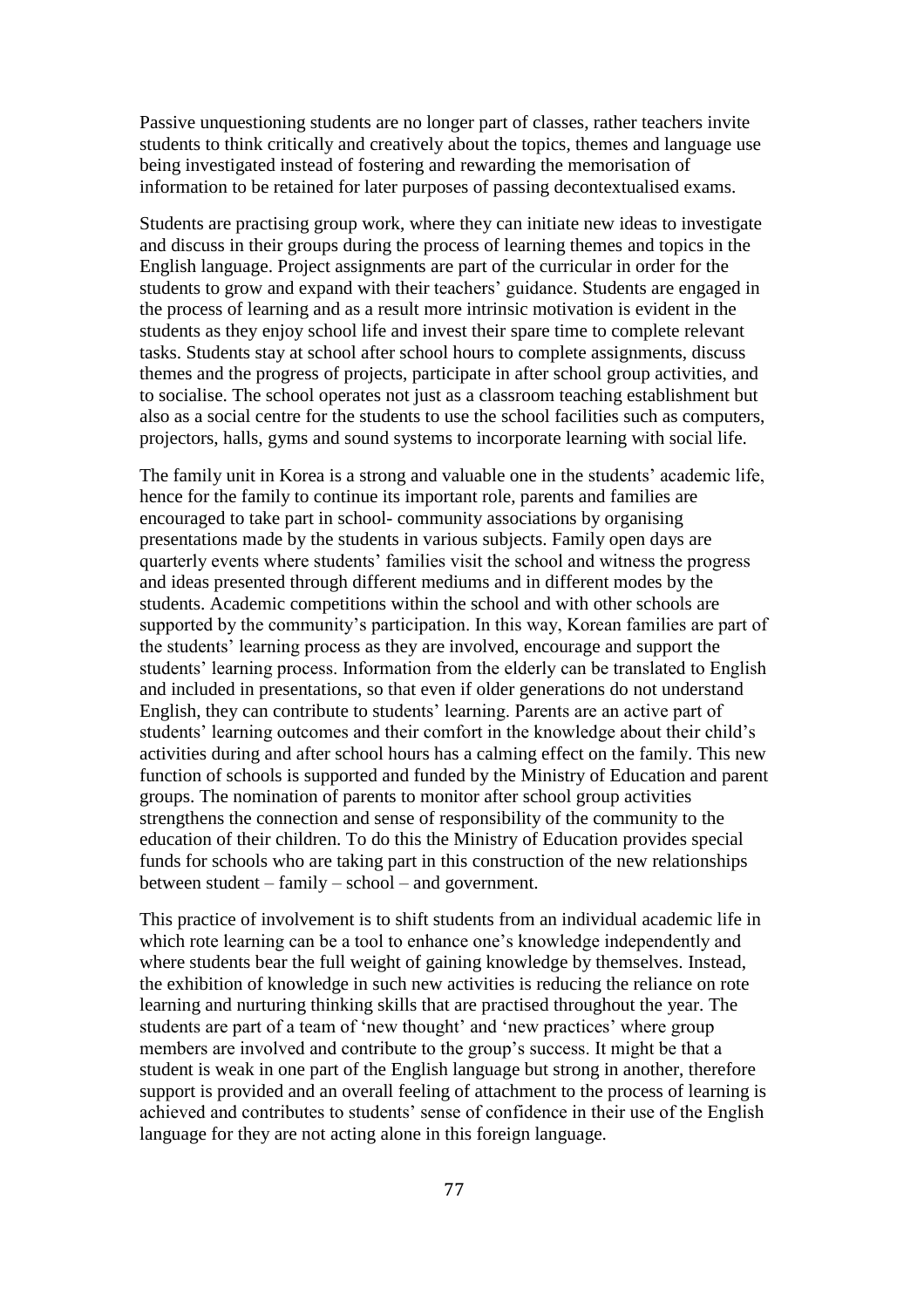On some levels, the Korean Confucian heritage advocates a deep approach to learning. The implementation of this new approach of critical thinking instead of rote learning is not seen as an intrusive but as nurturing new structures for the minds of Koreans. Current Korean students, who will be the next driving force to continue the Korean economic success, are able to verbally communicate in English as an international lingua franca (Lesznyak, 2004), and it is part of the new method of teaching. Students are taught how to construct sentences that can express their thoughts, ideas and emotions in various ways and the memorisation of sentences with perfect grammar is no longer of such importance. Students understand that language is constantly changing and is actively adjusted to the situations they are involved in through critically thinking about the English language. As a result, students understand the importance of the daily use of the English language and are self-motivated to engage in situational conversations which could be monitored by the teacher.

However, as this scenario shift may be considered extreme, opposition to it is notably heard. The critics resist the move as a Western intervention into Korean life and fear the loss of Korean identity for both students and teachers. The critics see the situation of questioning teachers as a disrespectful act. Teachers are unable to accommodate various opinions, resulting in chaotic classrooms where the students are not well disciplined and even less well educated. As a result, the students are ill prepared for the university entrance exams, failing to fulfil their families' expectations of entrance to a prestigious university. The requirement of families to take a greater part in their children's education produces tensions between parents and children, as there is a gap between the level of English comprehension of parents and the level of English presented by the students. This results in disruption to family life and a threat to the filial piety advocated by Confucianism. Some critics maintain that the freedom given to students will result in lack of academic supervision, a disordered society, reduction in family quality time at home, and an overall loss of Korean traditions.

In summary, the tensions that are produced by this scenario are socially related as well as academically. On the social level, the Confucian value of superiors and subordinates (Hyun, 2001) is under threat in the classroom, in the family unit, and within students. On an academic level the issues are the introduction of: communicative method instead of rote learning techniques and, critical thinking processes of learning as a substitute for rote learning and exam preparation as the main learning objective.

At the end of this Chapter, commentary will explain the method that was implemented to realise this scenario and the ones that follow.

#### **Scenario 2**

The College Scholastic Ability Test (CSAT) is the university entrance exam taken by Korean students once a year and the results of this exam determine students' academic futures.

In this scenario, this key, consequential exam does not exist anymore.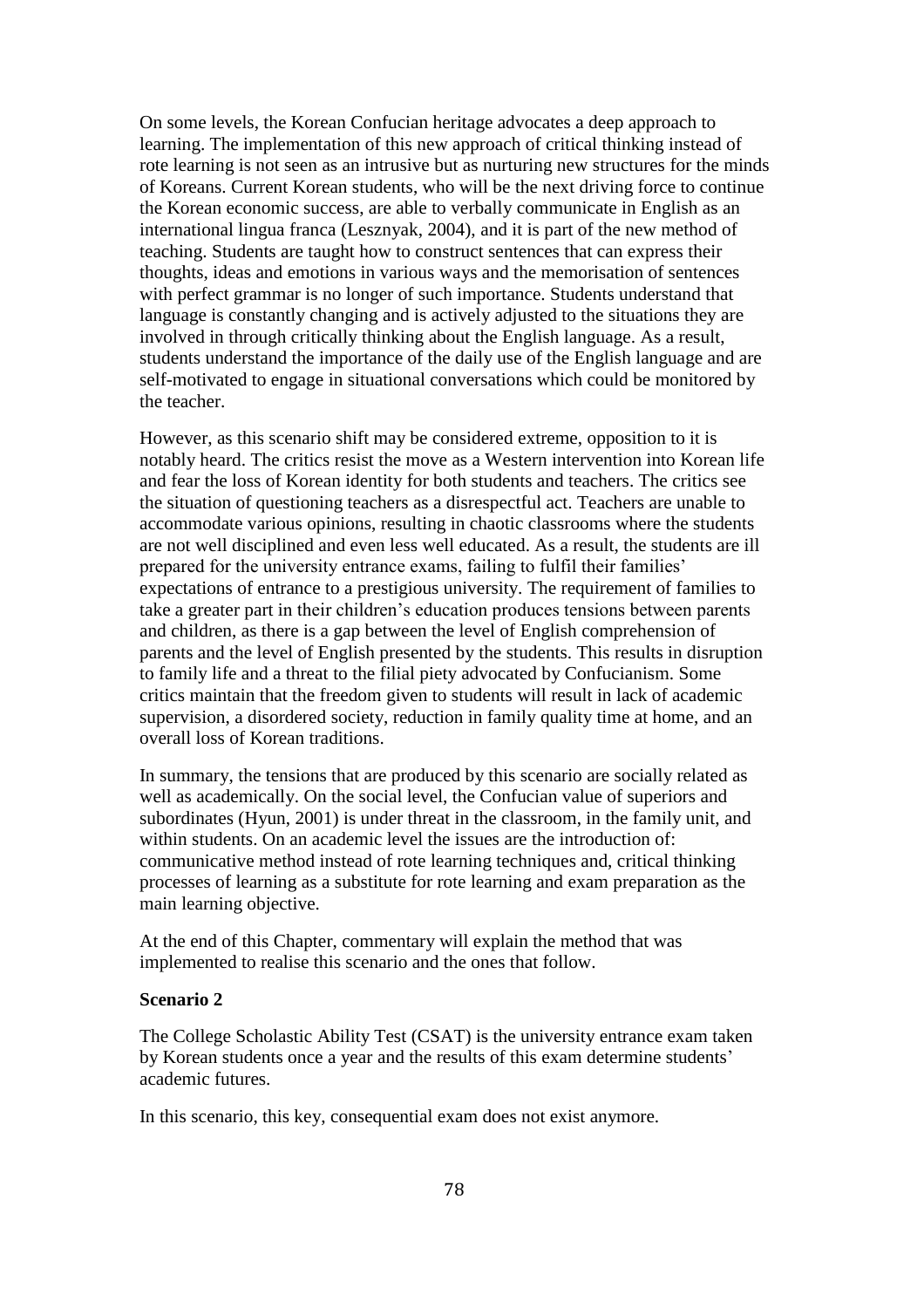The elimination of the college entrance exam created a vacuum in the academic selection process for universities. In order to select students for the most appropriate tertiary route, a new system of combining year twelve results (the matriculation score) with a Psychometric Entrance Test has taken its place.

The matriculation score accommodates the needs of four important agents in an educational context:

- Teachers, by being significant contributors to the process of learning.
- Students, by understanding the importance of learning as a process.
- The Ministry of Education, by administrating the exams in each subject.
- Parents by being supportive agents to the process of learning.

The matriculation scores reflect the importance of teachers' input as educators who build the knowledge of students on many levels. Teachers generate a broad knowledge of English through the teaching and practicing of syntax, lexis, phonology, morphology and pragmatics using communicative approaches. As a result, students are able to answer questions on different topics as their understanding of the functions of the language is based on a global comprehension of the use of the English language rather than specific textbook-driven pseudofunctions. The role of the teacher gains respect from the students as well as the parents and it is seen as being an aid to learning, as well as having guiding and directing aspects. Teachers are motivated to produce interesting ways to engage students to learn English in and out of the classroom. Their motivation is a product of the reputation of the school together with their own prestige as teachers. Students are keen on taking part in their classes and succeed in tests. Tests are now used for learning and not for normative purposes. As the methods the teacher uses to teach English are now idiosyncratic, teachers are motivated to gain as much knowledge in the language so that their students are able to accomplish mastery in the language with their assistance.

Students acknowledge the importance of a deeper understanding of the English language, as prediction of the topics in the final exams is almost impossible. Therefore, students develop a deeper approach in their attitudes to learning the English language. Students take an active part in the classroom by participating in class, contributing their ideas in discussions, and making inquiries of their teachers. This attitude of students to learning English is a result of the reliance of students to make sense of the correlations between the forms and the functions of the English language. Students understand that they have to practice the language in and out of class, not just as passive users, but also as active ones. Hence, reading and writing are mainly done as homework while listening and speaking take the main part of class time to allow students to practice the language with the guidance of the teacher.

The Ministry of Education administers the final exams in English, as in every other subject taught at school. This allows the exams to act as an objective tool for the evaluation of students' knowledge. In addition, the Ministry of education produces the exams as a product of a committee, a practice that helps monitor the level of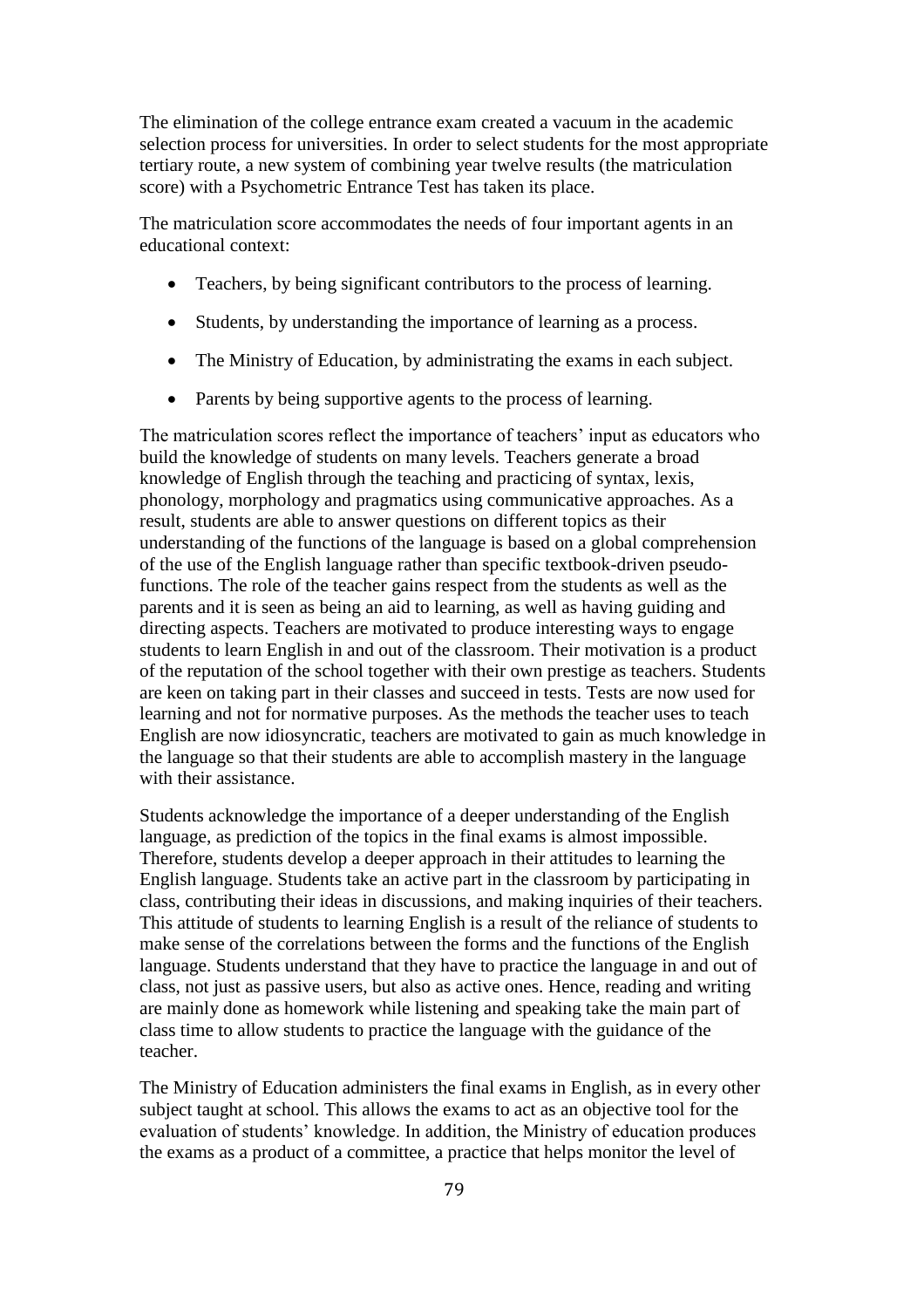difficulty and make adjustments from year to year. The goals in the curriculum are to broaden students' comprehension and to prepare them to be citizens of the world. Therefore, an emphasis on communicative English is given both in schools and in the exams. The communicative ability of students is evaluated in two main areas of the exam, a listening section and a conversational section. The best practices in language testing will be incorporated into the newly devised test regime.

The matriculation score does not stand alone in the selection process for universities to further one's academic life. The 'Psychometric Entrance Test' is calculated in the overall score as well. This test is composed of three parts:

- Quantitative reasoning
- Verbal reasoning
- English language

The 'Psychometric Entrance Test' is administered at least five times a year to be able to manage the number of students wanting to take it. This practice also gives the students the chance to be examined more frequently so they are able to enter university as soon as possible. This move from the currently used normative performative test to validated, reliable aptitude tests, allows a better reflection of students' language abilities. The score allows universities to select the students according to their educational tendencies, and hence create a cut off point for each Faculty that is appropriate to the course requirements. An independent body to the Ministry of Education administers this test and because of that the test is not influenced by the Ministry's objectives, but rather is as equitable an instrument as possible. Consequently, assessment of students' abilities might be able to predict their academic success.

The calculation of both the matriculation score and the 'Psychometric Entrance Test' score into one score reduces the academic pressure on students that used to exist in the old system, with one specific exam on one specific date. Now any pressure is portioned throughout the final years of high school and the notion of the opportunity to repeat the psychometric test, allows students to have a long term view of their academic life with less trepidation.

This lower level of stress contributes to the reduction in students' clinical depression rates noted before. Students are taking part in leisure activities instead of devoting themselves daily to repeated exam practice. These activities contribute to students' positive approaches to study of the English language so that concentrating on the tasks involved to learn a language are possible with high levels of intrinsic yet instrumental motivation. In return, the students' English language acquisition is improved.

The money parents used to spend on English language tutoring is needed less than before and, parents are able to allocate resources to other dimensions of family life. The new system of two scores made into one releases parents from the need to look for alternative education to enhance their children's success in the CSAT. Parents are spending time with their children as supportive mentors to the students'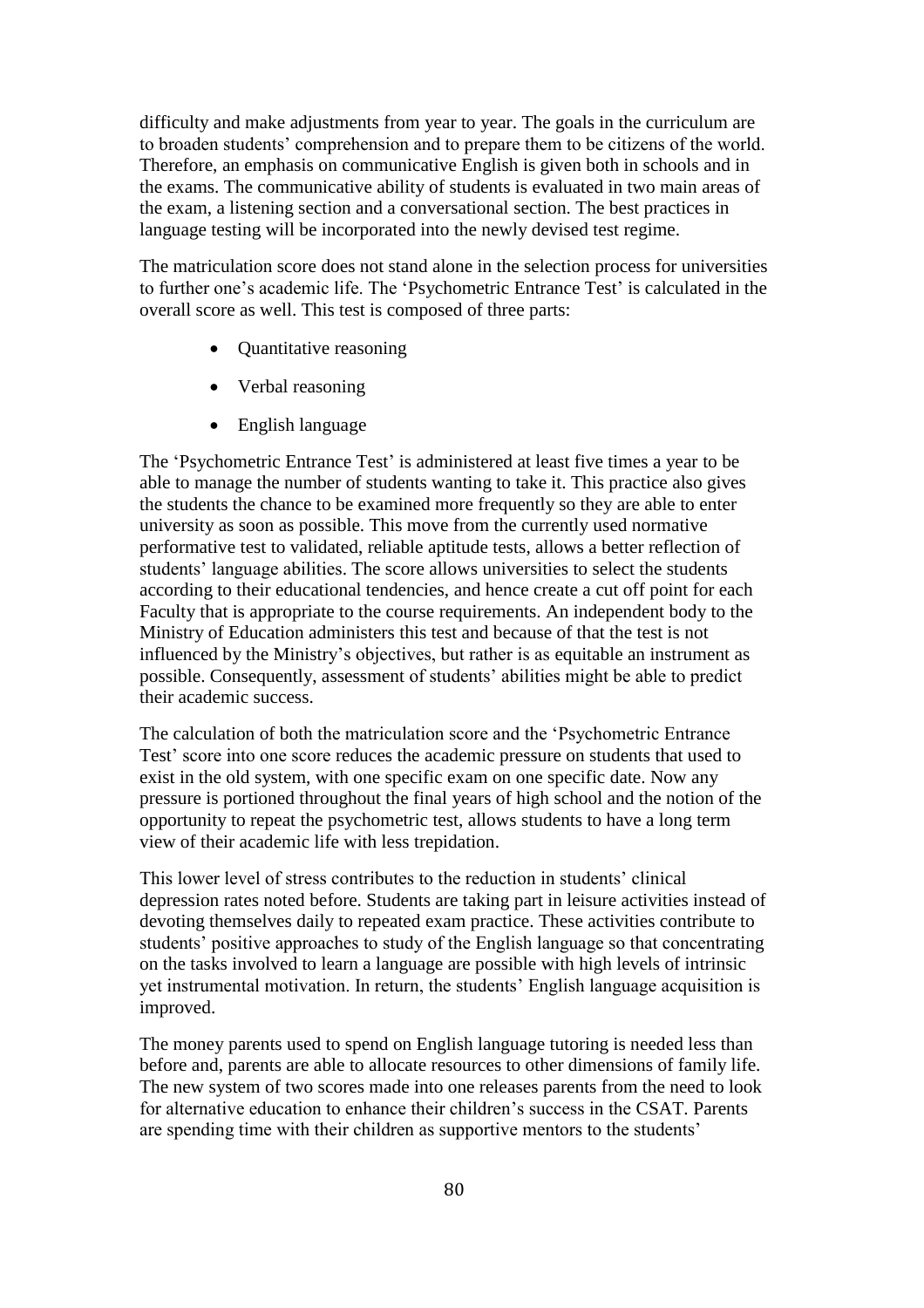academic progress as well as contributors to their social and emotional stability, maturity and development. .

In the new system, teachers are not teaching in a style that aims to succeed in exams. Instead, teachers are developing methods of teaching as a process of learning. Teachers explain topics in various ways, stimulating students to seek knowledge about the use of the English language. The topics include issues from other subjects, such as humanities, science and physical education. In this new approach to teaching English, teachers, as well as students are able to identify with the language taught, as it is not an alien isolated subject. Instead, the English language makes sense to the teachers as it is attached to their previous knowledge and daily lives, helping them to teach the language in a practical way that motivates the students. This approach creates students who do not think mechanically and are able to use the English language in a beneficial way.

The owners of private institutions who were offering courses to gain success in exams in the previous educational structure oppose the changes. Many of the institutes closed as a result of falling demand for the courses offered. As the English language is being taught as a process and not as a mechanism to succeed in an exam, the need for after school courses is less than before. Consequently, a domestic economic downfall has emerged. Private institute owners were forced to close their schools, native speakers who were employed by these institutions were sent back to their home countries, local Korean English teachers and administrative workers lost their employment creating an increase in unemployment which in turn creates pressure on inflation and loss of confidence amongst foreign investors in Korea. The Ministry of Education invests more funds in teachers' professional development, new books and the development of new strategies and methods to teach English. These new expenses demand new budget allocations resulting in a higher distribution of GDP to education, a practice that is not welcomed by other ministries.

The main issue addressed in this scenario is related to the dependency of Korean students on the one exam, CSAT, to gain entry to university. The release of this dependency, with changes to the methods for learning and teaching the English language might reduce clinical depression of students, but can also bring economic concerns.

At the end of the next scenario commentary as to how the scenarios were set up and structured will be given. The commentary will try to outline the process of thinking during the formation of these ideas.

#### **Scenario 3**

English villages were first introduced in Korea to provide an alternative for students who went overseas in search of English education. This simulation of an English speaking society provides students with the opportunity to experience and immerse themselves in English.

In this scenario these English villages are the main source of education, replacing the traditional school system.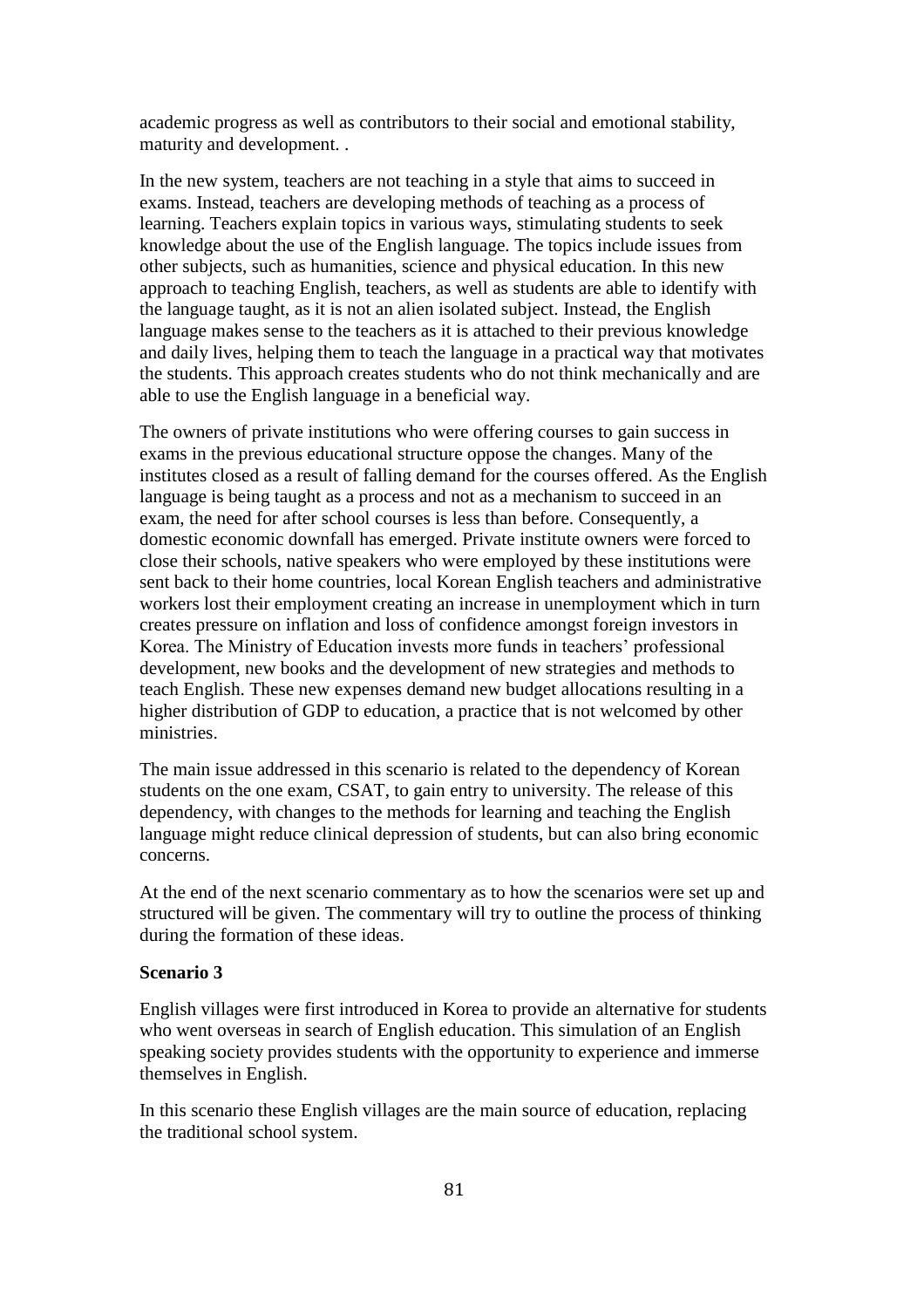The success and popularity of English villages in Korea has led the government to make them the main setting for education based on the Korean curricula from primary through to secondary school. The government supported and financed the shift from the previous school system to establish the model of English villages as the new structure for schools. It converted most schools into English villages with the construction of new buildings to facilitate the new framework. This investment included the adaptation of the curriculum, preparation of teachers for the new system, and advertising campaigns for the public to understand the new approach to education. In relation to this, this new government's transparency gained public support.

Assessment for learning and not of learning partially substituted for the previous reliance on exams, with assessment being a combination of exams and projects done by the students. An ongoing evaluation of students' progress in class is also part of their final results. Students acquire the English language through challenges that are fun and interesting, emphasising study through experiment and experience. The connection to reality and relevance of the subjects being taught is strong and students are able to identify and reflect on themes as personal experiences. As projects are the main tool for assessment, students incorporate the arts with the English language to be able to present their knowledge. Music, films, theatre, plastic arts, design and models, and electronic media are some of the mediums students are using. This conjunction of the study of the English language and the Arts creates a sense of the 'glocal'(Wellman, 2002) as students take part in national and international collaborations and competitions between schools. Students are able to see themselves as part of the world society, they are understood by non-Koreans, and their ideas are well-conveyed. Their projects in different subjects taught at school, do not need adaptation to English and they are able to present them in different international settings. An exchange of knowledge and ideas is done between schools in Korea and outside of Korea. Students are travelling overseas to participate in presentations and competitions, bringing recognition and pride to Korea. These journeys are well covered by the Korean media, supporting the students and their sense of national dignity. Students from overseas come to Korea, carrying with them different concepts about themes they are invited to present. The interaction between Korean students and non-Korean students is informative and relaxed as the barrier of language is almost non-existent.

The Korean family which used to spend money on their offspring's English education is free of this financial burden. Families are involved with the students' school life as the processes of project based learning are comprehensible to them and they support their children's progress. Students have time to socialise with their families, a value that is well promoted within the Korean family.

The connection between the school and the family is strong. Parents feel that they are part of school life because they are invited to presentations, and they initiate many of the community fundraising activities for the students who are going overseas to participate in international collaborations and competitions. At these fundraising events, parents conduct karaoke competitions, Kimchi (Korean fermented cabbage) presentations, and sports competitions. This relationship between family – school – country is advocated in Confucian teachings in that a good family structure leads to a good country structure.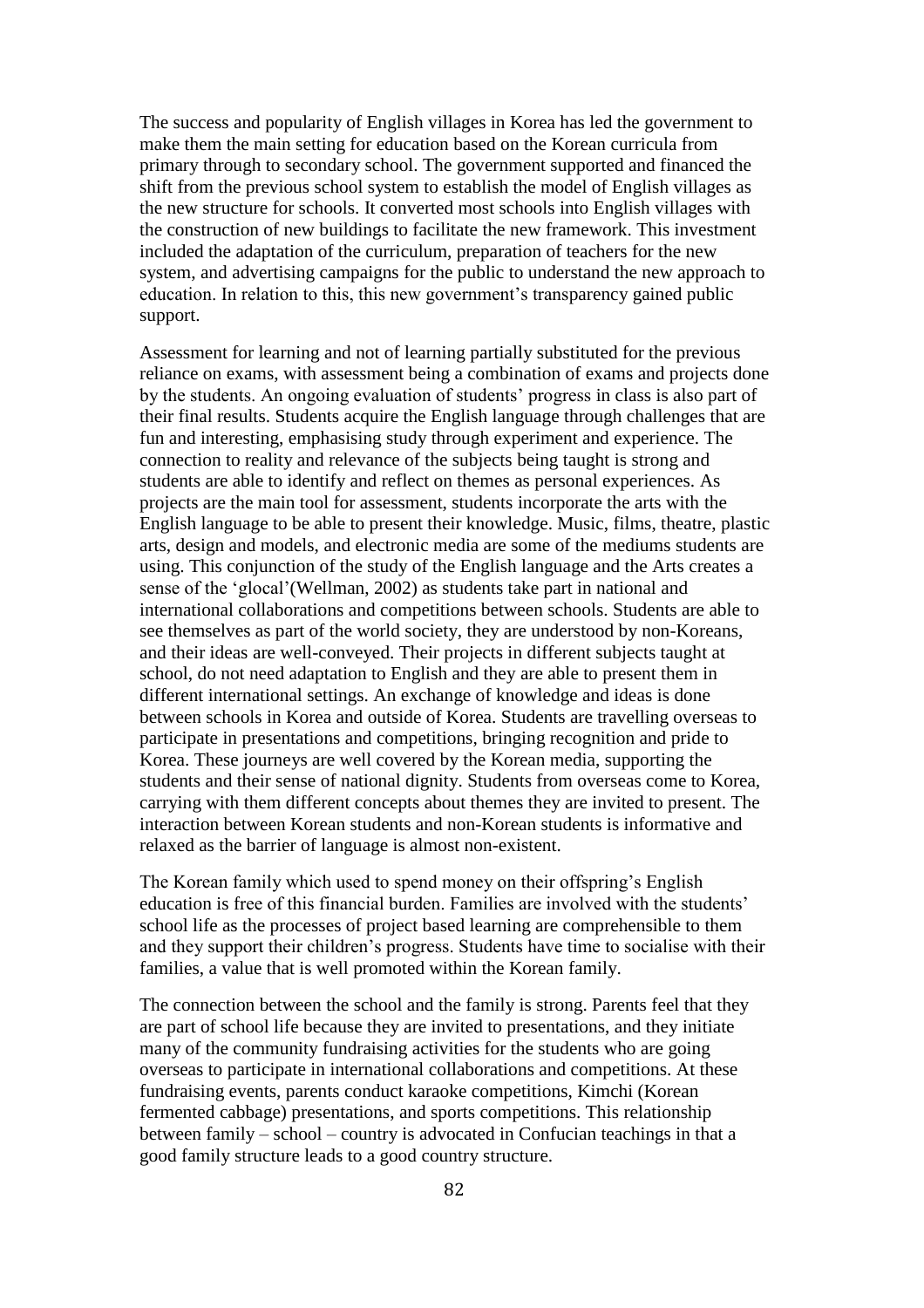Teachers found the change to be difficult in the beginning. Once they went through professional development that helps them understand and implement assessment as learning, their motivation to teach with this new approach is well accepted. Teachers stopped relying on exams to give them an indication to their students' knowledge. Now teachers apply 'learning as process' to their teaching approach, allowing students to participate in reflection and correction of their own progress. The teachers' status was not damaged in the shift as professional development taught teachers how to lead open discussions in the classroom with respect for different opinions and the ability to hear and be heard by all participating students.

Opposition to the shift was mainly based on the wide use of the English language. Language identity disorder is one of the main fears of Korean mothers. The claim is mainly about L2 interference with their children's mother tongue since they are exposed to the English language from primary school. The importance of the Korean language is vital to Korean identity and this significance has long been preciously maintained. The intrusion of the English language into Korean life to such an extent created hostility among Korean nationalists who published articles on this subject, tried to stop the shift with rallies in front of the Ministry of Education and the parliament house in Seoul and by holding protests around schools. Although their actions had no effects, an overview of the new educational system is on the way, with a think tank formed of local and international educators and administrative personal to report on the effects of the change and to suggest modifications to it. The nationalists have already ensured their participation in the hearings and have promised to bring back the old system.

#### **Commentary for the Scenarios**

These three scenarios developed as a result of a thinking and reflection process. The method of scenario planning is not widely used in educational contexts except as a method in the classroom. The adaptation of scenario planning to educational contexts from the field of economics and business management, where it is used more frequently, was the initial purpose for writing these scenarios.

Scenario planning is a process involving group work, in which different actors in the function of the 'business' are invited to hear opinions, reflect and create new imaginative business realities. "The scenario process is best placed to identify the range of possible and plausible cultural interactions and to assess their impact on decision-making and analysis" (K. Van der Heijden, et al., 2002, p. 97).

As a structured analysis, the STEEP analysis is the most common application. It provides management with a framework to consider: Social, Technological, Economic, Ecological, and Political features in the business 'plan' (K. Van der Heijden, et al., 2002).

As a first step, the participating individuals voice their perceptions of the situation from their own perspectives. This exchange of information allows the participants to see the different aspects of the business reality they operate in. Hence, they are able to identify the key gaps in the understanding and knowledge of their organisation. Once comprehension of this information is achieved, a discussion for the purpose of investigation and interaction between the driving forces in the specific situations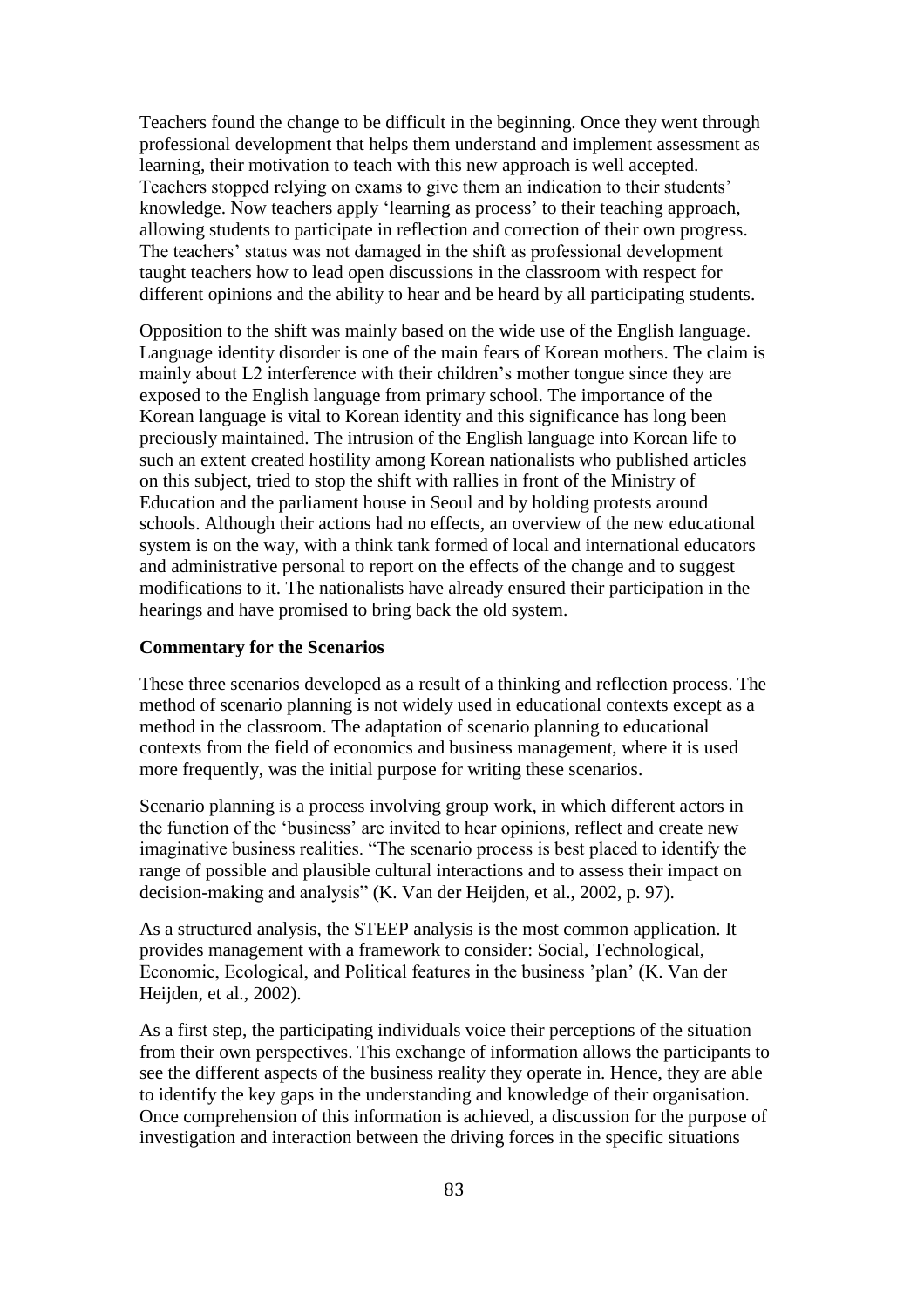can take place. While discussions are underway, the participants experiment with different possible and plausible outcomes.

In the three scenarios outlined above, a positive approach to scenarios was taken. "Positive scenarios can depict the interactions among the many, many parts of the education system: teachers, students, buildings, parents, the local community, new technology, the school-to-work transition, economics, etc." (Ogilvy, 2006, p. 24).

The bird's eye view of the scenario allowed the examination of themes that emerged during the analysis and discussion of the findings. The role of the Ministry of Education, teacher, students, school, family, community and possible criticisms and oppositions to the proposed changes were considered in each scenario. The scenario writing process in this section was a result of self-reflection and the rewriting of ideas. The approach of desk research (Van Notten, 2006) was taken in the analytical process when developing the scenarios. Individually drawing on literature analysis or archive research is at the base of this approach and was adapted in the process to outline the three scenarios. The simulated imagination in this process allowed the researcher to have a holistic view of the Korean English language education methods as they emerged from the analysis and discussion. Systemic reforms to rote learning, exams and motivational learning are proposed in the three scenarios. These allow decision makers to stretch their view of changes in a comprehensive way rather than in a straightforward solution to the problem. The three scenarios do not intend to be predictive of future trends or elements that will influence Korean English language education. In this research they are more for exploratory means, to raise awareness of different ends to an existing problem, to stimulate creative thinking and for the purpose of inspection of societal processes (Van Notten, 2006).

The problems identified in Korean English language education are related to the employability of a grammar-translation approach with the expectations of the outcomes promised by the use of more communicative approaches. This conflict creates tension between the actors taking part in English language education in Korea. The Ministry of Education, which is the authority that decides the methods used to teach English, is seemingly lacking understanding of the problems Korean English teachers face in and out of their classrooms. (H. J. Cho, 1995; Seth, 2002).

In addition, the pressures put on students to excel in exams may evolve into animosity towards the English language and the elevation of the instances of mental depression (M. Lee & Larson, 2000). Families feelings of compulsion to financially support students' private tuition so they can gain extra help with the exams produces tensions within the family and in the social structure of Korean life (D. Shim & Park, 2008).

Scenario 1 abolished the use of rote learning in order for the students, teachers and the Korean Ministry of Education to be able to excecute analytical learning process, individual thinking and students' critical inquiry. The Korean Ministry of Education will adapt to the proposed remodeling of English education in Korea with changes to the curricula, teachers' professional development and the exams that are administedred. While the books published by the Ministry will rearanged to emphasise critical inquiry tasks, students and teachers who will be the active users of these books will gain a better understanding of the English language and its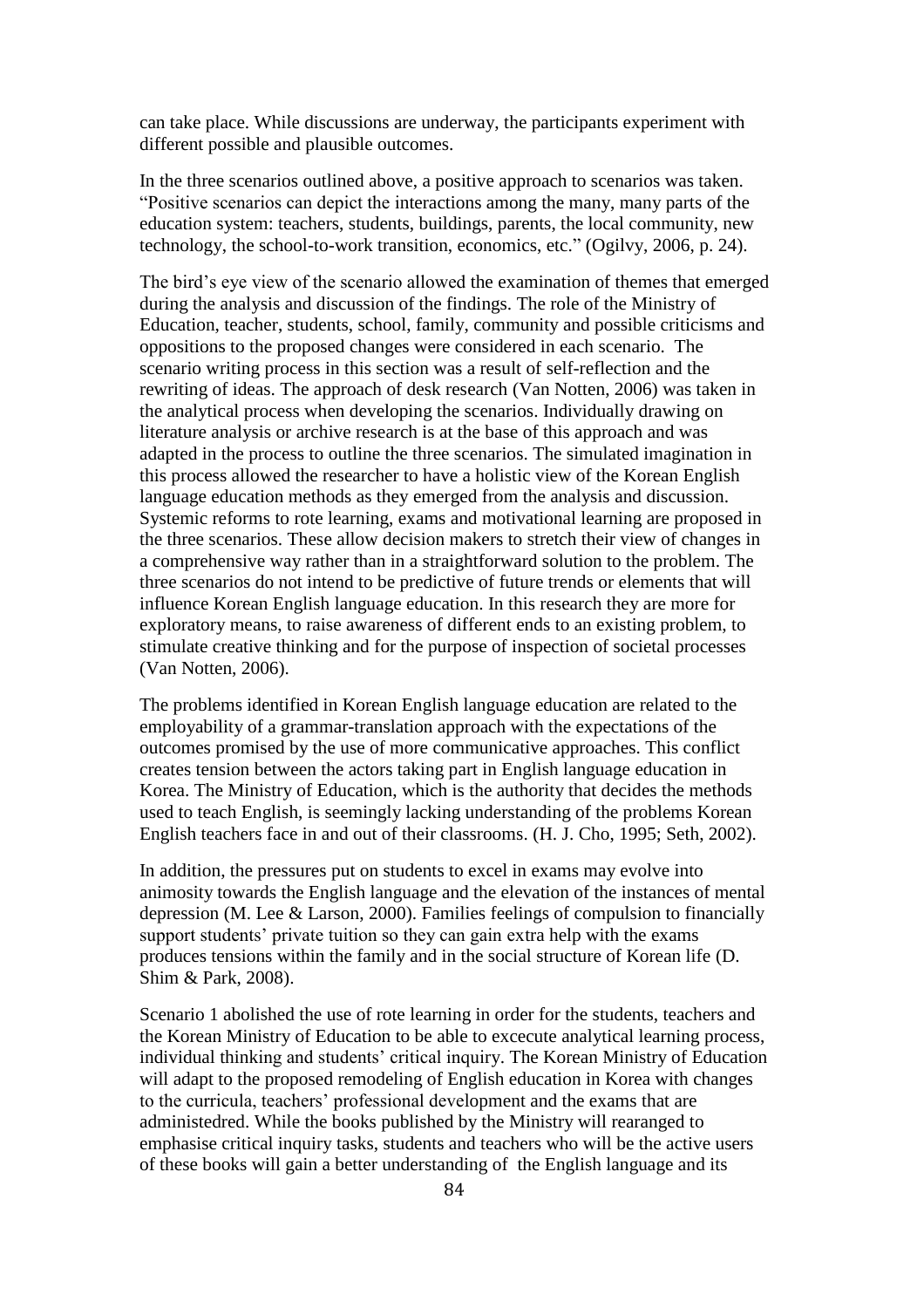function. The concequantial rise of active users of the English language will go align with the Korean government's view of the country being part of an international English community, societal values of Confucian heritage as learners will practise deep approaches to learning and students are more confident to use the English language as they are actively using it in the classroom and out. Notwithstanding the positive outlook of this scenario, nationalist Koreans may object to this change as they see it as a threat to the Korean language. In addition, if the English language is promoted in and out of schools, will this be a threat to teachers respect in class if they are constantly quastioned sometimes are unable to answer question. There may also be a threat to Korean family life if parents are unable to participate in English language activities in and out of school.

The same tensions arise in by Scenario 2, which propose the abolisiom of the college entrance exam. In this scenario, the tensions are more economically related as a cycle of contracting of the English language teaching market can appear. The loss of jobs and private businesses which were part of the booming English exam preparation process forces the government to allocate more funds in the education sector. However, the new reality proposed in this senario reduces the pressur Korean students are facing throughout their schooling years. Depression amongst Korean youth is reduced in this scenario, Korean family life is restored to Confucian values as parents becom supportive mentors to their children and teachers feel more useful as they are teaching the English language and not how to succeed in an exam. The combination of exams to enter university creates a shift of thinking about learning processes.

Exploring these two scenarios and overlooking the possible positives and negatives in each suggested realities that created the thinking about Scenario 3, where a constructive change to the Korean educational system is suggested. The change to a schooling system based on the principles used to implement English villages results in a noticable effect across the curricula.

Scenario 3 stretches reality in various ways. First, school facilities are changed and by doing so an economic 'boom' is created with new jobs and demand for commodoties for school building restrucure and in school supplies. Second, assessment is done to promote learning and not high scores. Students reflect on their assessments and receive constructive critisicm from their peers and teachers. By doing so, students are prompt to criticly think and inquire about their work as well as that of their peers and in turn are better prepared for exams as they see the learnt material in a holistic way. Cross-curricula subjects are incorparated in assessments which promotes students' understanding of the world around them and teachers communicate with each other across different subjects and faculties. Third, parents participation in school life is not only as payees but as an integral part of promoting and developing the connection between the community and the school. This is an important part of Confucian teachings and Korean values.

Korean identity, on the other hand, is at the base of opposition to this change and further thinking is required to be able to reduce language identity disorder that can lead to hostility among Korean nationalists.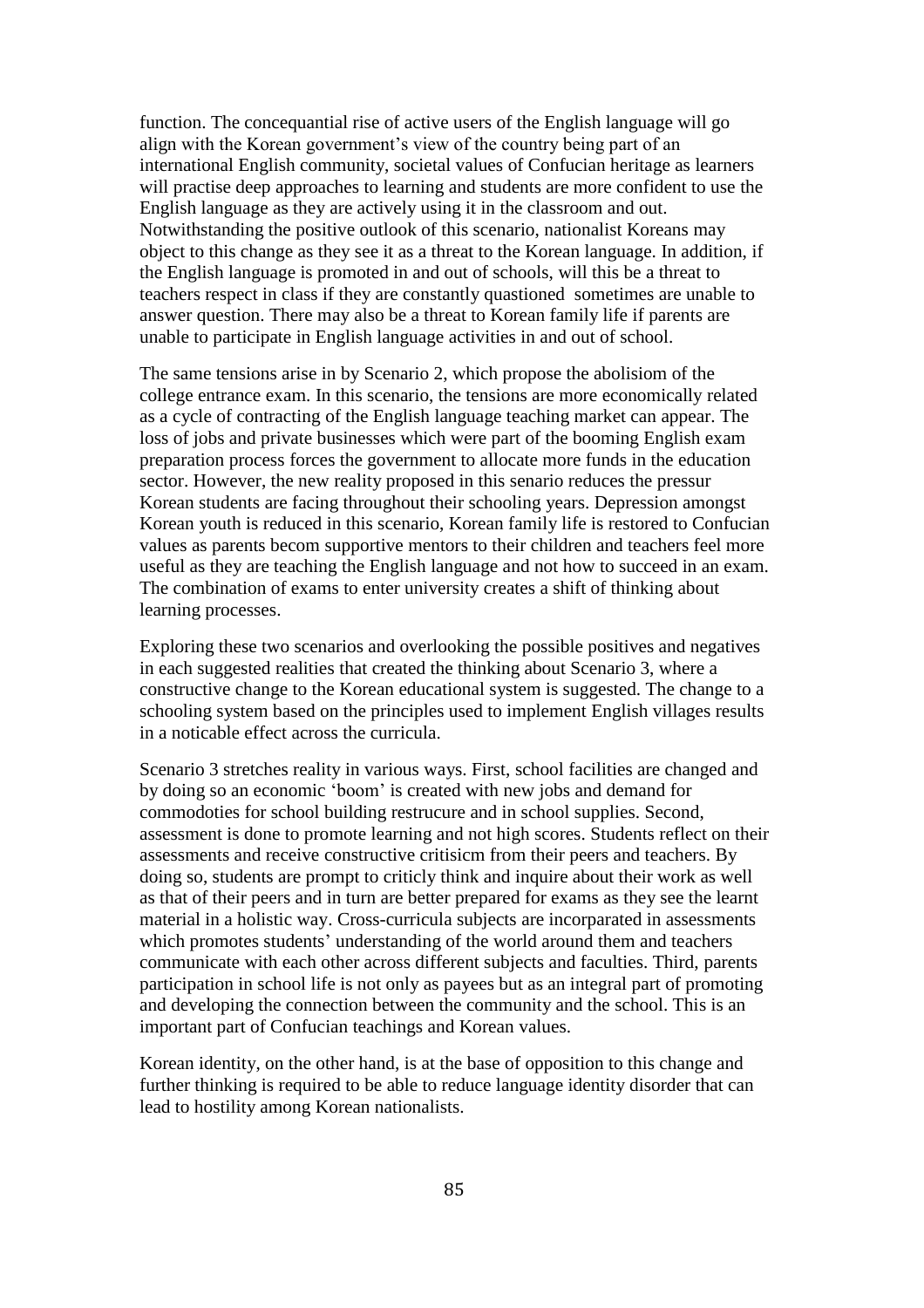Further thinking and reflection is also needed to address the challenges that the three scenarios proposed. They are flexible in their nature, therefore created to aspire forward thinking and generate changes.

Van der Heijden (2002, p. 189) raised attention to "scenario planning as an art rather than a science." In pointing out this aspect of scenario planning, he gave the outcomes of the process an importance for "promoting strategic conversations within and around the organisation." This was the aim of the three scenarios in this research. Instead of proposing solutions to the problems, the researcher is trying to extend thinking about the different aspects of the problems by stretching reality into three 'unthinkable' formulas for English language education in Korea. The stimulation of thinking about distant realities to the current one as noted in the previous Chapters can open a route to possible changes to the current situation. The researcher is aware that these are hypothetical scenarios rooted in reality, not just for the three themes. The Scenario Model for Educational Policy Development that will be presented in the next Chapter emerged when all three scenarios were completed and a tool to enhance communication between the participating actors in education in general in Korea and English education in particular. The processes involved in implementing the model involve the Koran Ministry of Education, teachers, parents and students. The communication between these groups might be helpful in implementing new educational ideas and improving the quality of education in general and English education in particular.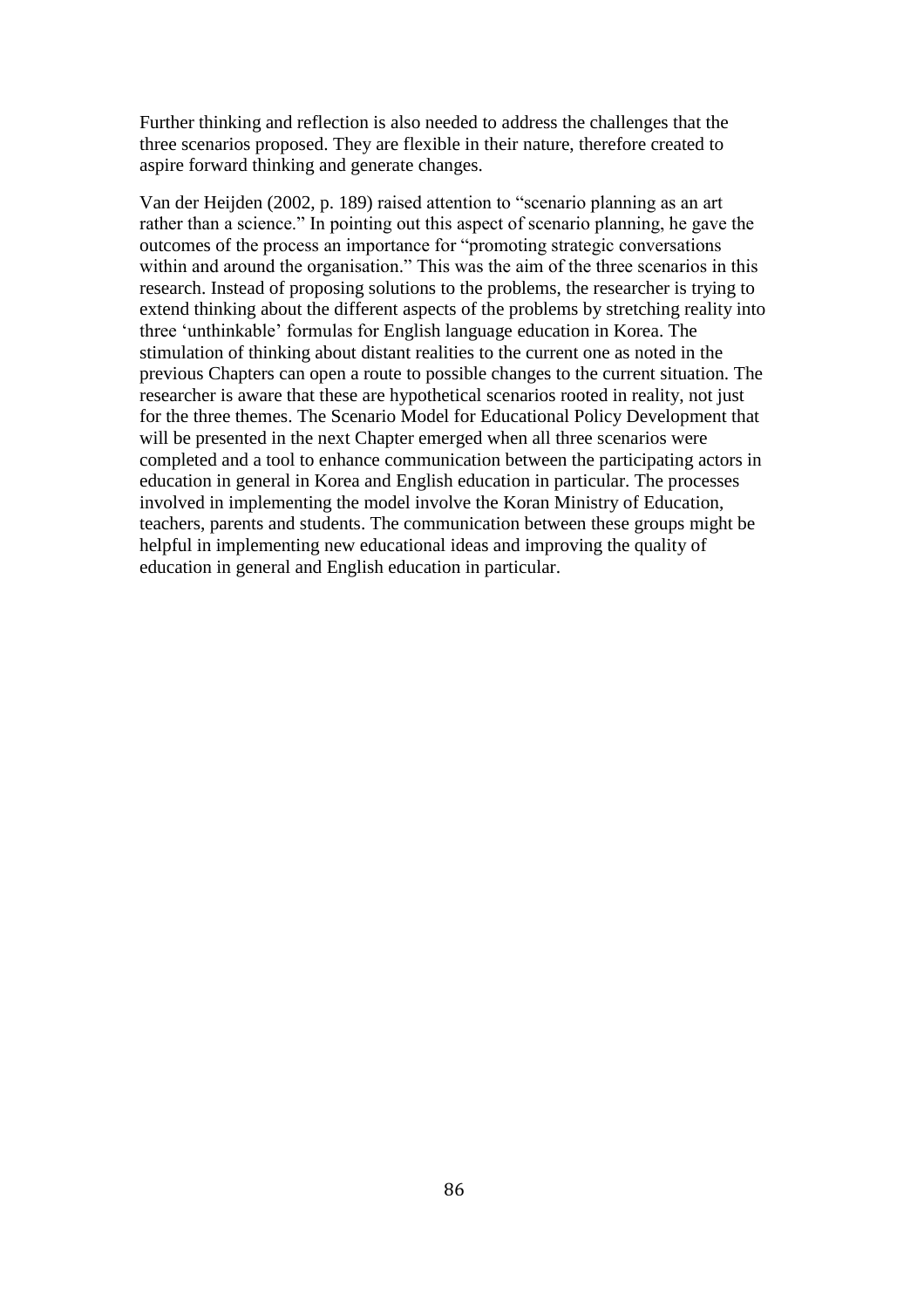## **Chapter 6**

## **Conclusion: Development of a Scenario Model for Educational Policy Development**

Seeking an answer to how do rote learning, national examinations and types of motivation to learn the English language, impact on English language teaching and learning in Korea was the main reason for this research. As the research progressed, a second research question manifested ie. how can scenario building function as a new tool to explore the relevance of the three themes in the Korean context. An investigation of the historical, social, geopolitical and economic aspects of Korean society in relation to English language education enabled me to gain some comprehension of the Koreans' fascination to learn English. It was through personal experience as an English teacher in Korea and desk research of documents about Korean education in general, English language education in particular, and education policy practices that my understanding of Korean English language education was taken to a higher level. Qualitative interpretive research methods have allowed me to discover various features of English language education in Korea, while the information and data collected from diary entries of my professional experiences were a starting point for the research.

Documentary evidence that describes, explains or problematizes the major themes that emerged from the diary entries (rote learning, national examinations and motivation to learn English as a foreign language) was sought. For example, the practice of rote learning as a memorisation technique is a practice seemingly diametrically opposed to the critical thinking learning processes that are widely used in Australian schools (Queensland Government, 2007; Victorian Curriculum and Assessment Authority, 2008).

I searched for data about the socially grounded reasons for the prevalence of rote learning, the connection Koreans make between rote learning and success in exams, and the implications of rote learning on the outcomes of teaching and learning the English language. These technique of secondary or literature research created assimilations and tensions to affirm and contradict my diary entries. An ongoing reflective process continued as I gathered documents that prompted new ideas and guided my thinking into new directions.

Two sides of language teaching exist in parallel and sometimes in opposition to each other, the teaching of skills for linguistic competence and the teaching of skills for language performance. These profoundly different approaches to language teaching can be found in Korea in different forms. Exponents of the teaching of skills related to linguistic competence champion the development of language learning through knowledge of grammatical rules. The language learner is meant to become a conscious user of the language through control of linguistic rules. The user of the language is required to memorise the structures, vocabulary and routines of the language and is then expected to engage this memorised knowledge consciously.

On the other hand, the main aim of teaching language performance skills is for the development of language through the use of language to allow learners to function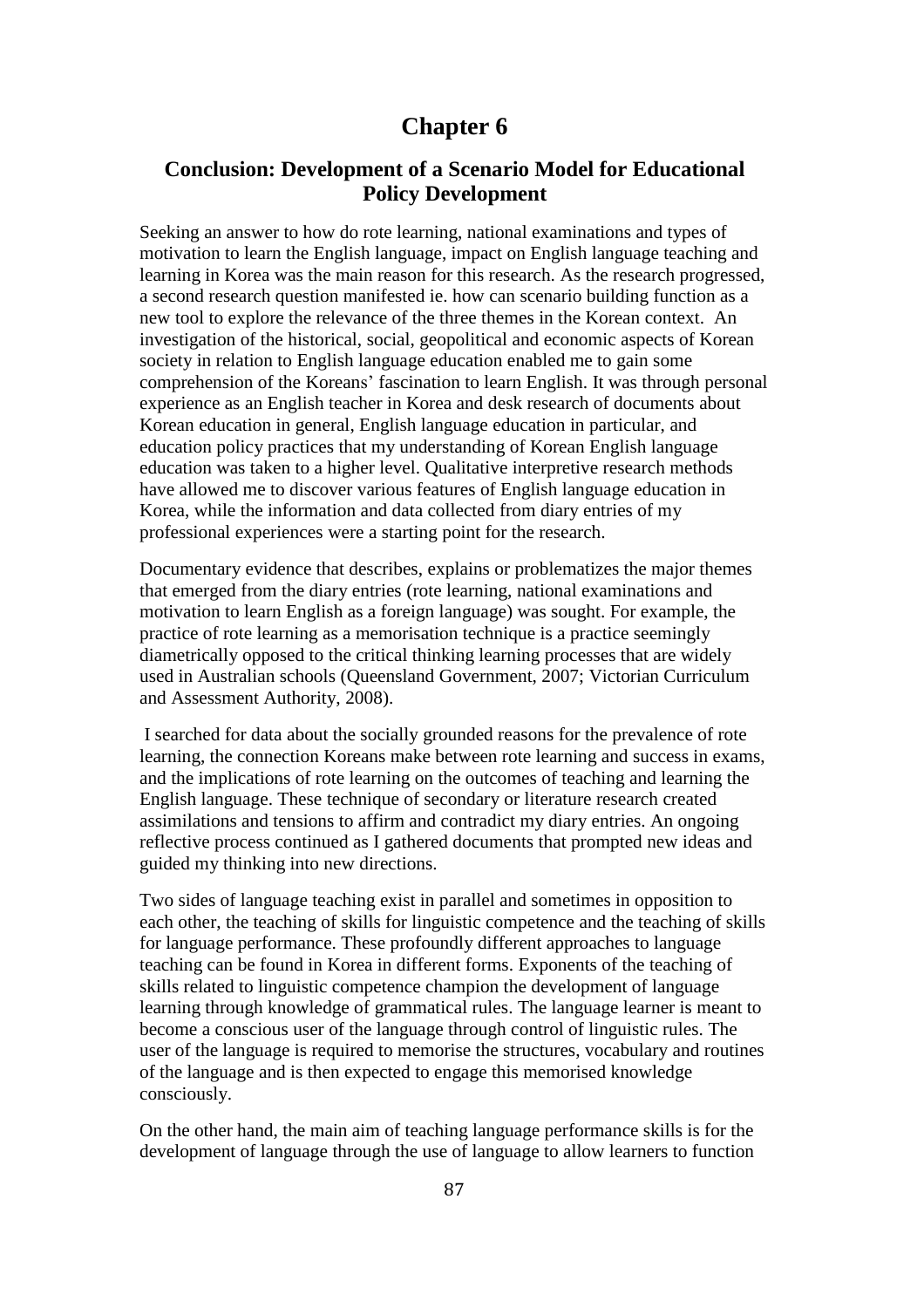in settings where the language is actually used, not rehearsed. The learning of grammatical structures is inductive as learners are focused on the function of the language in the target culture and actively interact with other students and teachers so they can creatively practise the language for meaningful purposes.

The conflict between the two approaches is evident in Korea. The grammar translation method, in which passages of language are translated from one language to another, rote learning, in which new vocabulary and full sentences are memorised without being comprehended, and the target of achieving high scores in the college entrance exams, are the main and expected outcomes of the teaching methods that focus on linguistic competence. The Korean government is trying to shift language teaching methods from an emphasis on linguistic competence to those related to the improvement of language performance by making changes to the sixth and the current seventh Korean national curriculum. For example, the hiring of native speakers in public schools in the English Program In Korea (EPIK) system is used to support and improve the spoken English proficiency of Korean English language teachers and to expose students to 'native' accents (English Program In Korea, 2010b). Additionally, the government supports and funds English villages, where students are 'immersed' in the English language through a simulation of an English speaking society, with native speakers as instructors (Korea Press Foundation., 2007). In these villages the students are encouraged to use English in authentic settings, following a communicative approach to the learning of skills related to language performance.

This conflict between the teaching of skills related to linguistic competence and language performance has generated three possible scenarios. A bird's eye view of the scenarios enabled me to suggest variations to existing educational structures, based on the information gathered about Korean society and English language teaching and learning practices in Korea. The actors in each scenario were Korean English language teachers, Korean English students, Korean families, the Korean government, and opponents to the new proposed changes. During the development of the scenarios, I had to think about the possible reactions of each of the actors to the possible changes. I also had to reflect on the connections between the actors as they form the Korean society. Although scenario planning is a method used in a group think tank, I adapted the process as a method for constant reflection and redrafting of 'how' the actors will respond to the changes made to the system. Discussions with colleagues were a part of the development of the scenarios and led me to a "Scenario model for education policy development" that can be applied at various levels: government, school system, school administrators, and teachers.

It was not anticipated that the process of seeking answers to the two research questions, would result in a new model of educational policy development. The incorporation of educational scenario writing into a general approach to policy investigation has opened new ways of researching educational questions appropriate for both Korea and other countries. While being similar to other research processes such as action research and action learning, the inclusion of scenario writing not only concentrates attention of participants on current circumstances, but also provides a mechanism for considering future strategies.

The Scenario Model for Education Policy Development outlined in the diagram below is based on the work of Wenger and Snyder (2000) about 'Communities of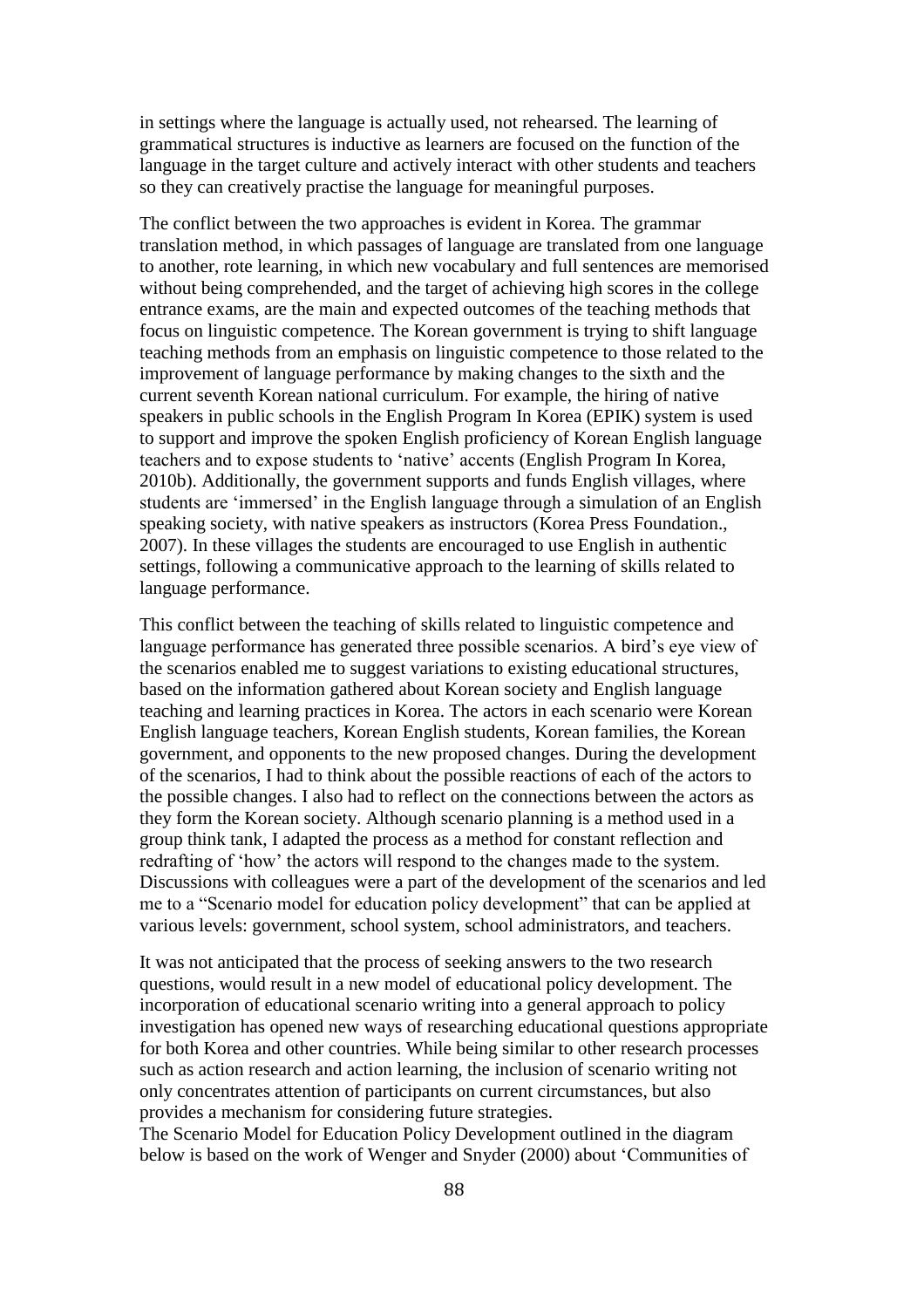Practice'. Initially the idea behind Communities of Practice was developed for business purposes but has been adapted to the educational environment to suggest a similar process of thinking and implementation of ideas. In essence, Communities of Practice are "groups of people informally bound together by shared expertise and passion for a joint enterprise" (Wenger & Snyder, 2000, p. 139). It is a practice that was in use for centuries e.g. in the form of artisan guilds in the Middle Ages. The participants of 'Communities of Practice' share their experiences and knowledge to gain better understanding of situations, solve problems, and help develop creative thinking for the betterment of a community. This free-flowing environment of ideas exchange and discussion is essential for the evolution of society in general and specifically with educational themes (Barab & Duffy, 2000). Outcomes of 'Communities of Practice' can "drive strategy, generate new lines of business, solve problems, promote the spread of best practice, develop people's professional skills, and help companies recruit and retain talent" (Wenger & Snyder, 2000, p. 140). In the educational context and in particular in Korea this type of model can enhance communication between the active participants in English language education in Korea and develop awareness of impediments for policy makers and policy implementers. The model suggests that people with interest in 'progress' and change will be the most welcome in the 'Community of Practice'.

This model may be especially important in the Korean educational context, as the Korean society is a top down society: hierarchal and Confucian based. The formation of an educational Community of Practice will consequently and necessarily include Ministry of Education representatives, municipal and provincial education office authorities, Korean teachers' union representatives, school principals, student representatives, and parents' association representatives. The combination of all actors affected by English language education in Korea is important, as it does not impose any external culturally influenced ideas if external advisers were asked to participate. The model was developed as data gathered and analysed during the course of this research exhibited tensions between various active groups in English language teaching and learning in Korea. Issues that came out of primary and secondary documents involved tension, miscommunication and distrust between, the Korean national curriculum and the teachers' union (H. J. Cho, 1995; Korea Institute for Curriculum and Evaluation, 2002; Seth, 2002), Korean families and the Korean Ministry of Education (J. H. Lee, 2004), students and the Korean education system (H. J. Cho, 1995; Y. E. Cho, 2007; OECD, 1998; Seth, 2002) and the Ministry of Education and municipal or provincial office of education (Seth, 2002).

I conclude that the Scenario Model for Educational Policy Development is possible means to help resolve the tensions created by the above forces. At least the Scenario Model would develop an environment of communication, discussion, suggestion solutions and reflections about their effectiveness that could eventually contribute to the benefit of English language teaching and learning in Korea and could allow a combination of various goals to be achieved.

The Scenario Model of Educational Policy Development is composed of the following:

• Issues and protocols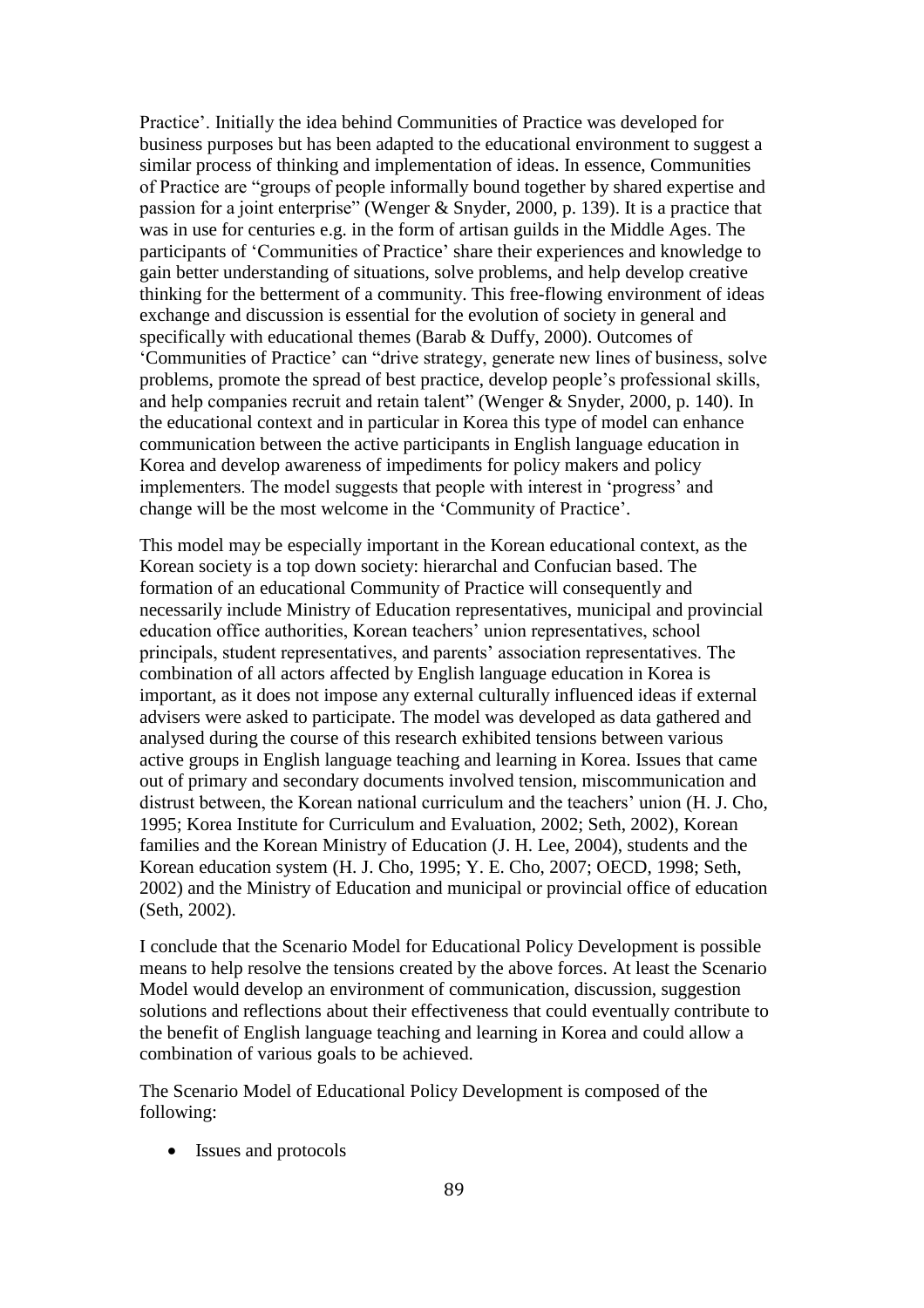- Clarification and review
- Scenario conceptualisation
- Implementation of policy

The first step to implement the model is acknowledgment of issues and protocols. This stage is important as it defines the direction of the thinking processes. Protocols can be accessed through formal publications while the issues are proposed by the participants of the thinking process, each with their own concerns. Establishing the issues and protocols that are under consideration focuses the attention of the group for the first cycle of the model. In the Korean example, a new curriculum for English education can be developed. The Seventh current curriculum can be accessed through the Ministry of Education and issues that emerged from the implementation of this curriculum can be raised for discussion. Each participating group will gather information for the next stage of 'clarification and review'.

In the clarification and review phase, the information each group gathers will be presented to the participants. As each group has different concerns, information about the protocol is submitted from different points of view. During this stage, recurrent issues, problems and concerns are discussed and organised into themes. In the Korean example, a change of practice has already begun, as communication and exchange of concerns is being done and communication between the participating parties is achieved. Teachers can explain the difficulties to implement the communicative approach to English language teaching, students can describe their lack of interest in learning more communicative language when it is not tested in the college entrance exams, and parents can advise of the extra private lessons they have to pay for, while the Ministry of Education can explain its reasons for the change in approach to English language teaching. This would then provide data for the 'Scenario conceptualisation' stage.

The Scenario Conceptualisation involves the participant groups developing scenarios they think are suitable to solve the problems and issues raised in the previous stages. The scenarios are drafted as solutions that can be implemented and are not presented as extreme 'realities' that will not be accepted by one participating group or another, or that will be too difficult to implement. The changes proposed in the scenarios should satisfy more than one participating group, and while it might not satisfy all, the other participating groups should be able to understand the benefits that supposedly emerge from it. This is an important part of the Scenario Conceptualisation stage, as the model is based on constant thinking and reflecting so participating groups should not withdraw from the process because their ideas were not addressed. In the Korean example, teachers might draft a scenario where classes are smaller and professional development in communicative language teaching techniques is undertaken. The students' group and the parents' group might see an advantage in small classes but not in professional development programs. The Ministry of Education and the municipal officers' groups might see an advantage in professional development but programs realise the expense of smaller classes. However, if all participating groups agree that some benefits can be raised from the scenario then the next stage can commence.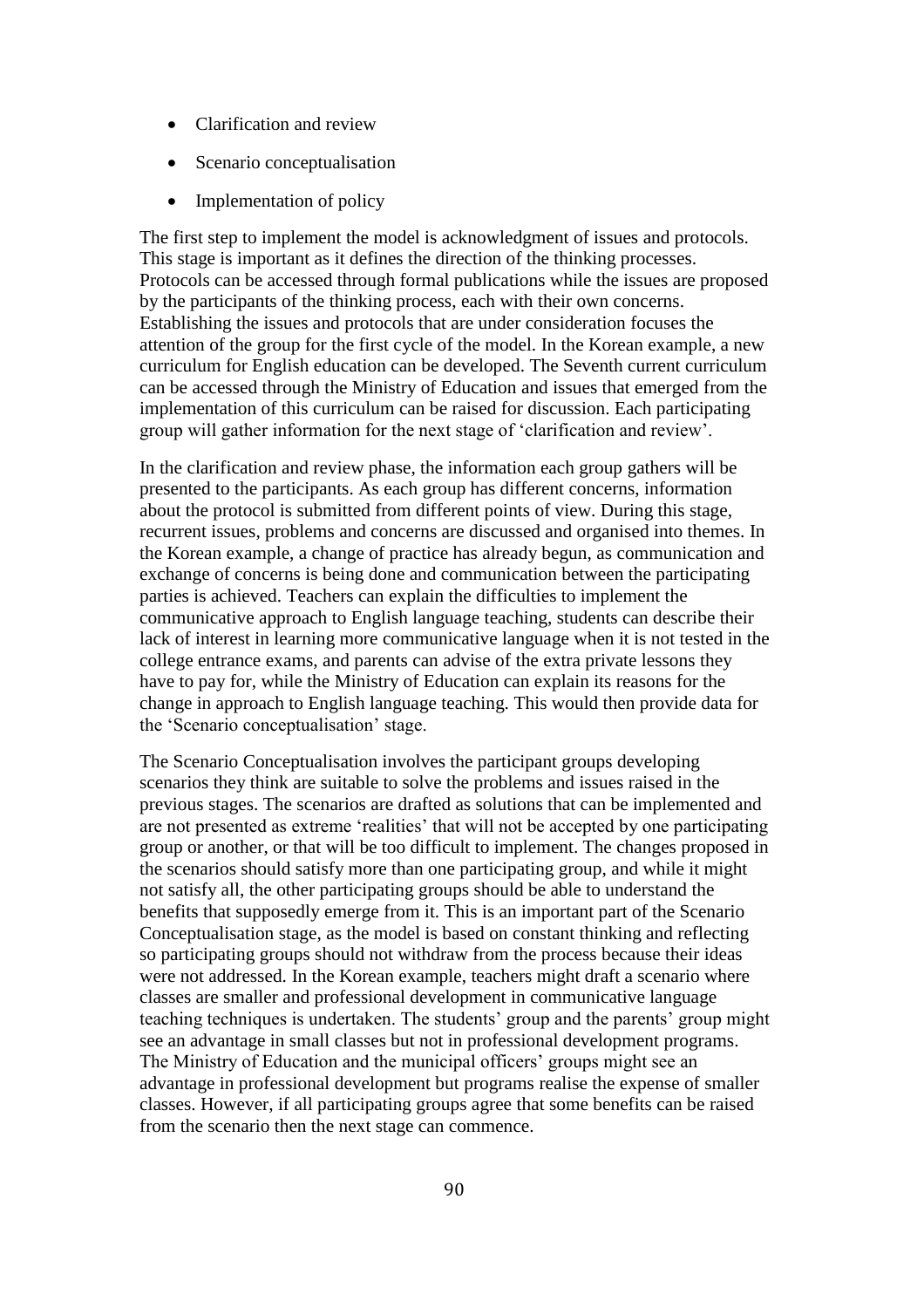Implementation of policy is the stage where the scenarios become reality. The participating groups agree on the scenario with the most benefits to all participants and the implementation of this begins. A time frame is established to examine the new policy, while participating groups contribute to the implementation of the new policy as they acknowledge the importance of the process. At the end of the trial period, a new cycle of the model may begin, where new issues and protocols are examined by each of the participating groups.

As the development and evolution of systems should not stop, the cycle of the Scenario Model of Educational Policy Development can continue. It is important to keep information flowing between different agents of society or organisations, so that issues can be addressed and solutions suggested and trialled.



The journey of my research acquainted me with new ideas and possibilities of education in general and specifically with English language education. As a teacher, I understand better the forces in educational systems, schools and classes. The documents I gathered meant I had to confront different ideas about curriculum development, language teaching approaches, motivation of students and teachers and the complexity of a society that strives for and rewards academic success. My thinking about teaching and learning English has changed as I am able to observe the situation from the students' points of view and the teachers' points of view. However, further research is needed to accomplish an optimal balance between societal forces, policy makers' notions and outcomes of the combination of the two. Implementation of the Scenario Model of Educational Policy Development is one means to scrutinise the functionality of this model and to propose possible changes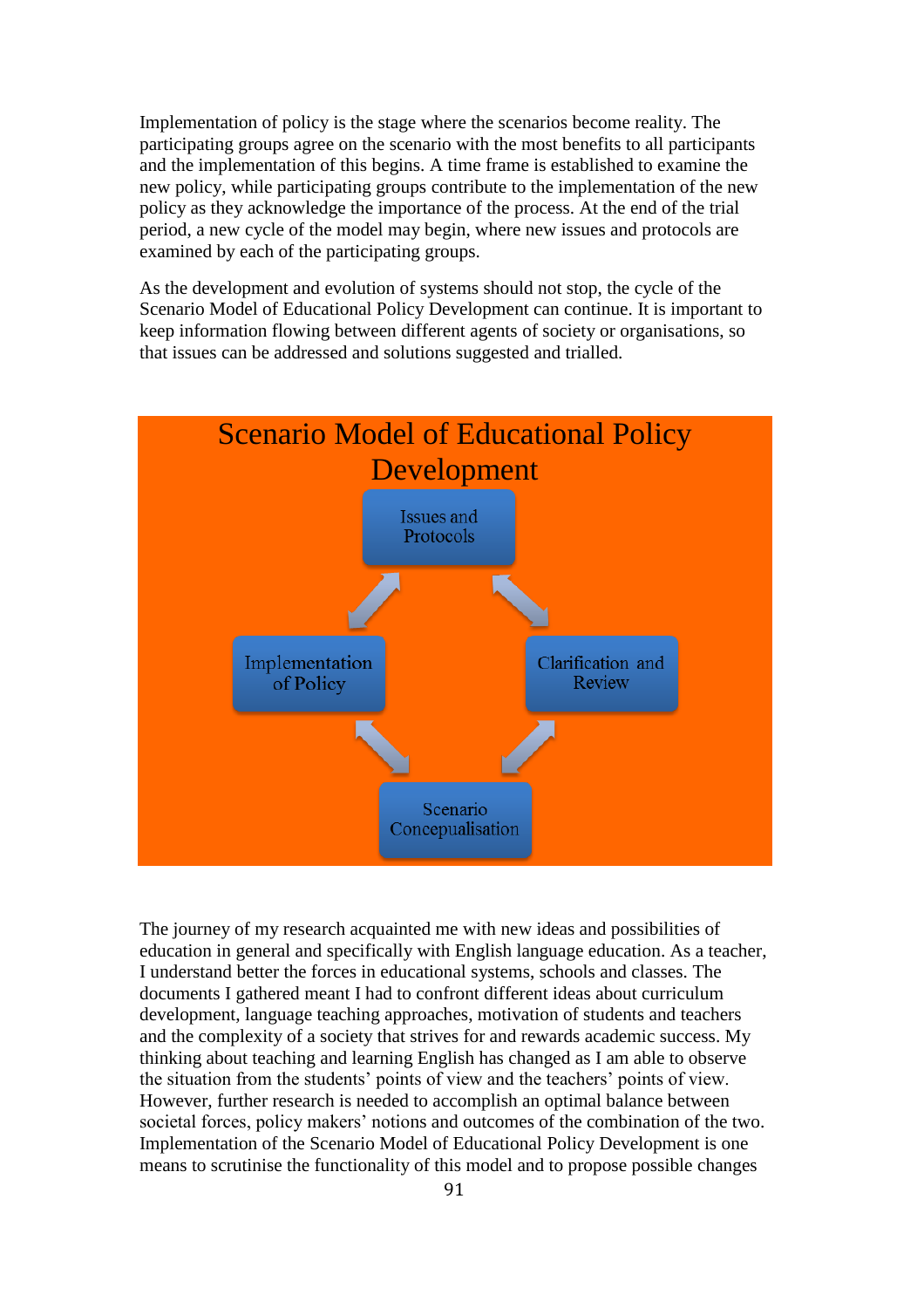that can enhance its utilisation. Further research is also needed in the areas of social change in Korea in general and curriculum changes in the Korean education ministry in particular.

Korean society is a fascinating combination of tradition, the will to progress, and the desire to be part of the 'global village' yet keep traditional cultural practices. It is important for me to remain abreast of the ongoing changes in Korea to be able to further my research and hopefully reveal unknown perspectives about Korea and English language education.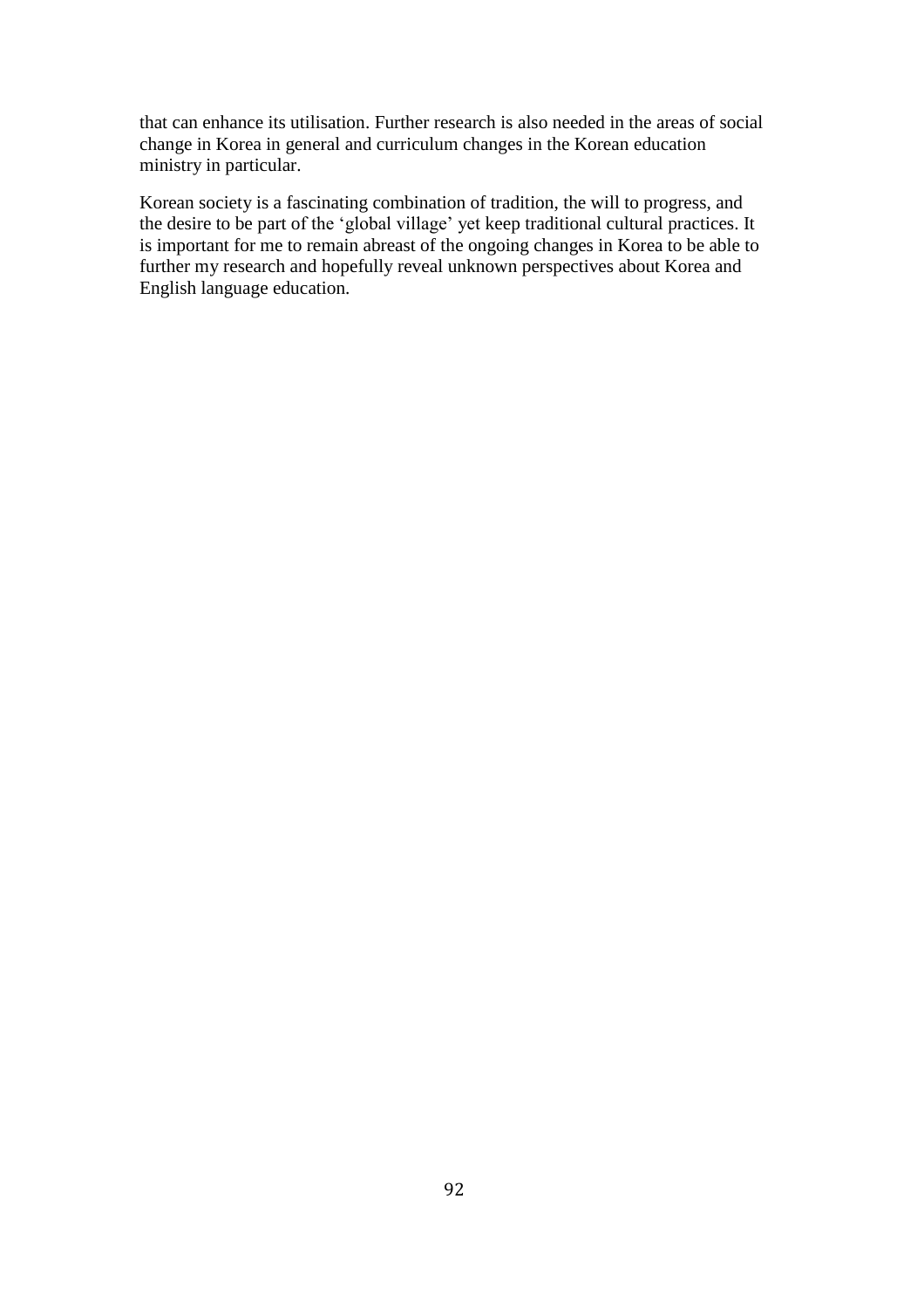### **References**

- Alaszewski, A. (2006). *Using diaries for social research*. London: Sage Publications Ltd.
- Angelil-Carter, S. (1997). Second language acquisition of spoken and written English: Acquiring the skeptron. *TESOL Quarterly, 31*(2), 263-287.
- Asher, J. J. (2003). *Learning another language through actions.* (6th ed.). Los Gatos: Sky Oaks Productions.
- Atkinson, P., & Hammersley, M. (1983). *Ethnography: Principles in practice*. London: Tavistock.
- Babbie, E. (2007). *The practice of social research*: Belmont, Calif: Wadsworth Pub Co.
- Baik, M. J. (1992). Language Shift and Identity. *Journal of Asian Pacific Communication, 3*(1), 15-31.
- Barab, S., & Duffy, T. (2000). From practice fields to communities of practice. *Theoretical foundations of learning environments, 1*, 25-55.
- Becker, H. S. (1998). *Tricks of the trade: How to think about your research while you're doing it.* Chicago: University of Chicago Press.
- Blair, R. W. (1991). Innovative approaches. In M. Celce-Murcia (Ed.), *Teaching English as a second or foreign language* (2nd ed.). Boston: Heinle & Heinle Publishers.
- Bogdan, R. (1992). *Qualitative research for education: An introduction to theory and methods* (2nd ed.). Boston: Allyn and Bacon.
- Bolger, N., Davis, A., & Rafaeli, E. (2003). Diary methods: Capturing life as it is lived. *Annual Review of Psychology, 54*(1), 579-616.
- Bosk, C. (1979). *Forgive and remember: Managing medical failure.* Chicago: University of Chicago Press.
- Bourdieu, P. (1977). The economics of linguistic exchanges. *Social Science Information, 16*(6), 645-668.
- Bourdieu, P., & Passeron, J. C. (1977). *Reproduction in education*. Beverly Hills: Sage.
- Bourdieu, P., & Thompson, J. B. (1991). *Language and symbolic power*. Cambridge: Polity.
- Bowles, S., & Gintis, H. (1976). *Schooling in capitalist America: Educational reform and the contradictions of economic life*. London: Routledge & Kegan Paul Ltd.
- Brown, H. D. (2001). *Teaching by principles: An interactive approach to language pedagogy* (2nd ed.). White Plains, NY: Longman.
- Brown, K. L. (2003). From teacher-centered to learner-centered curriculum: Improving learning in diverse classrooms. *Education, 124*(1), 49-55.
- Brush, T., & Saye, J. (2000). Implementation and evaluation of a student-centered learning unit: A case study. *Educational Technology Research and Development, 48*(3), 79-100.
- Bush, T. (2002). Authenticity reliability, validity and triangulation. In M. Coleman & A. R. J. Briggs (Eds.), R*esearch methods in educational leadership and managment*. London: Paul Chapman.
- Celce-Murcia, M. (Ed.). (1991). *Teaching English as a second or foreign language*  (2nd ed.). Boston: Heinle & Heinle Publishers.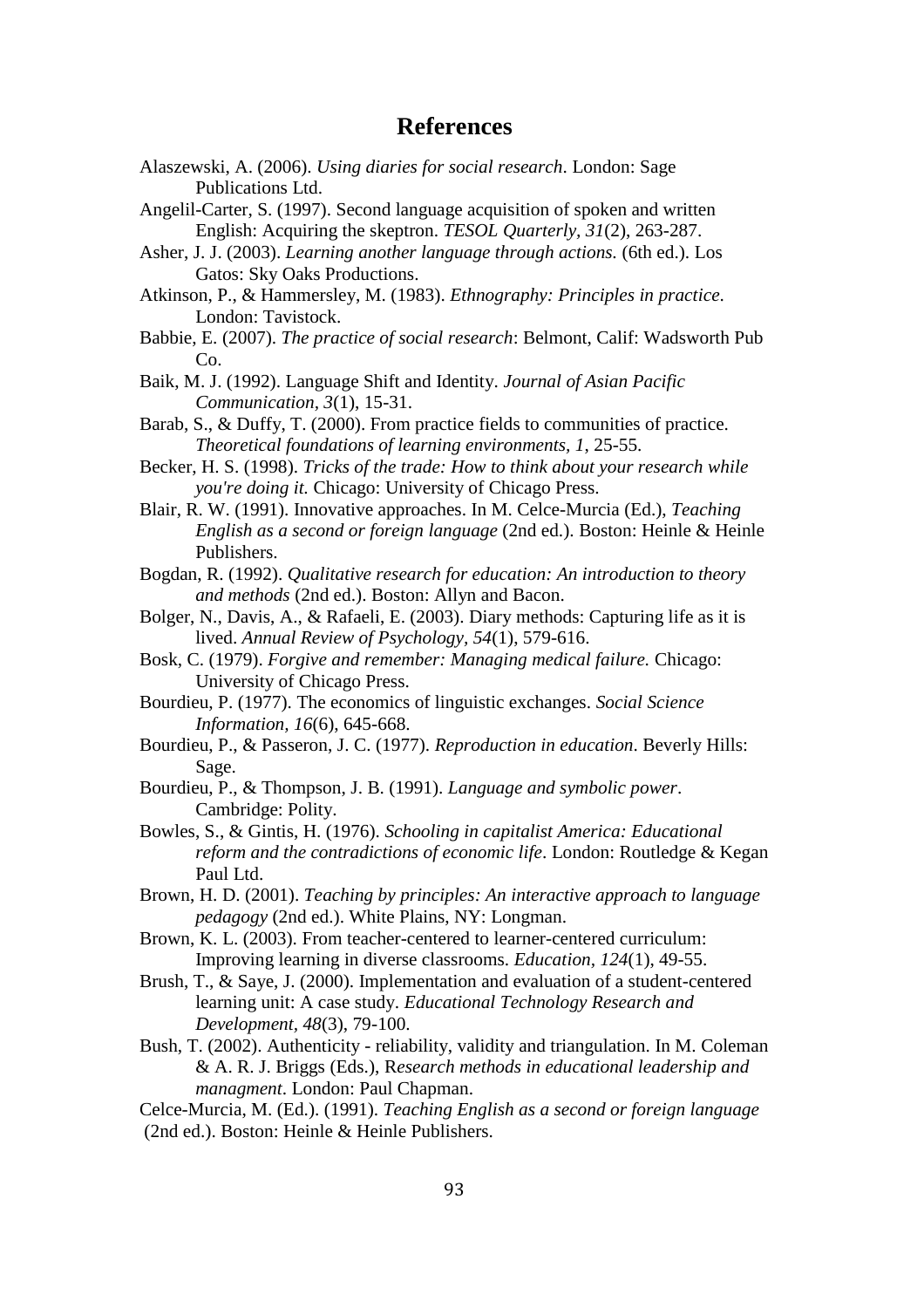- Cenoz, J., & Genesee, F. (1998). *Beyond bilingualism: Multilingualism and multilingual education.* Clevedon: Multilingual Matters Ltd.
- Chang, S. S. (2003). *Patterns and changes of educational attainment in Korea.* Paper presented at The annual meeting of Research Committee on Social Stratification and Mobility, Tokyo, Japan.
- Cheng, S. (1990). Understanding the culture and behaviour of East Asians: A Confucian perspective. *Australian and New Zealand Journal of Psychiatry, 24*(4), 510-515.
- Cho, H. J. (1995). Children in the examination war in south Korea: A cultural analysis. In S. Stephens (Ed.), *Children and the politics of culture*. Princeton: Princeton University Press.
- Cho, Y. E. (2007). *The diaspora of Korean children: A cross-cultural study of the educational crisis in contemporary South Korea* (Doctoral dissertation)*.* Retrieved from Proquest Dissertations and Theses.(AAT 3278274)
- Choi, M. (1997). Korean students in Australian universities: Intercultural issues. *Higher Education Research and Development, 16*(3), 263-282.
- Chomsky, N. (1968). *Language and mind*. New York: Harcourt, Brace & World.
- Collins, S. G. (2005). 'Who's this Tong-il?': English, culture and ambivalence in South Korea. *Changing English, 12*(3), 417-429.
- Corbin, J. M., & Strauss, A. (1990). Grounded theory research: Procedures, canons, and evaluative criteria. *Qualitative Sociology, 13*(1), 3-21.
- Courtney, M. G. R. (2008). *International posture, L2 motivation, and L2 proficiency among South Korean tertiary EFL learners.* (Unpublished Master's thesis.) The University of Waikato, Hamilton, New Zealand.
- Cumings, B. (1997). *Korea's place in the sun*. New York: WW Norton.
- Dahlin, B., & Watkins, D. (2000). The role of repetition in the processes of memorising and understanding: A comparison of the views of German and Chinese secondary school students in Hong Kong. *British Journal of Educational Psychology, 70*(1), 65-84.
- Deci, E. (1975). *Intrinsic motivation*. New York: Plenum Press.
- Degroot, A., Dannenburg, L., & Vanhell, J. (1994). Forward and backward word translation by bilinguals. *Journal of Memory and Language, 33*(5), 600-629.
- Denzin, N. K., & Lincoln, Y. S. (Eds.). (2003). *Strategies of qualitative inquiry*  (2nd ed.). Thousand Oaks: Sage.
- Deputy Prime Minister's Press Office (2009). *Applications open for the new partnership fund to boost Asian languages in schools*. Retrieved June 15, 2012 from

http://www.deewr.gov.au/Ministers/Gillard/Media/Releases/Pages/Article\_0 90324\_134358.aspx

- Dewey, J. (1916). Democracy and education: An introduction to the philosophy of education. Retrieved from http://Macmillan.com.au
- Dörnyei, Z., & Csizér, K. (2002). Some dynamics of language attitudes and motivation: Results of a longitudinal nationwide survey. *Applied Linguistics, 23*(4), 421-462.
- Edelson, D., Gordin, D., & Pea, R. (1999). Addressing the challenges of inquirybased learning through technology and curriculum design. *Journal of the Learning Sciences, 8*(3), 391-450.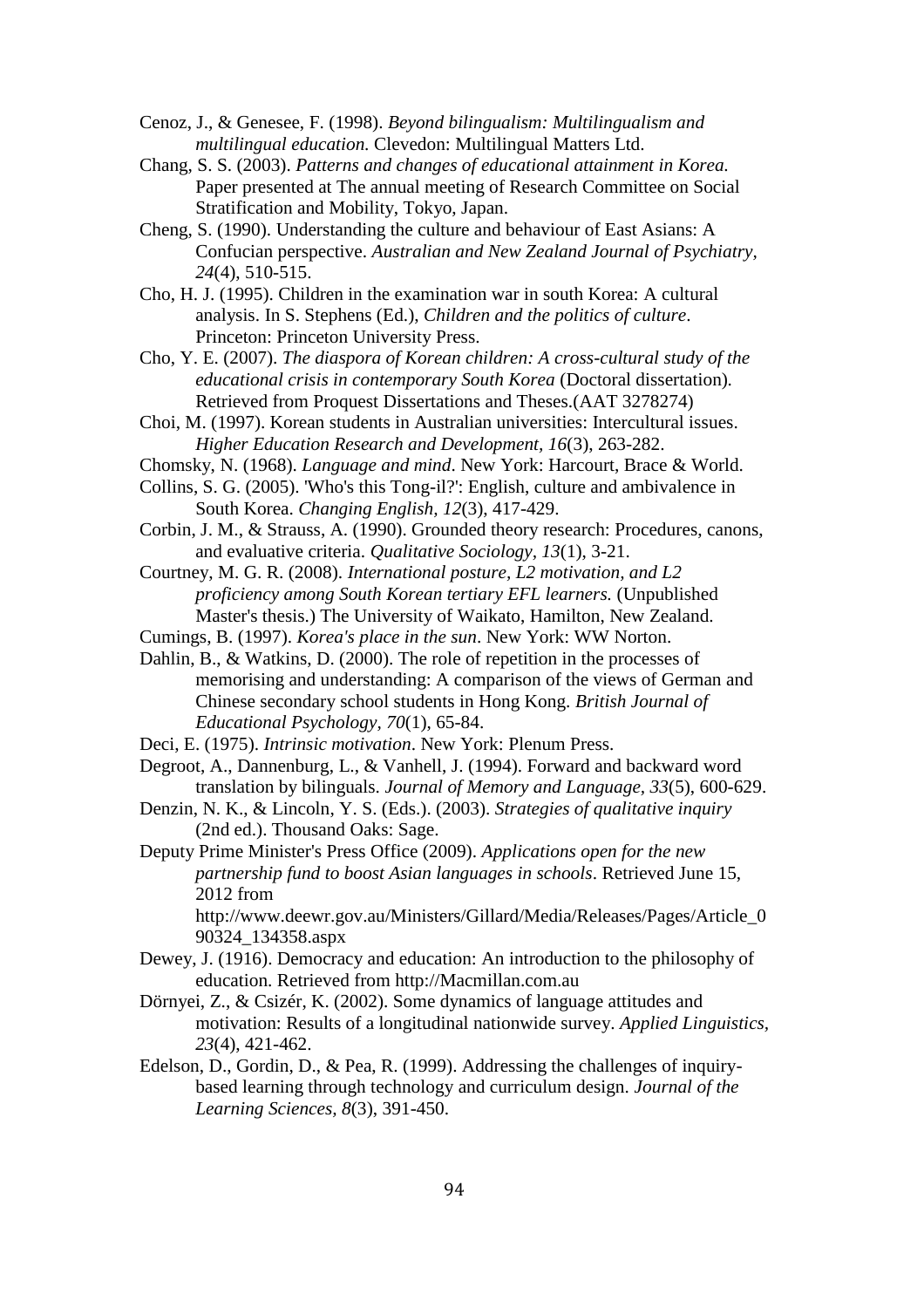- Ellis, N. C., & Sinclair, S. G. (1996). Working memory in the acquisition of vocabulary and syntax: Putting language in good order. *The Quarterly Journal of Experimental Psychology A, 49*(1), 234-250.
- English Program In Korea (2010a). *Eligibility.* Retrieved October 18, 2010 from www.epik.go.kr
- English Program In Korea (2010b). *Retionale.* Retrieved July 17, 2010 from http://www.epik.go.kr/
- Errington, E. (2003). *Developing scenario-based learning: Practical insights for tertiary educators.* Palmerston North: Dunmore Press.
- Errington, E. P. (1997). *Role play*. Canberra: HERDSA.
- Eun, J. O. (2003). *How idealized American English norms are created and reinforced in English lessons on television: A discourse analysis of two popular English language TV shows in Korea.* (Doctoral dissertation). Retrieved from Proquest Dissertations and Theses. (AAT 3119047)
- Faiola, A. (2004, November 18). English camps reflect South Korean ambitions. *Washington Post*. from http://www.washingtonpost.com/wpdyn/articles/A58633-2004Nov17.html
- Featherman, D. L., & Hauser, R. M. (1978). *Opportunity and change*. New York: Academic Press.
- Finch, C., Frantz, N., Mooney, M., & Aneke, N. (1997). Designing the thematic curriculum: An all aspects approach. National Center for Research in Vocational Education, Berkeley: NCRVE Materials Distribution Service, Western Illinois University.
- Finlay, L. (2002). Negotiating the swamp: The opportunity and challenge of reflexivity in research practice. *Qualitative Research, 2*(2), 209-230.
- Fitzpatrick, T., & Wray, A. (2006). Breaking up is not so hard to do: Individual differences in L2 memorization. *Canadian Modern Language Review/La Revue canadienne des langues vivantes, 63*(1), 35-57.
- Fothergill, R. (1974). *Private chronicles: A study of English diaries*. London: Oxford University Press.
- Frantz, P. (2002). A scenario-based approach to credit course instruction. *Reference Services Review, 30*(1), 37-42.
- Gardner, R. C. (1985). *Social psychology and second language learning: The role of attitudes and motivation*. London: Edward Arnold.
- Gardner, R. C., & Lambert, W. E. (1959). Motivational variables in secondlanguage acquisition. *Canadian Journal of Psychology, 13*, 266-272.
- Gardner, R. C., & Lambert, W. E. (1972). Attitudes and motivation in second language learning. *Rowley, Mass*: Newbury House Publishers.
- Gillham, R. (2005). *Diary studies as a tool for efficient cross-cultural design.* Paper presented at the Seventh International Workshop on Internationalisation of Products and Systems, Amsterdam.
- Glaser, B. G. (1992). *Basics of grounded theory analysis: Emergence vs forcing*. Mill Valley: Sociology Press.
- Glaser, B. G., & Strauss, A. L. (1967). *The discovery of grounded theory: Strategies for qualitative research*. New York: Aldine Pub. Co.
- Golby, M., Greenwald, J., & West, R. (1975). *Curriculum design*. London: Croom Helm.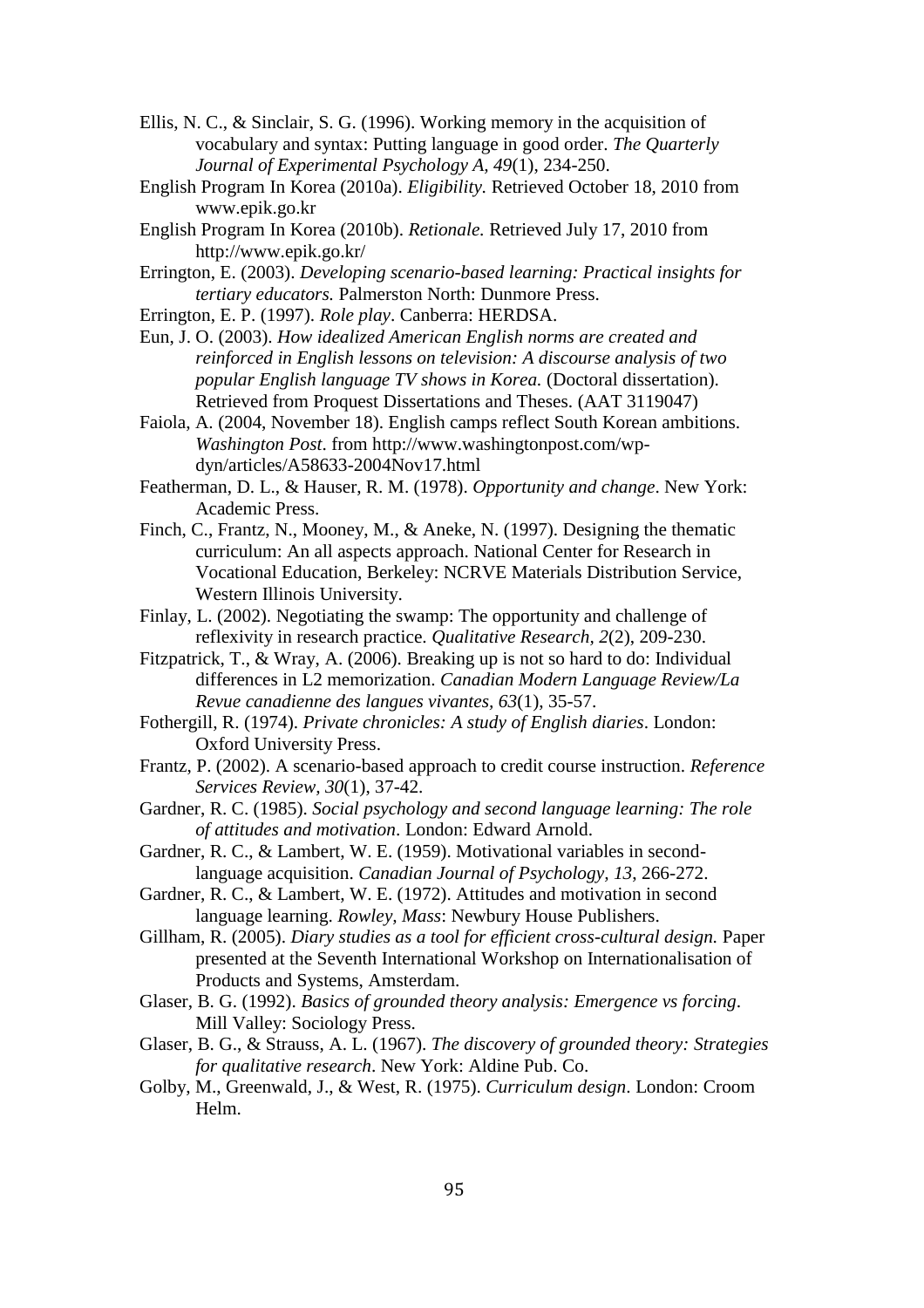Goulding, C. (1999). Grounded theory: Some reflections on paradigm, procedures and misconceptions. *Working paper series, WP006/99.* Retrieved April 10, 2009 from http://www.wlv.ac.uk/pdf/uwbs\_wp006-99%20goulding.pdf

Guba, E. G., & Lincoln, Y. S. (1989). *Fourth generation evaluation*. London: Sage.

Gubrium, J. F., & Holstein, J. A. (2000). Analyzing interpretive practice. In N. K. Denzin & Y. S. Lincoln (Eds.), *Handbook of qualitative research* (Vol. 2, pp. 487-508). Thousand Oaks: Sage Publications.

Guilloteaux, M. J. (2007). *Motivating language learners: A classroom-oriented investigation of teachers' motivational practices and students' motivation.* (Unpublished Doctoral dissertation). University of Nottingham, Nottingham.

Haarmann, H. (1986). Verbal strategies in Japanese fashion magazines: A study in impersonal bilingualism and ethnosymbolism. *International Journal of the Sociology of Language, 1986*(58), 107-122.

Holstein, J. A., & Gubrium, J. F. (2005). Interpretive practice and social action. *The Sage handbook of qualitative research, 3*, 483-505.

Honebein, P. (1996). Seven goals for the design of constructivist learning environment. *Constructivist learning environments. Case studies in instructional design, 11-24.* Englwood Cliffs, N.J.: Educational Technology Publications.

Husen, T., & Postlethwaite, T. N. (Eds.). (1994). *The International encyclopedia of education* (2nd ed.). New York: Elsevier Science.

Hyun, K. J. (2001). Sociocultural change and traditional values: Confucian values among Koreans and Korean Americans. *International Journal of Intercultural Relations, 25*(2), 203-229.

INSTROK (2002). *Different cultural values: The 1882 US and Korea Treaty. Regional Events 1839-1882.* Retrieved July 13, 2008, from http://www.instrok.org/instrok/resources\_print.html

International Review of Curriculum and Assessment Framework Internet Archive. (2008). *INCA summary profile - Education in Korea.* Retrieved May 22, 2008 from<http://www.inca.org.uk/korea-system-mainstream.html>

International Review of Curriculum and Assessment Framework Internet Archive. (2011). *INCA summary profile - Education in Korea.* Retrieved December 10, 2012 from<http://www.inca.org.uk/korea-curricula-mainstream.html>

Iversen, J. S. (2006). Future thinking methodologies and options for education. *Think Scenarios, Rethink Education.* Retrieved August 11, 2009 from http://www.oecd.org/dataoecd/28/15/37246348.pdf

Jarke, M., Bui, X. T., & Carroll, J. M. (1998). Scenario management: An interdisciplinary approach. *Requirements Engineering, 3*(3), 155-173.

Jencks, C., Smith, M., Acland, H., Bane, M. J., Cohen, D., Gintis, H., . . .Michelson, S. (1972). *Inequality: A reassessment of the effect of family and schooling in America*. New York: Basic Books.

Jeon, H. C. (2006). Making an efficient investment into English education. Retrieved January 20, 2010 from http://www.seriworld.org/01/wldContV.html?mn=B&natcd=KR&mncd=01 01&key=20061121000001

Jing, H. (2007). *An Overview of researches on English (L2) vocabulary mamory strategies in China over the last decade (1997-2006).* (Unpublished BA). Jiangnan University, Wuxi, Jiangsu.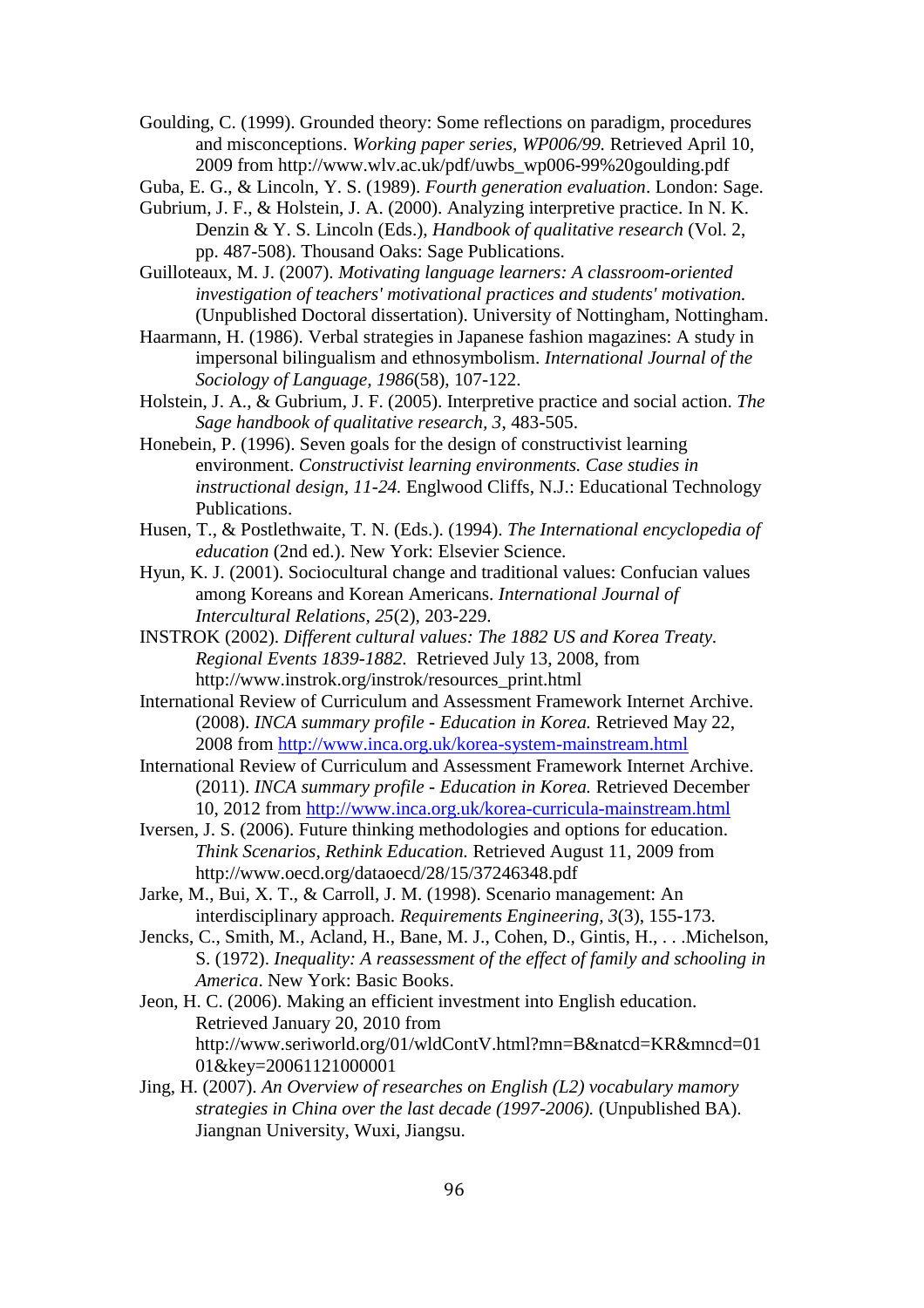Johnson, R. B. (1997). Examining the validity structure of qualitative research. *Education, 118*(2), 282-292.

Kamhi-Stein, L. & D., Mahboob, A. (2003). The relationship between teachers' English proficiency and curriculum delivery in EFL settings and settings where English is an institutionalized language. . Retrieved June 2010, from www.tirfonline.org/KamhiStein&Mahboobreport.pdf

- Kember, D. (2000). Misconceptions about the learning approaches, motivation and study practices of Asian students. *Higher Education, 40*(1), 99-121.
- Kim, G. J. (2002). Education policies and reform in South Korea. *Secondary education in Africa: Strategies for renewal*, 29-39.
- Kim, M., Parker. S. L., & Choi. J. Y. (2006). Increasing distrust of the USA in South Korea. *International Political Science Review,*27(4), 427-445
- Kim, S., & Lee, J. H. (2006). Changing facets of Korean higher education: Market competition and the role of the state. *Higher Education, 52*(3), 557-587.
- Kim, S. H. (2003). Anti-Americanism in Korea. *Washington Quarterly, 26*(1), 109- 122.
- Kim, S. J. (2004). Coping with cultural obstacles to speaking English in the Korean secondary school context. *Asian EFL Journal, 6*(3). Retrieved January 19, 2009 from http://www.asian-efl-journal.com/september\_04\_ksj.php
- Kim-Rivera, E. G. (2002). English language education in Korea under Japanese colonial rule. *Language Policy, 1*(3), 261-281.
- Kirk, J., & Miller, M. L. (1986). *Reliability and validity in qualitative research*. London: Sage Publications, Inc.
- Kirschner, P. A., Sweller, J., & Clark, R. E. (2006). Why minimal guidance during instruction does not work: An analysis of the failure of constructivist, discovery, problem-based, experiential, and inquiry-based teaching. *Educational Psychologist, 41*(2), 75-86.
- Korea Institute for Curriculum and Evaluation. (2002). *National Curriculum*. Retrieved February 14, 2008 from http://www.kice.re.kr/kice/eng/info/info\_2.jsp
- Korea Press Foundation. (2007). An English World Within Korea. Retrieved October 12, 2009 from http://eng.kpf.or.kr/eng/html/bbs/bbs\_list.php?board\_id=eng\_bbs&mode=vi ew&row\_id=24&num=18&page=1&query\_field=&query\_key=&sub\_type\_ parm=&s\_title=&s\_desc=&s\_writer=
- Kramsch, C. (1992). Language Acquisition and Language Learning. In J. Gibaldi (Ed.), *Introduction to scholarship in modern language and literatures.* (pp. 53-76). New York: Modern Language Association.
- Krashen, S. D. (1981). *Second language acquisition and second language learning*. Oxford: Oxford University Press.
- Krashen, S. D. (1982). *Principles and practice in second language acquisition*. Oxford: Pergamon.
- Krashen, S. D. (1997). *Foreign language education the easy way.* Culver City: Language Education Associates.
- Krashen, S. D., & Terrell T. D. (1983). *The natural approach*. New York: Pergamon.
- Krogh, S., & Slentz, K. (2001). *The early childhood curriculum*. Mahwah: Lawrence Erlbaum.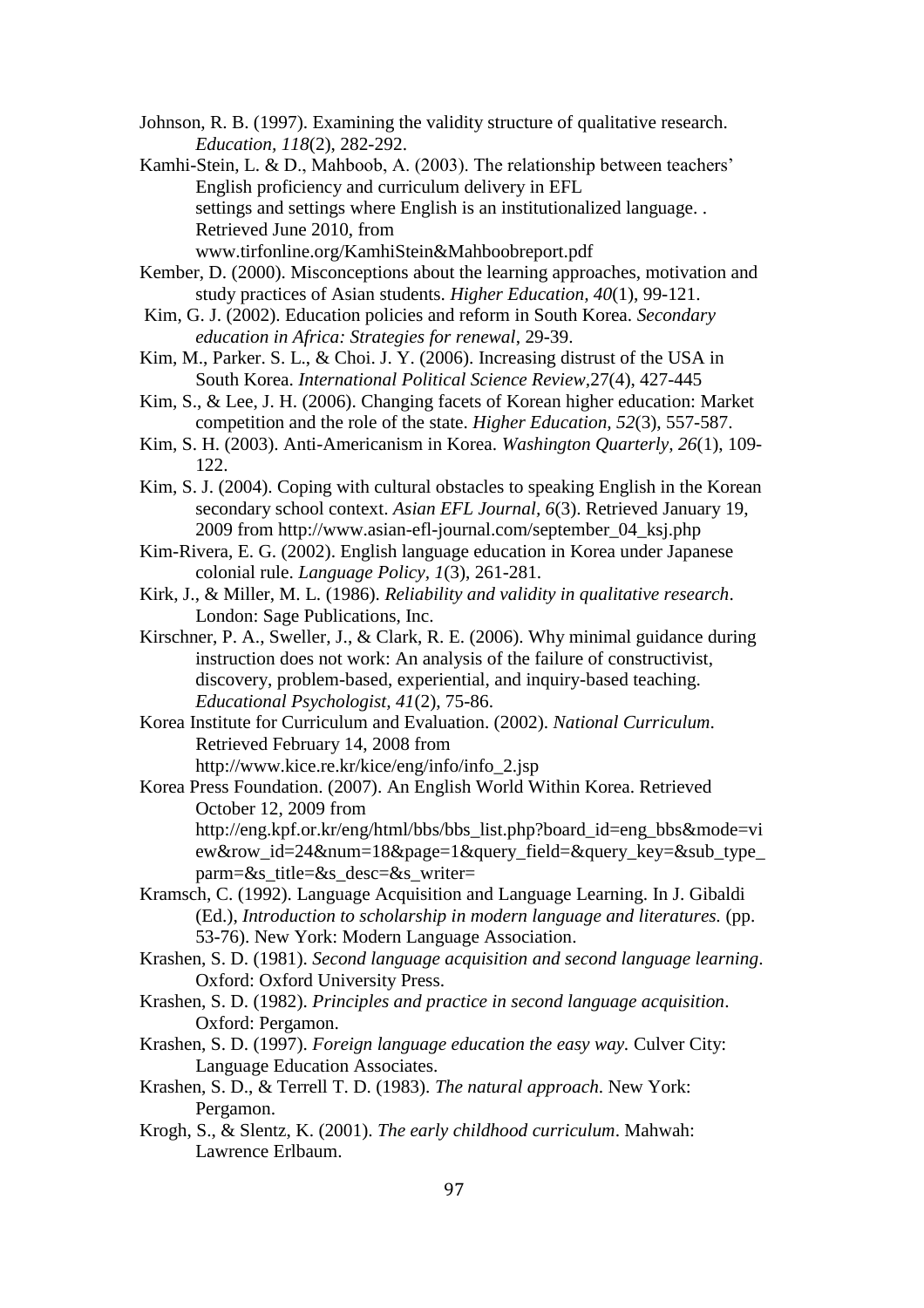- Kwak, B. S. (2004). *Struggle against private lessons in Korean education context.* Paper presented at the 28th annual conference of the Pacific Circle Consortium, Hong Kong.
- Kwon, O. Y., & Park S. G. (2000). *Australia-Korea relations in education: Issues and prospects* Nathan: The Australian Centre for Korean Studies, Griffith University.
- Lankov, A. (2007). Original English boom*. The Korea Times*. Retrieved January 26 2008, from

http://www.koreatimes.co.kr/www/news/opinon/2010/01/165\_11302.html

- Lee, J. H. (2004). The school equalization policy of Korea: Past failures and proposed measure for reform. *Korea Journal, 44*(1), 221-234.
- Lee, J. H., Han, M. W., & McKerrow, R. E. (2010). English or perish: How contemporary South Korea received, accommodated, and internalized English and American modernity. *Language and Intercultural Communication, 10*(4), 337-357.
- Lee, J. S. (2006). Crossing and crossers in East Asian pop music: Korea and Japan. *World Englishes, 25*(2), 235-250.
- Lee, M., & Larson, R. (2000). The Korean examination hell: Long hours of studying, distress, and depression. *Journal of Youth and Adolescence, 29*(2), 249-271.
- Lee, S., & Brinton, M. C. (1996). Elite education and social capital: The case of South Korea. *Sociology of Education, 69*(3), 177-192.
- Lee, W. O. (1996). The cultural context for Chinese learners: Conceptions of learning in the Confucian tradition. In D. A. Watkins & J. B. Biggs (Eds.), *The Chinese learner: Cultural, psychological and contextual influences.* Hong Kong: Comparative Education Research Centre; Australian Council for Educational Research.
- Lesznyak, A. (2004). *Communication in English as an international lingua franca: An exploratory case study*. Norderstedt: Books on Demand.
- Li, D. (1998). "It's always more difficult than you plan and imagine": Teachers' perceived difficulties in introducing the communicative approach in South Korea. *TESOL Quarterly, 32*(4), 677-703.
- Lightbowen, P., & Spada, N. (1999). *How languages are learned.* Oxford:Oxford University Press.
- Lincoln, Y. S., & Guba, E. G. (1985). *Naturalistic inquiry*. London: Sage.
- Liu, D., Ahn, G. S., Baek, K. S., & Han, N. O. (2004). South Korean high school English teachers' code switching: Questions and challenges in the drive for maximal use of English in teaching. *TESOL Quarterly, 38*(4), 605-638.
- Liuolien, A., & Metiuniene, R. (2006). Second Language Learning Motivation. *Santalka. Filogiji. Edukologija., 14*(2), 93-98.
- Loveday, L. (1996). *Language contact in Japan: A socio-linguistic history*. Oxford: Clarendon Press.
- Marton, F., Dall'Alba, G., & Tse, L. (1996). Memorizing and understanding: The keys to the paradox. In D. A. Watkins & J. B. Biggs (Eds.), *The Chinese learner: Cultural, psychological, and contextual influences* (pp. 25-41). Hong Kong: Comparative Education Research Centre; Australian council for educational research.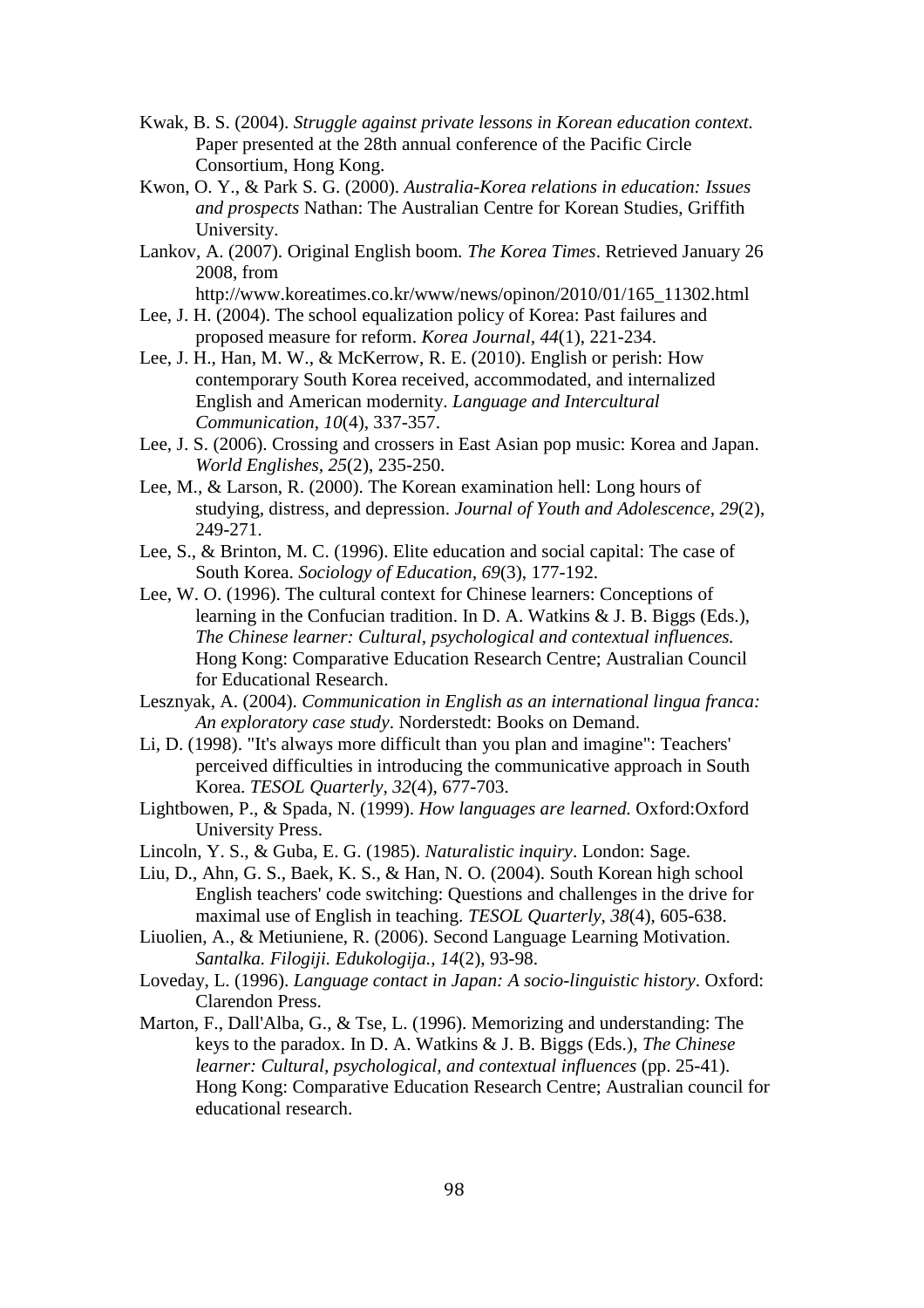- Maxwell, J. A. (2002). Understanding and validity in qualitative research. In A. M. Huberman & M. B. Miles (Eds.), *The qualitative researcher's companion* (pp. 37-65). Thousand Oaks: Sage Publications.
- Mayer, R. E. (2002). Rote versus meaningful learning. *Theory into Practice, 41*(4), 226-232.
- Mays, N., & Pope, C. (1995). Qualitative research: Rigour and qualitative research. *BMJ, 311*(6997), 109.
- McGuire, J. M. (2007). Why has the critical thinking movement not come to Korea? *Asia Pacific Education Review, 8*(2), 224-232.
- Miller, R. (2006). Futures studies, scenarios, and the "possibility-space" approach. *Think Scenarios, Rethink Education*. Retrieved June 20, 2009 from http://www.oecd.org/dataoecd/27/37/37246742.pdf
- Millett, S. M. (2009). Should probabilities be used with scenarios? *Journal of Futures Studies, 13*(4), 61-68.
- Mishler, E. G. (1990). Validation in inquiry-guided research: The role of exemplars in narrative studies. *Harvard Educational Review, 60*(4), 415-442.
- Mitchell, R., & Florence, M. (1998). *Second language learning theories*. London: Arnold.
- Morrison, M. (2002). Using diaries in research. In M. Coleman & A. R. J. Briggs (Eds.), *Research methods in educational leadership and managment*. London: Paul Chapman.
- Murray, B. (2005). *Self-determination theory in a collectivist educational context: Motivation of Korean students studying English as a foreign language.* (Doctoral dissertation). Retrieved from Proquest Dissertations and Theses. (AAT 31763308)
- Norton, B. (1997). Language, identity, and the ownership of English. *TESOL Quarterly, 31*(3), 409-429.
- Norton, B., & Toohey, K. (2001). Changing perspectives on good language learners. *TESOL Quarterly, 35*(2), 307-322.
- Nunan, D. (1988). *The learner-centred curriculum: A study in second language teaching*. Cambridge: Cambridge University Press.
- OECD (1998). *Reviews of national policies for education: Korea 1998*. Paris:OECD Publishing.
- Ogilvy, J. (2006). Education in the information age: Scenarios, equity and equality. *Think Scenarios, Rethink Education*. Retrieved June 20, 2009 from http://www.oecd.org/dataoecd/56/25/37863178.pdf
- Padgett, D. K. (Ed.). (2004). *The qualitative research experience*. Belmont: Wadsworth/Thomson Learning.
- Park, I. H., & Cho, L. J. (1995). Confucianism and the Korean family. *Journal of Comparative Family Studies, 26*(1), 117-135.
- Park, J. K. (2009). 'English fever' in South Korea: Its history and symptoms. *English Today*, 25(01), 50-57
- Park, K. Y. (2007). The evolution of anti-Americanism in Korea: Policy implications for the United States. *Korea Journal*, 47(4), 177-195
- Peirce, B. N. (1995). Social identity, investment, and language learning. *TESOL Quarterly, 29*(1), 9-31.
- Pennycook, A. (1998). *English and the discourses of colonialism*. London: Routledge.
- Phillipson, R. (1992). *Linguistic imperialism* New York: Oxford University Press.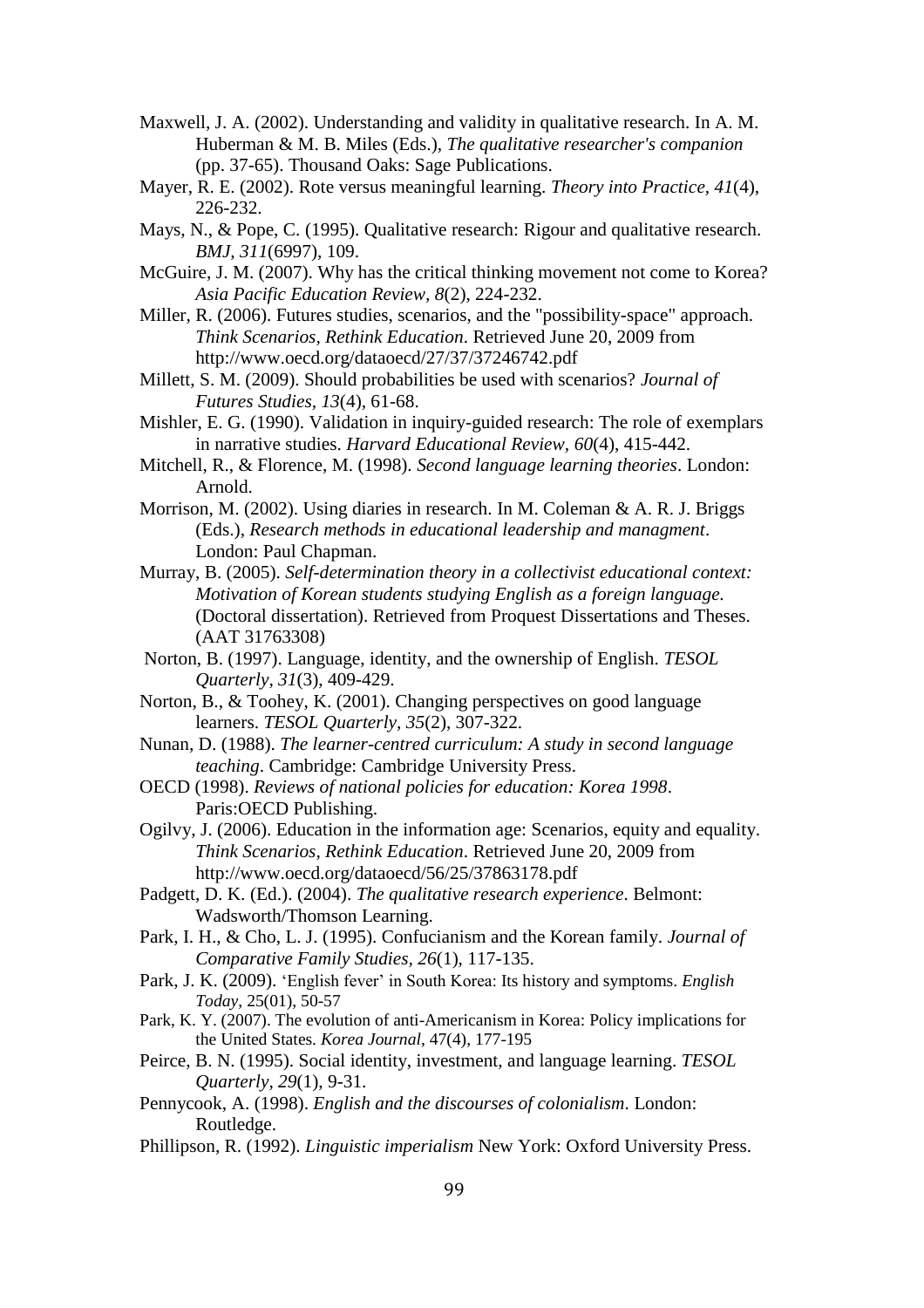Prator, C. H., & Celce-Murcia, M. (1979). An outline of language teaching approaches. In M. Celce-Murcia & L. McIntosh (Eds.), *Teaching English as a second or foriegn language*. New York: Newbury House.

Prey, R. (2005). *How do you say 'imperialism' ? The English language teaching industry and the culture of imperialism in South Korea.* (Master's Thesis). Retrieved from Proquest Dissertations and Theses. (AAT MR13352)

Queensland Government (2007). *Inquiry based curriculum model: Developing deep knowledge and understanding*. Retrieved October 14, 2010 from http://education.qld.gov.au/qcar/inq-based-curriculum.html.

Rabideau, S. T. (2005). Effects of achievement motivation on behaviour. Retrieved January 18, 2010 from

http://www.personalityresearch.org/papers/rabideau.html

Rankin, J. (1993). Highlighting problem-based learning and medical libraries. *Bulletin of the Medical Library Association, 81*, 293-315.

Richards, J. C. (2002). 30 years of TEFL/TESL: A personal reflection. *RELC journal, 33*(2), 1.

Richards, J. C., & Rodgers, T. S. (1986). *Approaches and methods in language teaching : A description and analysis*. Cambridge: Cambridge University Press.

Riding, R. J., & Sadler-Smith, E. (1997). Cognitive style and learning strategies: Some implications for training design. *International Journal of Training and Development, 1*(3), 199-208.

Rowlands, B. H. (2005). Grounded in practice: Using interpretive research to build theory. *Electronic Journal of Business Research Methods, 3*(1), 81-92.

Sagarra, N., & Alba, M. (2006). The key is in the keyword: L2 vocabulary learning methods with beginning learners of Spanish. *Modern Language Journal, 90*(2), 228-243.

Samsung Economic Research Institution (2005). English education suffering. Retrieved September 26, 2008 from http://www.seriworld.org/06/wldNewsV.html?mn=D&mncd=0406&key=20 050705000037&sectno=

- Saussois, J. M. (2006). Scenarios, international comparisons, and key variables for educational scenario analysis. *Think Scenarios, Rethink Education*. Retrieved June 20, 2009 from http://www.oecd.org/dataoecd/2/21/37811524.pdf
- Seth, M. J. (2002). *Education fever: Society, politics, and the pursuit of schooling in South Korea*. Honolulu: University of Hawai Press.
- Shim, D., & Park, J. S. Y. (2008). The language politics of 'English fever' in South Korea. . *Korea Journal, 48*(2), 136-159.
- Shim, R. J. (1994). Englishized Korean: Structure, status, and attitudes. *World Englishes, 13*(2), 225-244.

Shin, H. (2006). Rethinking TESOL from a SOL's perspective: Indigenous epistemology and decolonizing praxis in TESOL. *Critical Inquiry In Language Studies: An International Journal, 3*(2&3), 147-167.

Shin, H. (2007). English language and teaching in Korea: Toward globalisation or glocalisation? In J. Cummins & C. Davison (Eds.), *International handbook of English language teaching* New York: Springer.

Sin, T., & Shin, D. C. (1999). *Mass politics and culture in democratizing Korea*. Cambridge: Cambridge University Press.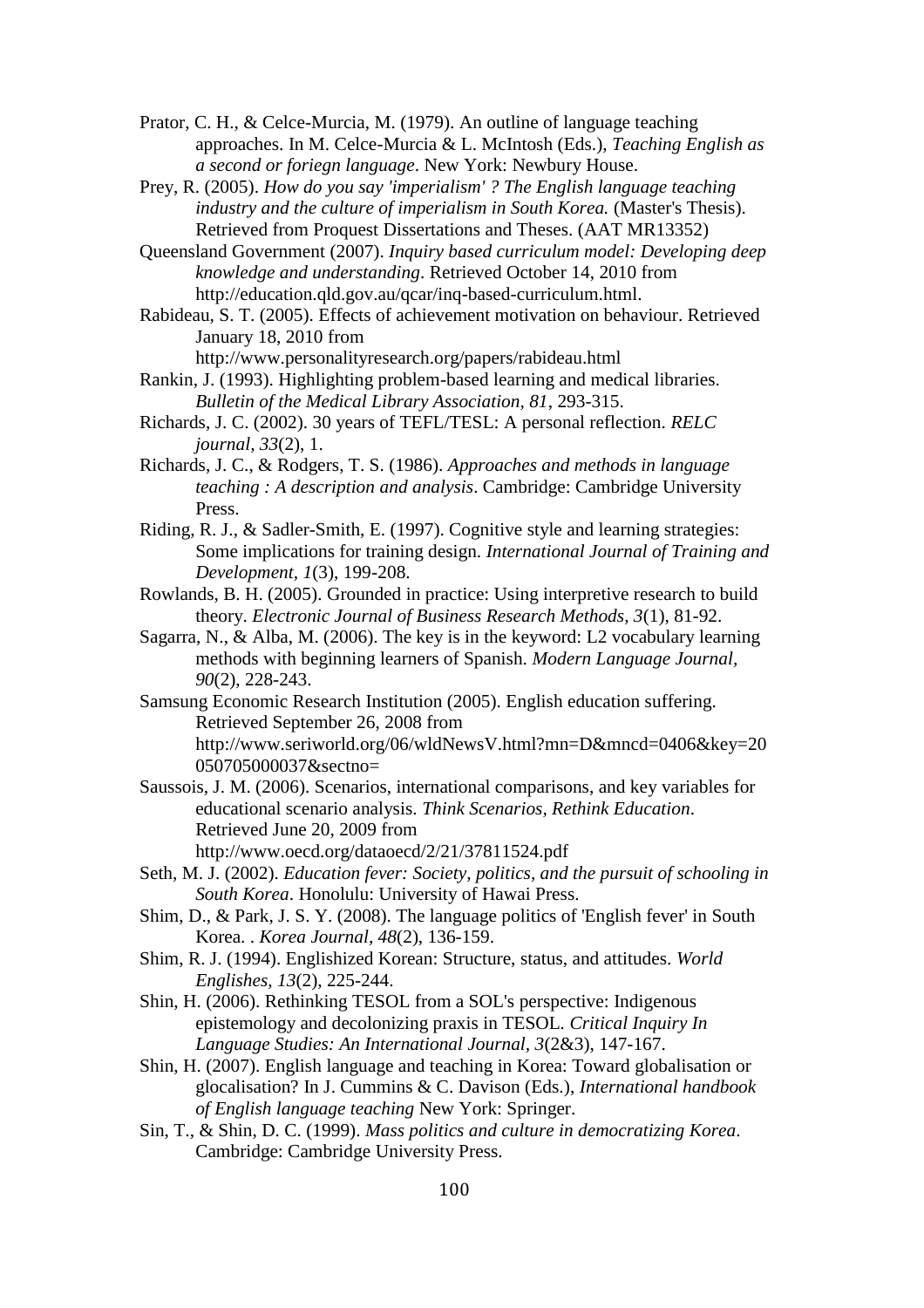- Smith, L. T. (1999). *Decolonizing methodologies: Research and indigenous people.* London: Zed.
- Soltis, J. F. (1989). The ethics of qualitative research. *International Journal of Qualitative Studies in Education, 2*(2), 123-130.
- Somekh, B., & Lewin C. (Eds.). (2005). *Research methods in the social sciences*  London: SAGE.
- Sorensen, C. W. (1994). Success and education in South Korea. *Comparative Education Review*, 38(1), 10-35.
- Sternberg, R. J., & Grigorenko, E. L. (1997). Are cognitive styles still in style? *American Psychologist, 52*(7), 700.
- Stryker, S. B., & Leaver, B. L. (1997). *Content-based instruction in foreign language education: Models and methods*. Washington: Georgetown University Press.
- Taylor, S. J., & Bogdan, R. (1998). *Introduction to qualitative research methods: A guidebook and resource*. New York: Wiley.
- Thomson, S. B. (2004). Qualitative research: Grounded theory sample size validity. Retrieved August 14, 2009, from http://www.buseco.monash.edu.au/research/studentdocs/mgt.pdf
- Trottier, M. N. (2008a). Towards a sociocultural perspective on Korean English villages: A reply to Stephen Krashen. *International Journal of Pedagogies and Learning, 4*(1), 58-78.
- Trottier, M. N. (2008b). A research approach to investigating curricular innovation: Negotiating the stakeholders and gatekeepers of Korean English language teaching. *International Journal of Pedagogies and Learning, 4*(2), 43-58.
- Ushioda, E., & Dörnyei, Z. (2009). Motivation, language identities and the L2 self: A theoretical overview. *Motivation, language identity and the L2 self*, 1-8. Bristol:Multilingual Matters.
- Van der Heijden, K. (2005). *Scenarios:The Art of Strategic Conversation.* Hoboken:John Wiley & Sons.
- Van der Heijden, K., Bradfield, R., Burt, G., Cairns, G., & Wright, G. (2002). *The sixth sense. Accelerating organizational learning with scenarios*. Chichester: John Wiley & Sons.
- Van Lier, L. (1988). *The classroom and the language learner: Ethnography and second-language classroom research*. London: Longman.
- Van Notten, P. (2006). Scenario development: A typology of approaches. *Think Scenarios, Rethink Education*. Retrieved June 20, 2009 from http://www.oecd.org/dataoecd/27/38/37246431.pdf
- Van Rossum, E. J., & Schenk, S. M. (1984). The relationship between learning conception, study strategy and learning outcome. *British Journal of Educational Psychology, 54*(1), 73-83.
- Venville, G., & Rennie, L. G. (2009). Disciplinary versus integrated curriculum: The challenge for school science. *The New Critic,* 10, 1-9.
- Vermunt, J. D. (1996). Metacognitive, cognitive and affective aspects of learning styles and strategies: A phenomenographic analysis. *Higher Education, 31*(1), 25-50.
- Victorian Curriculum and Assessment Authority (2008). *Educational framework and the VELS*. Retrieved from http://vels.vcaa.vic.edu.au/overview/frameworks.html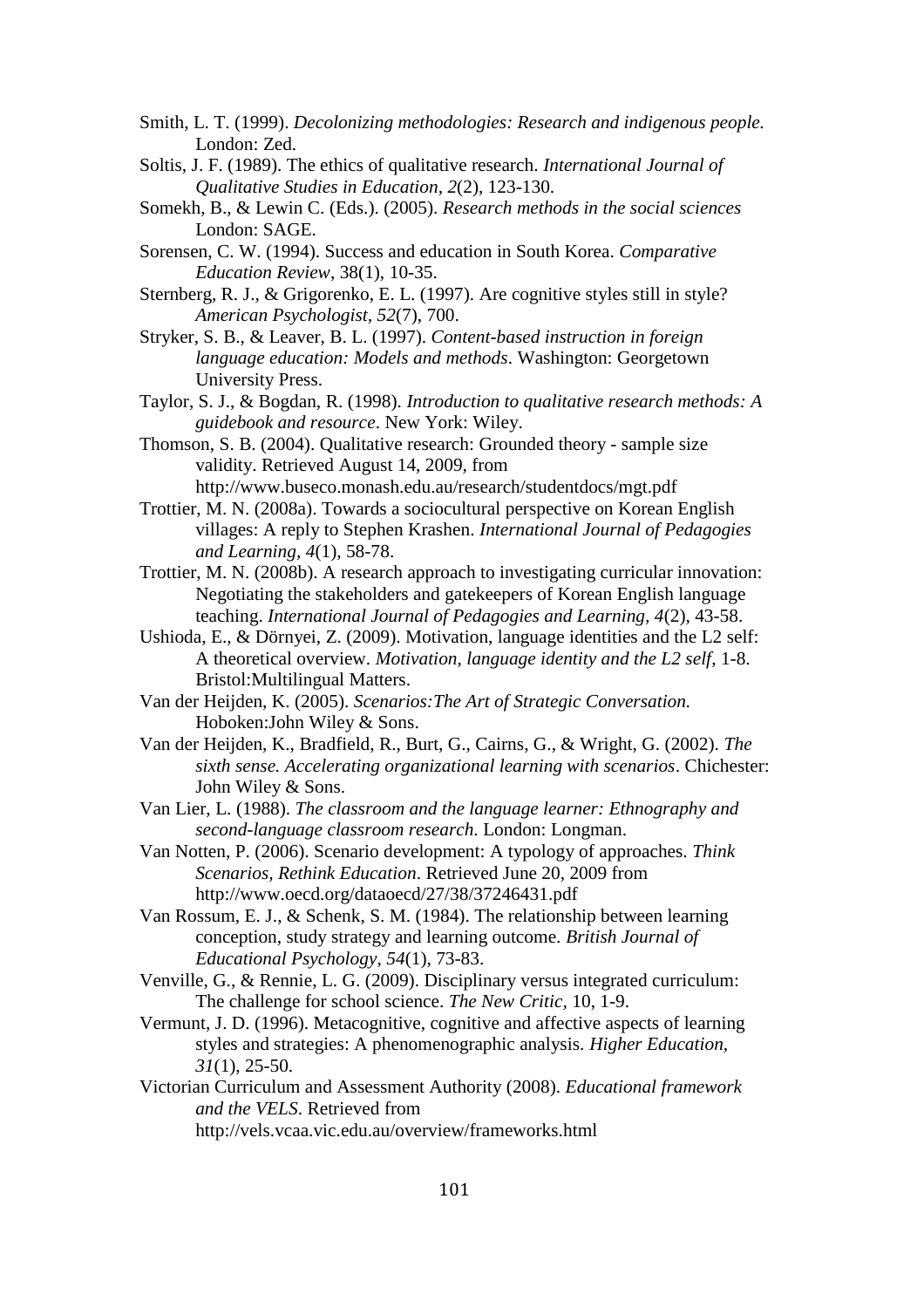- Village, G. E. (2012). *One week program.* Retrieved October 31, 2012, from http://www.englishvillage.or.kr/eng/engprogram/engoneweekprogram/engoneweekprogram.cm s
- Wack, P. (1985a). Scenarios: Uncharted waters ahead. *Harvard Business Review, 63*(5), 73-89.
- Wack, P. (1985b). Scenarios: Shooting the rapids. *Harvard Business Review, 63*(6), 139-150.
- Walsham, G. (1995). Interpretive case studies in IS research: Nature and method. *European Journal of Information Systems, 4*(2), 74-81.
- Walsham, G. (2006). Doing interpretive research. *European Journal of Information Systems, 15*(3), 320-330.
- Wang, G. (2005). Humanistic approach and affective factors in foreign language teaching. *Sino-UA English Teaching, 2*(5), 1-5.
- Watkins, D. (1983). Depth of processing and the quality of learning outcomes. *Instructional Science, 12*(1), 49-58.
- Watkins, D. (1991). The Asian learner as a rote learner stereotype: Myth or reality? *Educational Psychology: An International Journal of Experimental Educational Psychology, 11*(1), 21-34.
- Watkins, D. A., & Biggs, J. B. (Eds.). (1996). *The Chinese Learner: Cultural, Psychological, and Contextual Influences*. Melbourne, Vic.:Australian Council for Educational Research.
- Wellman, B. (2002). Little boxes, glocalization, and networked individualism. In M. Tanabe, P. Van den Besselaar & T. Ishida (Eds.), *Digital Cities II: Computational and sociological approaches* (pp. 11-25). Berlin: Springer-Verlag.
- Wells, G. (1995). Language and the inquiry-oriented curriculum. *Curriculum Inquiry, 25*(3), 233-269.
- Wenger, E. C., & Snyder, W. M. (2000). Communities of practice: The organizational frontier. *Harvard Business Review, 78*(1), 139-146.
- Wheeler, L., & Reis, H. T. (1991). Self-recording of everyday life events: Origins, types, and uses. *Journal of Personality, 59*(3), 339-354.
- Whittemore, R., Chase, S. K., & Mandle, C. L. (2001). Validity in qualitative research. *Qualitative Health Research, 11*(4), 522-537.
- Wing, O. L. (1996). The cultural context for Chinese learners: Conceptions of learning in the Confucian tradition. In D. A. Watkins & J. B. Biggs (Eds.), *The Chinese learner: Cultural, psychological, and contextual influences* (pp. 25-41). Melbourne, Victoria: Comparative Education Research Centre; Australian council for educational research.
- Wolcott, H. F. (1990). On seeking-and rejecting-validity in qualitative research. In E. W. Eisner & A. Peshkan (Eds.), *Qualitative inquiry in education: The continuing debate* (pp. 121-152). New York: Teachers College Press.
- Yashima, T. (2002). Willingness to communicate in a second language: The Japanese EFL context. *The Modern Language Journal, 86*(1), 54-66.
- Yi, S. (1997). Technology education in Korea: Curriculum and challenges. *Social Studies, 102*(136), 136.
- Yoon, K. (2004). CLT theories and practices in EFL curricula. A case study of Korea. *Asian EFL Journal, 6*(3), 1-16.